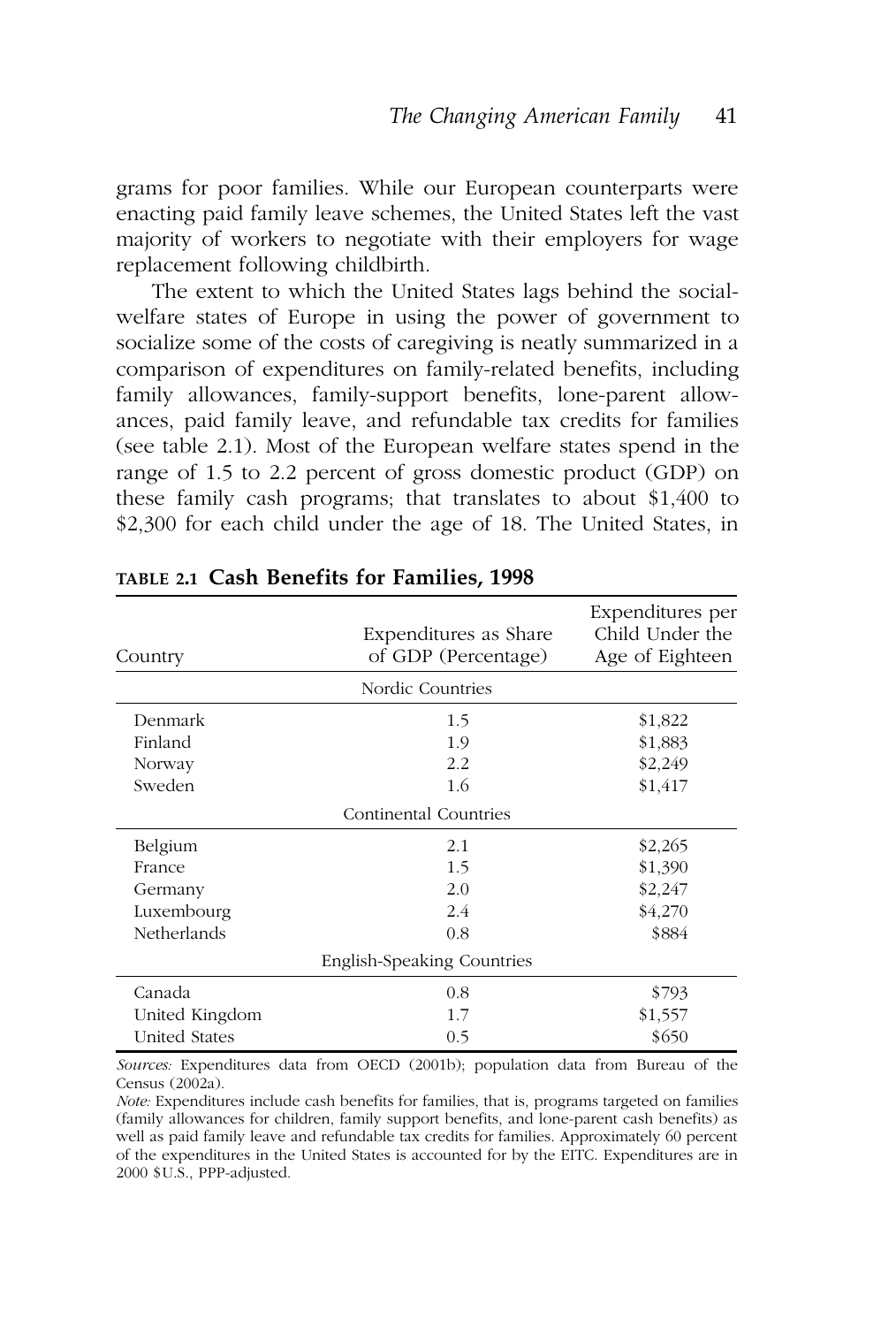| Age of Youngest         | Mothers | Fathers | Total     | Difference |
|-------------------------|---------|---------|-----------|------------|
| Child (Years)           | (A)     | (B)     | $(A + B)$ | $(B - A)$  |
| All two-parent families |         |         |           |            |
| Birth to two            | 24      | 44      | 68        | 20         |
| Three to five           | 24      | 44      | 68        | 20         |
| Six to twelve           | 28      | 44      | 72        | 16         |
| Thirteen to seventeen   | 31      | 44      | 75        | 13         |
| Low-income families     |         |         |           |            |
| (bottom quartile)       |         |         |           |            |
| Birth to two            | 16      | 40      | 56        | 24         |
| Three to five           | 19      | 39      | 58        | 20         |
| Six to twelve           | 21      | 38      | 59        | 17         |
| Thirteen to seventeen   | 22      | 35      | 57        | 13         |
| Middle-income families  |         |         |           |            |
| (middle two quartiles)  |         |         |           |            |
| Birth to two            | 26      | 45      | 71        | 19         |
| Three to five           | 26      | 44      | 70        | 18         |
| Six to twelve           | 30      | 44      | 74        | 14         |
| Thirteen to seventeen   | 32      | 43      | 75        | 11         |
| High-income families    |         |         |           |            |
| (top quartile)          |         |         |           |            |
| Birth to two            | 27      | 47      | 74        | 20         |
| Three to five           | 27      | 47      | 74        | 20         |
| Six to twelve           | 30      | 47      | 77        | 17         |
| Thirteen to seventeen   | 34      | 48      | 82        | 14         |

#### **TABLE 2.2 Average Weekly Hours Spent in Market Work by Mothers and Fathers in Two-Parent Families, by Income Quartile, 2000**

*Source:* Authors' calculations, based on data from CPS.

*Note:* Data refer to parents aged twenty-five to fifty. Hours refer to "usual hours worked per week," exclusive of commuting time and lunch breaks. Average hours include persons spending zero hours in market work.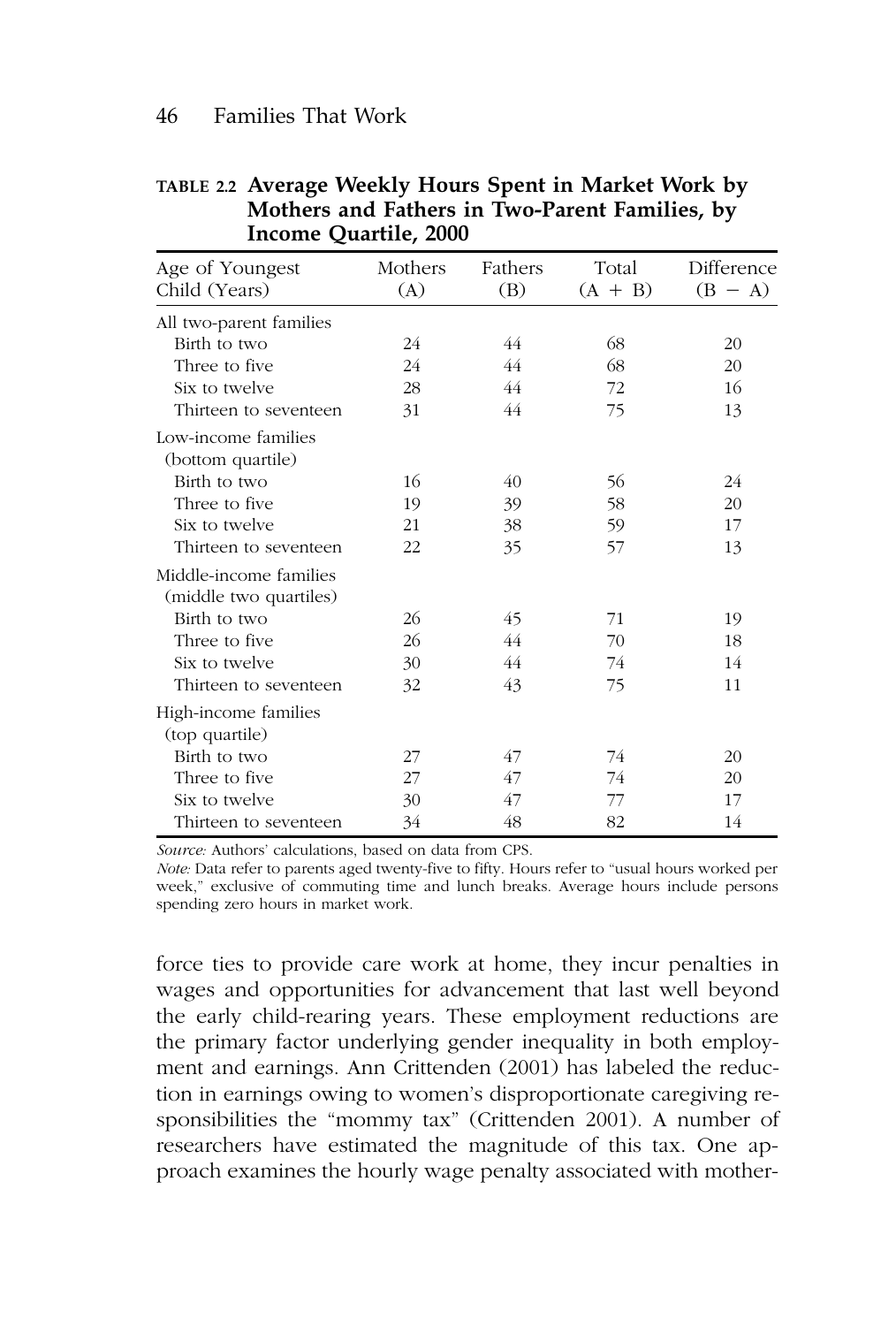#### **TABLE 2.3 Average Weekly Hours Spent in Market Work, Mothers and Fathers in Two-Parent Families, by Educational Level, 2000**

|                       | Mothers<br>(A) | Fathers<br>B) | Total<br>$(A + B)$ | Difference<br>$(B - A)$ |
|-----------------------|----------------|---------------|--------------------|-------------------------|
| Less than high school | 21             | 39            | 60                 | 18                      |
| High school graduate  | 27             | 42            | 69                 | 15                      |
| Some college          | 28             | 43            | 71                 | 15                      |
| College graduate      | 27             | 45            | 72                 | 18                      |
| Postgraduate degree   | 30             | 47            |                    |                         |

*Source:* Authors' calculations, based on data from CPS.

*Note:* Data refer to parents aged twenty-five to fifty. Hours refer to "usual hours worked per week," exclusive of commuting time and lunch breaks. Average hours include persons spending zero hours in market work.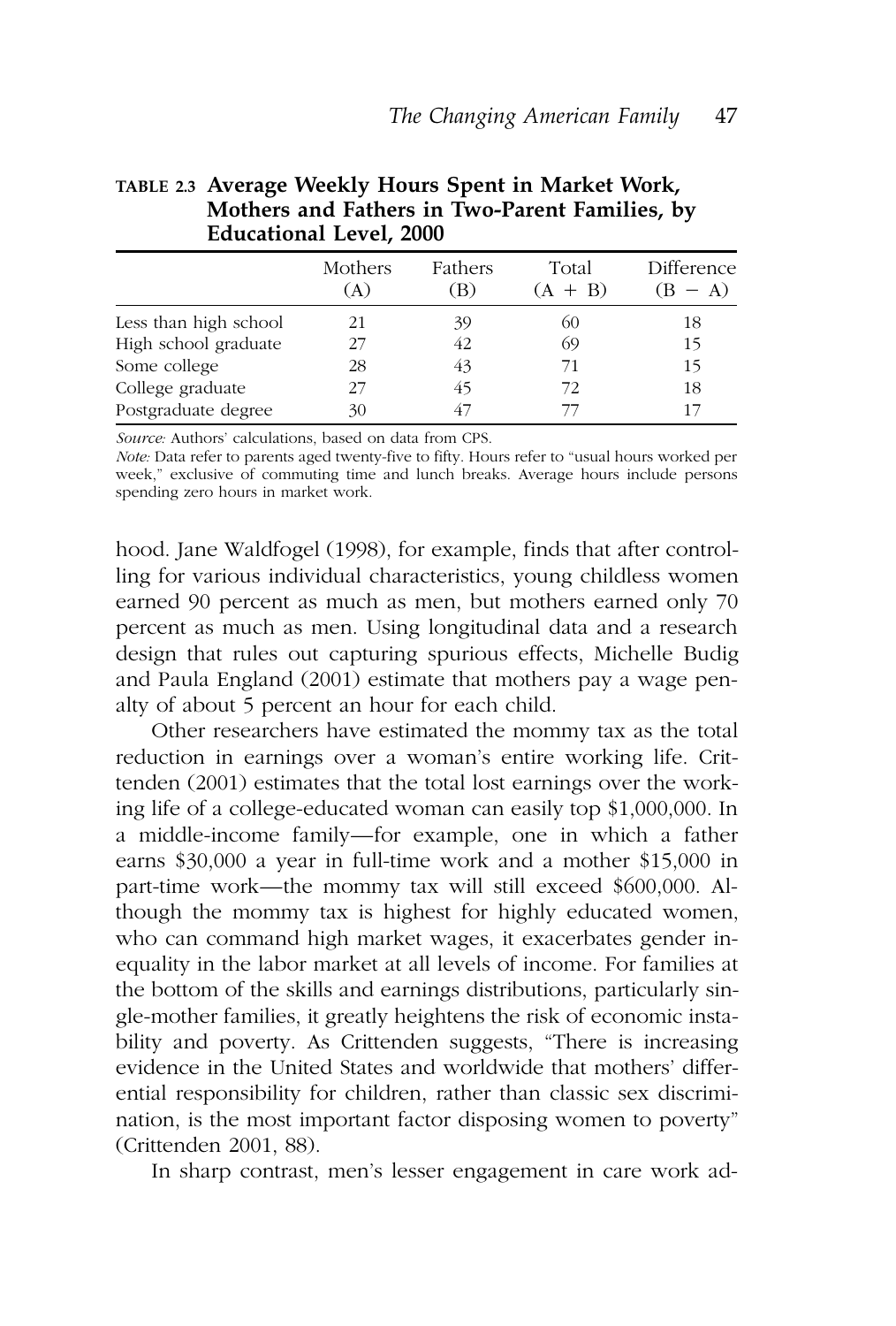#### **FIGURE 3.1 Employment Rates Among Married or Cohabiting Mothers and Fathers, Mid-1990s**



*Source:* Data from LIS.

*Note:* Employment comprises both part-time and full-time work.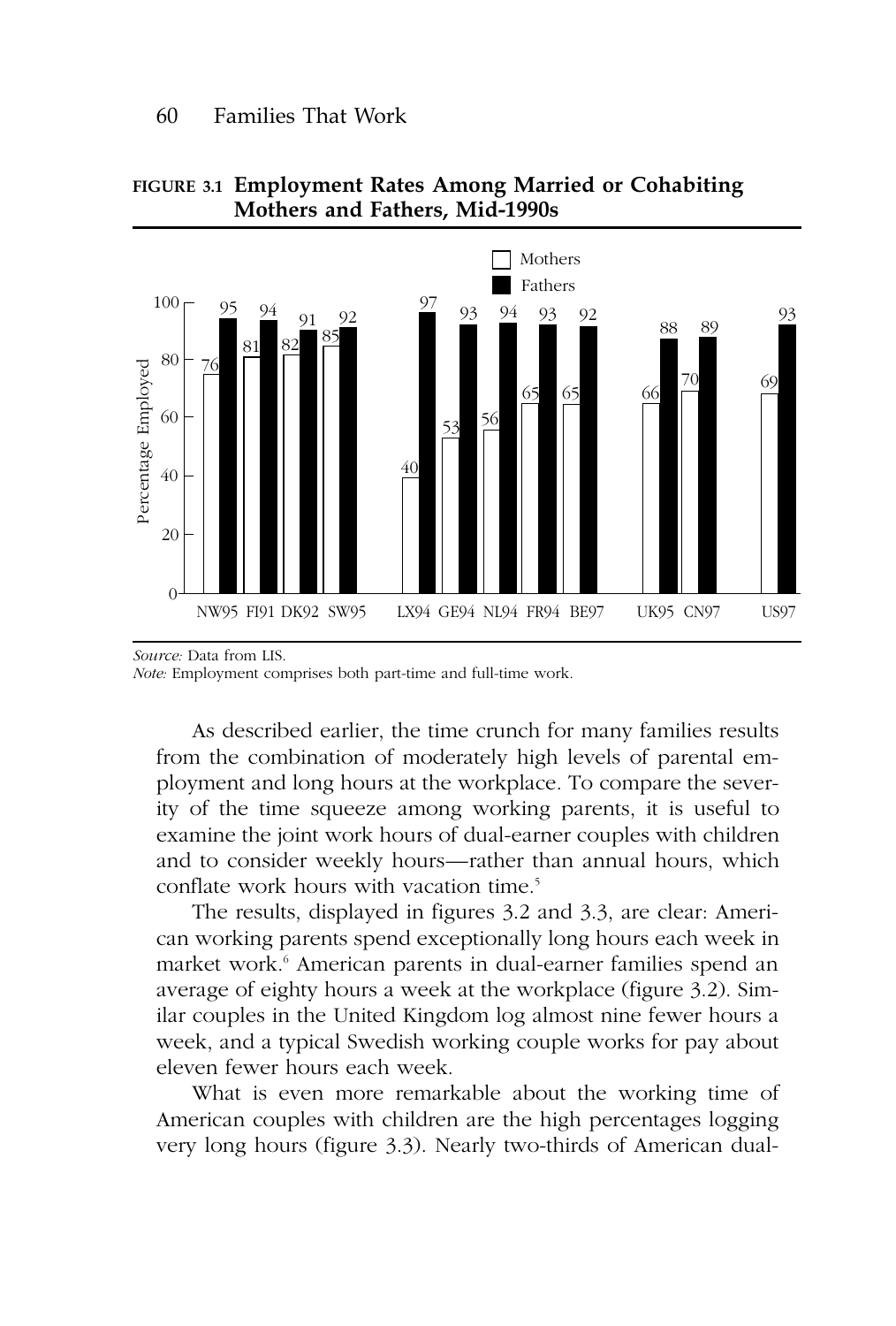

## **FIGURE 3.2 Mean Joint Weekly Work Hours Among Dual-Earner Couples with Children, Mid-1990s**

*Source:* Data from LIS.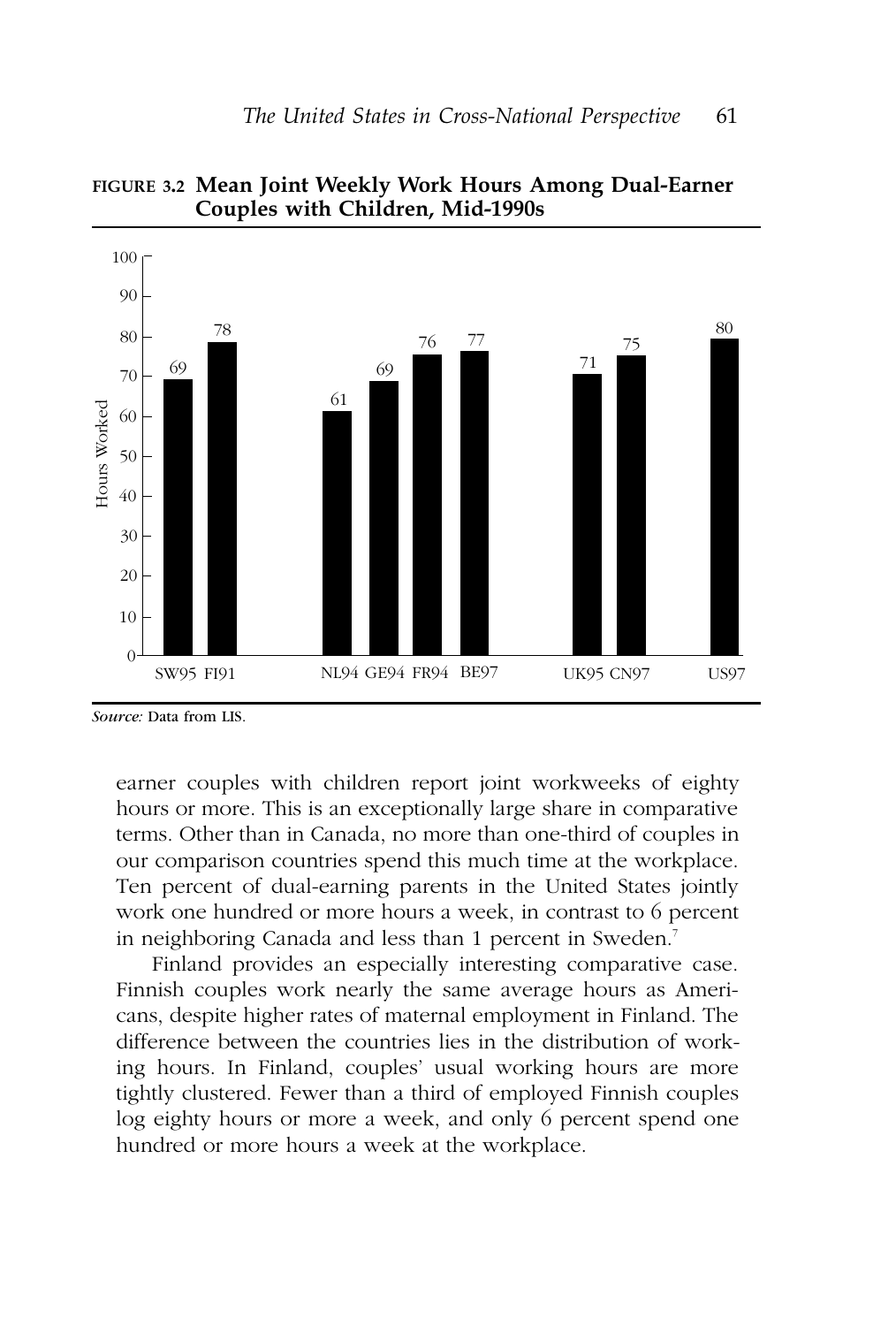#### **FIGURE 3.3 Prevalence of Long Joint Weekly Work Hours Among Dual-Earner Couples with Children, Mid-1990s**



*Source:* Data from LIS.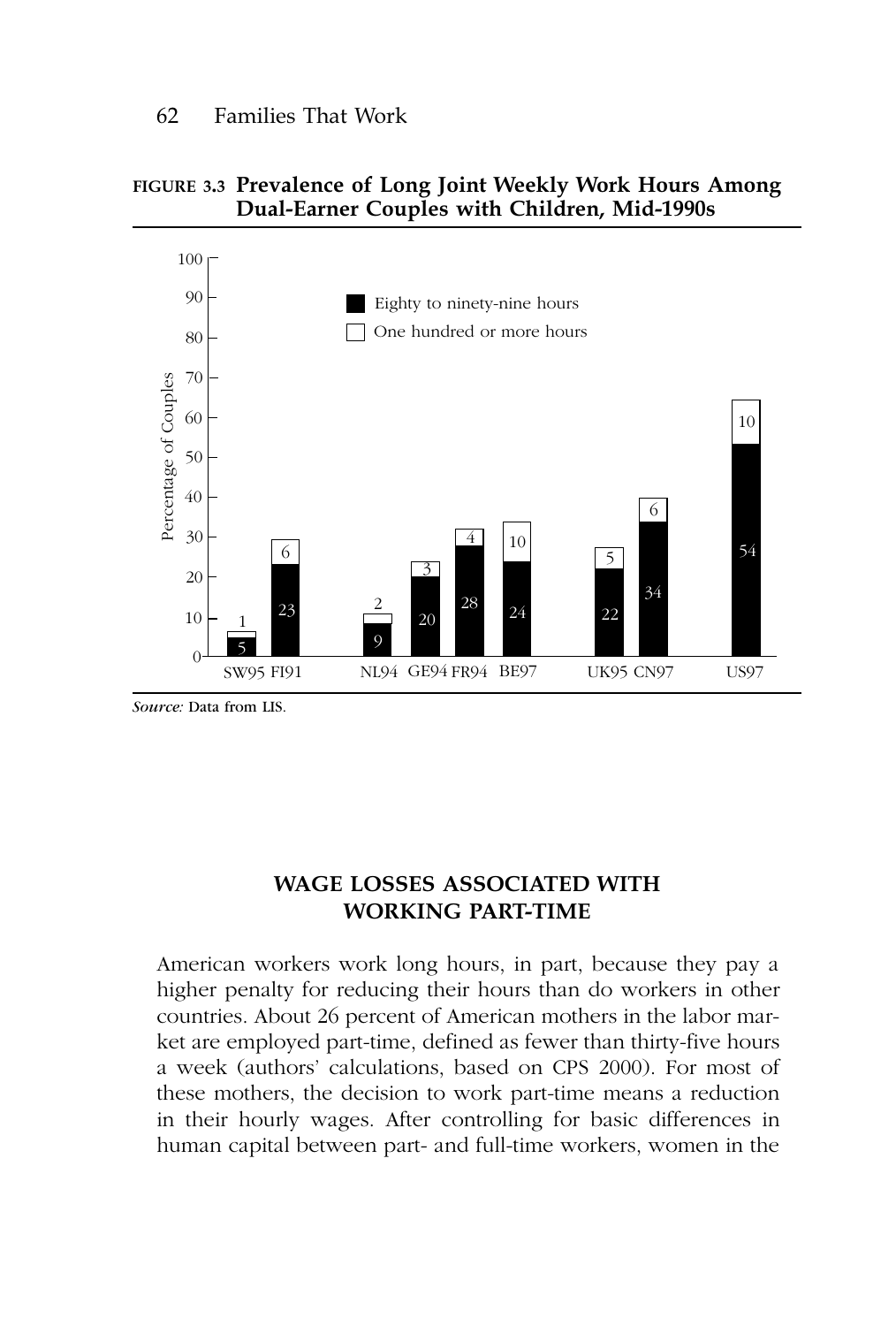#### **FIGURE 3.4 Wage Gaps Between Part-Time and Full-Time Employed Women, Mid-1990s**



*Source:* Data from LIS. *Note:* Gap adjusted for human-capital differences between part-time and full-time workers.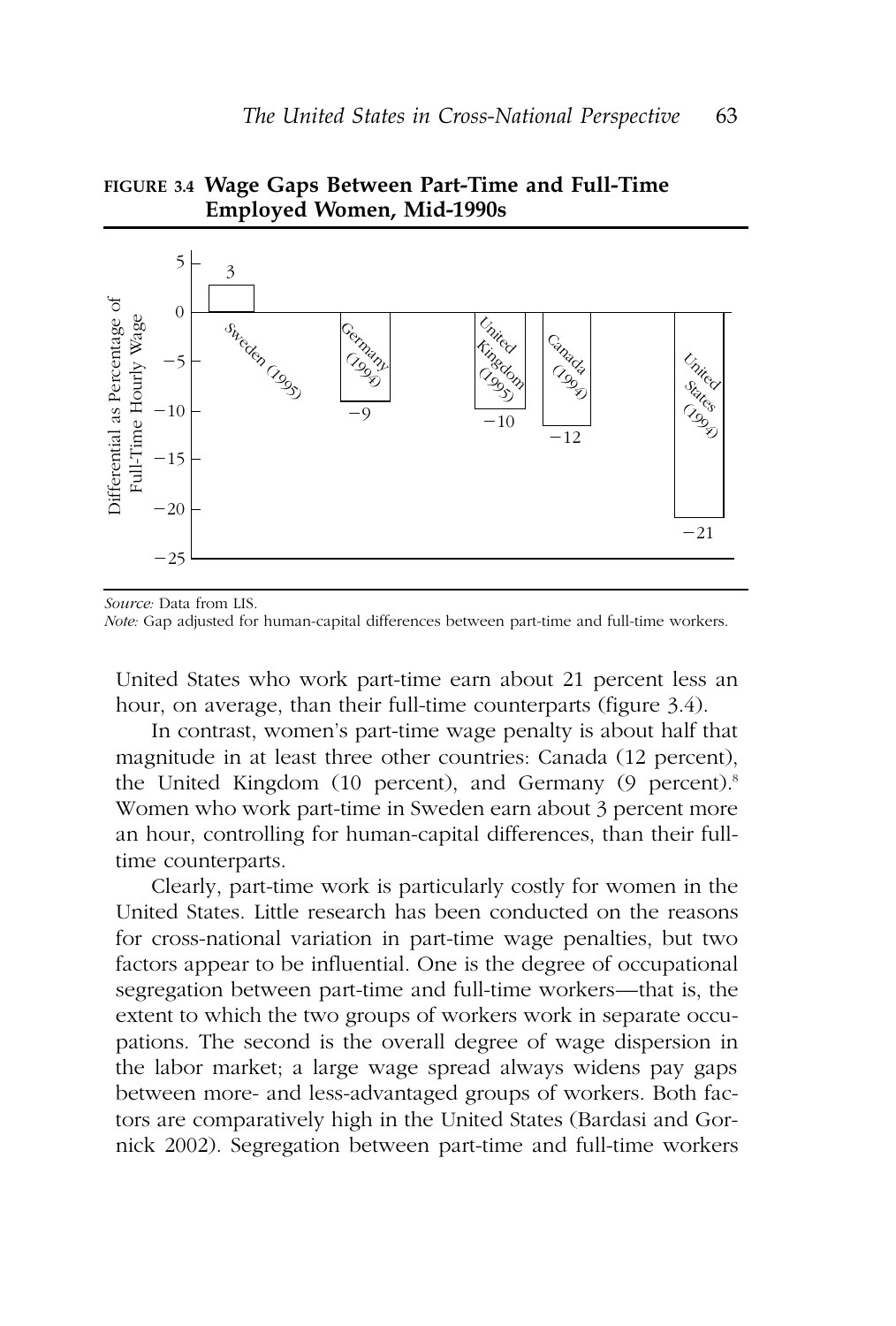## **FIGURE 3.5 Preschooler Effect on Mothers' and Fathers' Employment, Mid-1990s**



*Source:* Data from LIS.

*Note:* The preschooler effect is measured as the percentage difference in employment rates between parents with youngest child aged three to five and parents with youngest child aged thirteen to seventeen.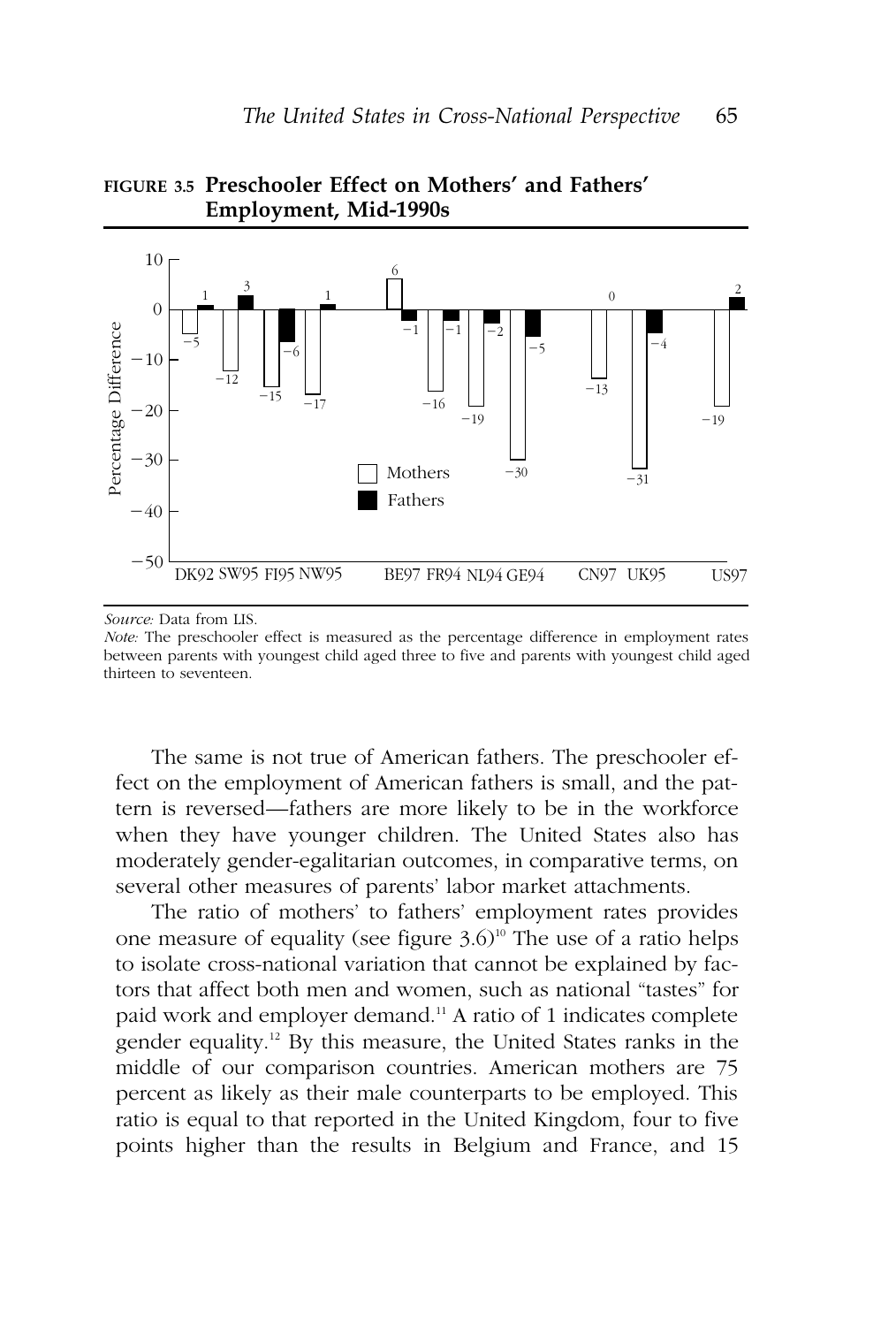#### **FIGURE 3.6 Ratio of Married or Cohabiting Mothers' to Fathers' Employment Rates, Mid-1990s**



*Source:* Data from LIS.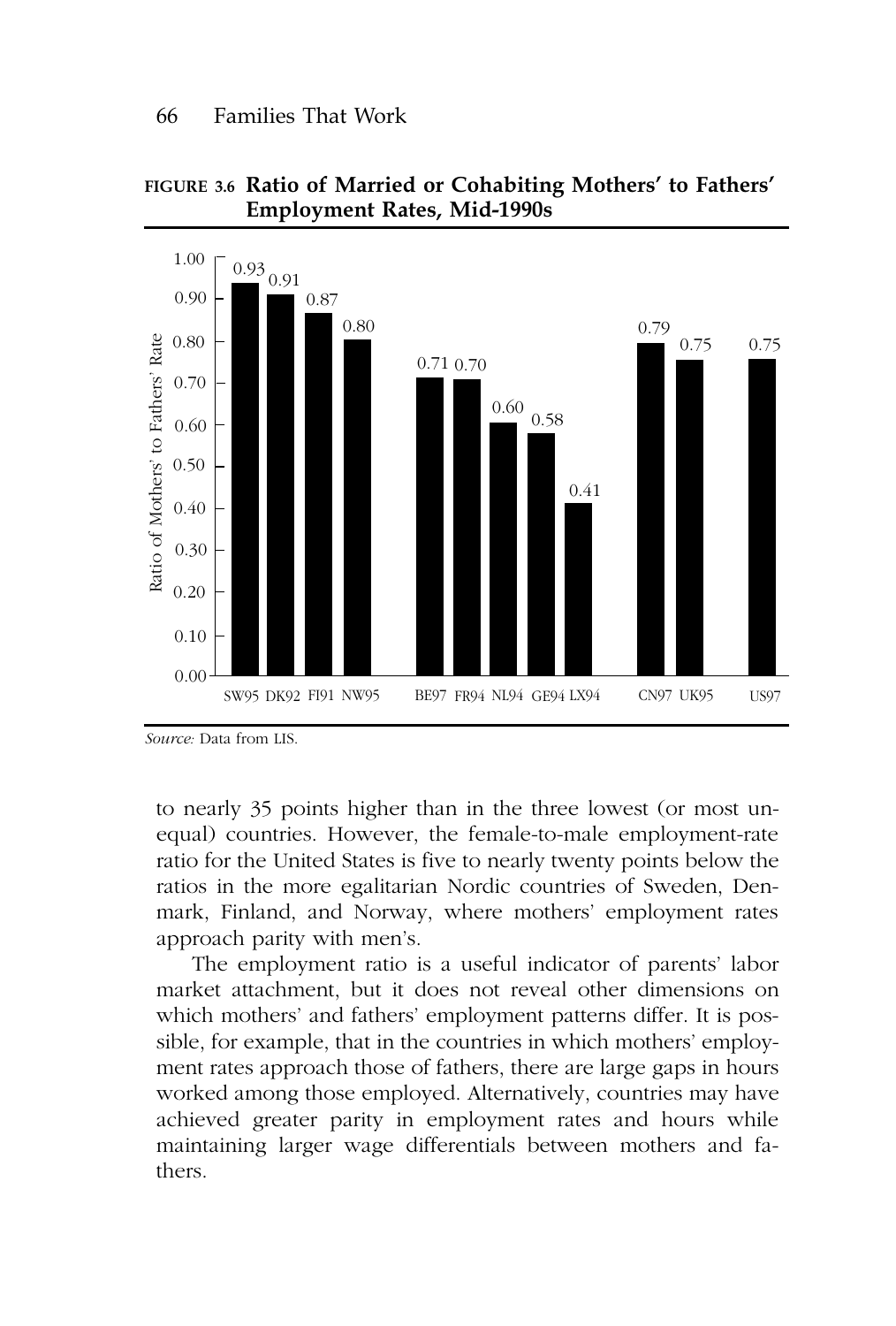**FIGURE 3.7 Ratio of Married or Cohabiting Mothers' to Fathers' Average Weekly Work Hours and Average Hourly Wages, Mid-1990s**



*Source:* Data from LIS. *Note:* Results pertain to part-time and full-time workers, combined.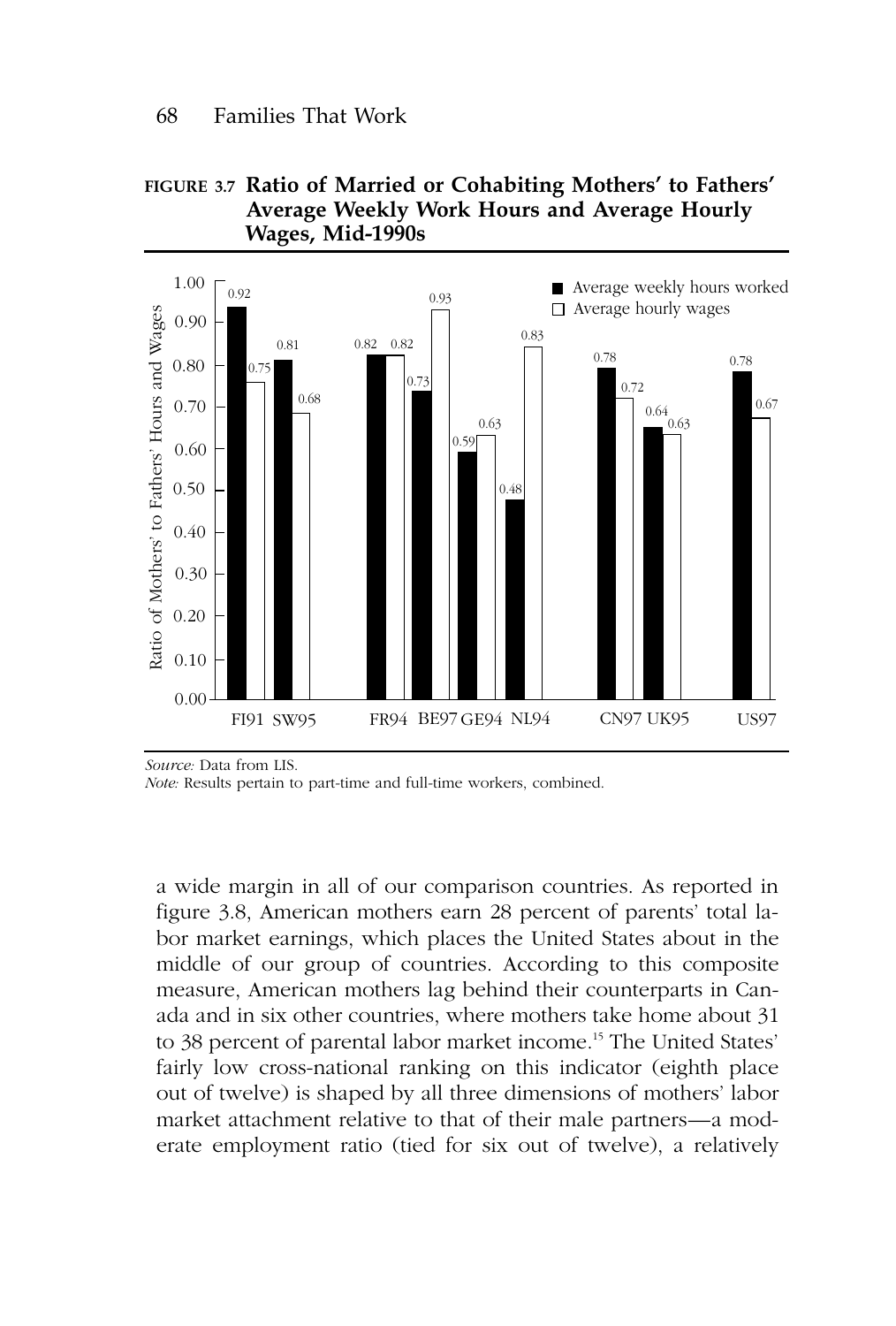

#### **FIGURE 3.8 Mothers' Share of Labor-Market Earnings Among Married or Cohabiting Parents, Mid-1990s**

*Source:* Data from LIS.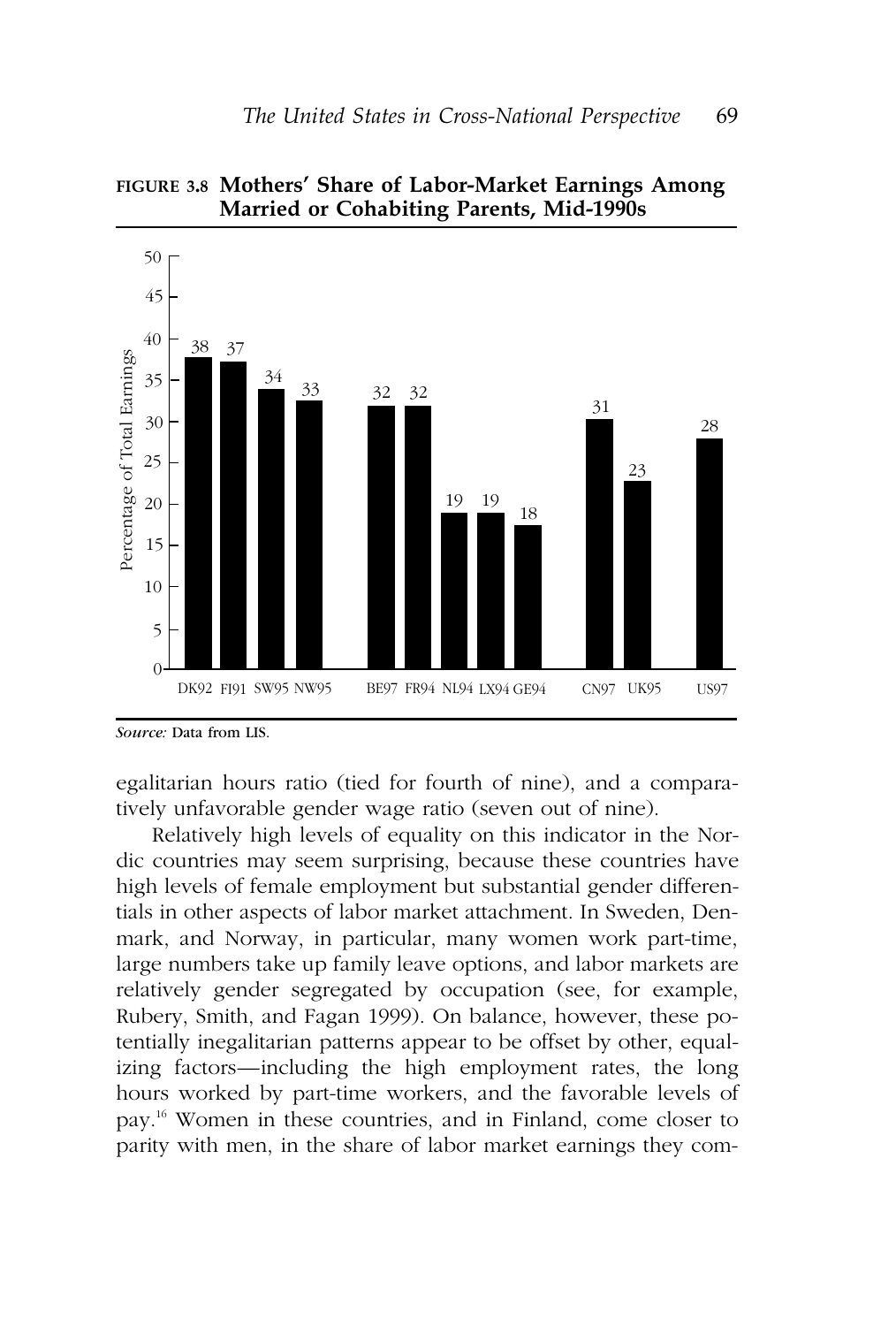#### **FIGURE 3.9 Mean Daily Hours Spent in Unpaid Work by Employed Mothers and Fathers, 1985 to 1992**



*Source:* Data from MTUS.

*Note:* Results pertain to employed adults who are married or cohabiting. Numbers in parentheses are the ratios of fathers' hours to mothers' hours.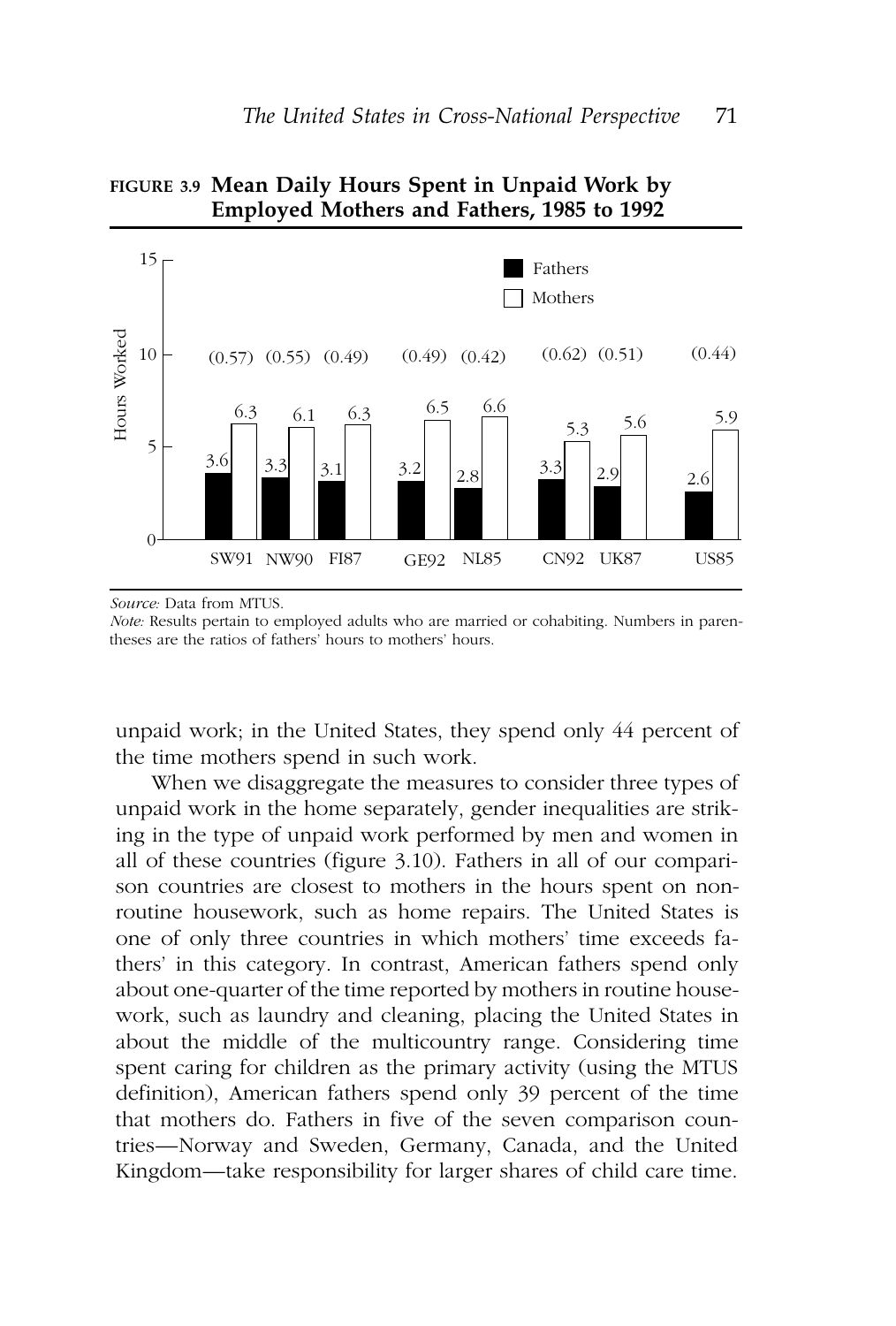### **FIGURE 3.10 Gender Equality in Mean Daily Hours Spent in Unpaid Work by Employed Mothers and Fathers, by Category of Work, 1985 to 1992**



*Source:* Data from MTUS.

*Note:* Results pertain to employed adults who are married or cohabiting.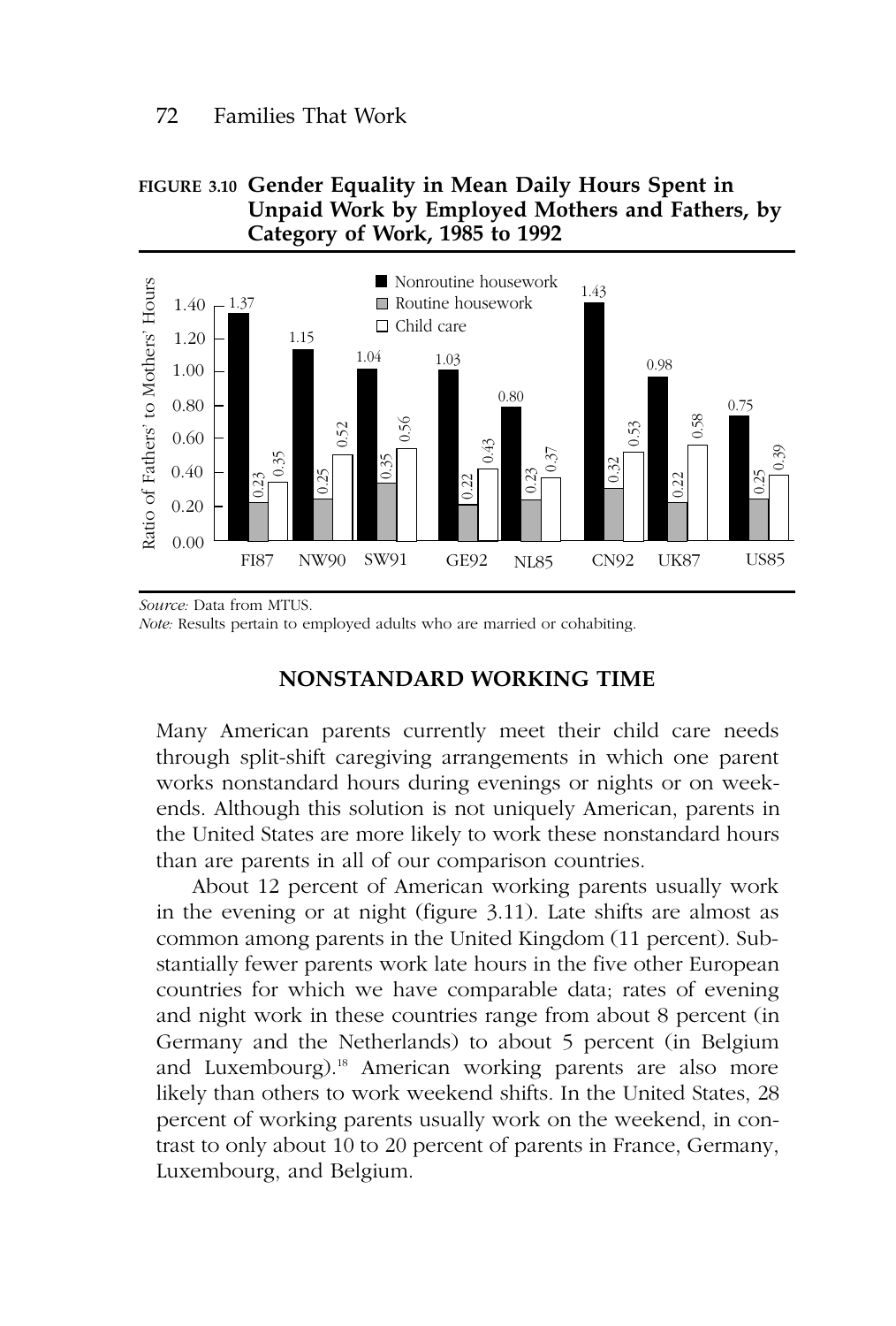### **FIGURE 3.11 Prevalence of Evening, Night, and Weekend Work Among Employed Parents, 1997**



*Source:* Data from European LFS and U.S. CPS.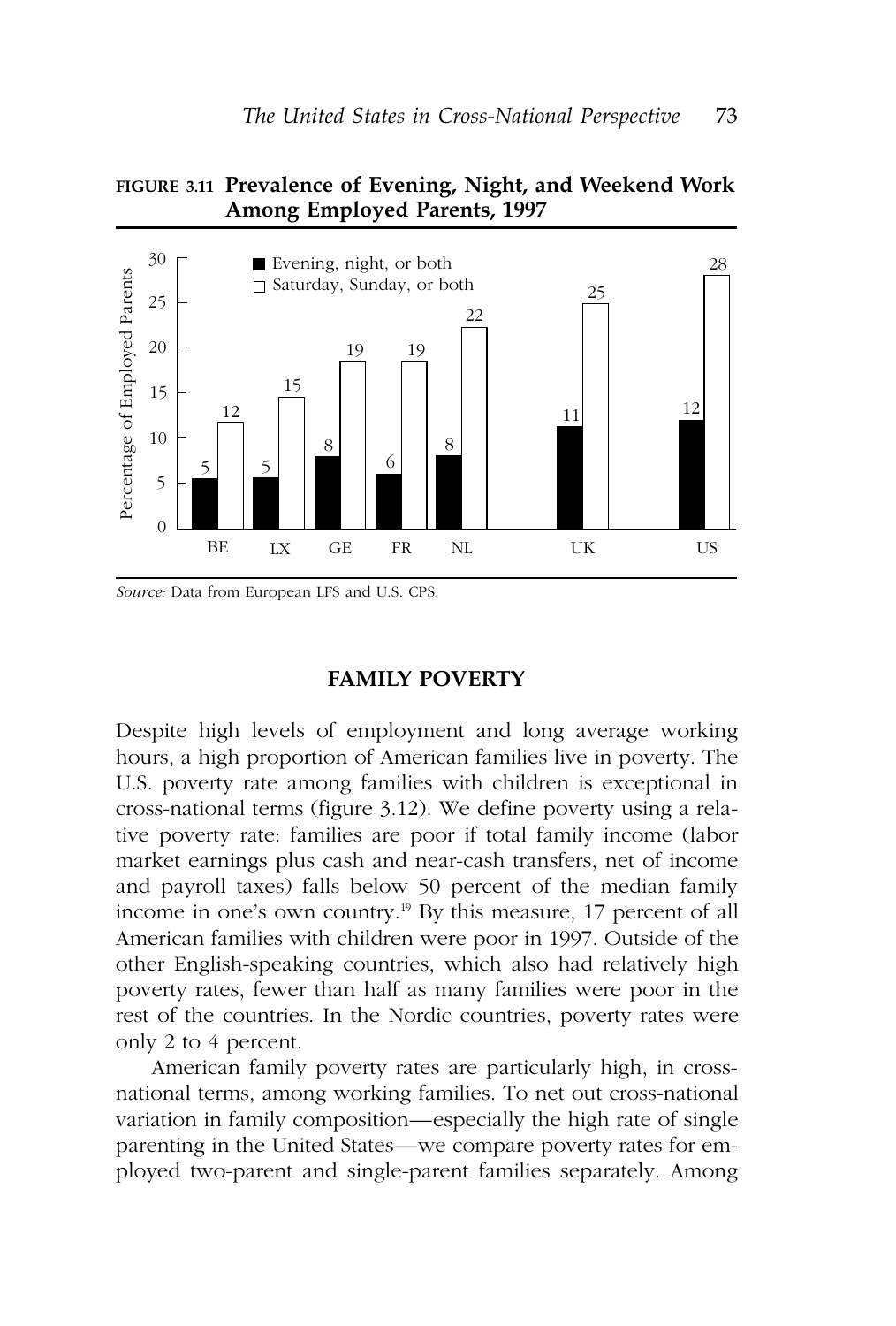#### **FIGURE 3.12 Poverty Rates Among Families with Children, Mid-1990s**



*Source:* Data from LIS.

*Note:* Poverty is defined as having household income below 50 percent of the country median.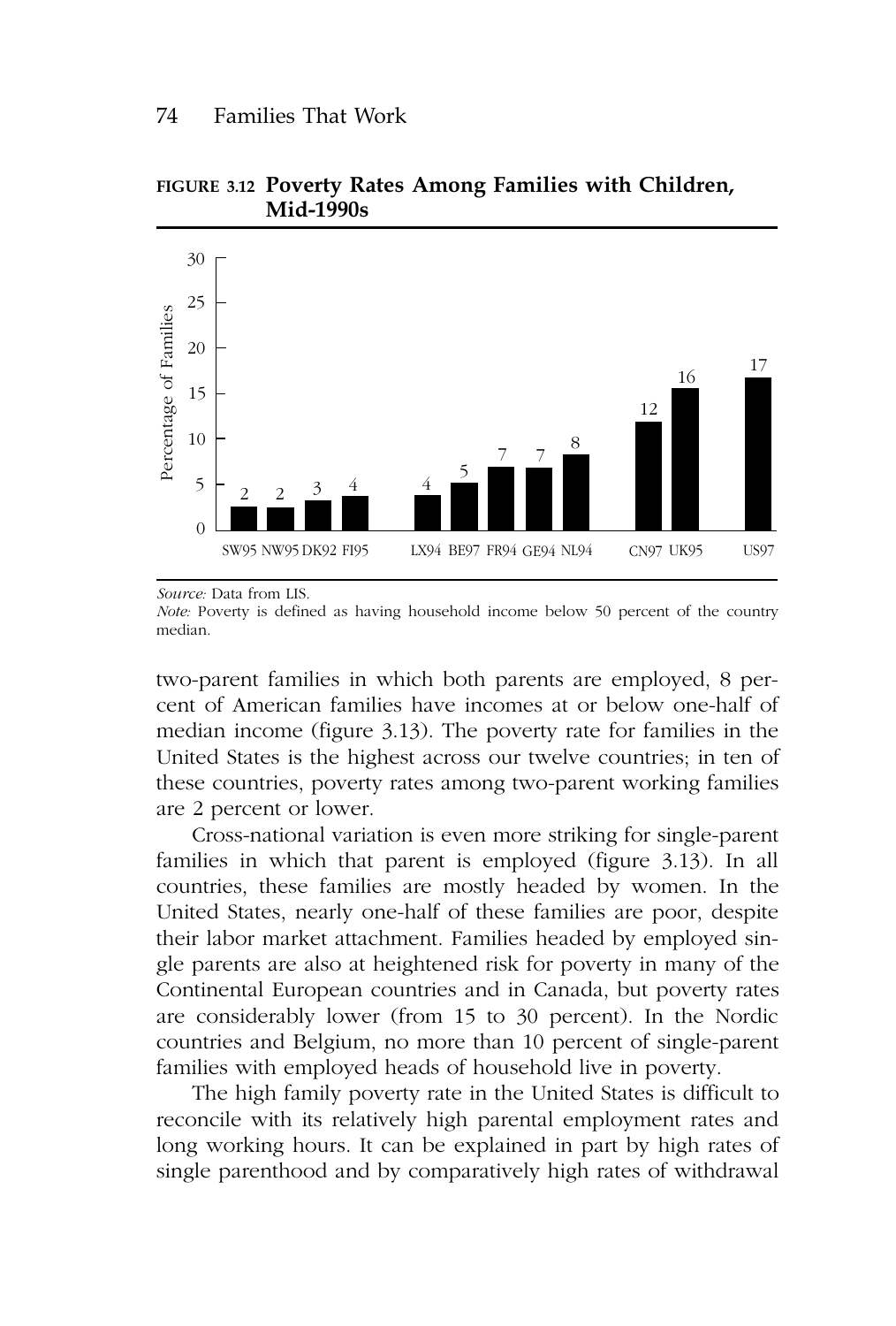#### **FIGURE 3.13 Poverty Rates Among Employed Single-Parent and Two-Parent Families, Mid-1990s**



*Source:* Data from LIS.

*Note:* Poverty is defined as having household income below 50 percent of the country median. Results pertain to families in which all parents are employed.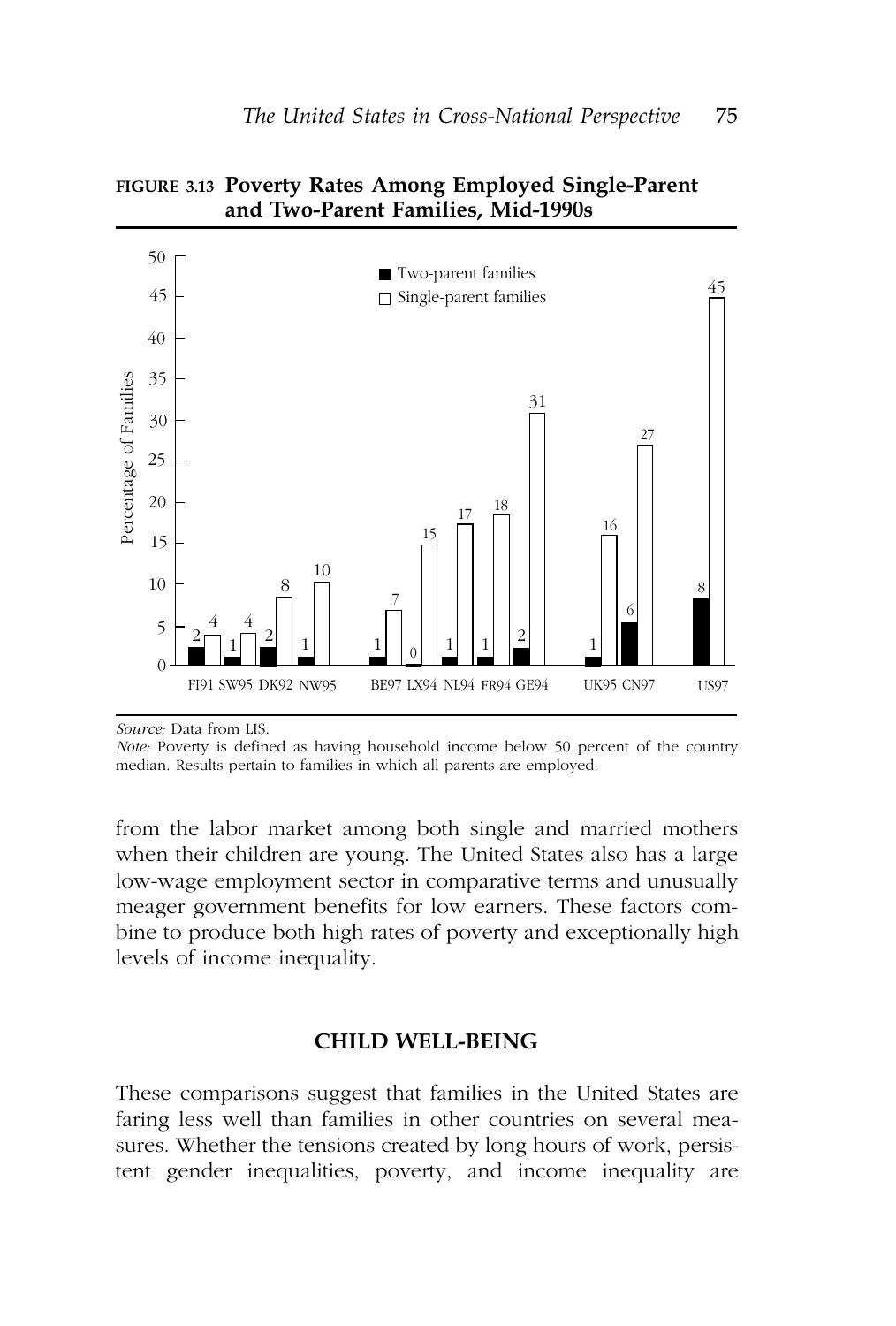

# **FIGURE 3.14 Prevalence of Low Birth Weight, 1995 to 1999**

*Source:* Data from UNICEF (2001).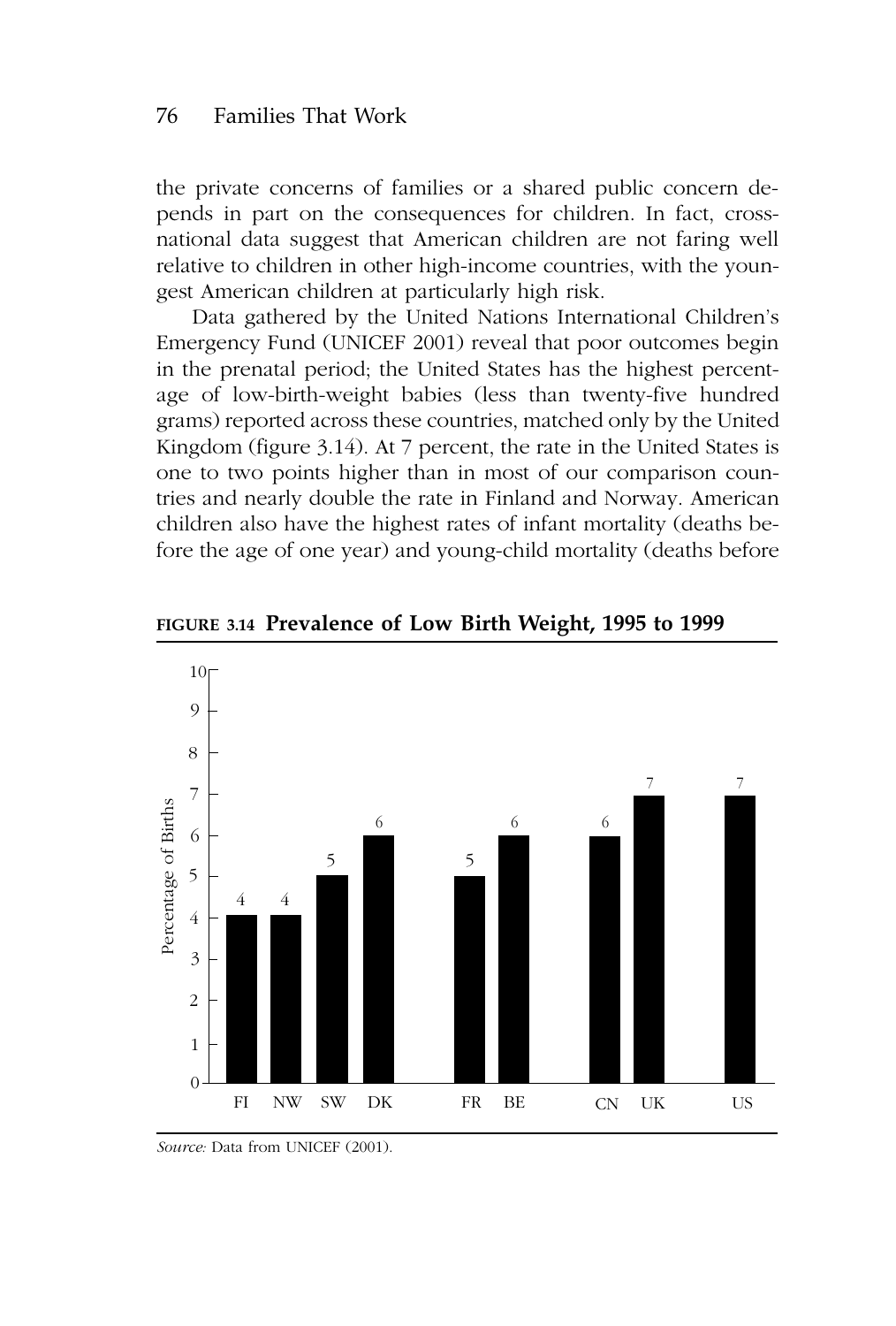#### **FIGURE 3.15 Mortality Rates Among Infants and Young Children, 1999**



*Source:* Data from UNICEF (2001).

*Note:* Mortality rates are rounded to nearest whole number.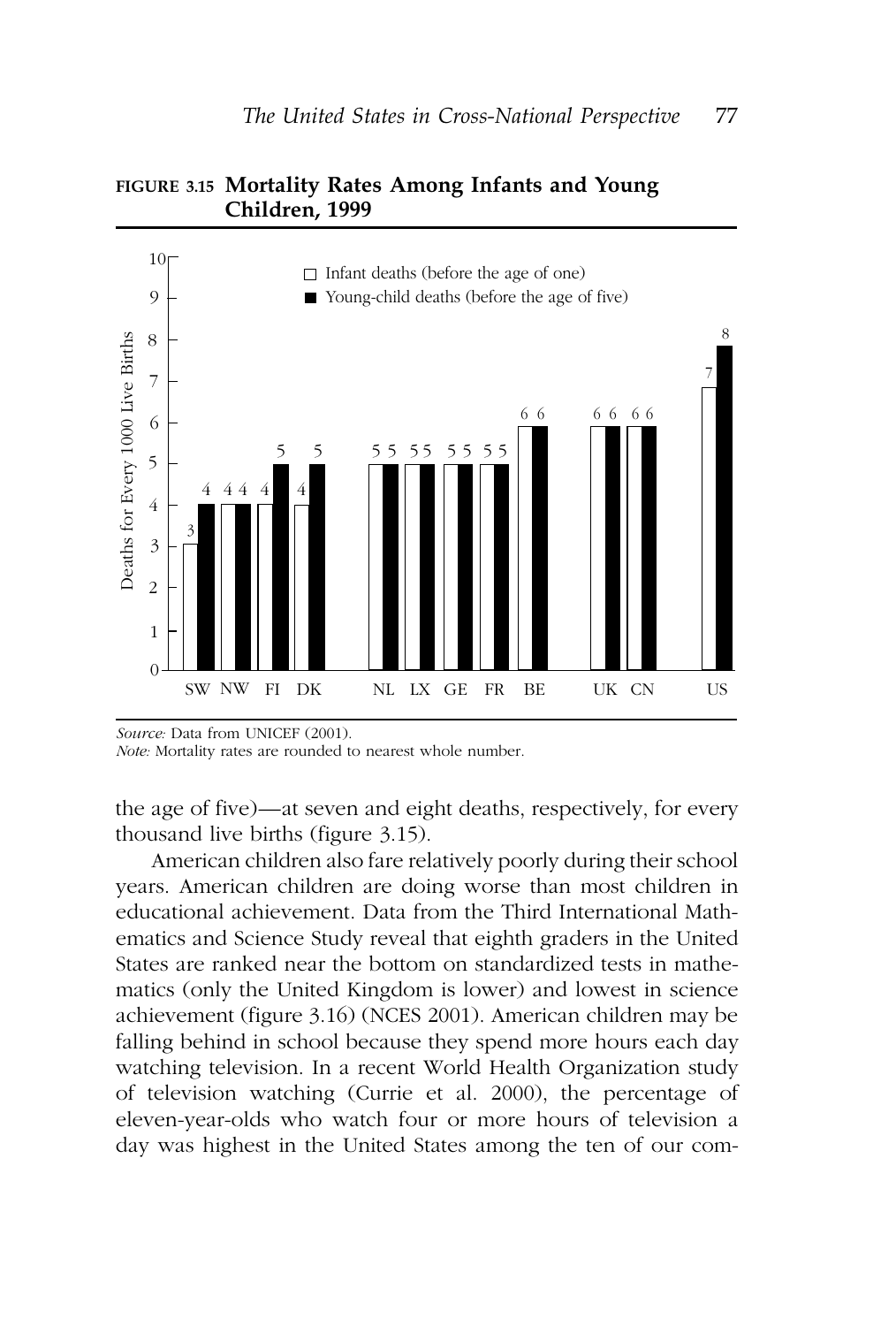#### **FIGURE 3.16 Eighth-Grade Achievement Scores in Science and Mathematics, 1999**



*Source:* Data from NCES (2001).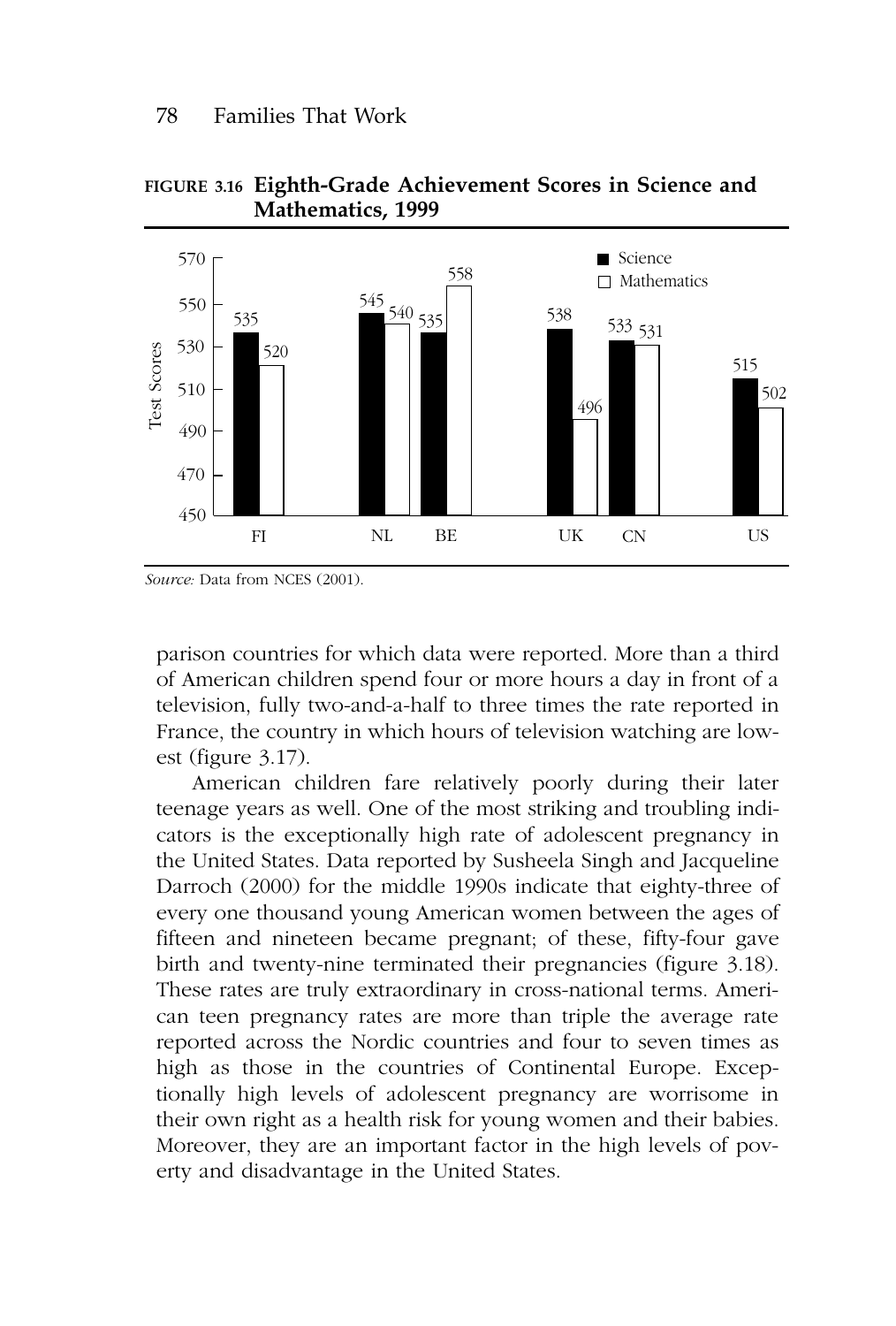#### **FIGURE 3.17 Percentage of Eleven-Year-Olds Who Report Watching Television Four or More Hours per Day, 1997 to 1998**



*Source:* Currie et al. (2000).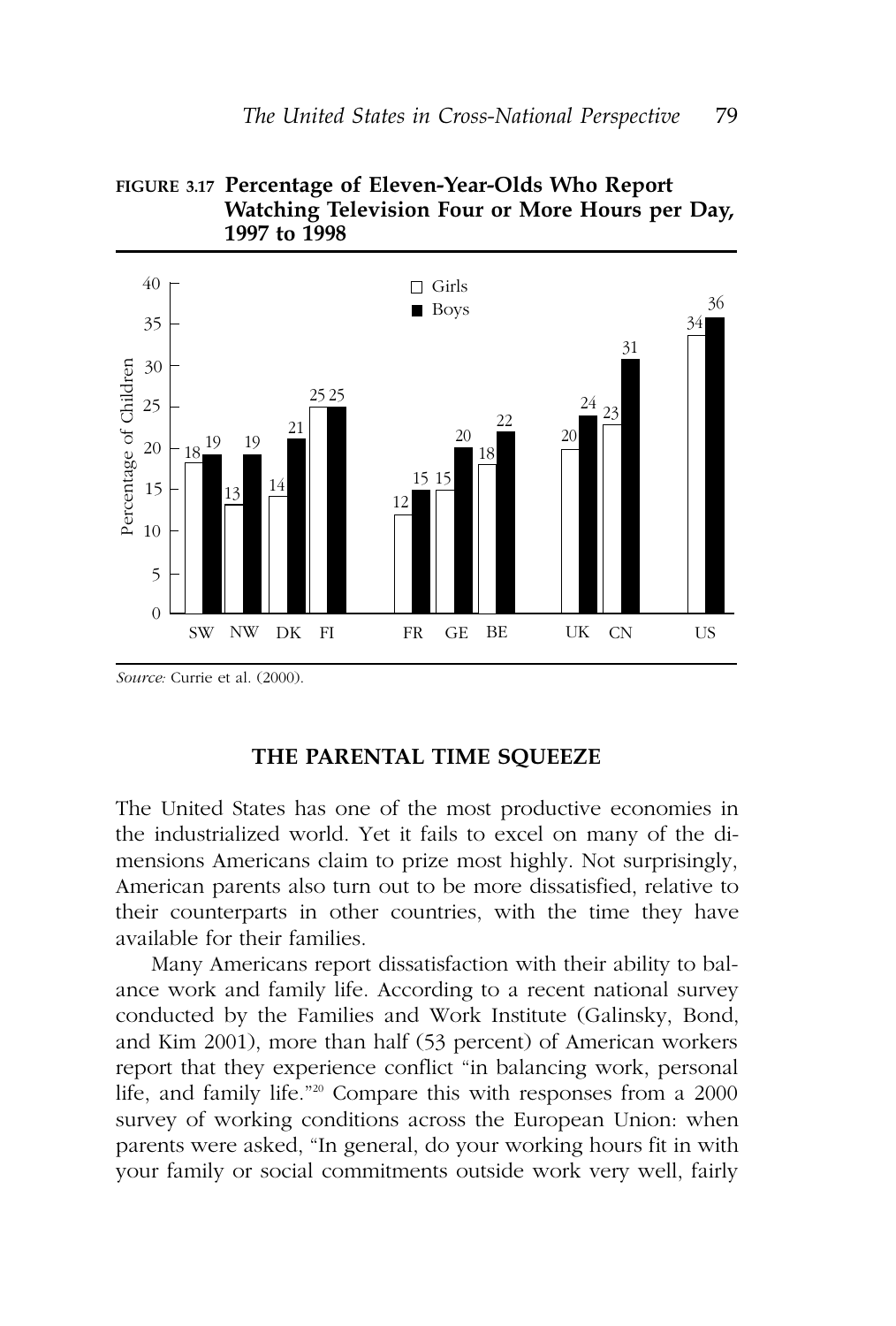#### **FIGURE 3.18 Teenage Pregnancies and Pregnancy Outcomes, Mid-1990s**



*Source:* Data from Singh and Darroch (2000).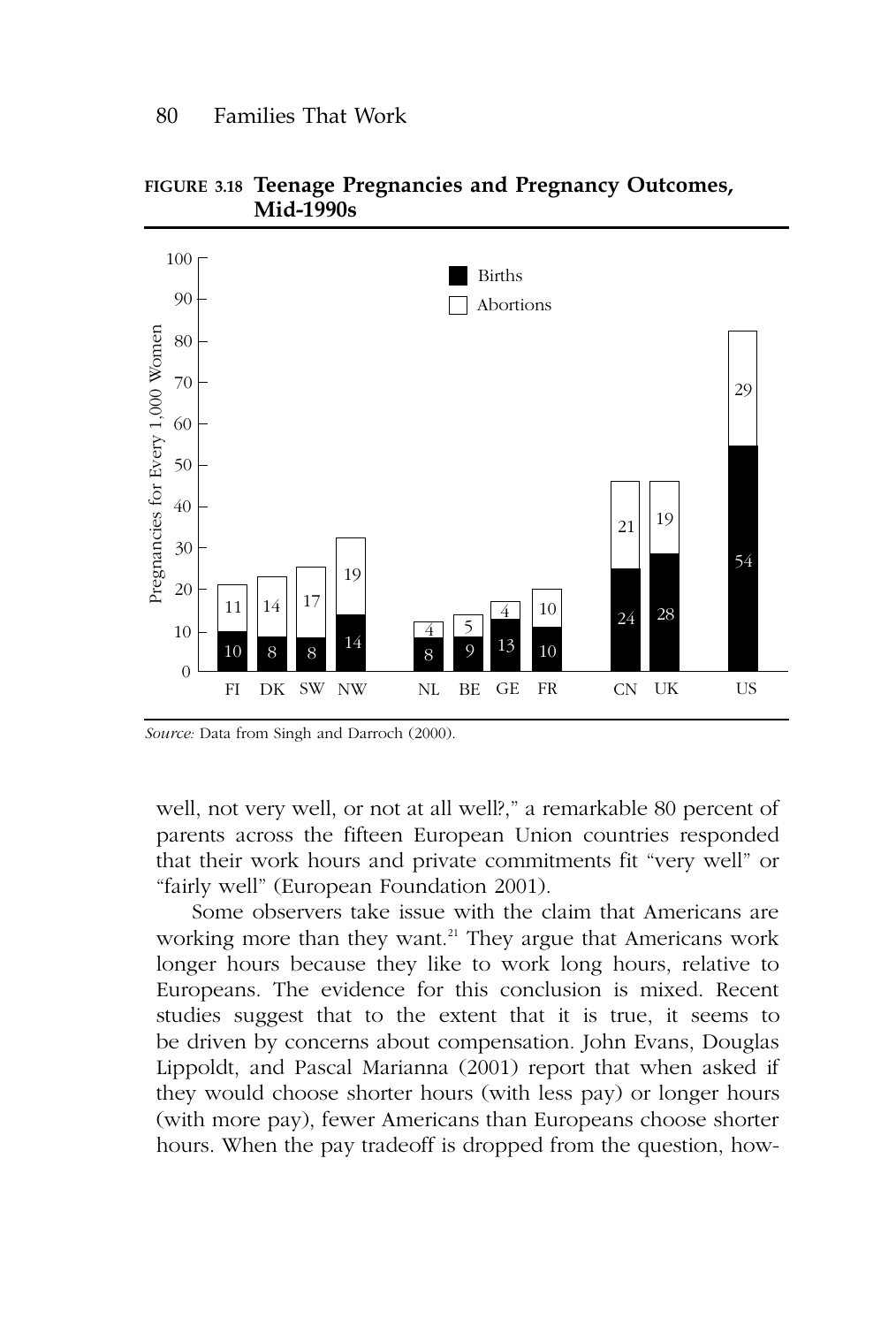#### **FIGURE 3.19 Preference for Having More Time with Family, Among Parents with Children at Home, 1997**



*Source:* Data from ISSP.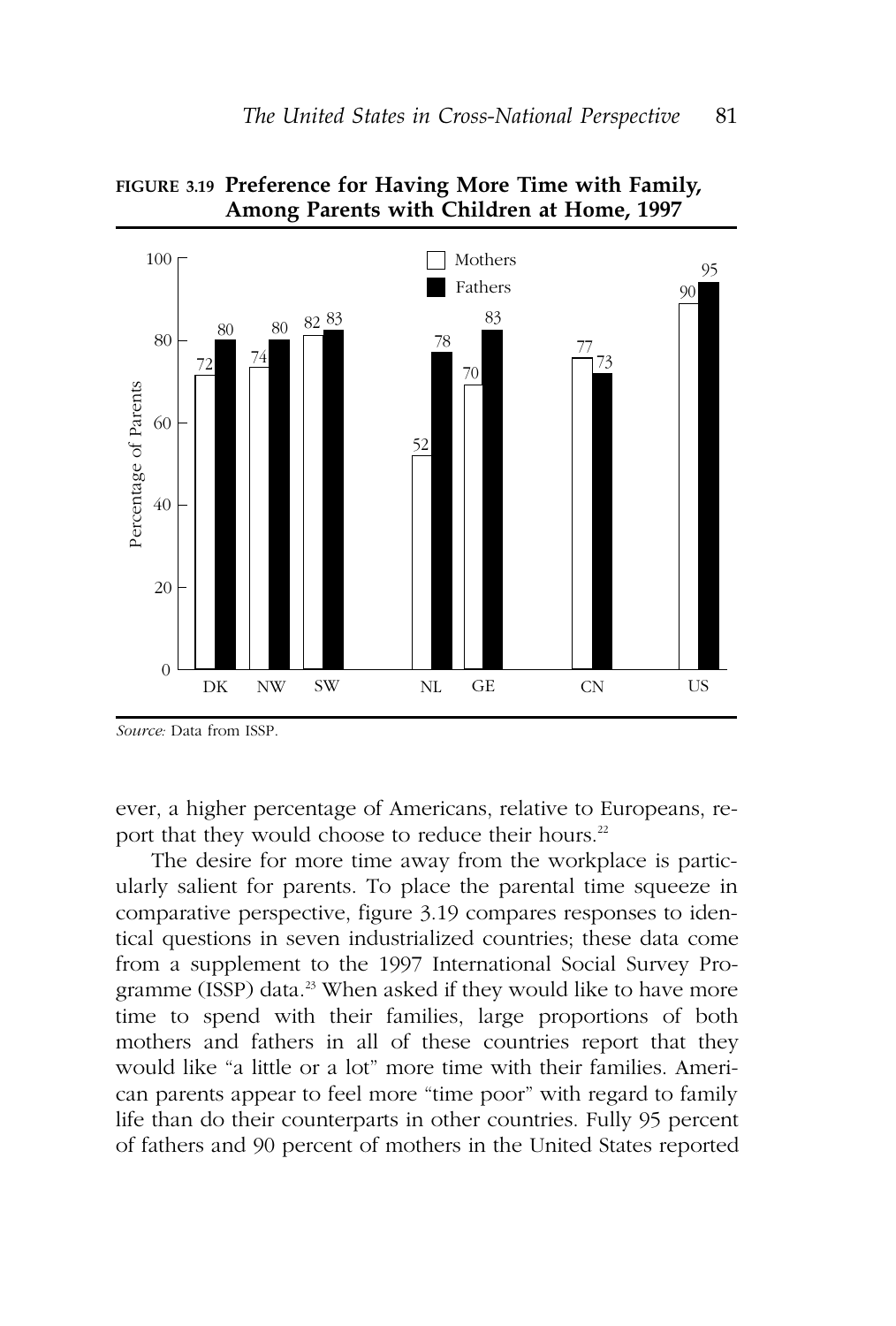#### **FIGURE 4.1 Gendered Divisions of Labor, from Traditional to Idealized**



*Source:* Based on Crompton (1999).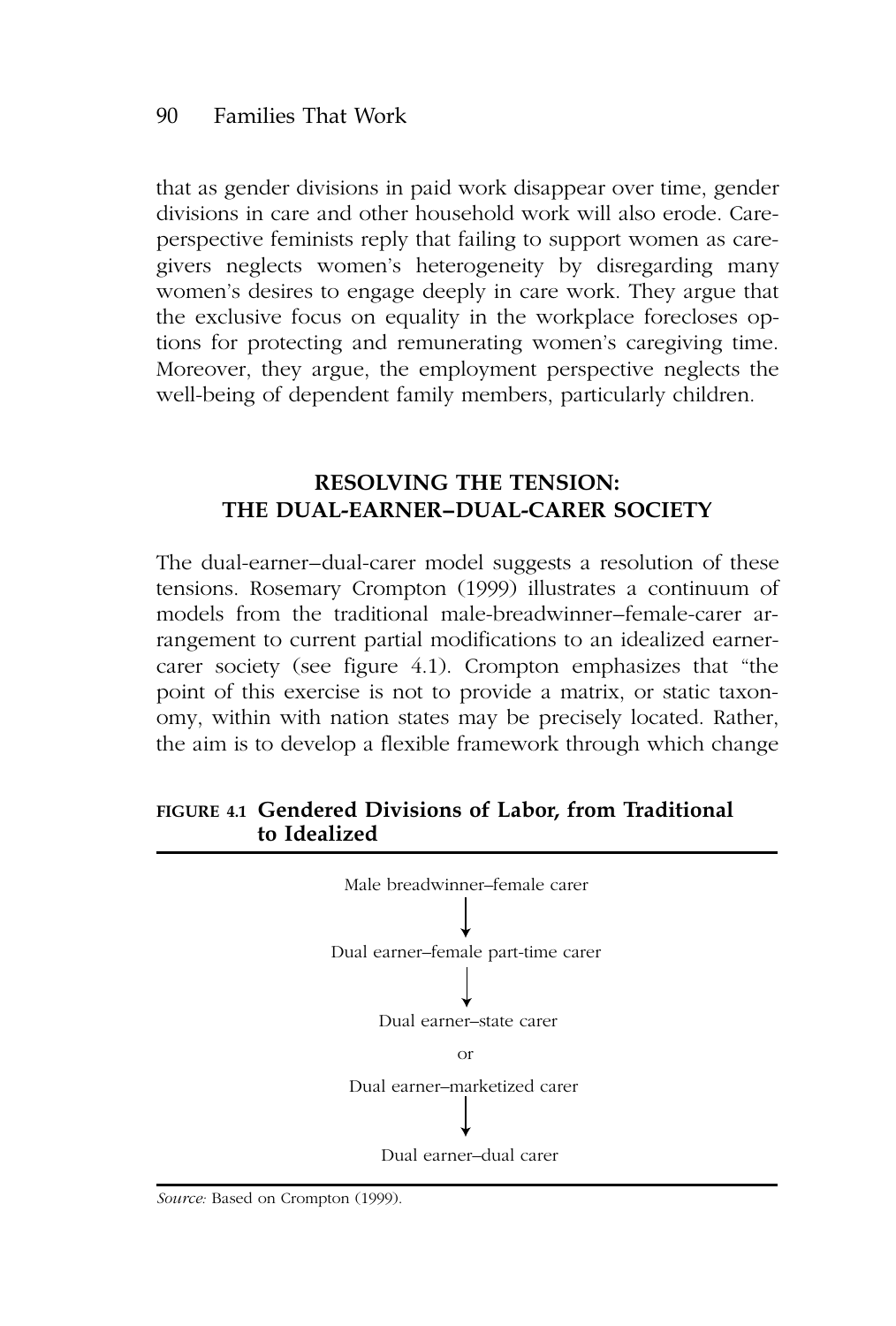|                               | Dual-Parent Families  |                       |                       |                                             | Single Mothers        |                                             |
|-------------------------------|-----------------------|-----------------------|-----------------------|---------------------------------------------|-----------------------|---------------------------------------------|
| Age of Youngest Child (Years) | Mothers'<br>Hours     | Fathers'<br>Hours     | Combined<br>Hours     | Hypothetical<br>Hours Minus<br>Actual Hours | Mothers'<br>Hours     | Hypothetical<br>Hours Minus<br>Actual Hours |
| Birth to two                  | (24)                  | (44)                  | (68)                  |                                             | (31)                  |                                             |
|                               | $[20 \text{ to } 25]$ | $[20 \text{ to } 25]$ | $[40 \text{ to } 50]$ | $-28$ to $-18$                              | $[15 \text{ to } 20]$ | $-16$ to $-11$                              |
| Three to five                 | (24)                  | (44)                  | (68)                  |                                             | (31)                  |                                             |
|                               | [35]                  | [35]                  | [70]                  | $\overline{2}$                              | [30]                  | $-1$                                        |
| Six to twelve                 | (28)                  | (44)                  | (72)                  |                                             | (34)                  |                                             |
|                               | [37.5]                | [37.5]                | [75]                  | 3                                           | $[32]$                | $-2$                                        |
| Thirteen to seventeen         | (31)                  | (44)                  | (75)                  |                                             | (35)                  |                                             |
|                               | [37.5]                | [37.5]                | [75]                  | $\Omega$                                    | [32]                  | -3                                          |

### **TABLE 4.1 Actual Weekly Work Hours in the United States, 2000, and Hypothetical Weekly Work Hours in an Earner-Carer Society**

*Source:* Authors' calculations based on the CPS.

*Note:* Numbers in parentheses indicate actual hours, using data from the 2000 CPS. Hours refer to usual hours worked per week, exclusive of commuting time and lunch breaks. Actual hours worked are also presented in the top panel of table 2.2.

Numbers in square brackets are hypothesized hours of market work in an earner-carer society in which fathers and mothers share market time equally and parents spend substantial time with children, especially during the first three years.

Average hours include persons spending zero hours in market work. Thus, for example, among mothers in dual-parent families with children aged three to five years, the difference between average weekly hours worked (twenty-four hours) and hypothesized hours in an earner-carer society (thirty-five hours) might be closed by more mothers entering the labor market and/or by some mothers in the labor market lengthening their hours. For fathers in these same families, average hours would fall if employed men shortened their hours and/or if some fathers left the labor market altogether.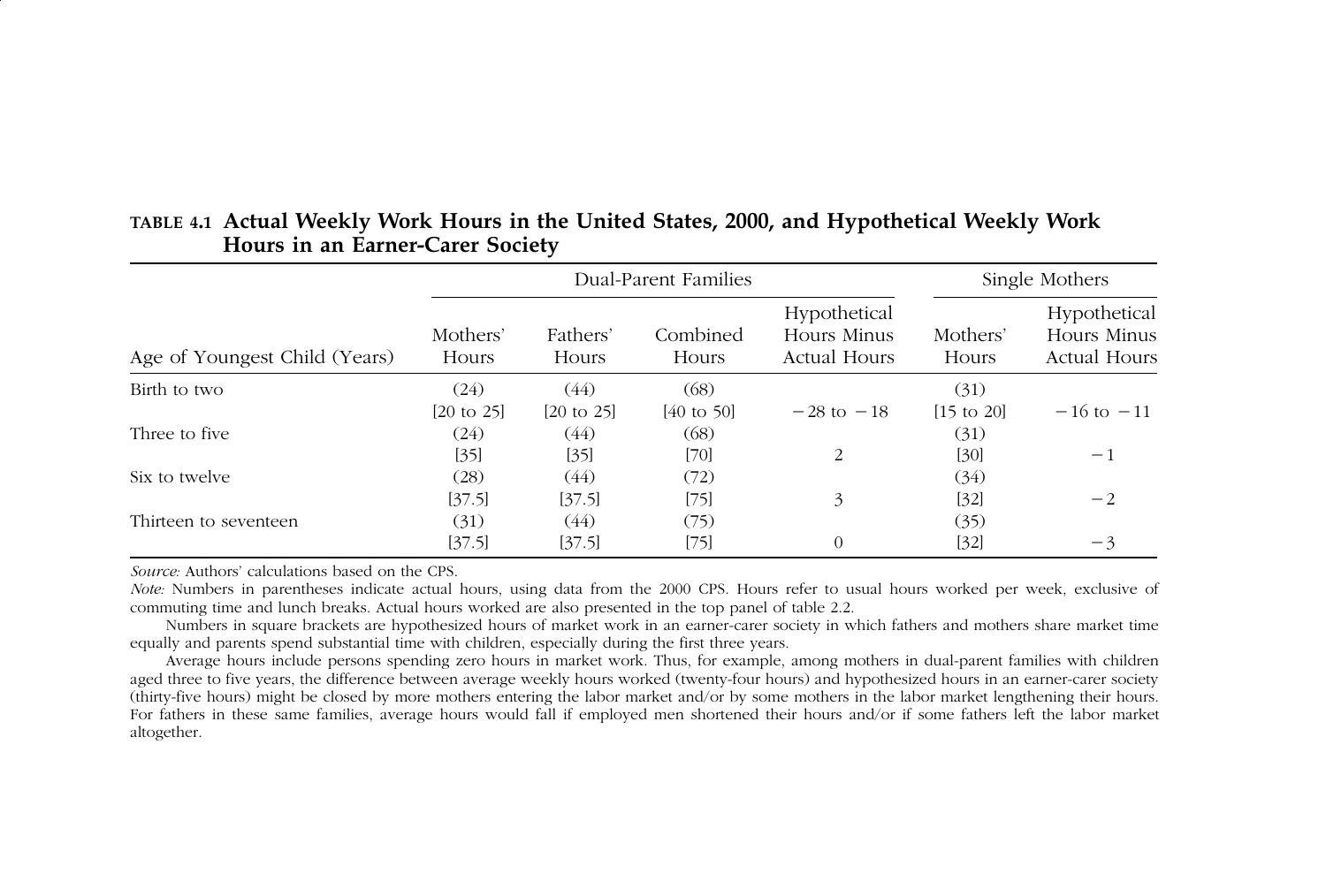## **FIGURE 5.1 U.S. Family Leave Policy Provisions**



State

Temporary Disability Insurance programs (in California, Hawaii, New Jersey, New York, and Rhode Island).

Some states supplement federal programs. Various laws broaden coverage or increase duration. California provides paid parental leave (six weeks at approximately 55 percent pay).

Some states supplement federal programs. Various laws grant rights for additional medical needs, broaden the definition of family members, or add leave rights to attend to school activities.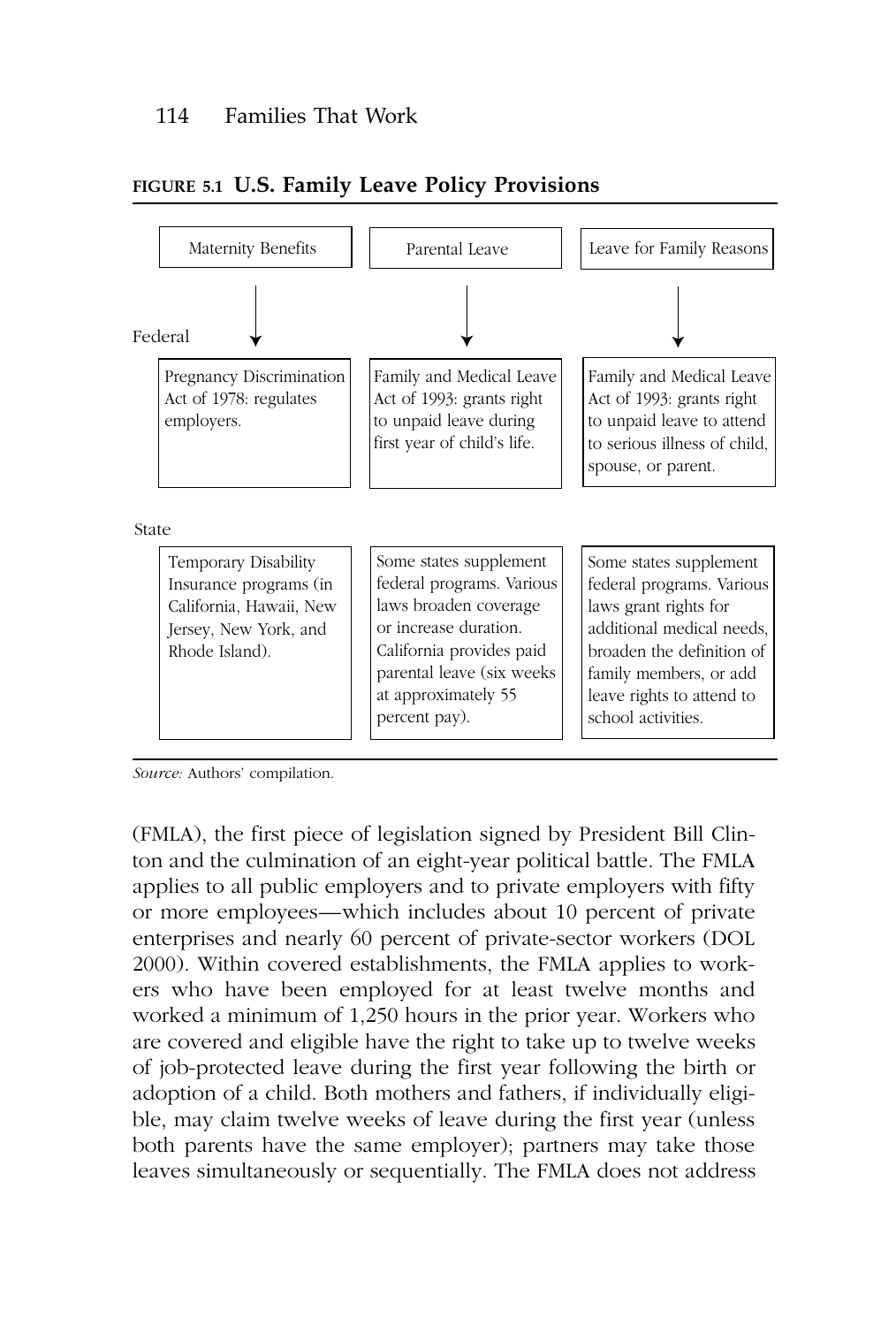#### **FIGURE 5.2 Paid Leave Available to Mothers, Approximately 2000**



*Sources:* Data from CAUT-ACPPU (2001); Clearinghouse on International Developments in Child, Youth, and Family Policies (2003); ISSA (2000); Moss and Deven (1999); OECD (2001a, 2001d); Wisensale (2001); country experts.

*Note:* This indicator is calculated as the number of weeks of leave times the wage-replacement rate. Following these benefits, mothers can collect some additional low-paid benefits (generally at a flat rate) in Finland, Belgium, France, Germany, and Luxembourg.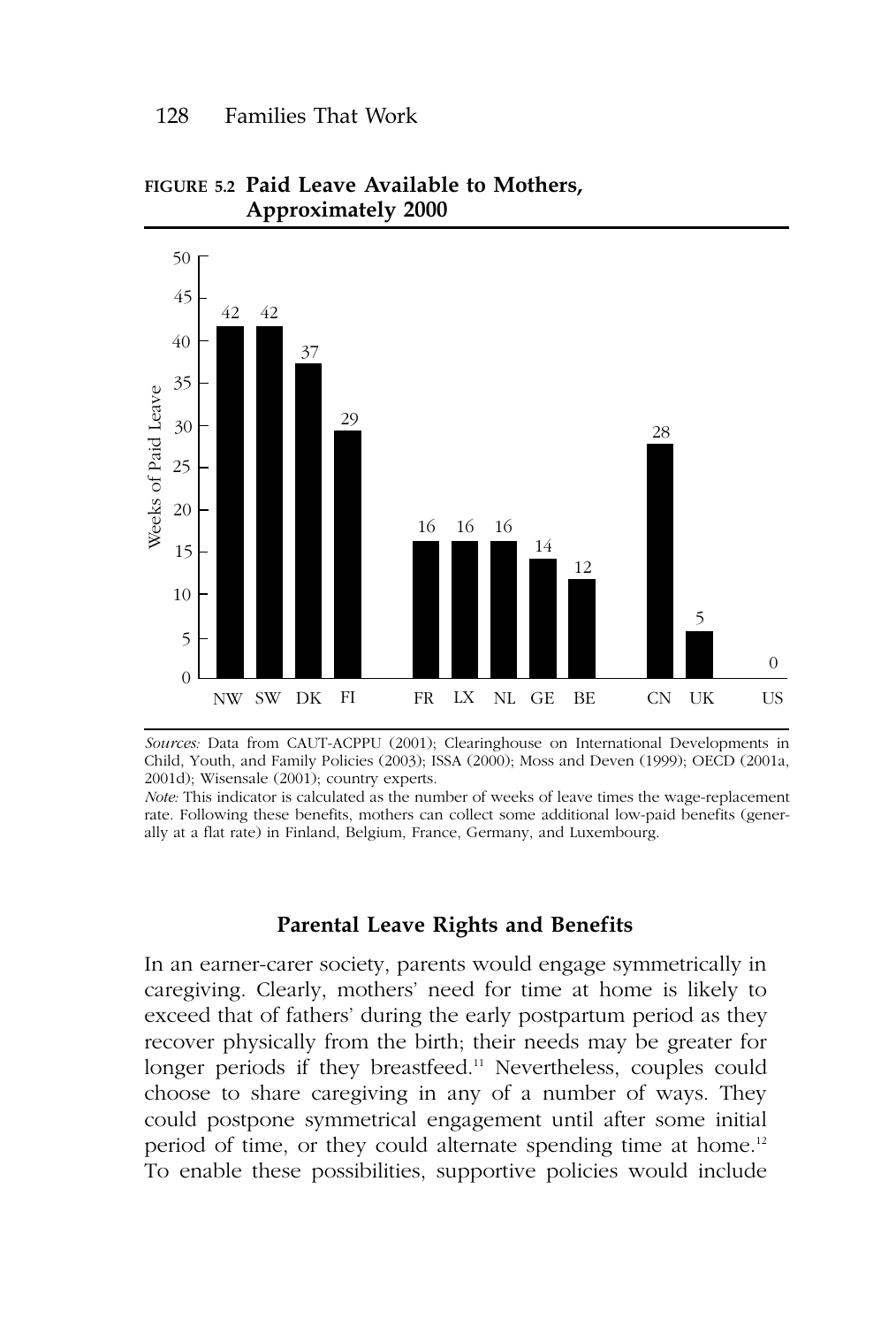#### **FIGURE 5.3 Index of Gender Equality in Family Leave Policy Designs, Approximately 2000**



*Sources:* Data from Clearinghouse on International Developments in Child, Youth, and Family Policies (2003); ISSA (2000); Moss and Deven (1999); OECD (2001d, 2002a); Work Life Research Center (2002); country experts.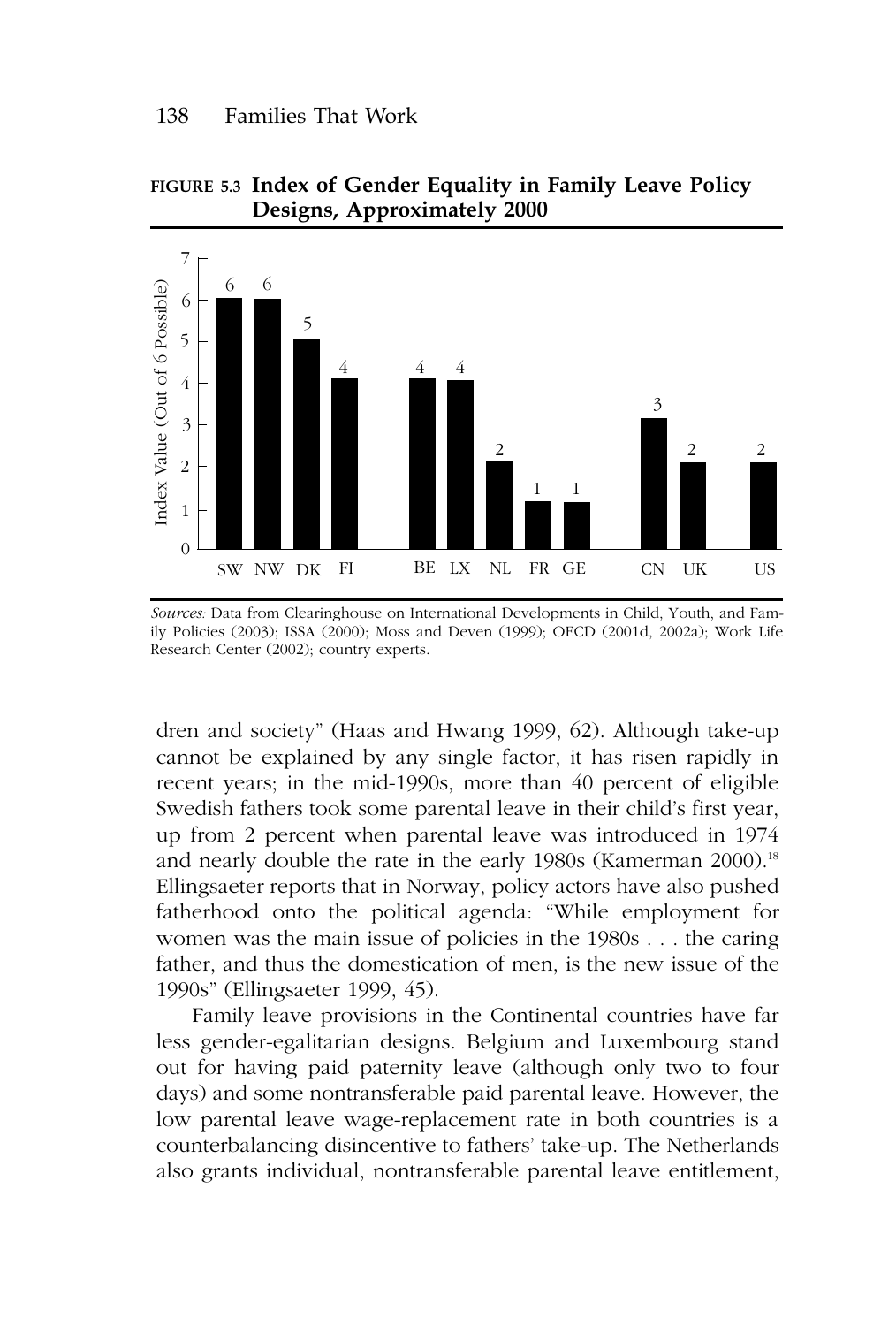#### **FIGURE 5.4 Expenditures on Maternity and Parental Leave, per Employed Woman, 1998**



*Source:* Data from OECD (2001b).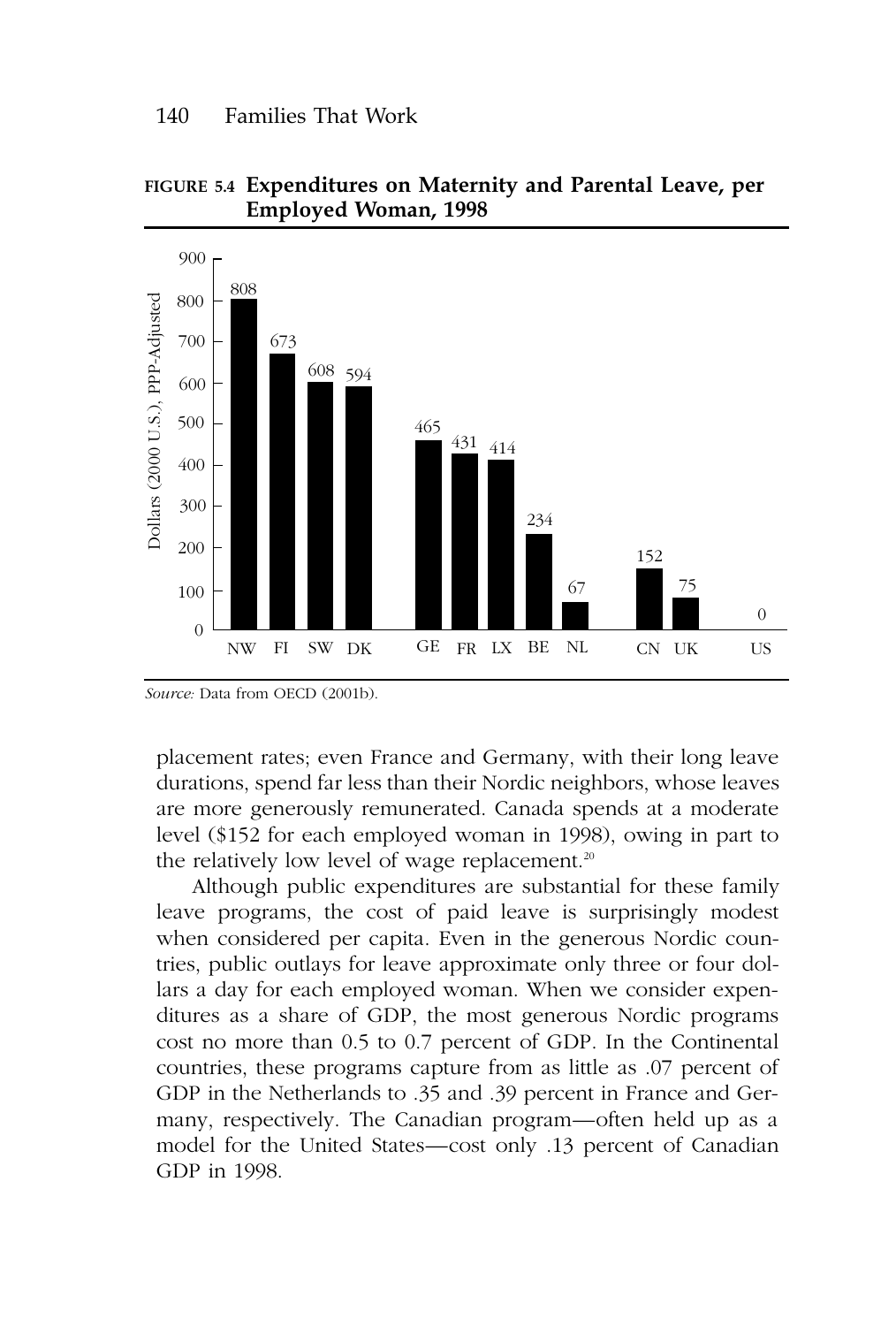|         | Maternity Leave Benefits (Paid)                                                                                                                                                                                                                                                            | Parental Leave Benefits (Unpaid and Paid)                                                                                                                                                                                                                                                                                                                                                                                                                                                                                                        |
|---------|--------------------------------------------------------------------------------------------------------------------------------------------------------------------------------------------------------------------------------------------------------------------------------------------|--------------------------------------------------------------------------------------------------------------------------------------------------------------------------------------------------------------------------------------------------------------------------------------------------------------------------------------------------------------------------------------------------------------------------------------------------------------------------------------------------------------------------------------------------|
|         | Nordic Countries                                                                                                                                                                                                                                                                           |                                                                                                                                                                                                                                                                                                                                                                                                                                                                                                                                                  |
| Denmark | Eighteen weeks. 100 percent of wages up to flat-rate<br>ceiling of DKK2,758 (U.S.\$321) per week, equal in<br>practice to about 60 percent prior wages. Owing to<br>collective agreements, many employers "top up," so<br>80 percent of parents receive 100 percent wage re-<br>placement. | Paid leave: Parents may share ten weeks of parental<br>leave. Benefit level same as maternity leave. Ex-<br>tended to twelve weeks if father takes two weeks.<br>As with maternity, 80 percent receive full wage.<br>Following parental leave, each parent entitled to<br>twenty-six weeks of additional child care leave (thir-<br>teen weeks if after first birthday). Benefit level is 60<br>percent of parental leave benefit level; sometimes<br>supplemented by local authorities. Available until<br>child's ninth birthday. <sup>a</sup> |
| Finland | Eighteen weeks (105 days). Benefit based on gradu-<br>ated replacement rate: approximately 70 percent at<br>low income, 40 percent at medium income, 25 per-<br>cent at high income (equal, on average, to approx-<br>imately 66 percent).                                                 | Paid leave: Parents may share twenty-six weeks (158)<br>days) of parental leave. Benefit level is 66 percent<br>of earnings, flat rate if not employed.<br>Following parental leave, family entitled to 108<br>weeks home care leave, on the condition that the<br>child is not in public child care. Benefit paid at a<br>low flat rate of approximately FIM2,900 (U.S.\$475)<br>per month. Available until child's third birthday. <sup>b</sup>                                                                                                |
| Norway  | Paid leave: Parents may share fifty-two weeks of leave at 80 percent of wages or, alternatively, forty-two<br>day. <sup>c,d</sup>                                                                                                                                                          | weeks at 100 percent of wages (nine weeks exclusively for the mother, four exclusively for the father). Ben-<br>efits subject to maximum income of NOK290,261 (U.S.\$26,876) per year. Benefit can be paid while parent is<br>employed at 50 to 90 percent time, and leave time is extended accordingly. Available until child's third birth-                                                                                                                                                                                                    |

#### **TABLE 5.1 Family Leave—Maternity and Parental Leave Provisions, Approximately 2000**  $\overline{\phantom{0}}$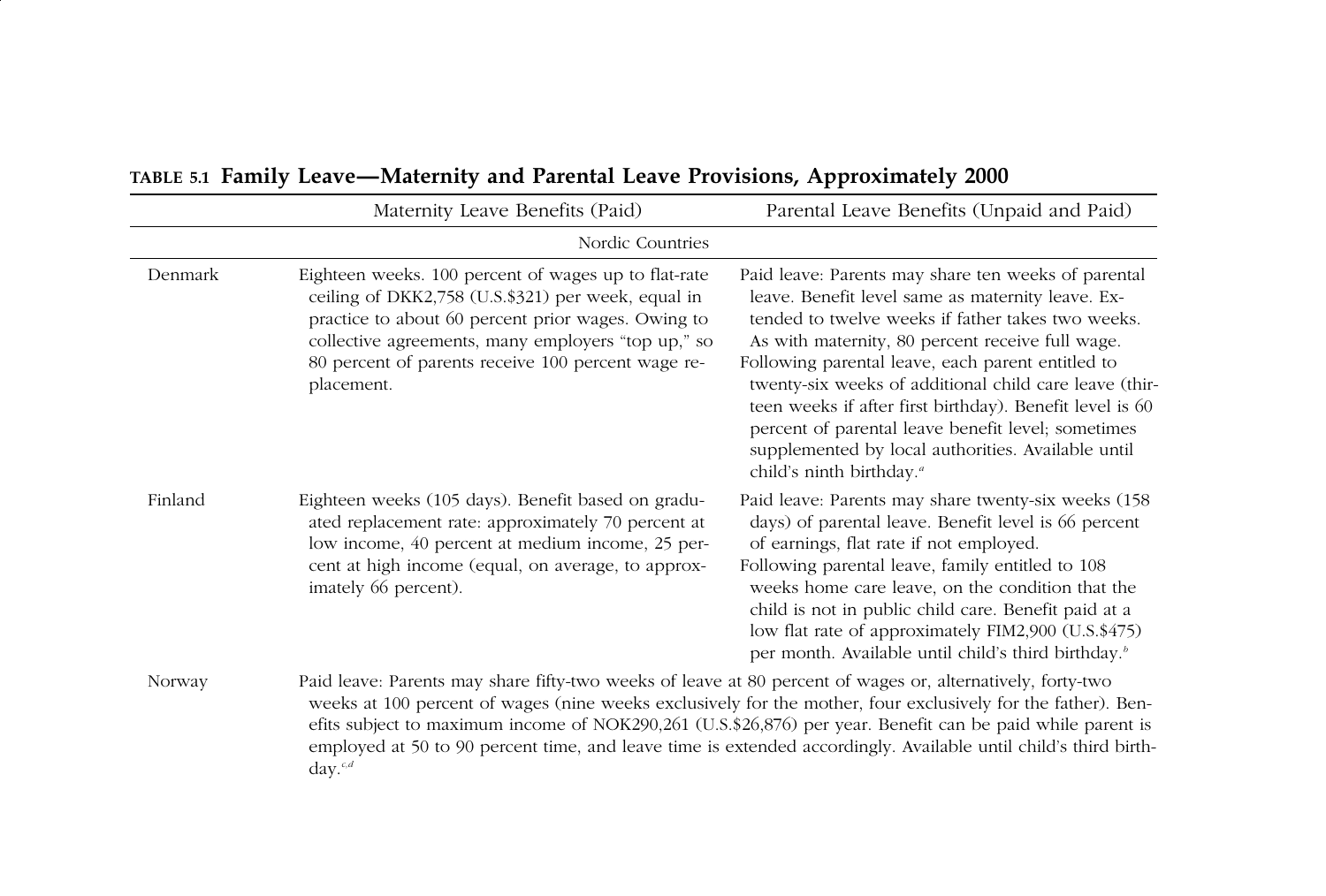Sweden Paid leave: Parents may share sixty-five weeks (fifteen months) of leave. Benefit level is 80 percent of earnings for fifty-two weeks (twelve months); flat rate for remaining thirteen weeks (three months) at approximately SEK1,800 (U.S.\$187) per month. Earnings-related benefit subject to maximum income of approximately SEK270,000 (U.S.\$28,000) per year. Benefit can be paid while parent is employed part-time, and leave is extended accordingly. Available until child's eighth birthday.*<sup>e</sup>*

#### Continental Countries

| Belgium | Fifteen weeks. 82 percent of wages for first four<br>weeks (one month), plus 75 percent of wages<br>thereafter. Benefits during first month not subject to<br>ceiling; thereafter, benefits subject to maximum in-<br>come of approximately \$95 per day. | Paid leave: Each parent entitled to thirteen weeks<br>(three months) full-time leave or up to twenty-six<br>weeks (6 months) of half-time leave. Parents taking<br>leave receive flat-rate benefit payment of BF20,400<br>(U.S.\$551) per month. Available until child's fourth<br>birthday.                                                                                                                                                                                                                                                                                         |
|---------|-----------------------------------------------------------------------------------------------------------------------------------------------------------------------------------------------------------------------------------------------------------|--------------------------------------------------------------------------------------------------------------------------------------------------------------------------------------------------------------------------------------------------------------------------------------------------------------------------------------------------------------------------------------------------------------------------------------------------------------------------------------------------------------------------------------------------------------------------------------|
| France  | Sixteen weeks for first two children, twenty-six<br>weeks for third and subsequent children. 100 per-<br>cent of wages, up to maximum of FF387 (U.S.\$59)<br>per day. <sup>8</sup>                                                                        | Paid leave: Parents may share 156 weeks (three<br>years) of leave. No benefit paid for first child; bene-<br>fit level is flat rate FF3,024 (U.S.\$462) per month for<br>second and subsequent children. Benefit can be<br>paid at reduced rate while parent is employed part-<br>time. Available until child's third birthday. <sup>b</sup>                                                                                                                                                                                                                                         |
| Germany | Fourteen weeks. 100 percent of wages. <sup>1</sup>                                                                                                                                                                                                        | Paid leave: Parents may share 156 weeks (three<br>years) of leave. Benefit is flat rate of DM600<br>(U.S.\$309) per month for two years or up to DM900<br>(U.S.\$464) per month for one year. Benefits are in-<br>come tested, but majority of families qualify (during<br>the first six months, then the income limits are<br>lower, and about half qualify). Benefits can be paid<br>during part-time employment of up to thirty hours<br>per week. Paid leave can be used until child's sec-<br>ond birthday; third year of leave may be used until<br>child is eight years old / |

*(Table continues on p. 126.)*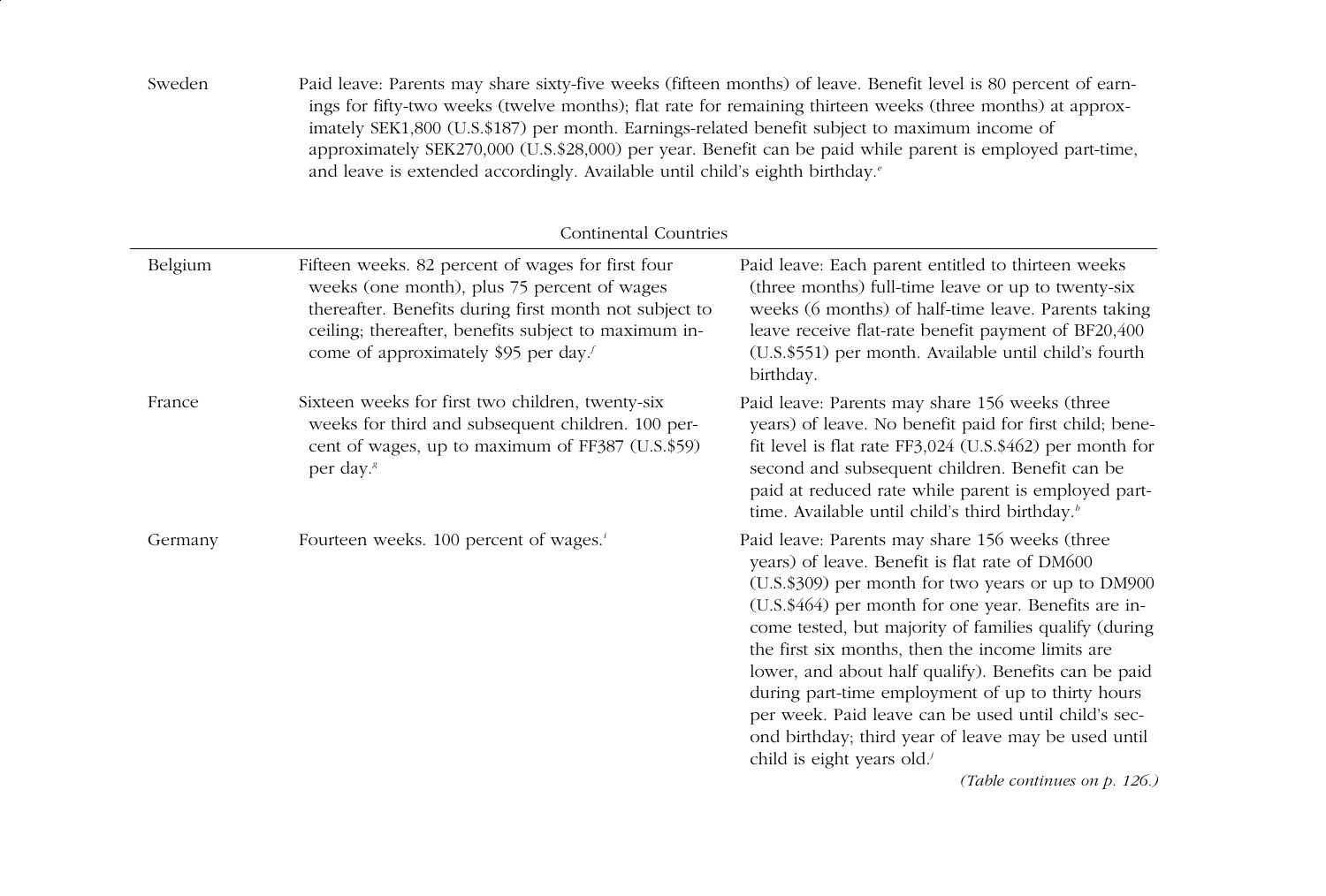|                | Maternity Leave Benefits (Paid)                                                                                                                                                                                                                                                                                        | Parental Leave Benefits (Unpaid and Paid)                                                                                                                                                                                                                                                                                                                                                                                                                                                    |
|----------------|------------------------------------------------------------------------------------------------------------------------------------------------------------------------------------------------------------------------------------------------------------------------------------------------------------------------|----------------------------------------------------------------------------------------------------------------------------------------------------------------------------------------------------------------------------------------------------------------------------------------------------------------------------------------------------------------------------------------------------------------------------------------------------------------------------------------------|
| Luxembourg     | Sixteen weeks. 100 percent of wages.                                                                                                                                                                                                                                                                                   | Paid leave: Each parent entitled to twenty-six weeks<br>(six months) full-time leave; one parent can receive<br>flat rate of LF60,000 (U.S. $$1,471$ ) per month. Benefit<br>can be paid at half rate if parent works part-time.<br>One parent must take parental leave directly follow-<br>ing maternity leave; other can take leave until child<br>is five years old.                                                                                                                      |
| Netherlands    | Sixteen weeks. 100 percent of wages, up to daily<br>maximum of 310 guilders (U.S.\$154) per day. <sup>k</sup>                                                                                                                                                                                                          | Unpaid leave: Each parent entitled to leave of the<br>equivalent of thirteen weeks (three months) at their<br>usual hours of work per week. Standard take-up is<br>twenty-six weeks (six months) at 50 percent work-<br>ing time. Available until child's eighth birthday.                                                                                                                                                                                                                   |
|                | English-Speaking Countries                                                                                                                                                                                                                                                                                             |                                                                                                                                                                                                                                                                                                                                                                                                                                                                                              |
| Canada         | Fifteen weeks. 55 percent of previous average in-<br>sured earnings, up to a maximum benefit of C\$413<br>(U.S.\$350) a week.<br>Family supplement for low-income earners (less than<br>$C$25,921$ [U.S.\$21,967]) raises replacement rate to 80<br>percent. <sup>1</sup>                                              | Paid leave: Parents may share thirty-five weeks of<br>parental leave; combined maternity (fifteen weeks)<br>and parental benefit cannot exceed fifty weeks.<br>Benefit rate is same as for maternity (55 percent up)<br>to a maximum of \$413 [U.S.\$350] per week). Parents<br>can continue to work, earning the greater of \$50<br>(U.S.\$42) per week or 25 percent of their weekly<br>benefit rate without affecting their parental benefits.<br>Available until child's first birthday. |
| United Kingdom | Statutory Maternity Pay (stricter eligibility): Six weeks<br>at 90 percent of wages plus twelve weeks at flat<br>rate (£60.20 [U.S.\$92]) per week.<br>Maternity Allowance (broader eligibility): eighteen<br>weeks. Paid at lesser of 90 percent of wages or flat<br>rate of £60.20 (U.S.\$92) per week. <sup>m</sup> | Unpaid leave: Each parent entitled to thirteen weeks<br>full-time leave per child. No more than four weeks<br>can be taken in any given year. Available until child<br>is five years old.                                                                                                                                                                                                                                                                                                    |

#### **TABLE 5.1** *Continued*  $\overline{\phantom{0}}$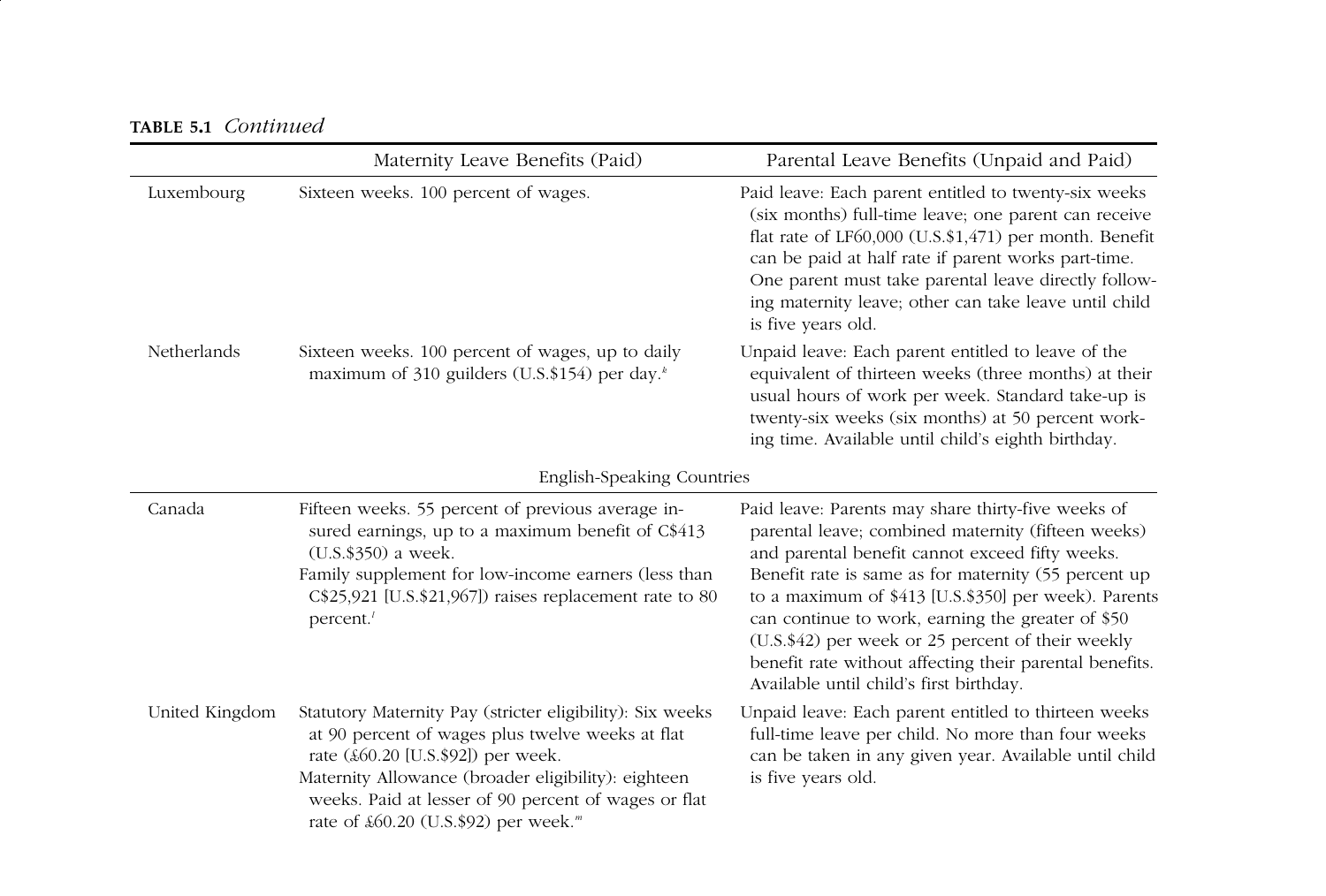| United States | No national policy of paid maternity leave. Some   | Unpaid leave: Each parent entitled to twelve weeks    |
|---------------|----------------------------------------------------|-------------------------------------------------------|
|               | benefits paid under temporary disability insurance | family and medical leave (if employer has 50 or       |
|               | (TDI) laws in five states: California, Hawaii, New | more employees and work history requirements ful-     |
|               | Jersey, New York, and Rhode Island. Approximately  | filled). Available until child's first birthday.      |
|               | 23 percent of the U.S. population resides in these | Several states extend federal leave; generally, state |
|               | states. Maximum duration, twenty-six to fifty-two  | laws broaden coverage (including smaller em-          |
|               | weeks; average duration, five to thirteen weeks.   | ployers) or increase duration or both.                |
|               | Maximum weekly benefits, \$170 to \$487; average   | California enacted paid parental leave in 2002. Pays  |
|               | weekly benefits, \$142 to \$273.                   | approximately 55 percent wage replacement for six     |
|               |                                                    | weeks, subject to earnings cap.                       |

*Sources:* Data from CAUT-ACPPU (2001); Clearinghouse on International Developments in Child, Youth, and Family Policies (2003); ISSA (2000); Moss and Deven (1999); OECD (2001a, 2001d); Wisensale (2001); country experts.

*Note:* All durations are expressed as weeks, to help with interpretation. Where authors converted from days, years, or months, original duration is given in parentheses. All currency amounts expressed as 2000 U.S. dollars, adjusted for purchasing-power parities.

*<sup>a</sup>*Danish parental leave reformed March 2002. Entitlement increased to thirty-two weeks (to be shared between the parents) at same pay as maternity; 80 percent of employers still top up. Other changes increased the flexibility of parents' take-up options.

*<sup>b</sup>*Finnish parents can replace home care leave payment with payment for private child care provider.

*<sup>c</sup>*Norwegian cap equivalent to approximately 1.9 times average annual earnings among working-age mothers (part-time and full-time combined).

*<sup>d</sup>*Norwegian parents can use cash benefit to pay for private child care (for children aged one or two) if child is not in a public slot. In addition to paid parental leave, each parent is entitled to one year of unpaid leave.

*<sup>e</sup>*Swedish cap equivalent to approximately 2.2 times average annual earnings among working-age mothers (part-time and full-time combined). *<sup>f</sup>*Earnings ceiling in Belgium as of 2002.

*<sup>g</sup>*French replacement rate is 100 percent of net wages (after social insurance contributions are deducted).

*<sup>h</sup>*French parents working 50 percent time receive 66 percent of full benefit; parents working 50 to 80 percent time receive 50 percent of full benefit. *<sup>i</sup>*German maternity leave is paid about 25 percent by health insurance and about 75 percent by employer.

*<sup>j</sup>*German parental leave law as of January 2001.

*<sup>k</sup>*As of January 2001, the Netherlands government offers subsidies to employers who provide paid leave, to defray some of the costs.

*<sup>l</sup>*Canadian maximum pertains to benefit level, not maximum covered earnings. Maximum benefit of U.S.\$350 a week converts to approximately U.S.\$17,500 per year, or equivalent to 55 percent of about U.S.\$32,000 in earnings. Also, the national government pays benefits, but rights to take leave are established at the provincial level.

*m*As of 2003, both maternity leave benefits in the United Kingdom extended from eighteen to twenty-six weeks.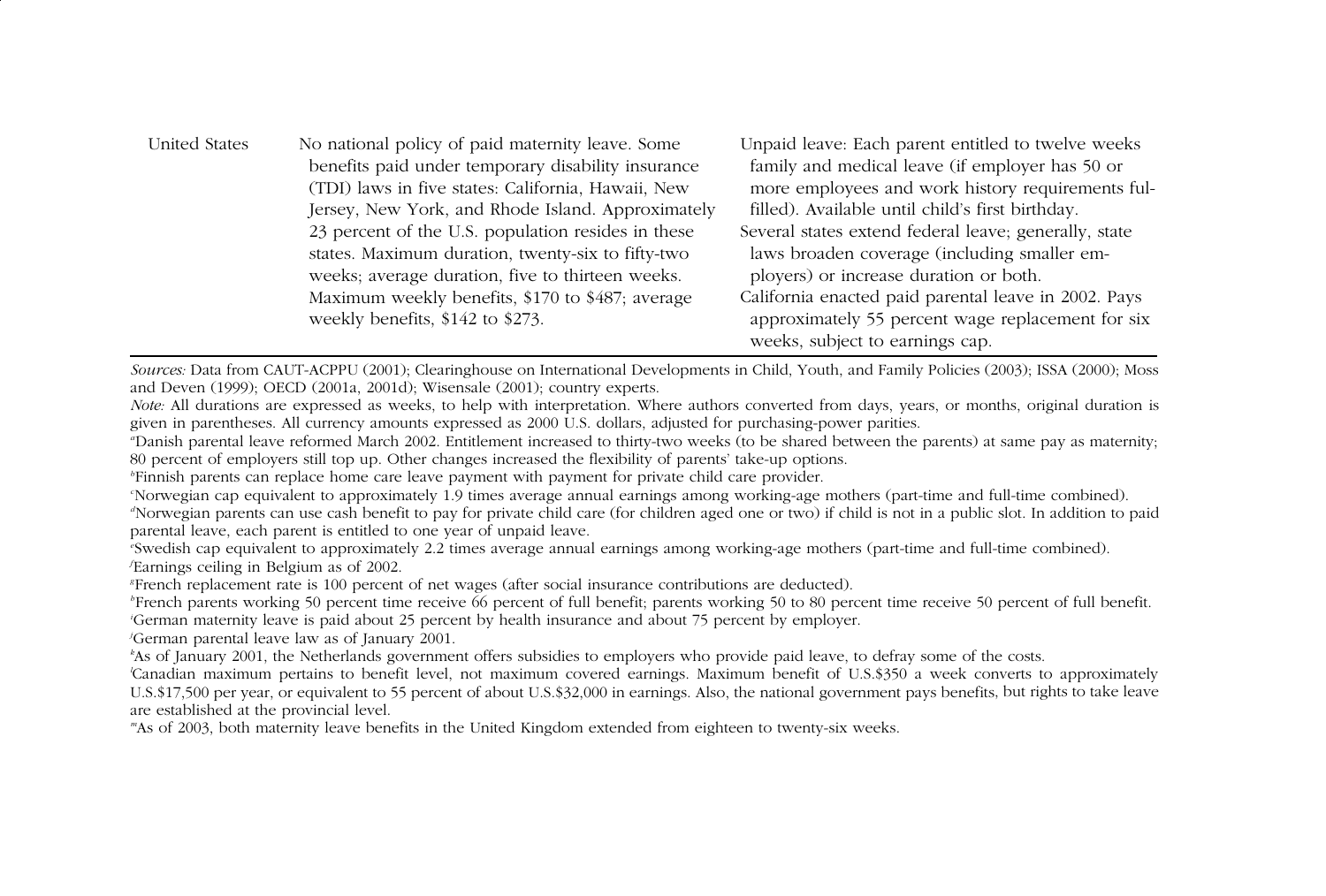## **TABLE 5.2 Leave for Family Reasons, Example: "Sick Child" Provisions, Approximately 2000**

| Country | Benefit                                                                                                                                                                                                                                                                                                                                                                                                                       |
|---------|-------------------------------------------------------------------------------------------------------------------------------------------------------------------------------------------------------------------------------------------------------------------------------------------------------------------------------------------------------------------------------------------------------------------------------|
|         | Nordic Countries                                                                                                                                                                                                                                                                                                                                                                                                              |
| Denmark | Paid benefit available: Parents entitled to paid time off<br>to care for seriously ill child under age fourteen. Ben-<br>efit is same as maternity benefit (in practice, about 60<br>percent wages) and is payable for fifty-two weeks<br>within any eighteen-month period.                                                                                                                                                   |
| Finland | Paid benefit available: Parents entitled to paid time off<br>to care for ill or disabled child up to age fifteen (with<br>certification). Benefit is 66 percent of earnings for up<br>to sixty working days per year. <sup>a</sup>                                                                                                                                                                                            |
| Norway  | Paid benefit available: Parents entitled to paid time off to<br>care for ill child under age twelve (age sixteen if a hand-<br>icapped or chronically ill child). Benefit is 100 percent<br>of covered earnings. Leave is ten days per child per year<br>(for each parent), twenty or forty days if child is dis-<br>abled or chronically ill, unlimited if very seriously ill.<br>Leave duration doubled for single parents. |
| Sweden  | Paid benefit available: Parents entitled to paid time off<br>to care for sick child up to age twelve, or age sixteen<br>in certain circumstances. Benefit is 80 percent of cov-<br>ered earnings. Parents may claim up to one hundred<br>twenty days a year. <sup>b</sup>                                                                                                                                                     |
|         | Continental Countries                                                                                                                                                                                                                                                                                                                                                                                                         |
| Belgium | Paid benefit available: Parents entitled to paid time off<br>to care for ill child or family member. Benefit is 100<br>percent of wages for ten days per year.                                                                                                                                                                                                                                                                |
| France  | Paid benefit available: Parents entitled to paid time off<br>to care for ill child under age sixteen. Benefit is 100<br>percent of wages, up to a ceiling. Generally, entitled<br>to three days per year; for children less than age 1 or<br>if parent has three children, entitlement is five days. <sup><i>c</i></sup>                                                                                                      |
| Germany | Paid benefit available: Parents entitled to paid time off<br>to care for ill child under age twelve. Benefit is 100<br>percent of earnings. Working adults in two-worker<br>families may take ten days per year per child (up to<br>maximum of twenty-five days); single parents may<br>take twenty days per child (up to maximum of fifty<br>days) per year.                                                                 |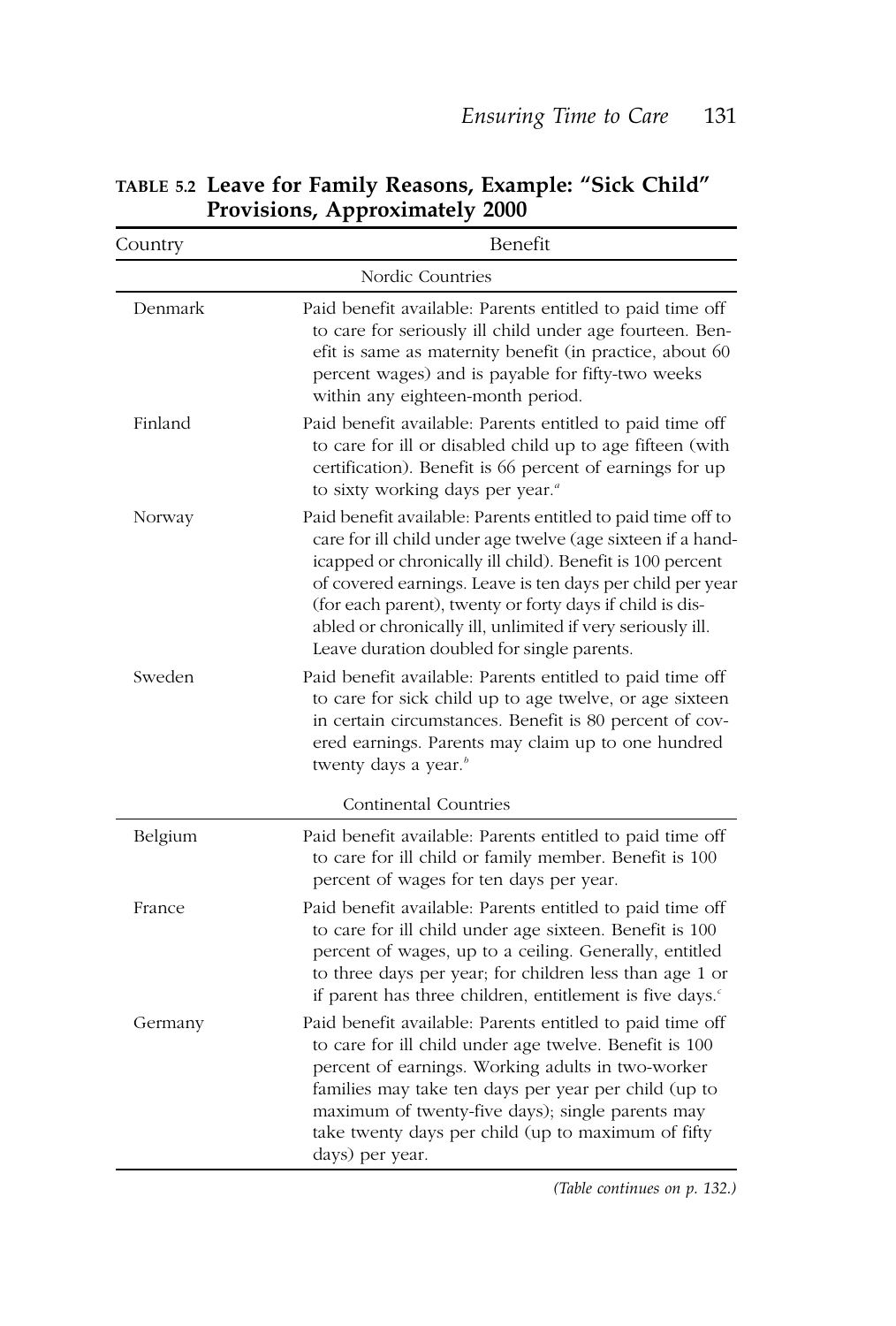| Country              | Benefit                                                                                                                                                                                                                                                                                                                                                                                                                                                                                                                                                                                                                                                                                    |
|----------------------|--------------------------------------------------------------------------------------------------------------------------------------------------------------------------------------------------------------------------------------------------------------------------------------------------------------------------------------------------------------------------------------------------------------------------------------------------------------------------------------------------------------------------------------------------------------------------------------------------------------------------------------------------------------------------------------------|
| Luxembourg           | Paid benefit available: Parents entitled to paid time off in the<br>event of a serious illness or accident affecting a child under<br>fifteen. Benefit is 100 percent of earnings. Any working<br>parent is entitled to two days' leave per year per child.                                                                                                                                                                                                                                                                                                                                                                                                                                |
| Netherlands          | Paid benefit available: Workers entitled to paid time off<br>to care for sick child or partner. Benefit is minimum<br>wage or 70 percent of full-time wage, whichever is<br>higher, for up to ten days per year.                                                                                                                                                                                                                                                                                                                                                                                                                                                                           |
|                      | English-Speaking Countries                                                                                                                                                                                                                                                                                                                                                                                                                                                                                                                                                                                                                                                                 |
| Canada               | Right to unpaid leave: Parents in some provinces entitled<br>to "emergency leave." For example, Ontario allows em-<br>ployees in enterprises with at least fifty employees to<br>take up to ten days of emergency leave per year to care<br>for children (and other relations as well).                                                                                                                                                                                                                                                                                                                                                                                                    |
| United Kingdom       | Right to unpaid leave: Parents entitled to unpaid "time<br>off for dependents," including sickness or a break-<br>down in care arrangement. Each parent allowed to<br>take a "reasonable" number of days; usually limited to<br>one or two days per year.                                                                                                                                                                                                                                                                                                                                                                                                                                  |
| <b>United States</b> | Right to unpaid leave: Covered eligible workers may take<br>twelve weeks of federal, job-protected leave during any<br>twelve months to care for an immediate family member<br>(spouse, child, parent) who has a "serious health condi-<br>tion." Leave may be taken in blocks of hours, a half day,<br>a day, a week, a month, and so forth.<br>A few states grant additional unpaid leave entitlements.<br>For example, the Massachusetts Small Necessities<br>Leave Act permits eligible employees to take up to<br>twenty-four hours unpaid leave within a twelve-month<br>period to attend child's school activity or accompany<br>child or elderly relative to doctor's appointment. |

**TABLE 5.2** *Continued*

*Sources:* Data from Clearinghouse on International Developments in Child, Youth, and Family Policies (2003); Equal Opportunities Commission (2002); European Commission Network (1994); ISSA (2000); Mallin (2000); Ministry of Health and Social Affairs (2002); National Partnership for Women and Families (1998); OECD (2002a); country experts. *Note:* Examples in this table include provisions for caring for children with routine sick-

nesses as well as for children with longer-term or more serious illnesses.

*a* Finnish parents also have the right to unpaid leave for children's sicknesses, limited to four days per sickness. Some collective agreements provide full pay.

*b* An average of seven days per year are drawn, with just over 40 percent claimed by Swedish fathers.

*c* As of 2001, French parents can draw benefits at parental leave rate for four months to care for a seriously ill child. If working 50 percent of full-time, benefit paid at 66 percent of full benefit; if working 50 to 80 percent time, benefit paid at 50 percent of full benefit.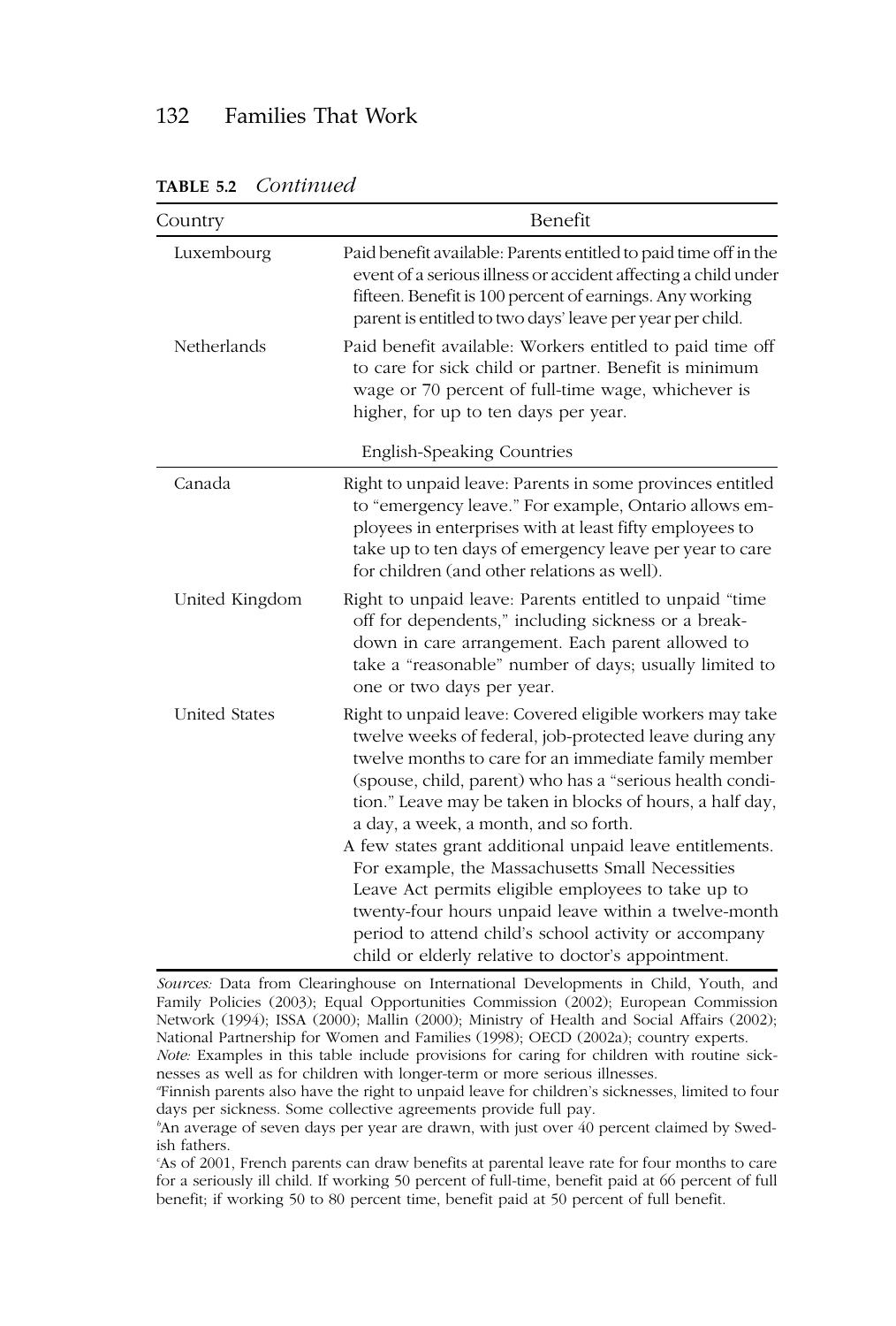| Country | Paternity Leave Benefits<br>(Paid)                                                                                                                                                                                                                        | Incentives for Fathers'<br>Take-Up of Parental<br>Leave <sup><math>a</math></sup>                                                                                                                                                                                                                                                                        |
|---------|-----------------------------------------------------------------------------------------------------------------------------------------------------------------------------------------------------------------------------------------------------------|----------------------------------------------------------------------------------------------------------------------------------------------------------------------------------------------------------------------------------------------------------------------------------------------------------------------------------------------------------|
|         | Nordic Countries                                                                                                                                                                                                                                          |                                                                                                                                                                                                                                                                                                                                                          |
| Denmark | Two weeks (ten days).<br>Benefit is same as mater-<br>nity pay, equal in practice<br>to about 60 percent prior<br>wages. Due to collective<br>agreements, many em-<br>ployers "top up," so most<br>parents receive 100 per-<br>cent wage replacement.     | "Use or lose": two weeks<br>of leave added to the ten<br>weeks of parental leave<br>and designated for the fa-<br>ther (for a total of twelve<br>weeks); if he does not<br>take them, they are lost to<br>the family.<br>Individual, nontransferable<br>entitlement: The child<br>care leave is granted to<br>each parent and may not<br>be transferred. |
| Finland | Three weeks (eighteen<br>days). Benefit based on<br>graduated replacement<br>rate: approximately 70<br>percent at low income, 40<br>percent at medium in-<br>come, 25 percent at high<br>income (equal, on aver-<br>age, to approximately 66<br>percent). | $\boldsymbol{b}$                                                                                                                                                                                                                                                                                                                                         |
| Norway  | Four weeks as part of par-<br>ental-leave scheme.                                                                                                                                                                                                         | "Use or lose": Four weeks<br>of leave are designated<br>for the father; if he does<br>not take them, they are<br>lost to the family.                                                                                                                                                                                                                     |
| Sweden  | Two weeks (ten days) pa-<br>ternity leave, paid at 80<br>percent.                                                                                                                                                                                         | "Use or lose": Four weeks<br>of leave are designated<br>for the father; if he does<br>not take them, they are<br>lost to the family.                                                                                                                                                                                                                     |

#### **TABLE 5.3 Provisions for Fathers: Paternity Leave and Incentives for Take-Up of Parental Leave, Approximately 2000**

*(Table continues on p. 136.)*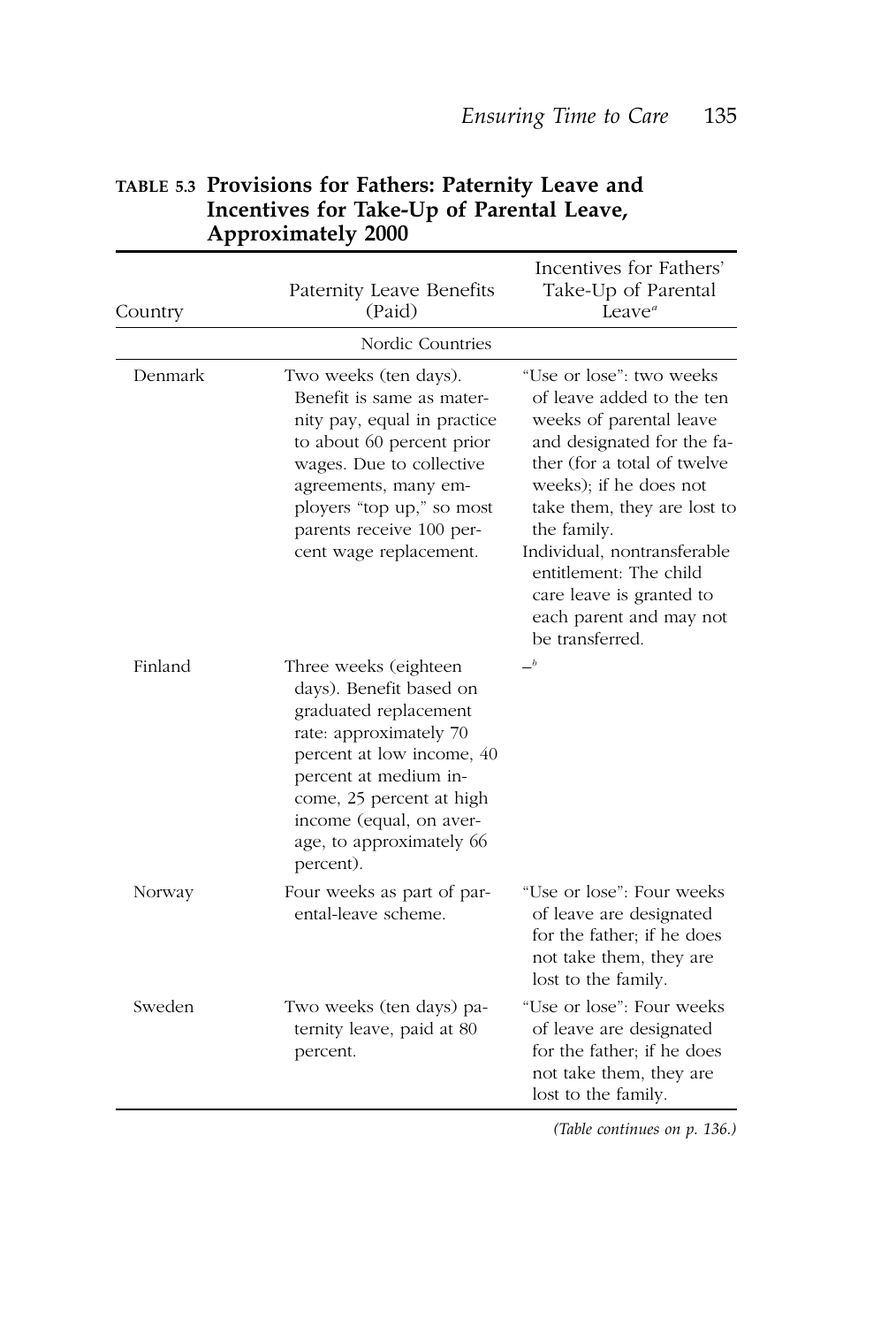| Country        | Paternity Leave Benefits<br>(Paid)           | Incentives for Fathers'<br>Take-Up of Parental<br>Leave <sup>a</sup>                                                                                                                                         |
|----------------|----------------------------------------------|--------------------------------------------------------------------------------------------------------------------------------------------------------------------------------------------------------------|
|                | Continental Countries                        |                                                                                                                                                                                                              |
| Belgium        | Three to four days. 100<br>percent of wages. | Individual, nontransferable<br>entitlement: Father has his<br>own leave entitlement<br>that may not be trans-<br>ferred. However, the low<br>replacement rate is a dis-<br>incentive to take-up.             |
| France         | No paid paternity leave. <sup>c</sup>        |                                                                                                                                                                                                              |
| Germany        | No paid paternity leave.                     |                                                                                                                                                                                                              |
| Luxembourg     | Two days. 100 percent of<br>wages.           | Individual, nontransferable<br>entitlement: Father has his<br>own leave entitlement<br>that may not be trans-<br>ferred. However, the low<br>replacement rate is a dis-<br>incentive to take-up.             |
| Netherlands    | Two days. 100 percent of<br>wages.           | Individual, nontransferable<br>entitlement: Father has his<br>own leave entitlement<br>that may not be trans-<br>ferred. However, the ab-<br>sence of wage replace-<br>ment is a disincentive to<br>take-up. |
|                | English-Speaking Countries                   |                                                                                                                                                                                                              |
| Canada         | No paid paternity leave.                     |                                                                                                                                                                                                              |
| United Kingdom | No paid paternity leave. <sup>d</sup>        | Individual, nontransferable<br>entitlement: Father has his                                                                                                                                                   |

own leave entitlement that may not be transferred. However, the absence of wage replacement is a disincentive to

take-up.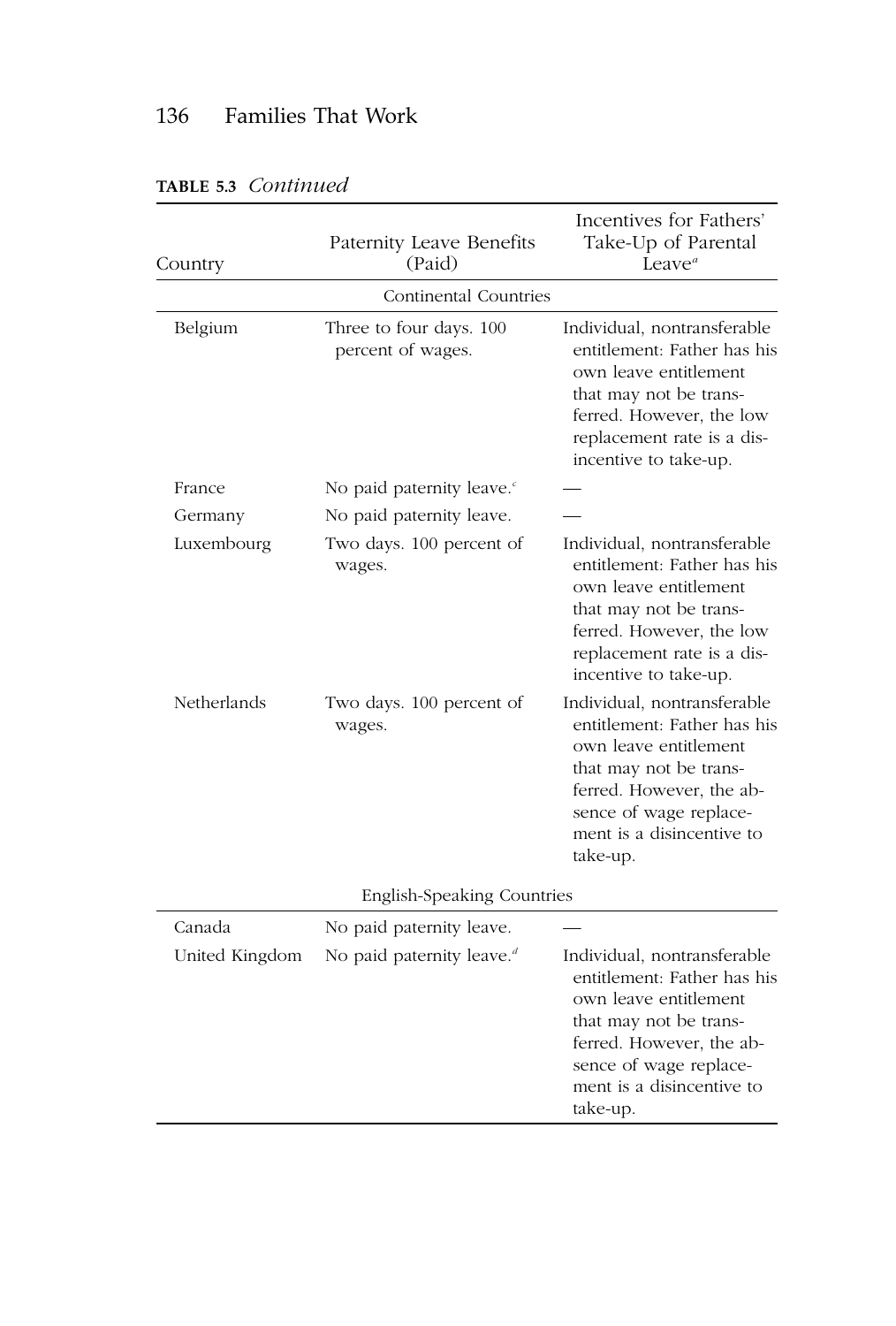| Country              | Paternity Leave Benefits<br>(Paid) | Incentives for Fathers'<br>Take-Up of Parental<br>Leave <sup><math>a</math></sup>                                                                                                                            |
|----------------------|------------------------------------|--------------------------------------------------------------------------------------------------------------------------------------------------------------------------------------------------------------|
| <b>United States</b> | No paid paternity leave.           | Individual, nontransferable<br>entitlement: Father has his<br>own leave entitlement<br>that may not be trans-<br>ferred. However, the ab-<br>sence of wage replace-<br>ment is a disincentive to<br>take-up. |

**TABLE 5.3** *Continued*

*Sources:* Data from Clearinghouse on International Developments in Child, Youth, and Family Policies (2003); ISSA (2000); Moss and Deven (1999); OECD (2001d, 2002a); Work Life Research Center (2002); country experts.

*a* "Use-or-lose" days were implemented in Denmark in 1999; in Norway in 1993; and in Sweden in 1995.

*b* Finland introduced incentives for fathers' take-up in 2003.

*c* As of 2002, French fathers entitled to eleven working days (two weeks), paid at same rate as maternity benefit.

*d* As of 2003, fathers in the United Kingdom entitled to two weeks' paid paternity leave, paid at same rate as Statutory Maternity Pay.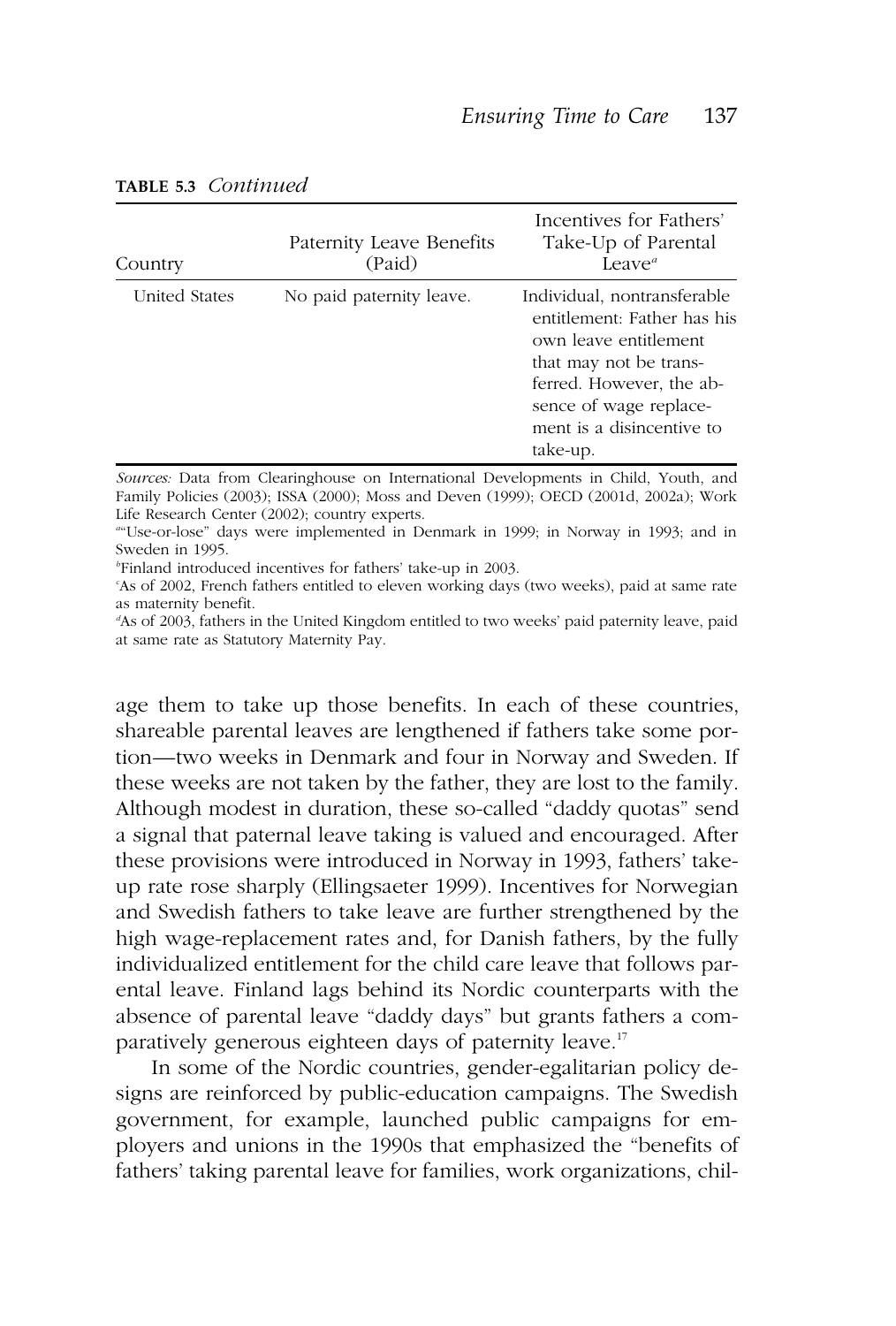|         | Maternity Leave                                     |                                                                                                                                               |                                                                                                                 |
|---------|-----------------------------------------------------|-----------------------------------------------------------------------------------------------------------------------------------------------|-----------------------------------------------------------------------------------------------------------------|
| Country | Contribution<br>Framework                           | Contributors                                                                                                                                  | Parental Leave                                                                                                  |
|         |                                                     | Nordic Countries                                                                                                                              |                                                                                                                 |
| Denmark | Funded by em-<br>ployers and<br>government.         | Employers pay<br>whole cost for<br>first two weeks:<br>local govern-<br>ment whole cost<br>from third week.                                   | Parental leave:<br>employer, em-<br>ployee, govern-<br>ment.<br>Child care leave:<br>employee, gov-<br>ernment. |
| Finland | Funded through<br>sickness-insur-<br>ance fund.     | Employers, em-<br>ployees, govern-<br>ment; govern-<br>ment pays<br>substantial<br>subsidy.                                                   | Same as mater-<br>nity leave.                                                                                   |
| Norway  | Funded through<br>global social-<br>insurance fund. | Employers, em-<br>ployees, govern-<br>ment; govern-<br>ment pays<br>substantial<br>subsidy.                                                   | Same as mater-<br>nity leave.                                                                                   |
| Sweden  | Funded through<br>sickness-insur-<br>ance fund.     | Employers and<br>government.                                                                                                                  | Same as mater-<br>nity leave.                                                                                   |
|         |                                                     | Continental Countries                                                                                                                         |                                                                                                                 |
| Belgium | Funded through<br>global social-<br>insurance fund. | Employers, em-<br>ployees, govern-<br>ment (paid from<br>sickness and in-<br>validity fund).                                                  | Employers, em-<br>ployees, govern-<br>ment (paid from<br>unemployment<br>benefit fund).                         |
| France  | Funded through<br>health-care-<br>insurance fund.   | Employers, em-<br>ployees, govern-<br>ment.                                                                                                   | Same as mater-<br>nity leave                                                                                    |
| Germany | Funded through<br>health-care-<br>insurance fund.   | Employers, em-<br>ployees, govern-<br>ment; employers<br>pay a substantial<br>share as they<br>are required to<br>"top up" public<br>benefit. | Federal govern-<br>ment pays<br>whole cost.                                                                     |

# **TABLE 5.4 Family Leave Financing, Late 1990s**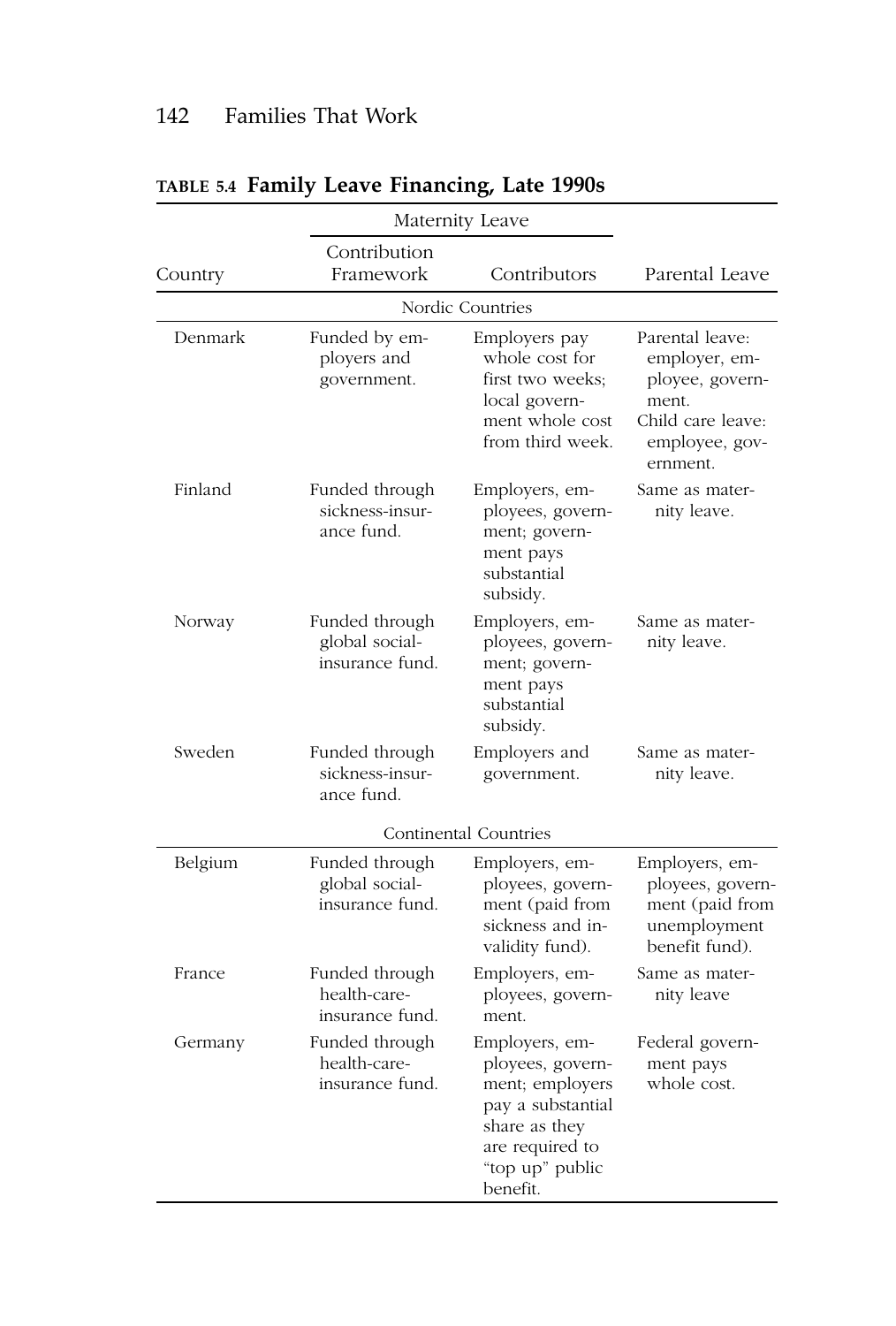|                      |                                                                                                      | Maternity and Paternity Leave                                                                            |                                |
|----------------------|------------------------------------------------------------------------------------------------------|----------------------------------------------------------------------------------------------------------|--------------------------------|
| Country              | Contribution<br>Framework                                                                            | Contributors                                                                                             | Parental Leave                 |
| Luxembourg           | Funded through<br>sickness-insur-<br>ance fund.                                                      | Employers, em-<br>ployees, govern-<br>ment.                                                              | Government pays<br>whole cost. |
| Netherlands          | Funded through<br>general unem-<br>ployment fund.                                                    | Employers, em-<br>ployees, govern-<br>ment.                                                              | Unpaid (no fi-<br>nancing).    |
|                      |                                                                                                      | English-Speaking Countries                                                                               |                                |
| Canada               | Funded through<br>unemployment<br>insurance fund. <sup>ª</sup>                                       | Employers, em-<br>ployees.                                                                               | Same as mater-<br>nity leave.  |
| United<br>Kingdom    | Funded through<br>global social<br>insurance fund.                                                   | Employers,<br>employees, gov-<br>ernment; gov-<br>ernment pays<br>substantial<br>subsidy.                | Unpaid (no<br>financing).      |
| <b>United States</b> | In states with<br>programs,<br>funded through<br>temporary dis-<br>ability insurance<br>(TDI) funds. | In states with pro-<br>grams, various<br>combinations of<br>employer and<br>employee contri-<br>butions. | Unpaid (no<br>financing).      |

**TABLE 5.4** *Continued*

*Sources:* Data from European Commission (2000); ISSA (2000); Jordan (1999); Rostgaard and Fridberg (1998); U.S. Office of Personnel Management (2001); country experts. *a* In Canada, unemployment compensation program is called "Employment Insurance."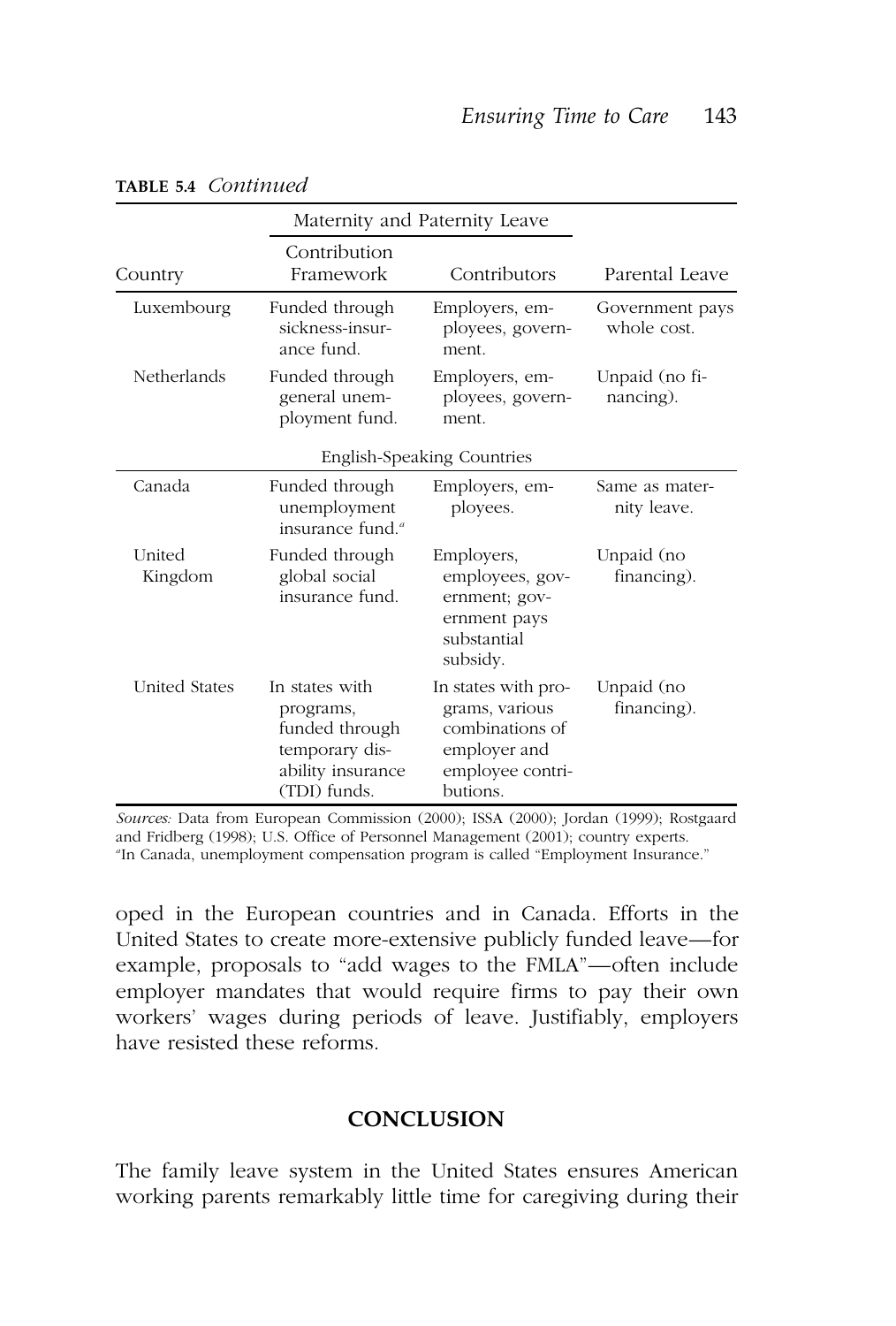# **FIGURE 6.1 U.S. Working-Time Policy Provisions**

Federal

Fair Labor Standards Act of 1938: regulates normal weekly working time by mandating overtime pay above a weekly threshold.

Employee Retirement Income Security Act of 1974 and the Internal Revenue Code: regulate part-time workers' rights to employerprovided pension and health benefits.

State

Some states supplement federal programs. Various laws apply overtime to daily hours (for example, above eight a day), restrict mandatory overtime, or require that workers receive a minimum numbers of days off each week.

*Source:* Authors' compilation.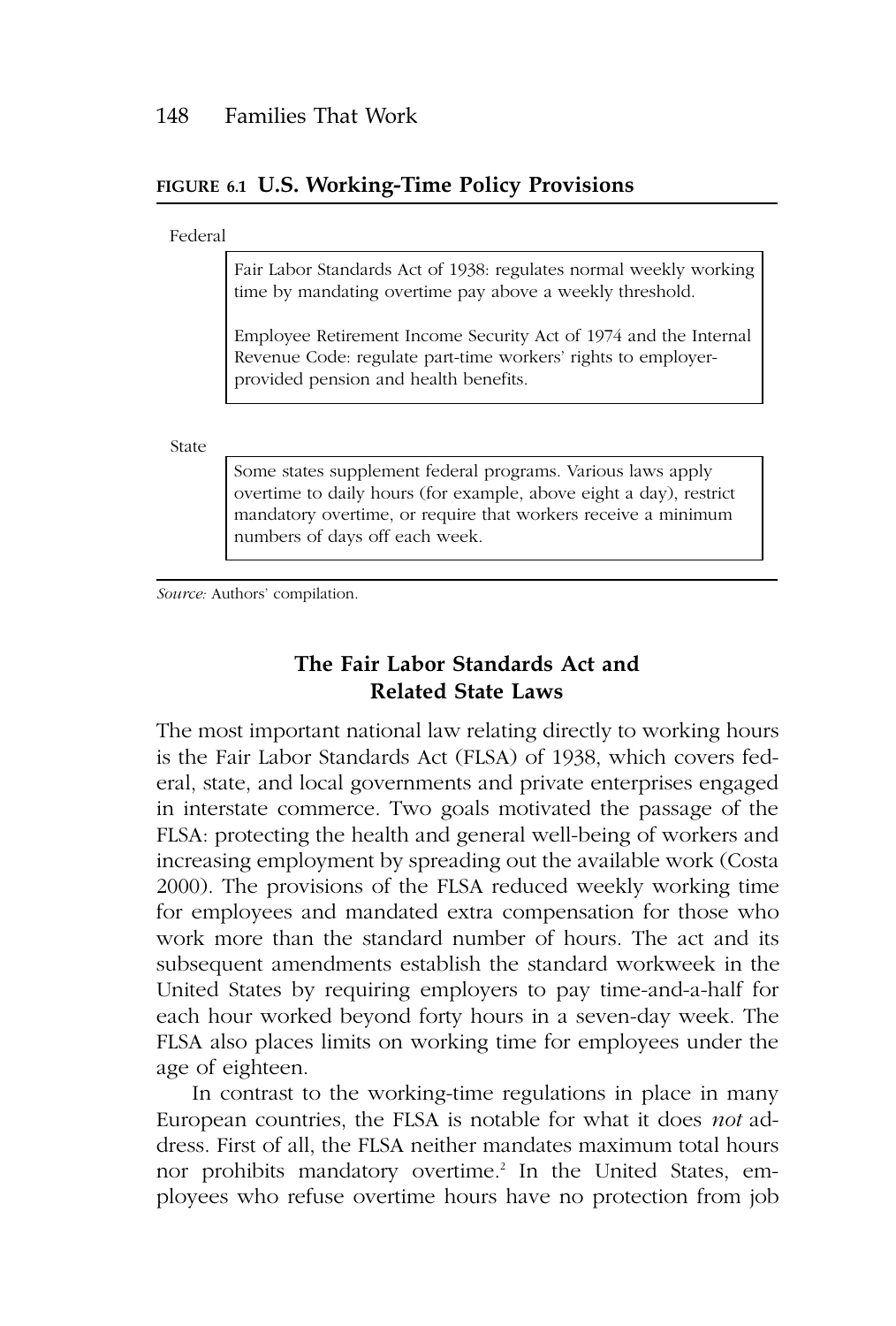# **FIGURE 6.2 Normal Weekly Working Hours, Approximately 2000**



*Sources:* Data from 32 Hours (2003); Bilous (1998); Carley (2002); ECOTEC (2002); Evans, Lippoldt, and Marianna (2001); Fagnoni (2000); Global Labour Law (2002); ILO (1995); Incomes Data Services (2002); OECD (1998); Olmsted (1999); DOL (1999); White (2002). *Note:* Normal weekly hours are the shorter of statutory or collectively bargained standard.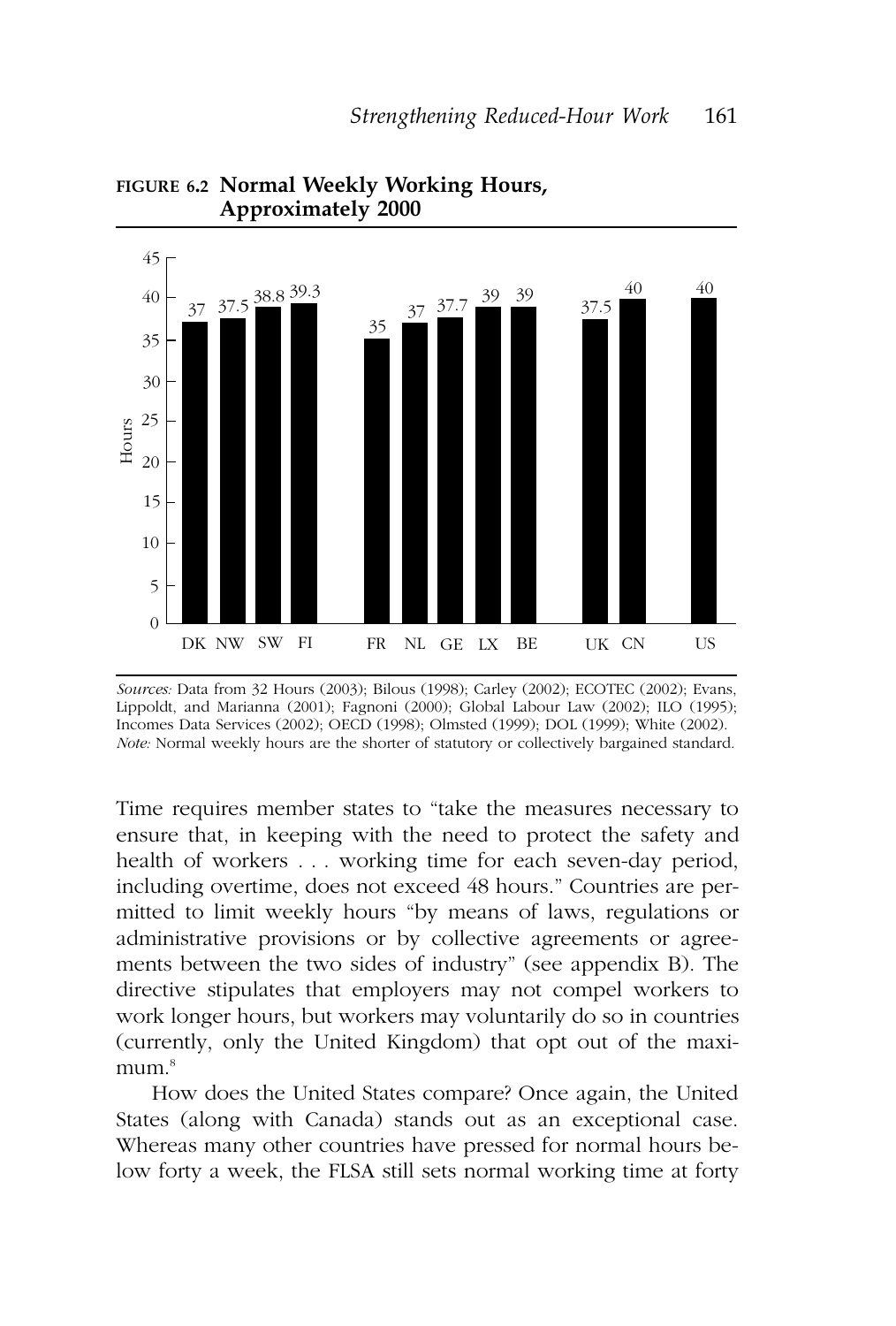### **FIGURE 6.3 Minimum Annual Paid Vacation Days**



*Sources:* Data from 32 Hours (2003); Carley (2002); ECOTEC (2002); European Union (2001); Grubb and Wells (1993); Human Resources Development Canada (1998); ILO (1995); Incomes Data Services (2002); DOL (1999).

*Note:* The figure reports minimum number of paid vacation days required by statute.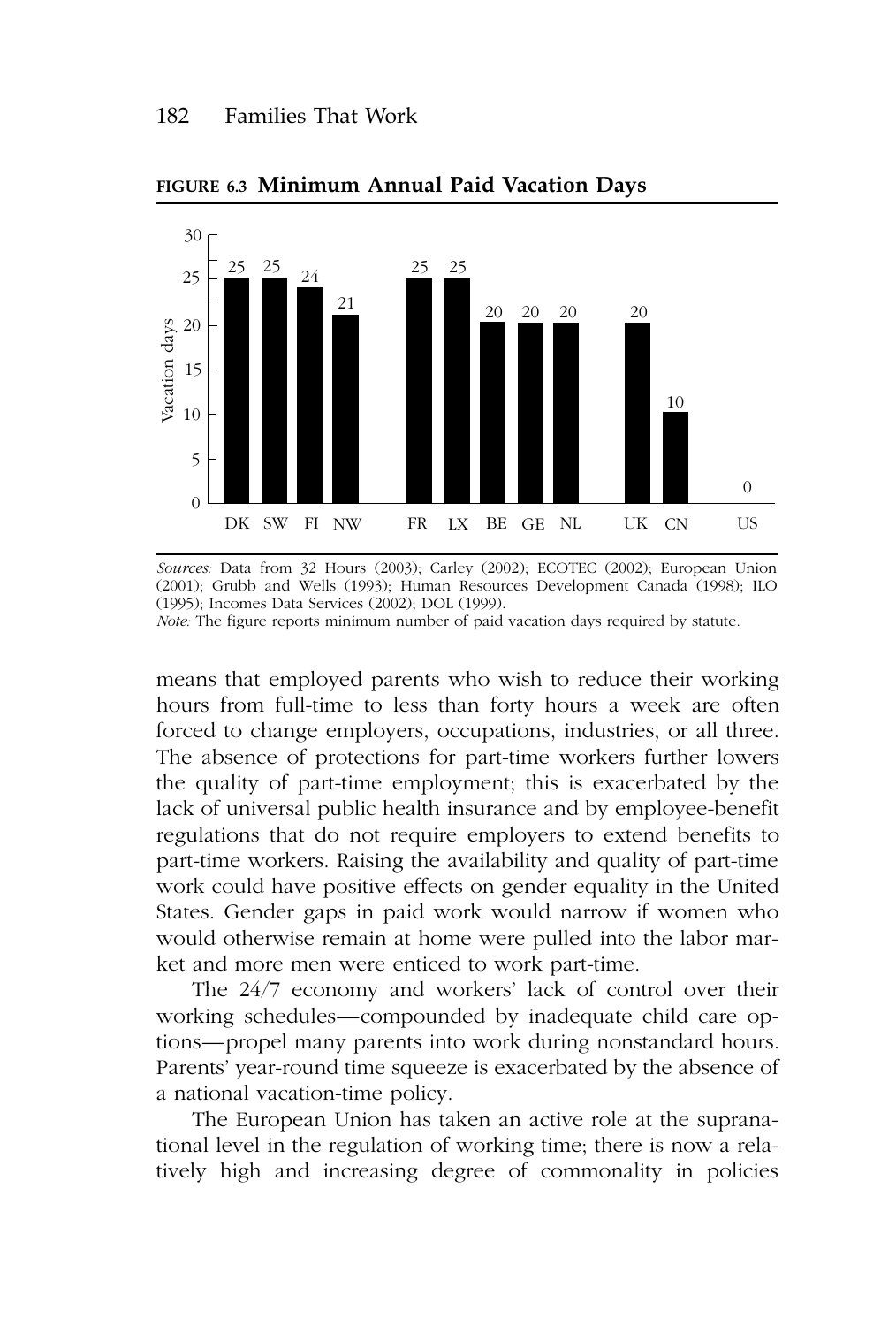|         | Primary Mechanism for                                  | Normal Working Hours <sup>a</sup>                                                                |                                      | Maximum<br>Working  |
|---------|--------------------------------------------------------|--------------------------------------------------------------------------------------------------|--------------------------------------|---------------------|
| Country | Regulation of<br>Working Time                          | By Statute                                                                                       | By Collective Agreement<br>(Average) | Hours by<br>Statute |
|         |                                                        | Nordic Countries                                                                                 |                                      |                     |
| Denmark | Primarily collective agree-<br>ments.                  | Legislation sets maximum<br>hours (forty-eight) but not<br>normal working time.                  | 37                                   | 48                  |
| Finland | Combination of collective<br>agreements and labor law. | Forty hours, with possible re-<br>duction through collective<br>agreement.                       | 39.3 <sup>b</sup>                    | 40                  |
| Norway  | Combination of collective<br>agreements and labor law. | Forty hours, with possible re-<br>duction through collective<br>agreement.                       | 37.5                                 | 40                  |
| Sweden  | Combination of collective<br>agreements and labor law. | Forty hours, with possible re-<br>duction through collective<br>agreement.                       | 38.8                                 | 40                  |
|         |                                                        | Continental Countries                                                                            |                                      |                     |
| Belgium | Combination of collective<br>agreements and labor law. | Thirty-nine hours, with possi-<br>ble reduction through collec-<br>tive agreements. <sup>c</sup> | 39 <sup>d</sup>                      | 39                  |

### **TABLE 6.1 Establishment of Normal Working Hours, Approximately 2000**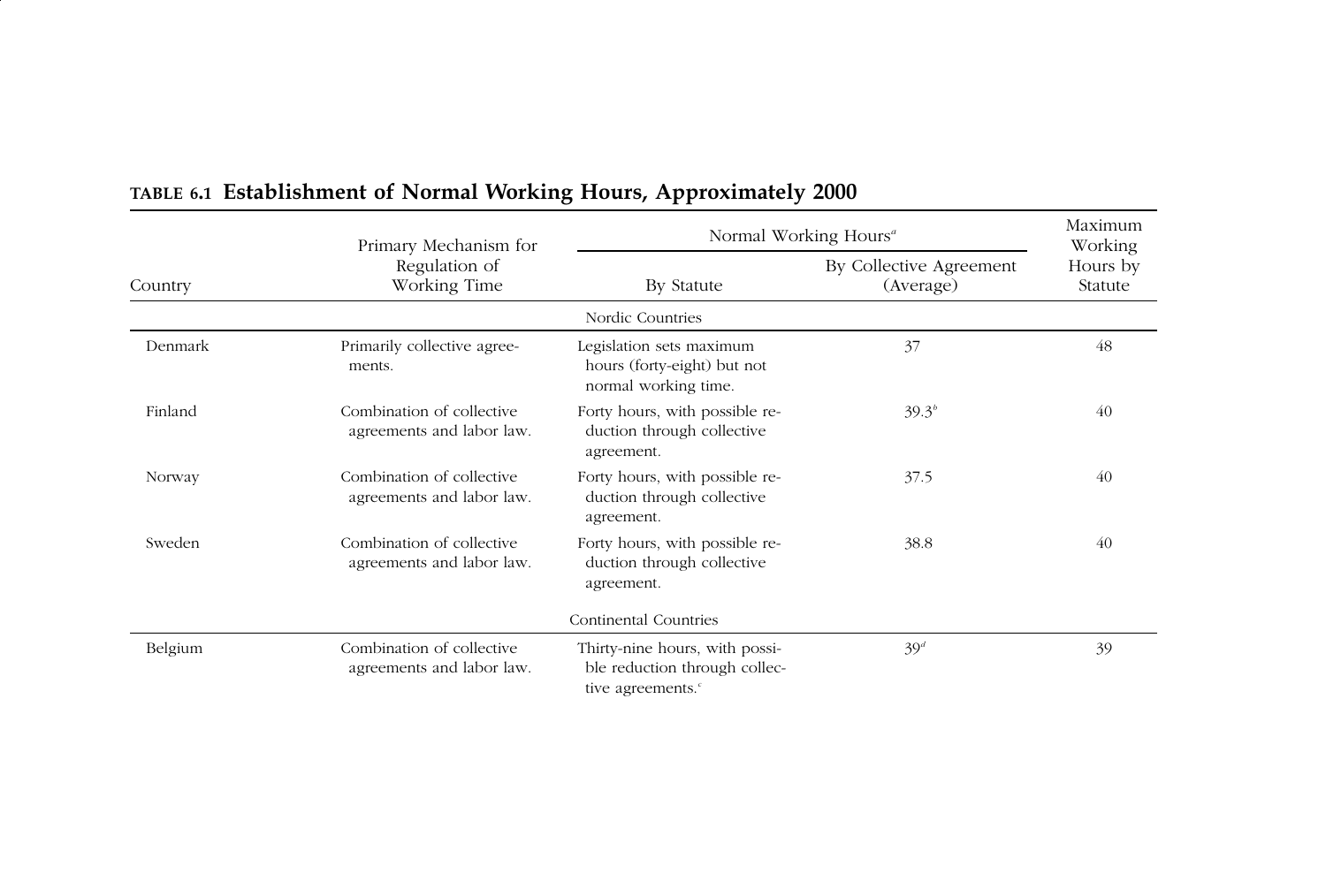| France         | Primarily labor law.                                   | Thirty-five hours, since na-<br>tional legislation in 2000 re-<br>duced statutory workweek to<br>thirty-five hours (with no pay<br>reduction). Law calls on col-<br>lective bargaining "to negoti-<br>ate the practicalities of actual<br>reduction of working hours."<br>Thirty-five-hour week applies<br>to all workers, including<br>skilled, salaried professions. | 35                                                                                                                                               | 48                           |
|----------------|--------------------------------------------------------|------------------------------------------------------------------------------------------------------------------------------------------------------------------------------------------------------------------------------------------------------------------------------------------------------------------------------------------------------------------------|--------------------------------------------------------------------------------------------------------------------------------------------------|------------------------------|
| Germany        | Primarily collective agree-<br>ments.                  | Legislation sets maximum<br>hours (forty-eight) but not<br>normal working time.                                                                                                                                                                                                                                                                                        | 37.7                                                                                                                                             | 48                           |
| Luxembourg     | Combination of collective<br>agreements and labor law. | Legislation sets maximum<br>hours (forty-eight) but not<br>normal working time.                                                                                                                                                                                                                                                                                        | 39                                                                                                                                               | 48                           |
| Netherlands    | Combination of collective<br>agreements and labor law. | Legislation sets maximum<br>hours (forty-eight) but not<br>normal working time.                                                                                                                                                                                                                                                                                        | 37                                                                                                                                               | 48                           |
|                |                                                        | English-Speaking Countries                                                                                                                                                                                                                                                                                                                                             |                                                                                                                                                  |                              |
| Canada         | Primarily national and provin-<br>cial labor laws.     | Varies across jurisdictions,<br>from forty to forty-eight<br>hours, with fewer than 50<br>percent of workers in forty-<br>hour jurisdictions.                                                                                                                                                                                                                          | One-third of major collective<br>agreements secure right to<br>refuse overtime. Collective<br>bargaining covers 35 percent<br>of full-time jobs. | No limit.                    |
| United Kingdom | Primarily collective<br>agreements.                    | Legislation sets maximum<br>hours (forty-eight) but not<br>normal working time.                                                                                                                                                                                                                                                                                        | 37.5                                                                                                                                             | 48                           |
|                |                                                        |                                                                                                                                                                                                                                                                                                                                                                        |                                                                                                                                                  | (Table continues on p. 160.) |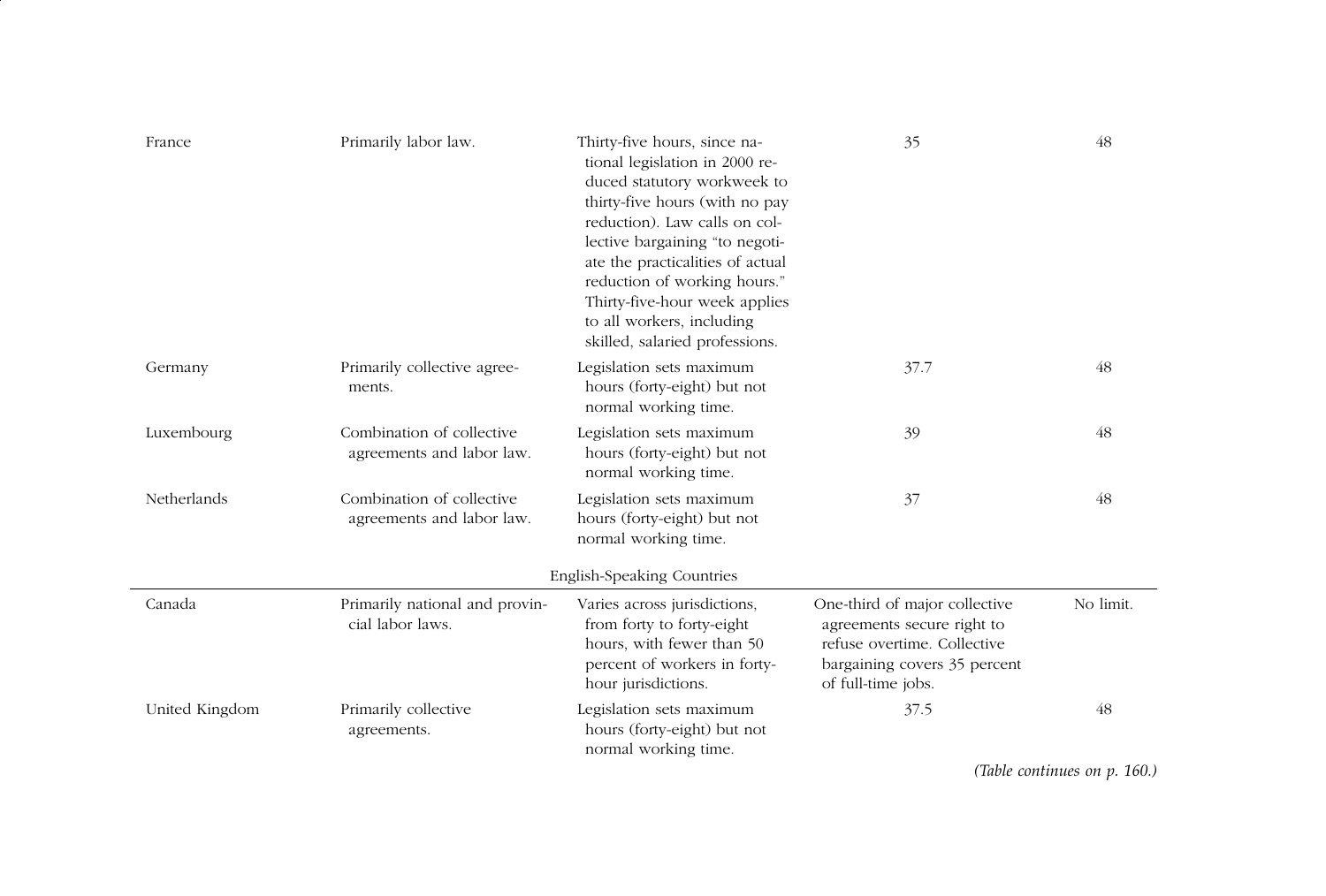#### **TABLE 6.1** *Continued*

| Primary Mechanism for                    |                                                                              | Normal Working Hours <sup>a</sup>                                                                                | Maximum<br>Working                                                                                                                                                                                     |           |
|------------------------------------------|------------------------------------------------------------------------------|------------------------------------------------------------------------------------------------------------------|--------------------------------------------------------------------------------------------------------------------------------------------------------------------------------------------------------|-----------|
| Regulation of<br>Working Time<br>Country | By Statute                                                                   | By Collective Agreement<br>(Average)                                                                             | Hours by<br>Statute                                                                                                                                                                                    |           |
| United States                            | Primarily national labor law,<br>with some supplementation<br>by state laws. | Since 1938, normal workweek<br>is forty hours. Approximately<br>27 percent of full-time work-<br>ers are exempt. | Union coverage is low (15)<br>percent of workers). Overall,<br>in medium and large estab-<br>lishments, 86 percent of full-<br>time employees have weekly<br>work schedules of forty<br>hours or more. | No limit. |

*Sources:* Data from 32 hours (2003); Bilous (1998); Carley (2002); ECOTEC (2002); Evans, Lippoldt, and Marianna (2001); Fagnoni (2000); Global Labour Law (2002); ILO (1995); Incomes Data Services (2002); OECD (1998); Olmsted (1999); DOL (1999); White (2002).

*Note:* The 1993 EU Directive on Working Time stipulated a forty-eight-hour maximum working week. This affects the European countries, including Norway.

<sup>*a*</sup>Normal working hours refers to the threshold above which an overtime premium becomes payable.

*<sup>b</sup>*In 2002, in Finland, the range of collectively agreed-upon hours was thirty-five to thirty-eight.

*<sup>c</sup>*In Belgium, statutory normal hours is thirty-eight, as of 2003.

*d*In 2002, in Belgium, the range of collectively agreed-upon hours was thirty-five to thirty-eight.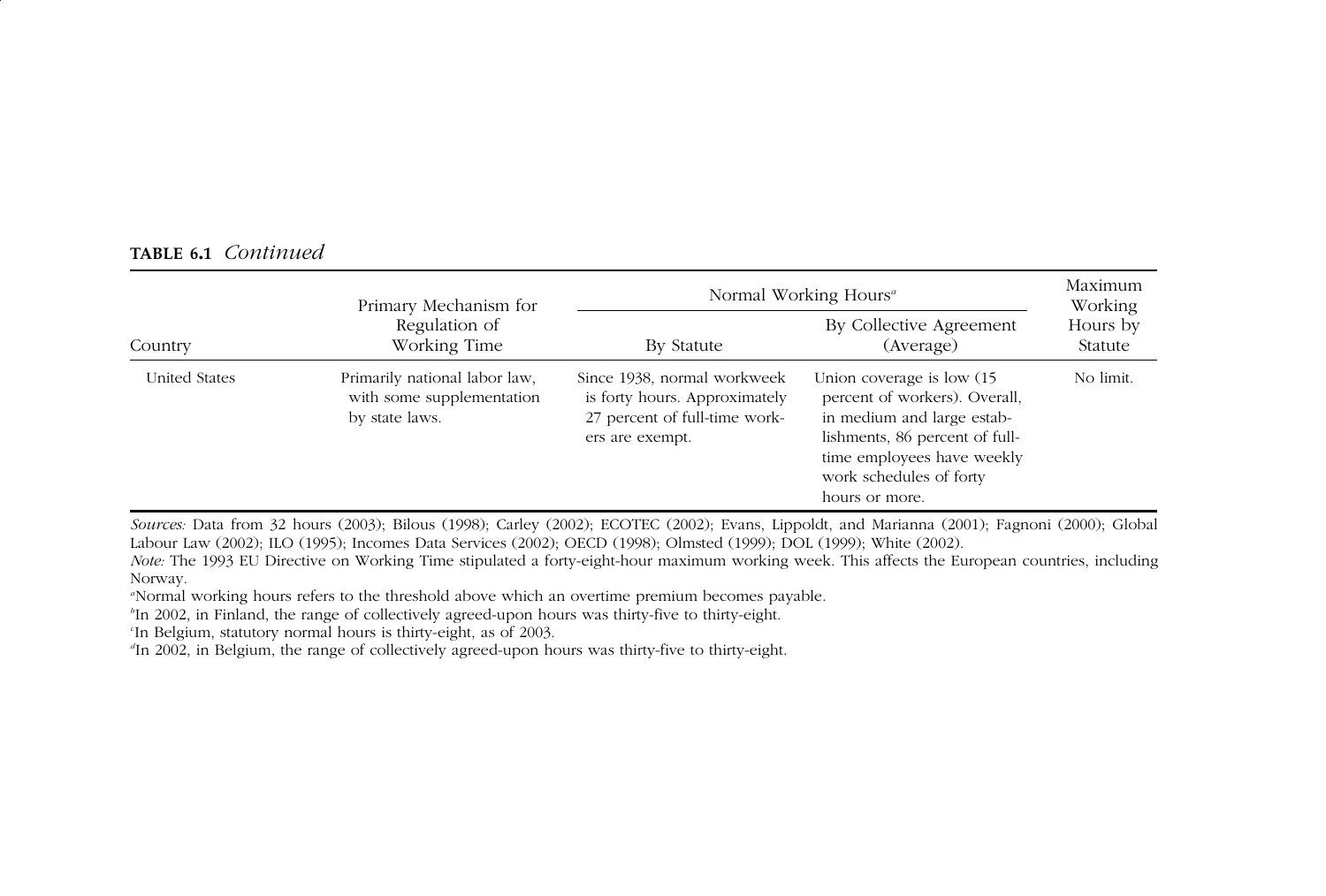|         |                                                                     | Examples of:                                                                                                                                                                                                                                                                                                                    |                                                                                                                                                                                                                                                             |  |
|---------|---------------------------------------------------------------------|---------------------------------------------------------------------------------------------------------------------------------------------------------------------------------------------------------------------------------------------------------------------------------------------------------------------------------|-------------------------------------------------------------------------------------------------------------------------------------------------------------------------------------------------------------------------------------------------------------|--|
| Country | Measures that Improve the<br>Quality of Part-Time Work <sup>a</sup> | Measures that Grant Parents<br>or All Workers the Right to<br>Work Part-Time <sup>b</sup>                                                                                                                                                                                                                                       | Other Measures that<br>Increase the Availability<br>of Part-Time Work<br>(Demand-Side)                                                                                                                                                                      |  |
| Denmark | EU Directive on Part-Time<br>Work implemented in 2001.              |                                                                                                                                                                                                                                                                                                                                 |                                                                                                                                                                                                                                                             |  |
| Finland | EU Directive on Part-Time<br>Work implemented in 2001.              | Employees have the right to re-<br>duce working time 40 to 60<br>percent for one year, subject<br>to employment agreement (an<br>unemployed person must be<br>hired for the same position).                                                                                                                                     | During the 1990s, Finnish mu-<br>nicipalities experimented with<br>"six-plus-six" working-time ar-<br>rangement, scheduling two<br>six-hour shifts as a way to<br>shorten employees' working<br>hours and simultaneously<br>lengthen service to the public. |  |
| Norway  | EU Directive on Part-Time<br>Work implemented volun-<br>tarily.     | Employees have right to reduce<br>working hours in response to<br>"health, social or other<br>weighty reasons of welfare" if<br>this "can be arranged without<br>particular inconvenience to<br>the enterprise." Part-time<br>workers who want to increase<br>work hours are given priority<br>if vacant position is available. | Government has actively sought<br>to create part-time jobs in the<br>public sector.                                                                                                                                                                         |  |

# **TABLE 6.2 Measures Encouraging Development of Voluntary Part-Time Employment and Improvement of the Quality of Part-Time Work, Approximately 2000**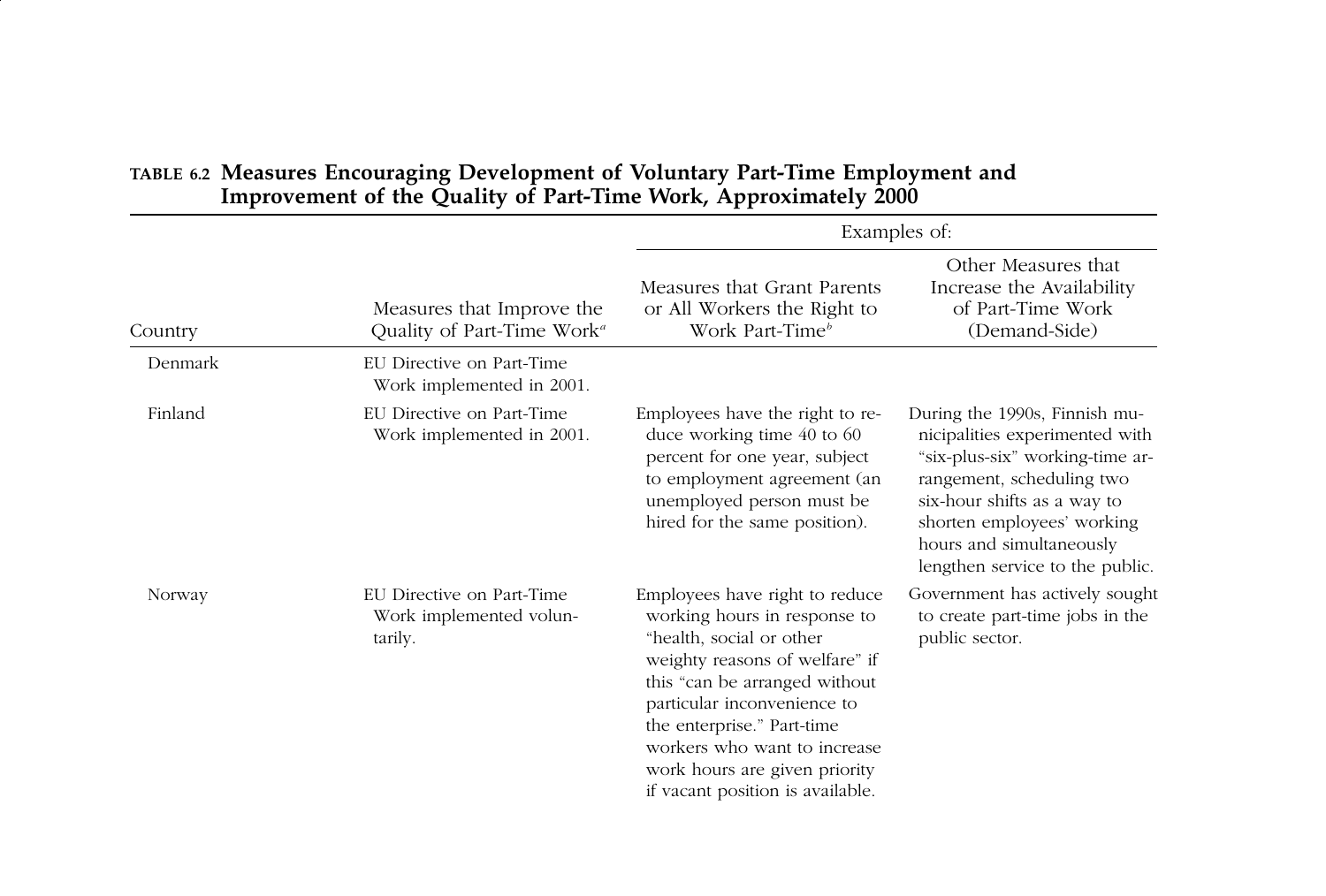| Sweden  | EU Directive on Part-Time<br>Work implemented in 2002. | Employed parents have right to<br>work six-hour day instead of<br>eight-hour day until children<br>are eight years old or in the<br>first grade. Workers have right<br>to return to full-time work<br>with advanced notice. Law en-<br>acted in 1978.     | Government has actively sought<br>to create part-time jobs in the<br>public sector.                                                            |
|---------|--------------------------------------------------------|-----------------------------------------------------------------------------------------------------------------------------------------------------------------------------------------------------------------------------------------------------------|------------------------------------------------------------------------------------------------------------------------------------------------|
|         |                                                        | Continental Countries                                                                                                                                                                                                                                     |                                                                                                                                                |
| Belgium | EU Directive on Part-Time<br>work implemented in 2000. | Employees have the right to re-<br>duce their employment by<br>one-fifth (one day or two half<br>days per week) for a period<br>of up to five years.                                                                                                      | Administrative formalities are<br>eased for part-time workers,<br>and employers receive reduc-<br>tions in social security contri-<br>butions. |
| France  | EU Directive on Part-Time<br>Work implemented in 2000. | Employees may request reduc-<br>tion of work hours for period<br>of time for family reasons.<br>Employees with at least a<br>year's service may request to<br>work part-time; request may<br>be made during first three<br>years after birth or adoption. | Employers receive reductions in<br>social security contributions<br>for employing part-time work-<br>ers, if new jobs created.                 |
|         |                                                        |                                                                                                                                                                                                                                                           | (Table continues on p. 168.)                                                                                                                   |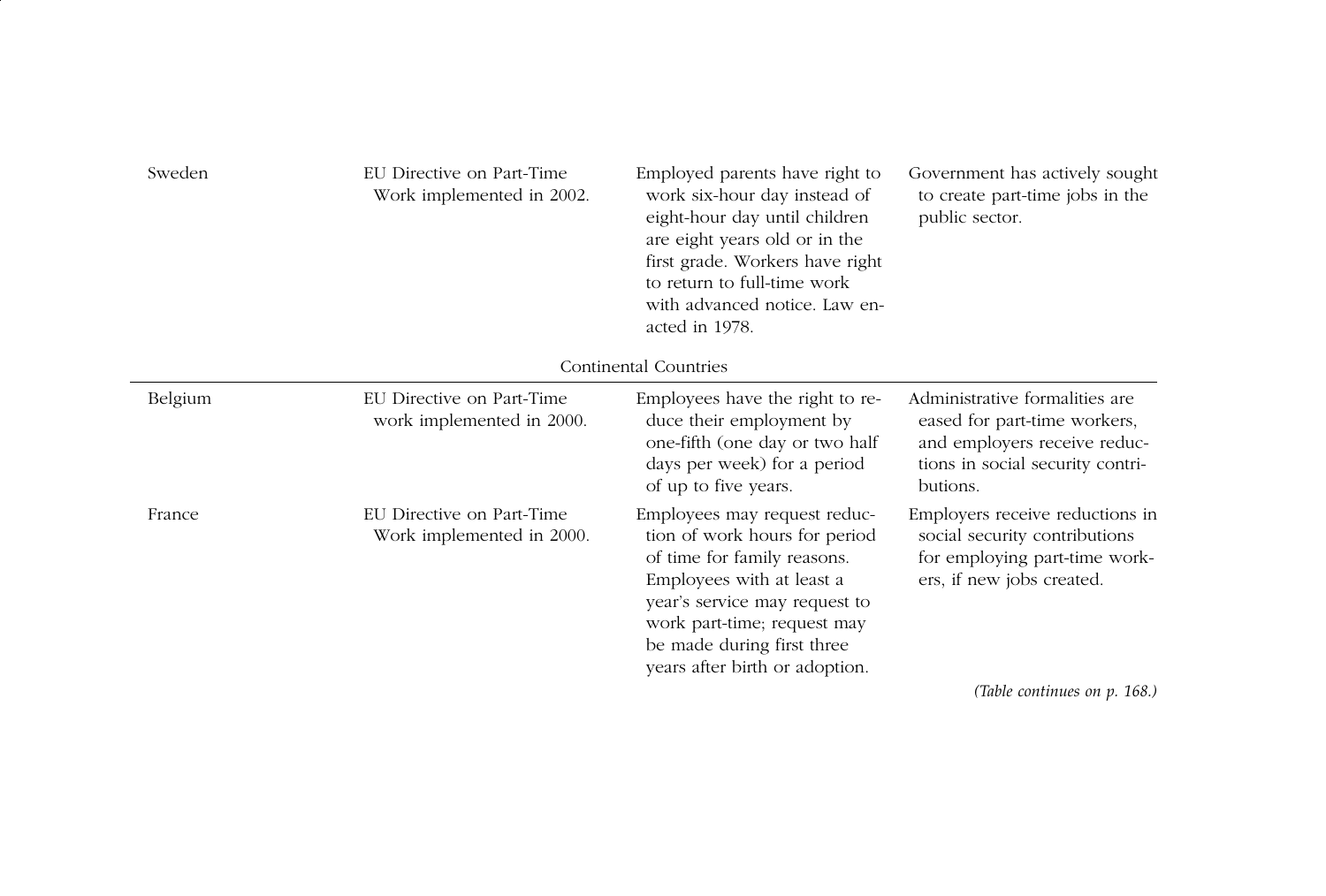#### **TABLE 6.2** *Continued*

|            |                                                                      | Examples of:                                                                                                                                                                                                                                                                                                                                                                                                                    |                                                                                        |  |
|------------|----------------------------------------------------------------------|---------------------------------------------------------------------------------------------------------------------------------------------------------------------------------------------------------------------------------------------------------------------------------------------------------------------------------------------------------------------------------------------------------------------------------|----------------------------------------------------------------------------------------|--|
| Country    | Measures that Improve the.<br>Quality of Part-Time Work <sup>a</sup> | Measures that Grant Parents<br>or All Workers the Right to<br>Work Part-Time <sup>b</sup>                                                                                                                                                                                                                                                                                                                                       | Other Measures that<br>Increase the Availability<br>of Part-Time Work<br>(Demand-Side) |  |
| Germany    | EU Directive on Part-Time<br>Work implemented in 2001.               | Employers with fifteen or more<br>employees must allow em-<br>ployees to reduce their hours<br>(after six months of employ-<br>ment), unless there are justifia-<br>ble "business reasons," as<br>determined by the courts.<br>Part-time workers may request<br>increase to full-time and<br>should generally be given<br>preference over other appli-<br>cants unless there are compel-<br>ling business reasons<br>otherwise. |                                                                                        |  |
| Luxembourg | EU Directive on Part-Time                                            |                                                                                                                                                                                                                                                                                                                                                                                                                                 |                                                                                        |  |

Work implemented in 1999.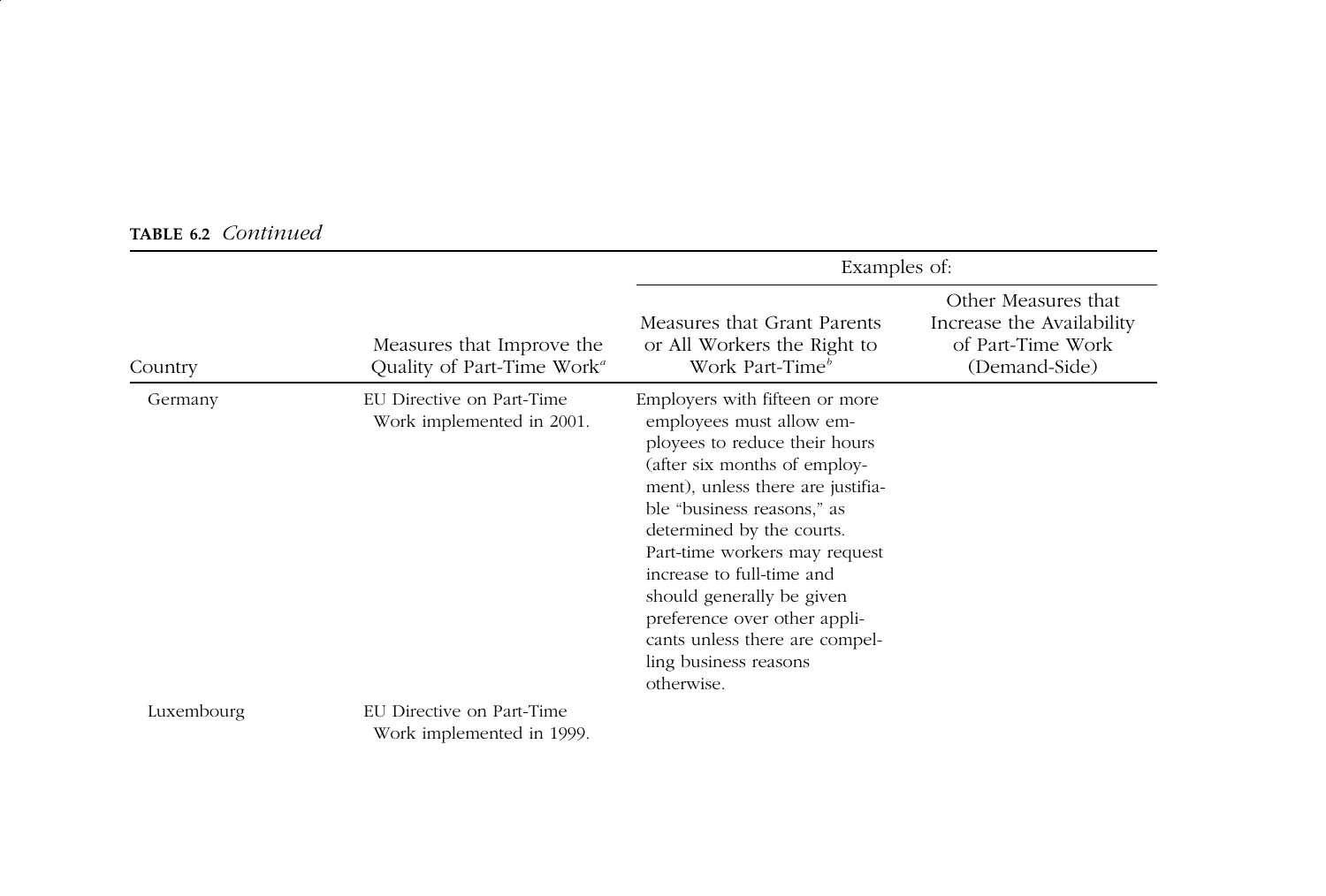| Netherlands | EU Directive on Part-Time<br>Work implemented in 2000.                                                                                                                                                                                                | Employers with ten or more<br>employees must allow em-<br>ployees to reduce their hours<br>(after one year of employ-<br>ment), unless there are "se-<br>rious business grounds." Part-<br>time workers should be al-<br>lowed to increase their hours<br>unless the change "would cre-<br>ate serious problems of a fi-<br>nancial or organizational<br>nature for the employer." | 2001 Work and Care Act in-<br>cludes several measures aimed<br>at promoting part-time work<br>for women and, especially,<br>men. The act is intended to<br>encourage the adoption of a<br>"three-quarters job model"<br>whereby each partner in a<br>couple works "three-quarters<br>time" and the couple, jointly,<br>hold "1.5" jobs. Government<br>has actively sought to create<br>part-time jobs in the public |
|-------------|-------------------------------------------------------------------------------------------------------------------------------------------------------------------------------------------------------------------------------------------------------|------------------------------------------------------------------------------------------------------------------------------------------------------------------------------------------------------------------------------------------------------------------------------------------------------------------------------------------------------------------------------------|---------------------------------------------------------------------------------------------------------------------------------------------------------------------------------------------------------------------------------------------------------------------------------------------------------------------------------------------------------------------------------------------------------------------|
|             |                                                                                                                                                                                                                                                       | English-Speaking Countries                                                                                                                                                                                                                                                                                                                                                         | sector.                                                                                                                                                                                                                                                                                                                                                                                                             |
| Canada      | Some local provisions protect<br>part-time workers.<br>In Saskatchewan, for example,<br>in enterprises with ten or<br>more full-time-equivalent em-<br>ployees, workers employed<br>fifteen to thirty hours a week<br>are eligible for prorated bene- |                                                                                                                                                                                                                                                                                                                                                                                    | During 1990s, the government<br>of Quebec promoted part-time<br>work in public and semipublic<br>sectors, including for skilled<br>and highly paid positions.                                                                                                                                                                                                                                                       |

fits; workers employed more than thirty hours are eligible

for full benefits.

*(Table continues on p. 170.)*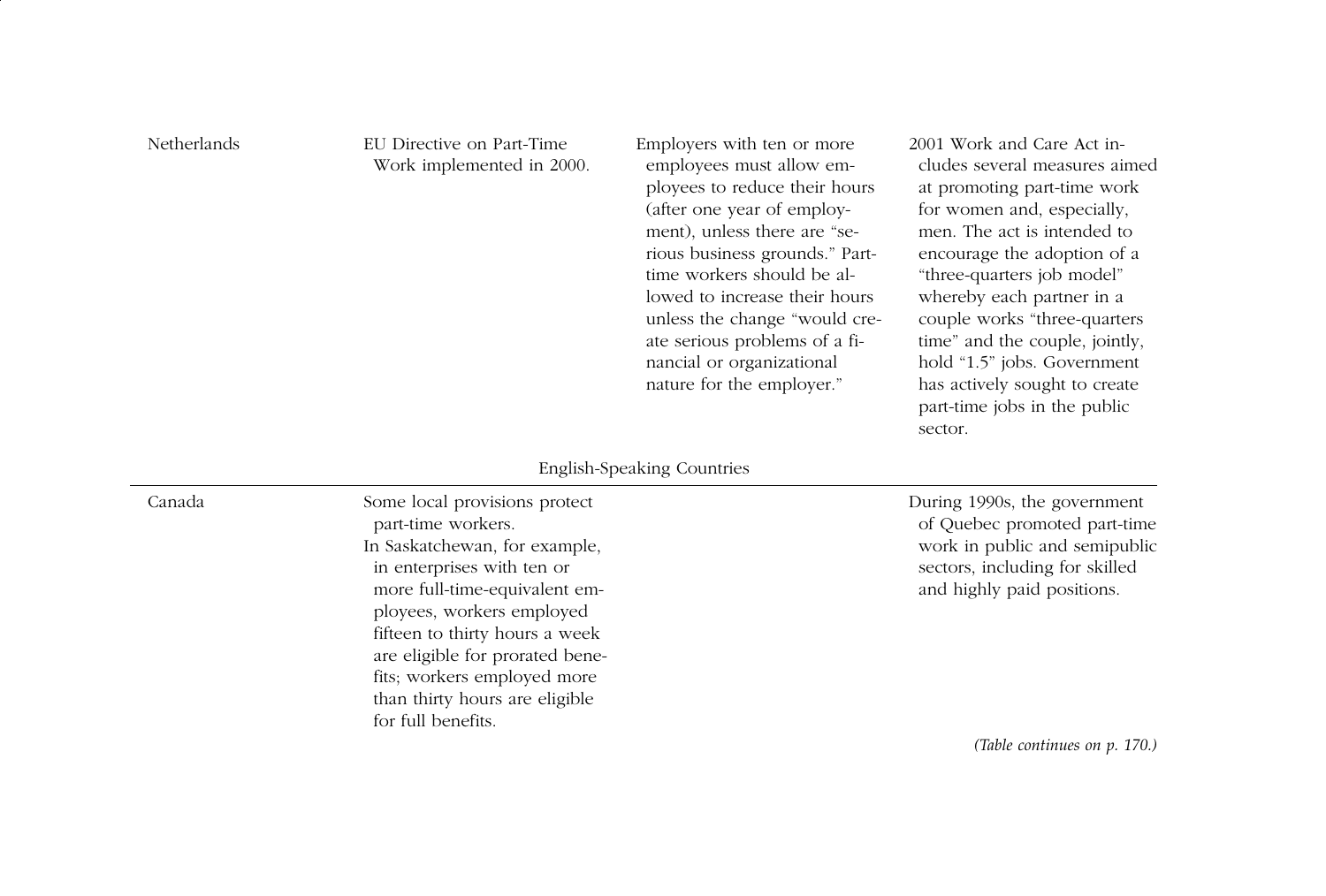### **TABLE 6.2** *Continued*

|                      |                                                                                                                                                | Examples of:                                                                                                                                                                                                                                                                                                                                                   |                                                                                                                                                                                                                                                                          |  |
|----------------------|------------------------------------------------------------------------------------------------------------------------------------------------|----------------------------------------------------------------------------------------------------------------------------------------------------------------------------------------------------------------------------------------------------------------------------------------------------------------------------------------------------------------|--------------------------------------------------------------------------------------------------------------------------------------------------------------------------------------------------------------------------------------------------------------------------|--|
| Country              | Measures that Improve the<br>Quality of Part-Time Work <sup>a</sup>                                                                            | Measures that Grant Parents<br>or All Workers the Right to<br>Work Part-Time <sup>b</sup>                                                                                                                                                                                                                                                                      | Other Measures that<br>Increase the Availability<br>of Part-Time Work<br>(Demand-Side)                                                                                                                                                                                   |  |
| United Kingdom       | EU Directive on Part-Time<br>Work implemented in 2000.                                                                                         |                                                                                                                                                                                                                                                                                                                                                                | Government published "best-prac-<br>tice" guidelines for employers for<br>making part-time work more<br>available. They state, for exam-<br>ple, that employers should peri-<br>odically review whether full-time<br>positions could be filled by part-<br>time workers. |  |
| <b>United States</b> | FLSA guarantees part-time<br>workers the minimum wage.<br>No legal protections with re-<br>gard to pay equity, benefits,<br>or job conditions. | Some unions have won the right<br>to reduced working time on a<br>temporary basis so that workers<br>can take care of family needs.<br>For example, SEIU Local 715<br>(service employees) won a pol-<br>icy under which members may<br>reduce working time by 1%,<br>2%, 5%, 10%, or 20%, for up to<br>six months without loss of ben-<br>efits and seniority. |                                                                                                                                                                                                                                                                          |  |

*Sources:* Data from 32 Hours (2003); AFL-CIO (2001); Bellemare and Simon (1994); Berg (2001a); Clauwaert (2002); Delbar (2002); Gilman (1998); Global Labour Law (2002); Government of Saskatchewan (2002); OECD (1998); "Part-Time Workers" (2001); Smith, Fagan, and Rubery (1998); DOL (2002c); Weber (1997).

*<sup>a</sup>*The 1997 EU Directive on Part-Time Work calls for (1) eliminating discrimination against part-time workers and improving the quality of part-time work and (2) facilitating the development of part-time work on a voluntary basis.

*<sup>b</sup>*Several countries (for example, France, Luxembourg, Norway, and Sweden) also allow parents to work part-time while on parental leave. See table 5.1.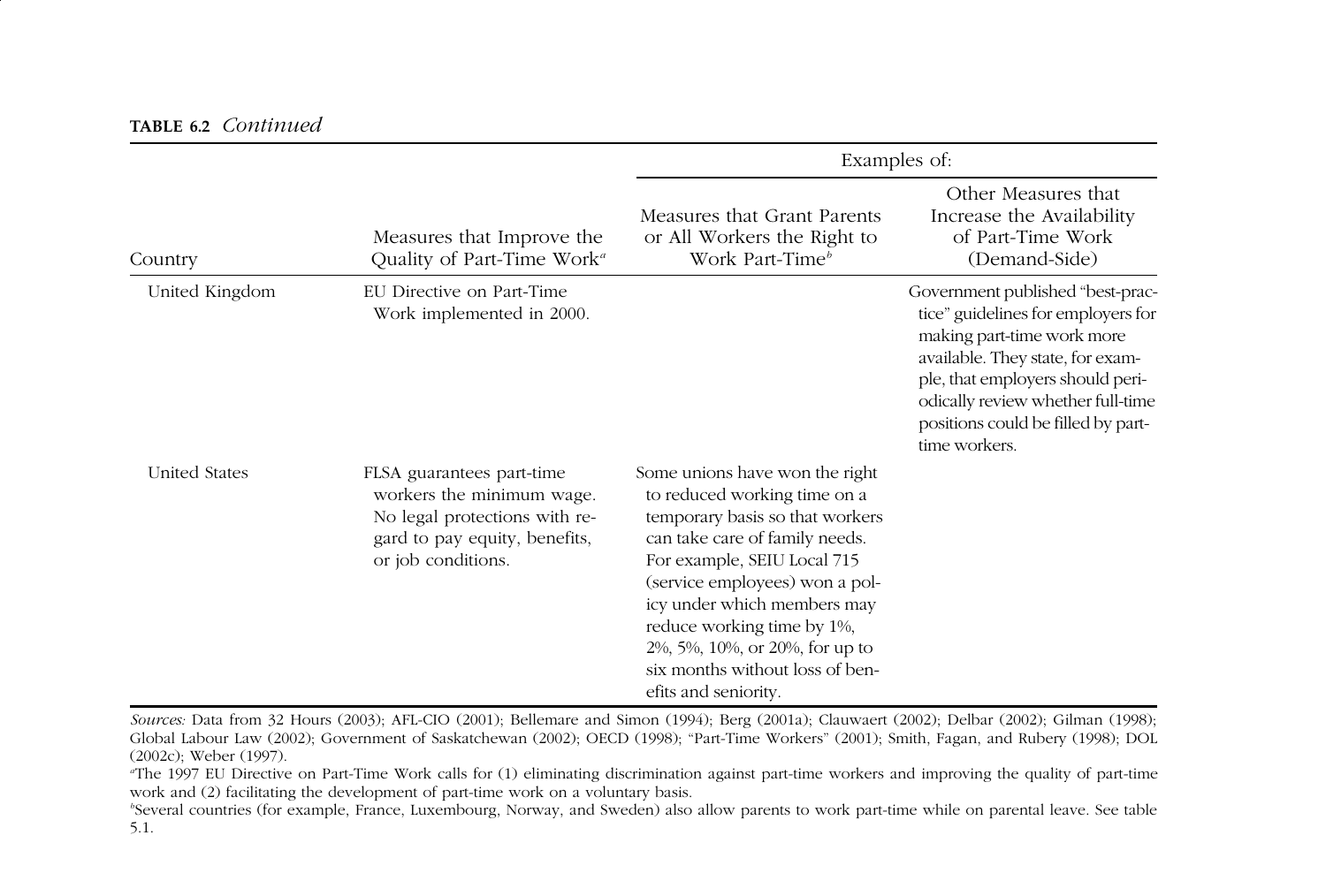|         |                                                                                                                                                                                                                                                                                       | Examples of:                                                                                                                                                                                                                     |
|---------|---------------------------------------------------------------------------------------------------------------------------------------------------------------------------------------------------------------------------------------------------------------------------------------|----------------------------------------------------------------------------------------------------------------------------------------------------------------------------------------------------------------------------------|
| Country | Measures that Reduce Work<br>During Nonstandard Hours,<br>for Parents or All Workers <sup>a</sup>                                                                                                                                                                                     | Measures that Compensate Employees for<br>Working Nonstandard Hours                                                                                                                                                              |
|         | Nordic Countries                                                                                                                                                                                                                                                                      |                                                                                                                                                                                                                                  |
| Denmark | By law, shop-opening prohibited after 8:00 p.m.<br>Monday to Friday, after 2:00 p.m. Saturday, and<br>on Sundays.                                                                                                                                                                     | Nights: Employees who work night shifts tend to<br>work fewer weekly hours than normal thirty-<br>seven hours.<br>Sundays: Under collective agreements, remunera-<br>tion can be as much as 200 percent of the nor-<br>mal wage. |
| Finland | By law, shop-opening prohibited after 9:00 p.m.<br>Monday to Friday, after 6:00 p.m. Saturday, and<br>on many Sundays.                                                                                                                                                                | Sundays: Generally paid at 200 percent of normal<br>pay rate.                                                                                                                                                                    |
| Norway  | By law, work between 9:00 p.m. and 6:00 a.m.<br>considered "night work" and generally not per-<br>mitted. Law provides for seventeen exceptions,<br>including transport, health services, restaurants,<br>and hotels. By law, Sunday work also prohib-<br>ited, with many exceptions. |                                                                                                                                                                                                                                  |

# **TABLE 6.3 Measures Influencing Employment During Nonstandard Hours (Evenings, Nights, Weekends), Approximately 2000**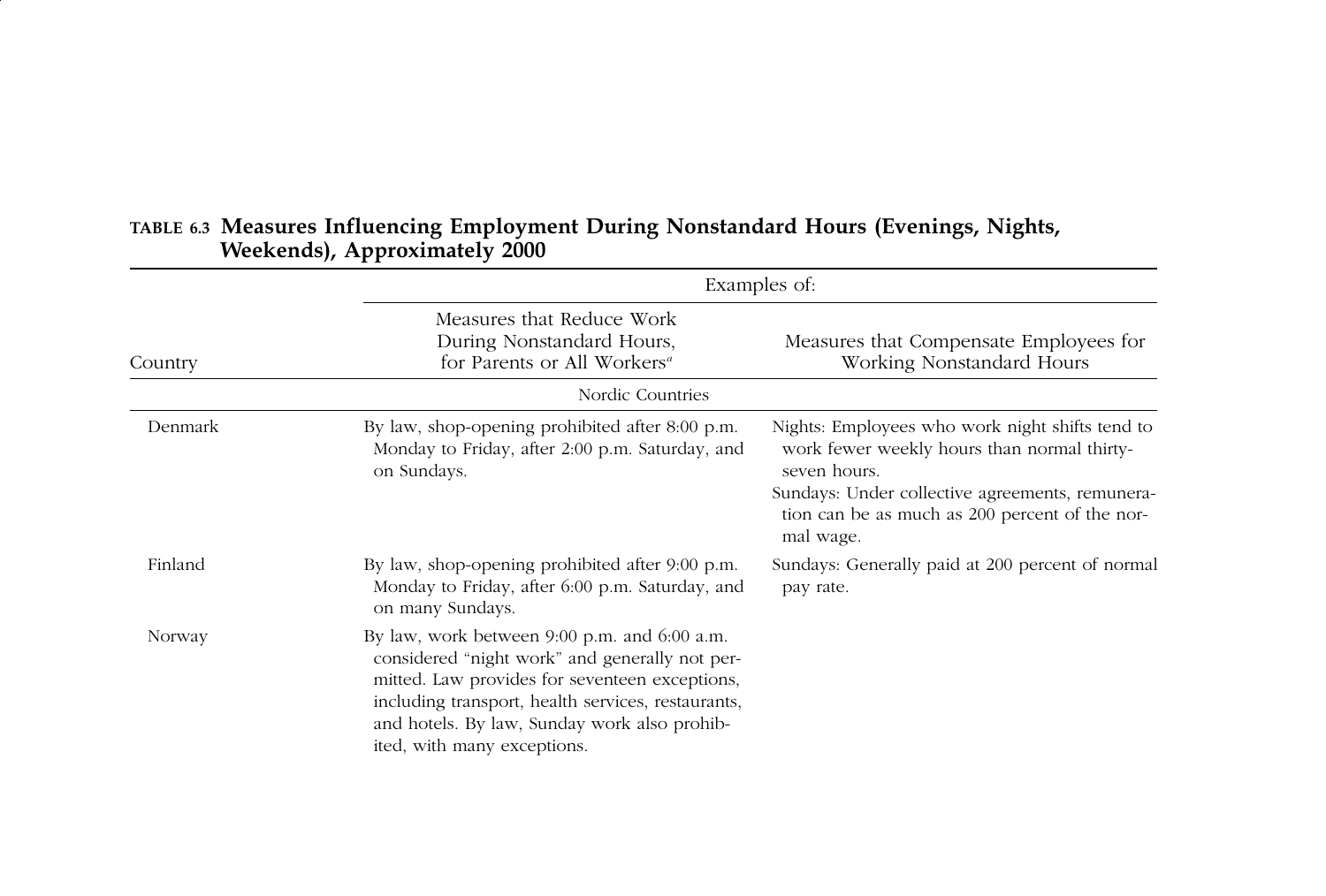| Sweden  | Legal regulation of shop-opening hours abol-<br>ished, but collective bargaining regulates work<br>during "inconvenient" hours, that is, hours out-<br>side normal business hours of 9:00 to 10:00 a.m.<br>until 7:00 to 8:00 p.m. By law, workers have<br>right to rest between midnight and 5:00 a.m.<br>unless "conflicts with nature of work."                                            | Nights: Employees working "unsocial" hours of-<br>ten receive premium pay.                                                                                                                                                                                                    |
|---------|-----------------------------------------------------------------------------------------------------------------------------------------------------------------------------------------------------------------------------------------------------------------------------------------------------------------------------------------------------------------------------------------------|-------------------------------------------------------------------------------------------------------------------------------------------------------------------------------------------------------------------------------------------------------------------------------|
|         | Continental Countries                                                                                                                                                                                                                                                                                                                                                                         |                                                                                                                                                                                                                                                                               |
| Belgium | By law, work between 8:00 p.m. and 6:00 a.m.<br>prohibited, with several exceptions.<br>Before 1998, women's night work was highly<br>regulated. In 1998, legislation guaranteeing men<br>and women equality with regards to night work<br>came into force.                                                                                                                                   | Nights: Workers are entitled to financial compen-<br>sation.<br>Sundays: "Working on Sunday entitles the worker<br>to a full or half-day off, depending on whether<br>more or less than four hours were worked. This<br>time off is to be taken during the next six<br>days." |
| France  | By law, shops restricted to thirteen hours per<br>day, six days per week. Retail establishments<br>closed on Sunday, although small food shops<br>may be open until 1:00 p.m.; other exceptions<br>can be granted by administrative authorities.<br>Before 2001, law banned night work for women<br>under certain circumstances. In 2001, all bans<br>concerning night work for women lifted. | Nights: Through collective agreements, night<br>workers receive compensatory leave, higher<br>pay, or a combination of the two.<br>Sundays: Although legislation does not require<br>higher pay for Sunday work, collective bargains<br>often stipulate bonus pay.            |

*(Table continues on p. 176.)*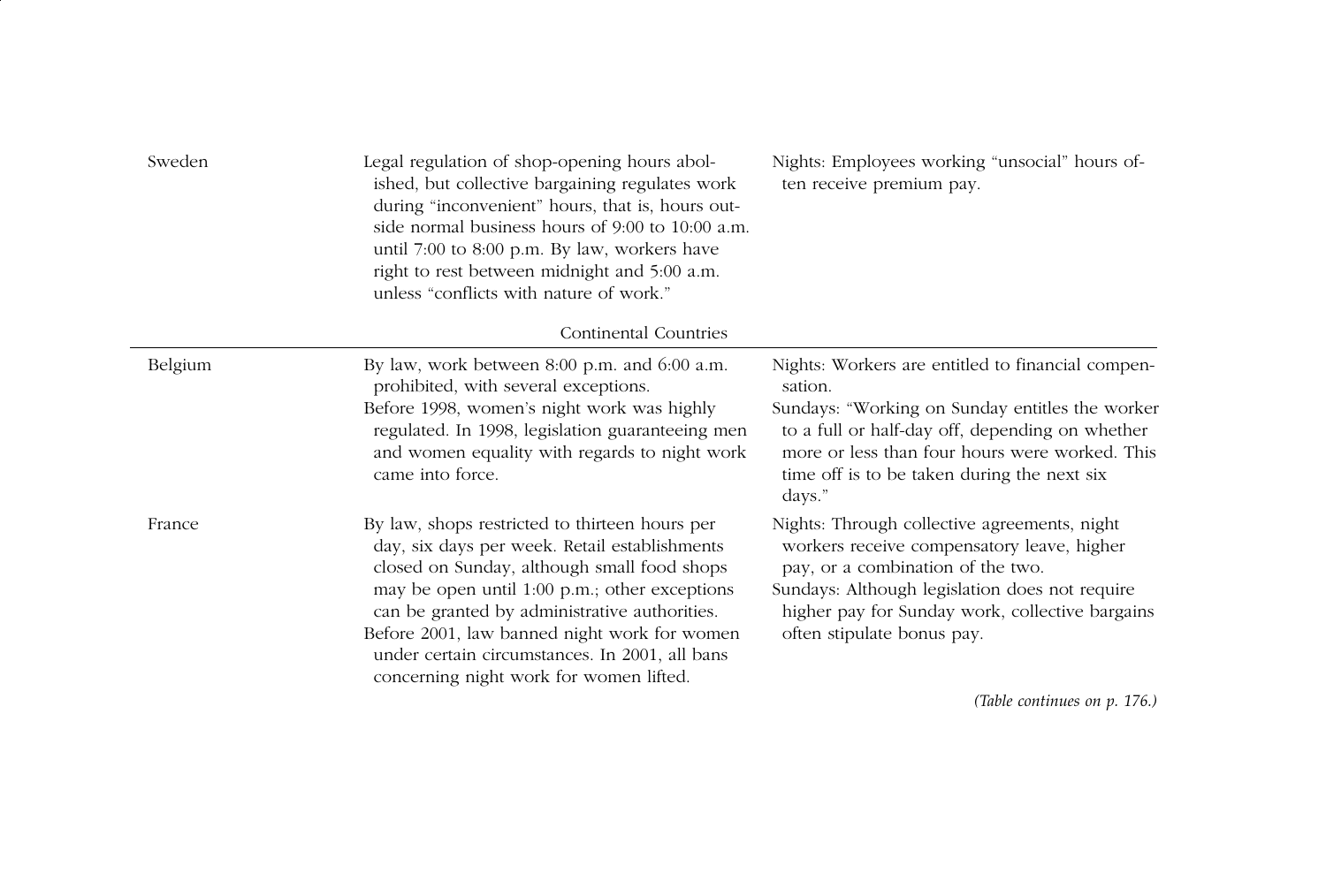|            |                                                                                                                                                                                                                                                                                                                                                                                                                                                                      | Examples of:                                                                                                                                                                                                                                                                                                                                                                                                                                                                                                                                   |  |  |  |  |
|------------|----------------------------------------------------------------------------------------------------------------------------------------------------------------------------------------------------------------------------------------------------------------------------------------------------------------------------------------------------------------------------------------------------------------------------------------------------------------------|------------------------------------------------------------------------------------------------------------------------------------------------------------------------------------------------------------------------------------------------------------------------------------------------------------------------------------------------------------------------------------------------------------------------------------------------------------------------------------------------------------------------------------------------|--|--|--|--|
| Country    | Measures that Reduce Work<br>During Nonstandard Hours,<br>for Parents or All Workers <sup>a</sup>                                                                                                                                                                                                                                                                                                                                                                    | Measures that Compensate Employees for<br>Working Nonstandard Hours                                                                                                                                                                                                                                                                                                                                                                                                                                                                            |  |  |  |  |
| Germany    | By law, Sunday work prohibited, although there<br>are many exceptions including hospital work.<br>By law, pregnant and breastfeeding women may<br>not work at night, with the exception of some<br>industries, including hotel work.<br>Also, women may not "work between 10:00 p.m.<br>and 6:00 a.m. if they have dependent child un-<br>der fourteen years of age living with them, and<br>if there is no way of ensuring that the child will<br>be looked after." | Nights: Through collective agreements, night<br>workers are normally given a pay supplement.                                                                                                                                                                                                                                                                                                                                                                                                                                                   |  |  |  |  |
| Luxembourg | By law, work on Sundays prohibited, with sev-<br>eral exceptions, including restaurants and hos-<br>pitals.<br>By law, pregnant women cannot work between<br>10:00 p.m. and 6:00 a.m.                                                                                                                                                                                                                                                                                | Sundays: Where authorized by law, Sunday work<br>subject to compensatory leave. The break does<br>not have to be given on a Sunday, but must<br>equal one full day for Sunday work lasting<br>more than four hours and at least half a day if it<br>lasted less than four hours. Moreover, em-<br>ployees are entitled to a salary increase of 70<br>percent for each hour worked on a Sunday.<br>Some Sunday workers, such as restaurant staff,<br>entitled to two days paid holiday after twenty<br>Sundays worked, instead of wage premium. |  |  |  |  |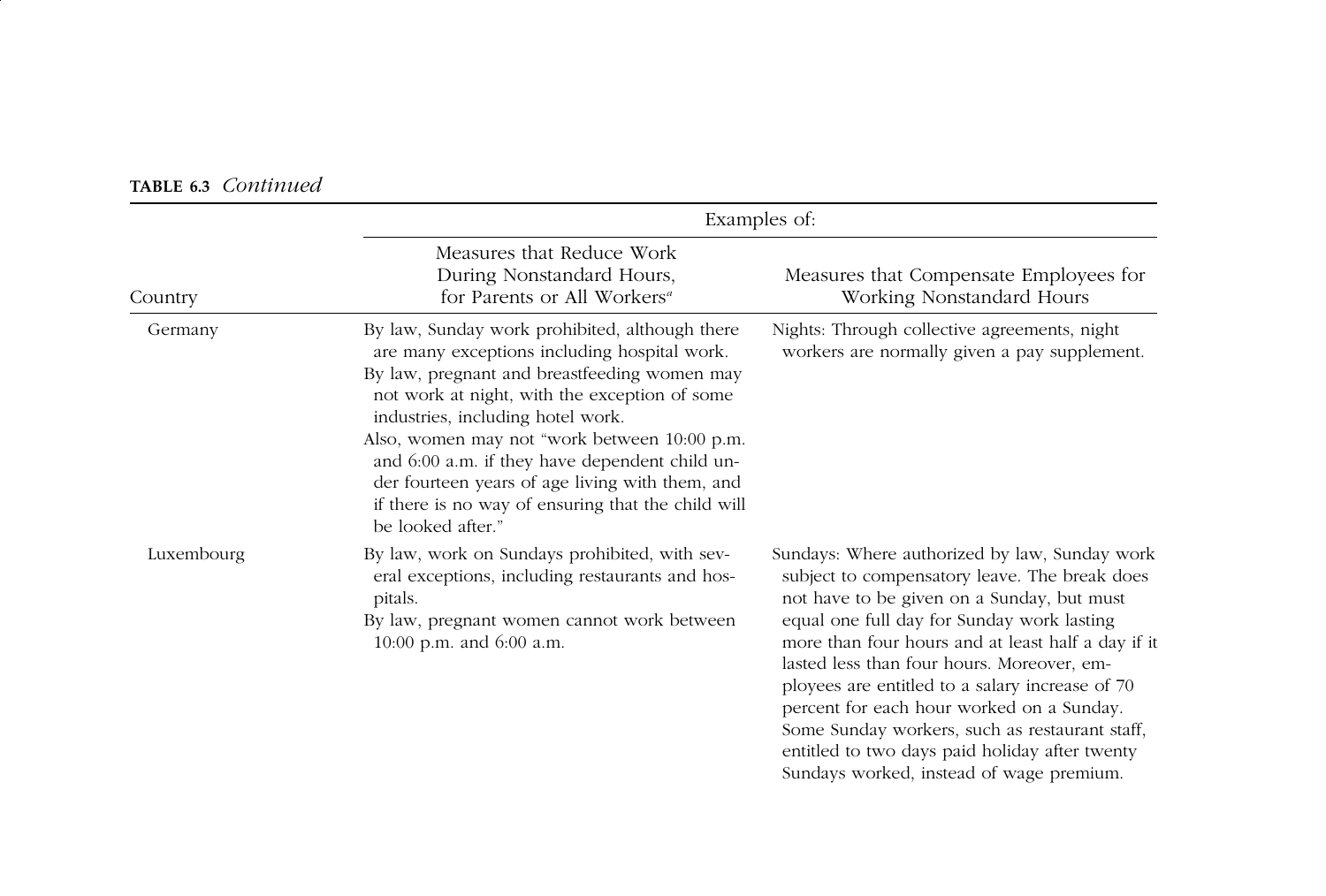| Netherlands          | By law, work between $10:00$ p.m. and $6:00$ a.m.<br>prohibited, with some exceptions. Law also re-<br>stricts work on Sundays.                                                                                                                       | Nights: By law, night workers entitled to com-<br>pensatory leave.                                                                                                                                 |
|----------------------|-------------------------------------------------------------------------------------------------------------------------------------------------------------------------------------------------------------------------------------------------------|----------------------------------------------------------------------------------------------------------------------------------------------------------------------------------------------------|
|                      | English-Speaking Countries                                                                                                                                                                                                                            |                                                                                                                                                                                                    |
| Canada               | Federal and provincial law mandates twenty-<br>four-hour rest period, preferably on Sundays.<br>Generally, shops are to be closed on Sundays;<br>trend has been to authorize shop-opening on<br>Sundays, for example, for cross-border shop-<br>ping. | Nights: Collective agreements can stipulate<br>higher pay for night work.<br>Sundays: Collective agreements can stipulate<br>higher pay for weekend work.                                          |
| United Kingdom       |                                                                                                                                                                                                                                                       | Nights: Through collective agreements, night<br>workers generally receive pay premium. A sur-<br>vey of collective agreements found that the av-<br>erage night work premium to be 31 percent.     |
| <b>United States</b> | Shop hours regulated locally; since 1960s, trend<br>has been removal of Sunday restrictions.<br>Twenty-two states restrict some Sunday shop-<br>ping.                                                                                                 | National law does not address overtime for eve-<br>ning, night, or weekend shifts.<br>Empirical studies have found premiums for var-<br>ious types of shift work in range of 4 to 11 per-<br>cent. |

 $\sim$ 

*Sources:* Data from Berg (2001b); CAW (2001); European Commission (1999); European Foundation for the Improvement of Working Conditions (2002); Global Labour Law (2002); ILO (1995); International Observatory of Labour Law (2001); Kajalo (2000); Krzeslo (1998); Lanfranchi, Ohlsson, and Skalli (2002); Skuterud (2001).

*<sup>a</sup>*A 1992 EU directive concerned the safety and health of pregnant workers. Under the directive, pregnant workers, workers who have just given birth, and women breastfeeding cannot be required to work at night if it would "compromise the health of the woman or her baby." However, the directive does not call for a ban on night work for these women; all bans that refer to women's work specifically are considered by the European Union to be in conflict with the 1976 Directive on Equal Treatment of Men and Women in Employment. Since 1960s, the trend in both North America and Europe has been toward deregulation of restrictions on Sunday shop openings.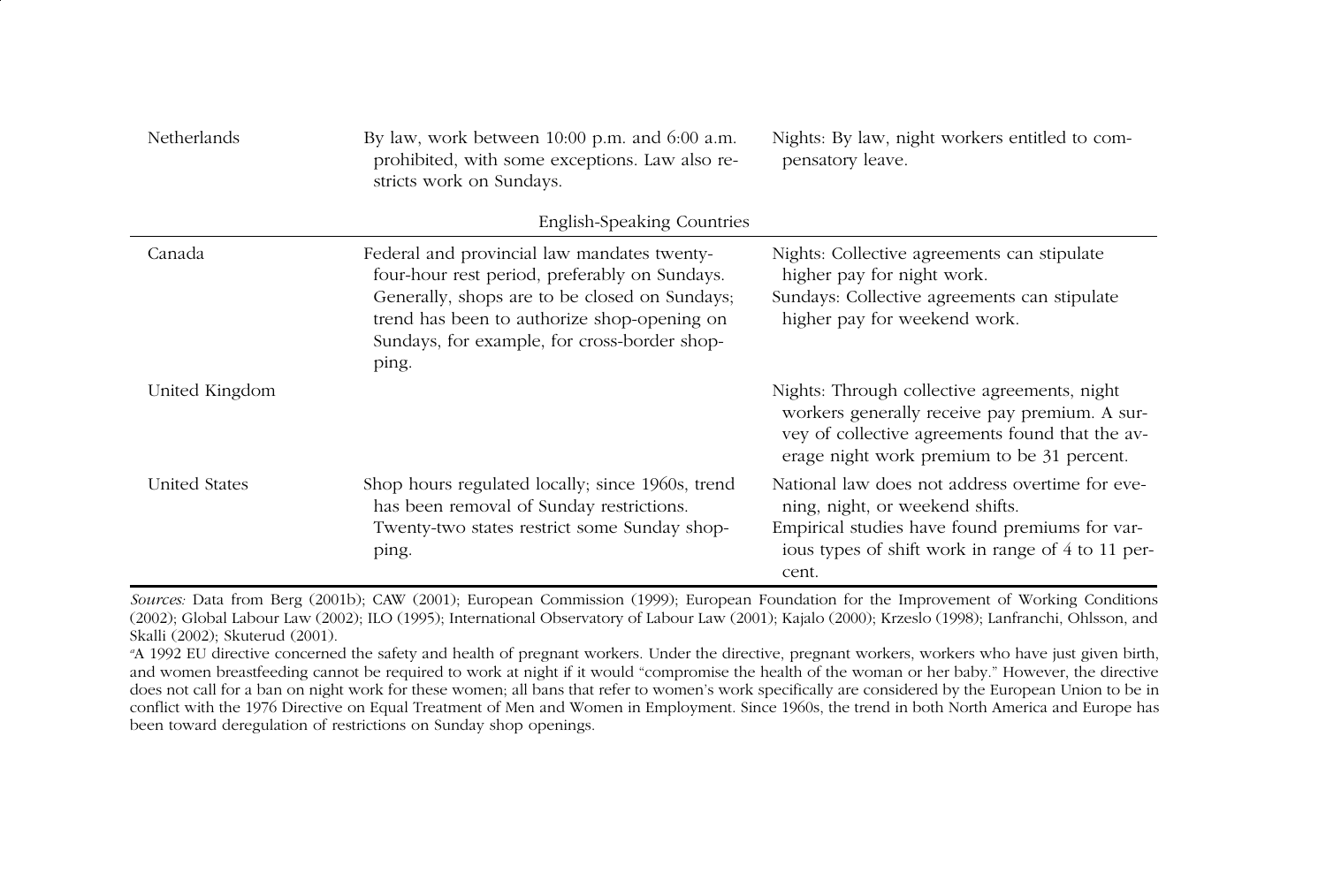| Country              | Vacation Time by<br>Statute (Number of<br>Days Required) <sup>a</sup>                                                                                                         | Vacation Time by<br>Collective<br>Agreement (Number<br>of Days, Average<br>Across Awards)                                                                                                                               |
|----------------------|-------------------------------------------------------------------------------------------------------------------------------------------------------------------------------|-------------------------------------------------------------------------------------------------------------------------------------------------------------------------------------------------------------------------|
|                      | Nordic Countries                                                                                                                                                              |                                                                                                                                                                                                                         |
| Denmark              | 25                                                                                                                                                                            | 32<br>employees with chil-<br>dren under age 14 re-<br>ceive an additional<br>day off                                                                                                                                   |
| Finland              | 24<br>30 days after one year<br>of service                                                                                                                                    | $25^b$                                                                                                                                                                                                                  |
| Norway               | 21                                                                                                                                                                            | $23^{\circ}$                                                                                                                                                                                                            |
| Sweden               | 25                                                                                                                                                                            | 25 <sup>d</sup>                                                                                                                                                                                                         |
|                      | Continental Countries                                                                                                                                                         |                                                                                                                                                                                                                         |
| Belgium              | 20                                                                                                                                                                            | $25^e$                                                                                                                                                                                                                  |
| France               | 25                                                                                                                                                                            | 25 <sup>f</sup>                                                                                                                                                                                                         |
| Germany              | 20                                                                                                                                                                            | 29.1                                                                                                                                                                                                                    |
| Luxembourg           | 25                                                                                                                                                                            | 27                                                                                                                                                                                                                      |
| Netherlands          | 20                                                                                                                                                                            | 31.5                                                                                                                                                                                                                    |
|                      | English-Speaking Countries                                                                                                                                                    |                                                                                                                                                                                                                         |
| Canada               | 10 days (2 weeks) le-<br>gally mandated.<br>Since 1997, employees<br>have right to third<br>week, although em-<br>ployers are only re-<br>quired to pay for first<br>2 weeks. | Most agreements secure<br>15 days after one to<br>five years, 20 days af-<br>ter six to ten years, 25<br>days after seventeen<br>to twenty years.<br>(Collective bargaining<br>covers 35 percent of<br>full-time jobs.) |
| United Kingdom       | 20                                                                                                                                                                            | 24.5                                                                                                                                                                                                                    |
| <b>United States</b> | Not addressed in na-<br>tional legislation.                                                                                                                                   | Union coverage low (15<br>percent of workers).<br>Overall, in medium<br>and large establish-<br>ments, average paid<br>vacation days among<br>full-time employees:                                                      |

# **TABLE 6.4 Regulation of Annual Paid Vacation Time, Approximately 2000**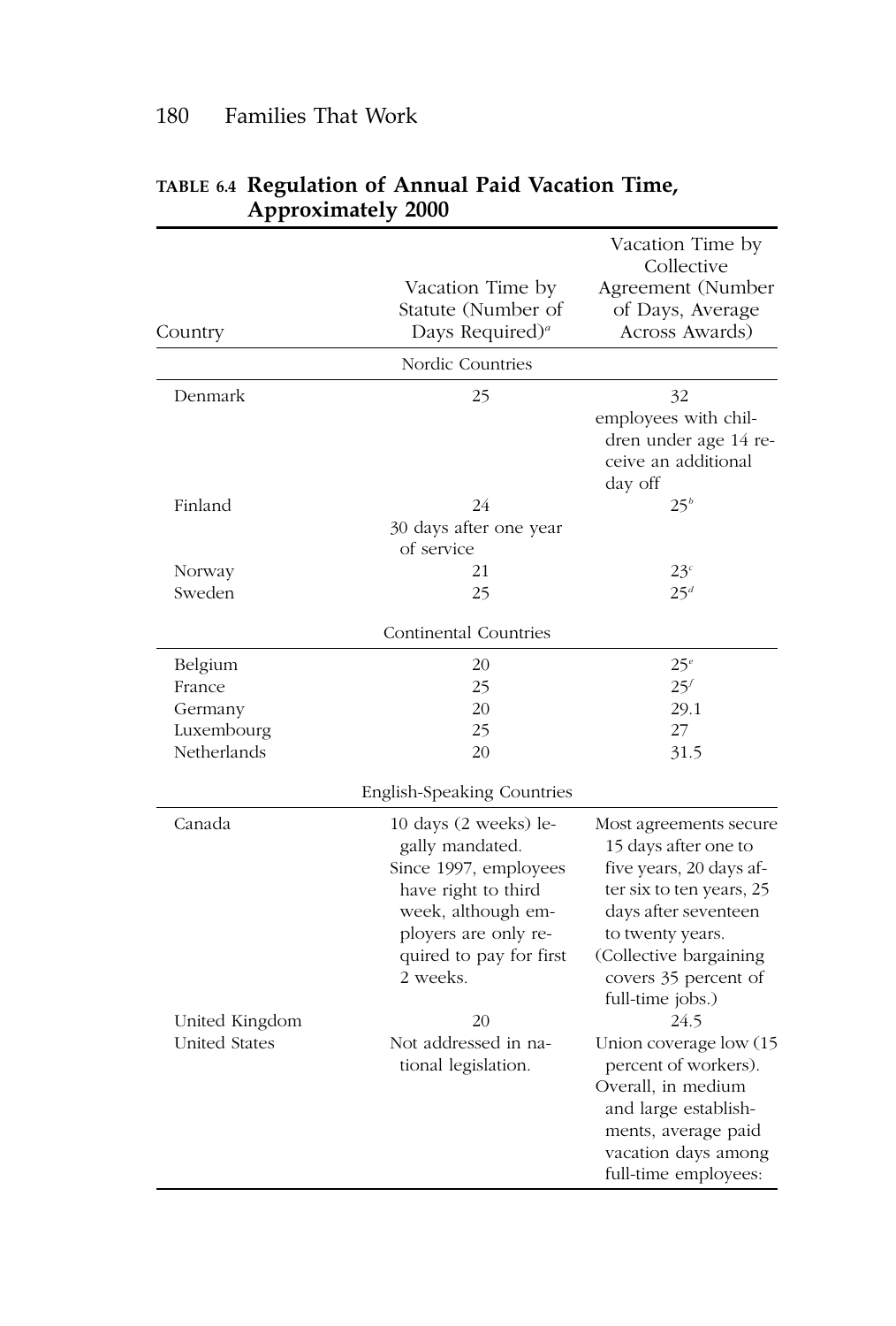|         |                                                                       | Vacation Time by<br>Collective                                                                                           |
|---------|-----------------------------------------------------------------------|--------------------------------------------------------------------------------------------------------------------------|
| Country | Vacation Time by<br>Statute (Number of<br>Days Required) <sup>a</sup> | Agreement (Number<br>of Days, Average<br>Across Awards)                                                                  |
|         |                                                                       | 9.6 days after one<br>year, 11.5 days after<br>three years, 13.8 days<br>after five years, 16.8<br>days after ten years. |

*Sources:* Data from 32 Hours (2003); Carley (2002); ECOTEC (2002); European Union (2001); Grubb and Wells (1993); Human Resources Development Canada (1998); ILO (1995); Incomes Data Services (2002); DOL (1999).

*a* The 1993 EU Directive on Working Time stipulates not less than four weeks annual paid vacation. The deadline for implementation was 1996. This affects the European countries, including Norway.

<sup>b</sup>In 2002, in Finland, paid vacation under collective agreements ranged from five to six weeks.

*c* In Norway, average number of days under collective agreements twenty-five, as of 2003.

*d* In 2002, in Sweden, paid vacation under collective agreements ranged from twenty-five to thirty days.

*e* Data on collective agreements in Belgium is for 1993.

*f* In 2002, in France, paid vacation under collective agreements ranged from five to six weeks.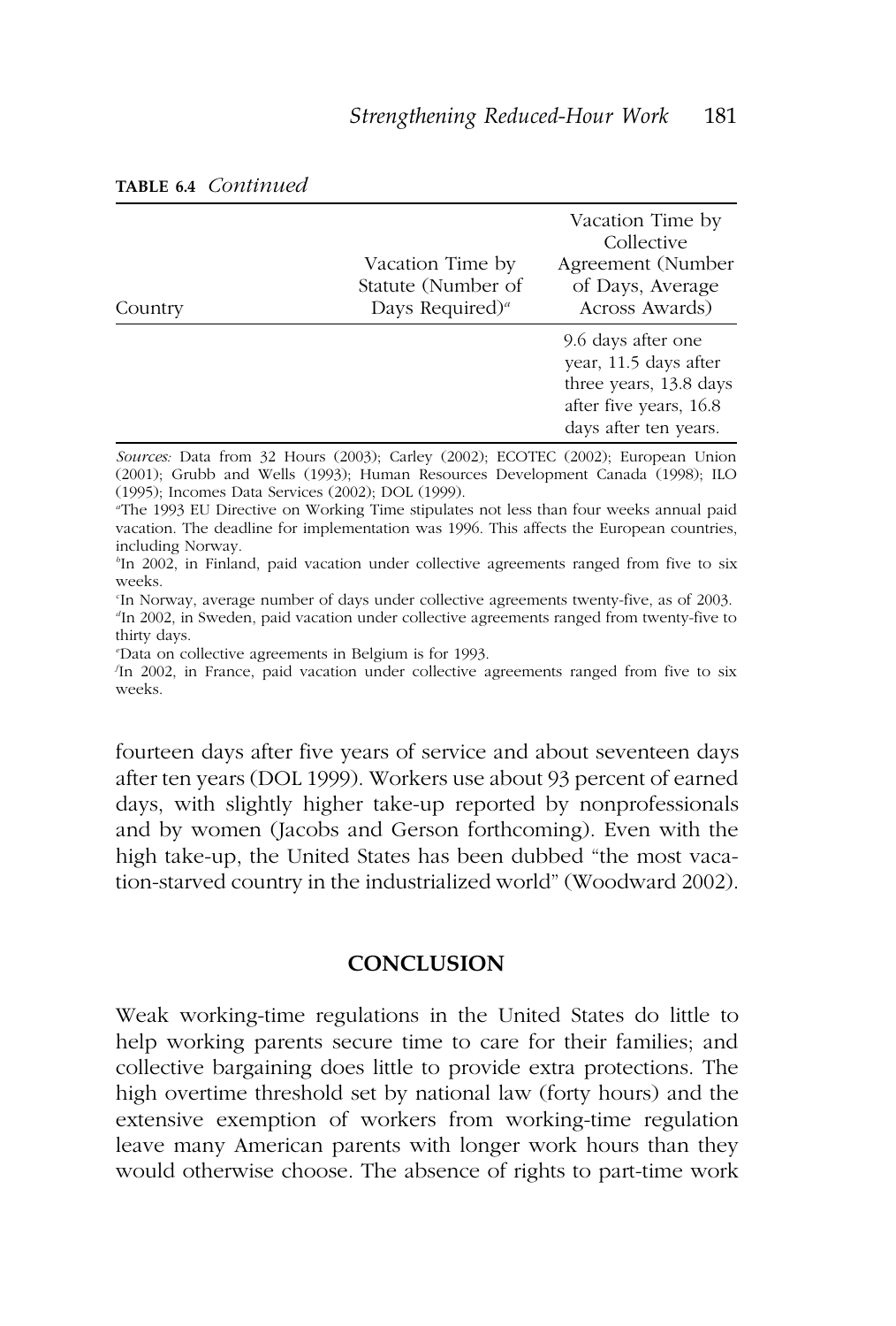# **FIGURE 7.1 U.S. Child Care Policy Provisions**

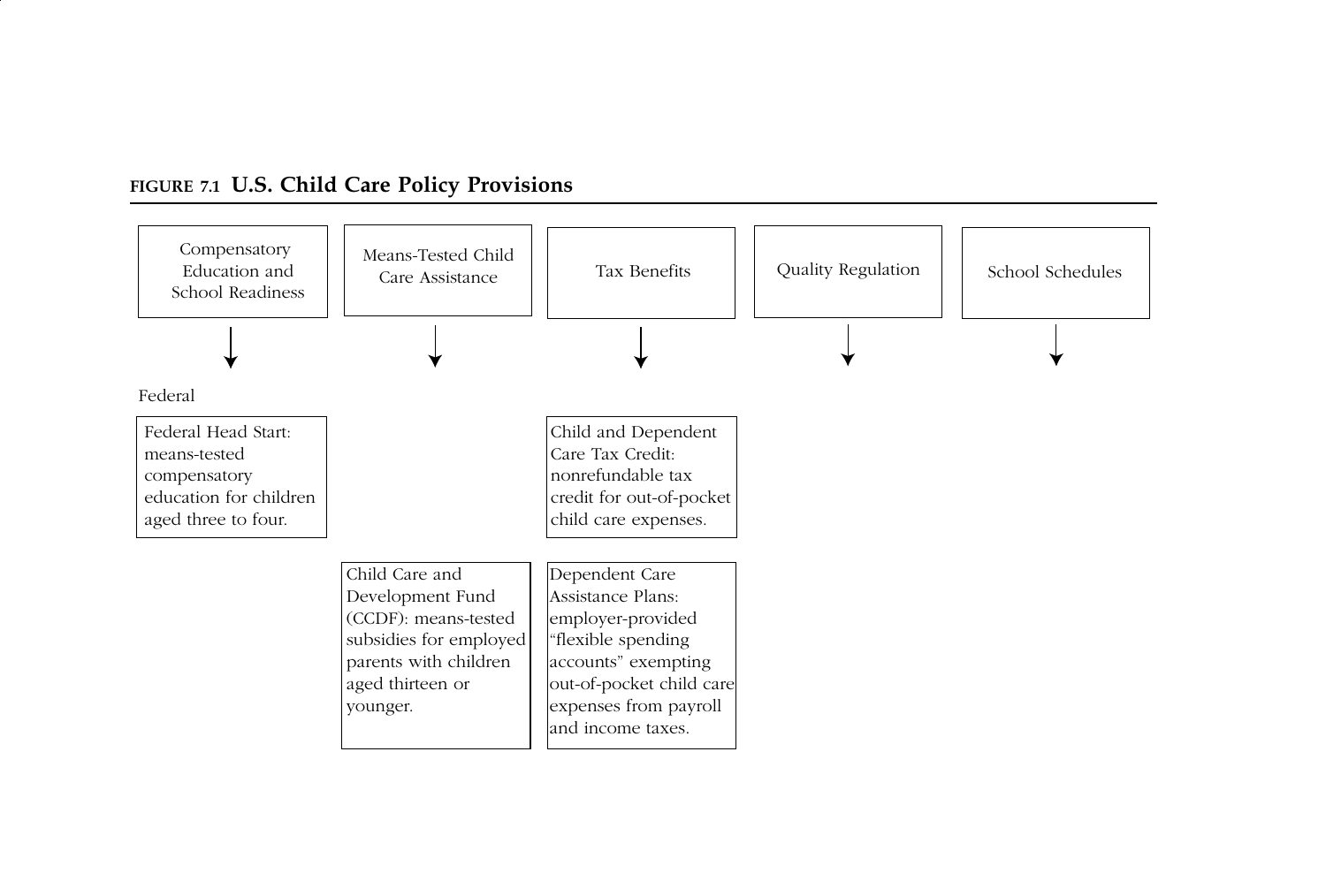| Federal and State                                                                                          | Temporary Assistance<br>for Needy Families<br>(TANF): means-tested<br>subsidies for employed<br>parents in or leaving |                                                                                                                 |                                                                                                              |  |
|------------------------------------------------------------------------------------------------------------|-----------------------------------------------------------------------------------------------------------------------|-----------------------------------------------------------------------------------------------------------------|--------------------------------------------------------------------------------------------------------------|--|
|                                                                                                            | welfare system.                                                                                                       |                                                                                                                 |                                                                                                              |  |
| State                                                                                                      | Social Services Block<br>Grant (SSBG): means-<br>tested subsidies for<br>low-income parents.                          |                                                                                                                 |                                                                                                              |  |
| State pre-kindergarten:<br>targeted or universal<br>preprimary education<br>for four-year old<br>children. |                                                                                                                       | Child care tax credits:<br>tax credits (usually<br>nonrefundable) for out-<br>of-pocket child care<br>expenses. | State licensing and<br>regulations:<br>establish and<br>enforce health,<br>safety, and quality<br>standards. |  |

State and local regulations: set minimum number of pupil-teacher contact days and hours of school operation.

*Source:* Authors' compilation.

State and local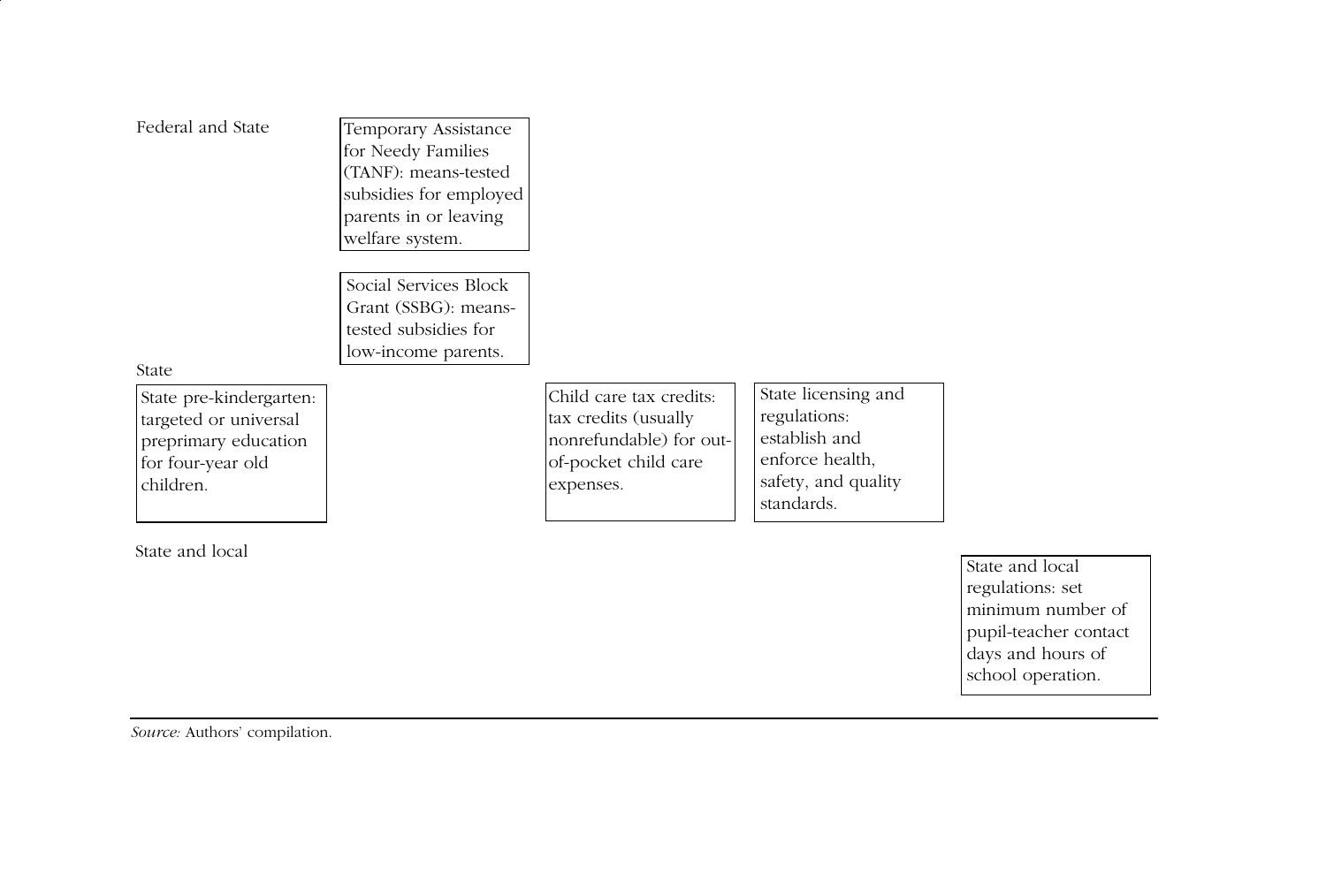# **FIGURE 7.2 Main Institutional Arrangements for Provision of Public Early Childhood Education and Care, by Age of Child, Approximately 2000**

| Age of Child (Years)        |                                 |     |                  |              |      |        |                  |                              |
|-----------------------------|---------------------------------|-----|------------------|--------------|------|--------|------------------|------------------------------|
| Nordic countries            | Birth to One                    | One | Two              | Three        | Four | Five   | Six              | Seven                        |
| Denmark                     | Vuggestuer<br>Aldersintegrerede |     | $\rightarrow$    | Bornehaver   |      |        | Bornehaveklasser |                              |
| Finland                     | Paivahoito                      |     |                  |              |      |        |                  | ►<br>†6-vuotiaiden esiopetus |
| Norway                      | Barnehage                       |     |                  |              |      |        | →                |                              |
| Sweden                      | Forskola                        |     |                  |              |      |        |                  | Forskoleklass                |
| Continental countries       |                                 |     |                  |              |      |        |                  |                              |
| Belgium<br>Flemish-speaking | Kinderdagverblijf               |     | Kleuterschool    |              |      |        |                  |                              |
| French-speaking             | Crèche -                        |     | École maternelle |              |      |        |                  |                              |
| France                      | Crèche -                        |     | École maternelle |              |      |        |                  |                              |
| Germany                     | Krippe -                        |     |                  | Kindergarten |      | $\ast$ |                  |                              |

\*compulsory at age six, but most attend at age five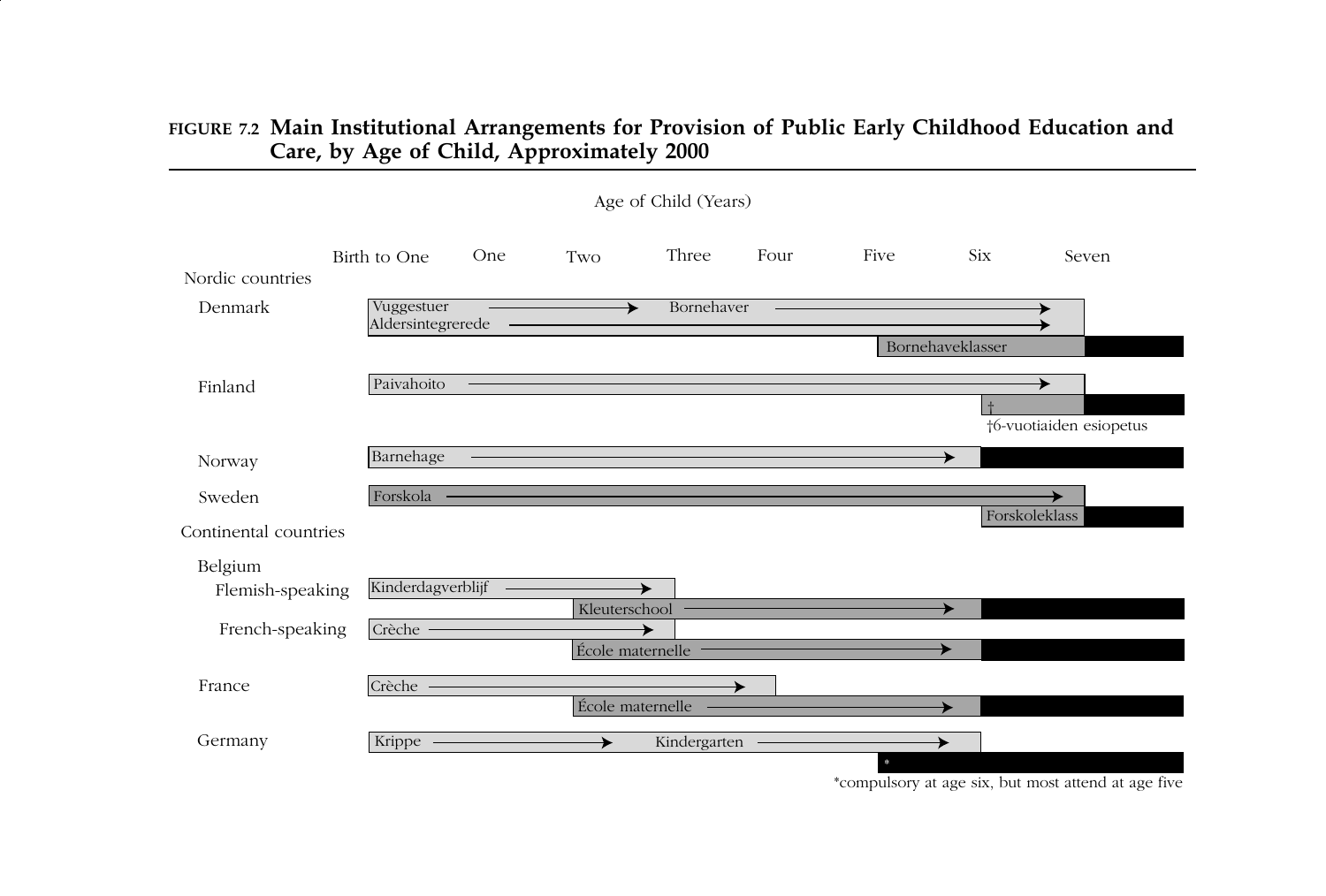

*Source:* Authors' compilation.

*Note:* In three English-speaking countries, there is limited publicly provided or publicly subsidized care for children under the age of five (when most enter school-based programs). Public care for these young children is targeted on low-income families in Canada, and the United States, and, before the age of four, in the United Kingdom. Data for Germany are for the former West Germany only.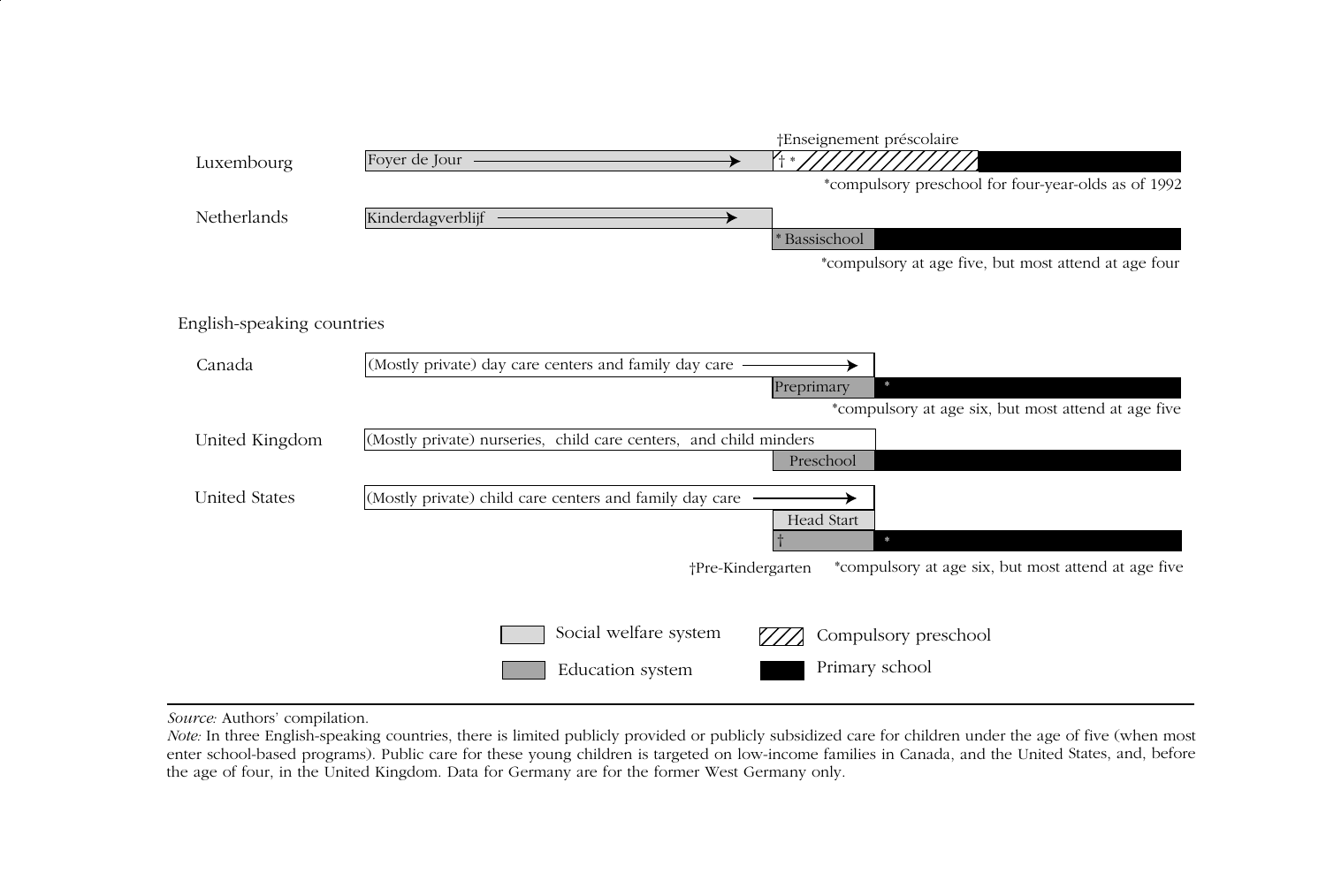| Country | Primary Public ECEC Institutions                                                                                                                                                                                                                                        | Entitlement for<br>Children from<br>Birth to the<br>Age of Two | Entitlement for<br>Children from<br>Three Until<br>School Age |
|---------|-------------------------------------------------------------------------------------------------------------------------------------------------------------------------------------------------------------------------------------------------------------------------|----------------------------------------------------------------|---------------------------------------------------------------|
|         | Nordic Countries                                                                                                                                                                                                                                                        |                                                                |                                                               |
| Denmark | Vuggestuer for children age six to thirty-six months; bornebaver for<br>children age three to six years; aldersintegrerede institutioner for chil-<br>dren six months to six years; bornehaveklasser half-day preprimary<br>through school system for children age six. | Yes, from age<br>one or youn-<br>$ger^a$                       | Yes                                                           |
| Finland | Paivaboito for children from birth to age six; 6-vuotiaiden esiopetus<br>(preschool) for six-year-olds.                                                                                                                                                                 | $Yes^b$                                                        | Yes                                                           |
| Norway  | Barnehage for children from birth to age five.                                                                                                                                                                                                                          | $\mathrm{No}^c$                                                | No                                                            |
| Sweden  | Forskola for children from birth to age six; forskoleklass: preschool<br>through school system for children age six.                                                                                                                                                    | Yes, from age<br>one <sup>d</sup>                              | Yes                                                           |
|         | Continental Countries                                                                                                                                                                                                                                                   |                                                                |                                                               |
| Belgium | Kinderdagverblijf (Flemish) and crèche (French) for children from birth<br>to age three; kleuterschool (Flemish) and École maternelle (French) for<br>children aged two and a half to five years.                                                                       | N <sub>O</sub>                                                 | Yes, from thirty<br>months                                    |
| France  | Crèche for children from birth to age three; École maternelle for chil-<br>dren age two to five years.                                                                                                                                                                  | No                                                             | Yes, from thirty<br>to thirty-six<br>months                   |
| Germany | Krippe for children from birth to age three; kindergarten for children<br>age three to five years.                                                                                                                                                                      | No                                                             | Yes, from age<br>three (part-<br>day)                         |

### **TABLE 7.1 Institutional Arrangements and Entitlements for Publicly Supported Early Childhood Education and Care, Approximately 2000**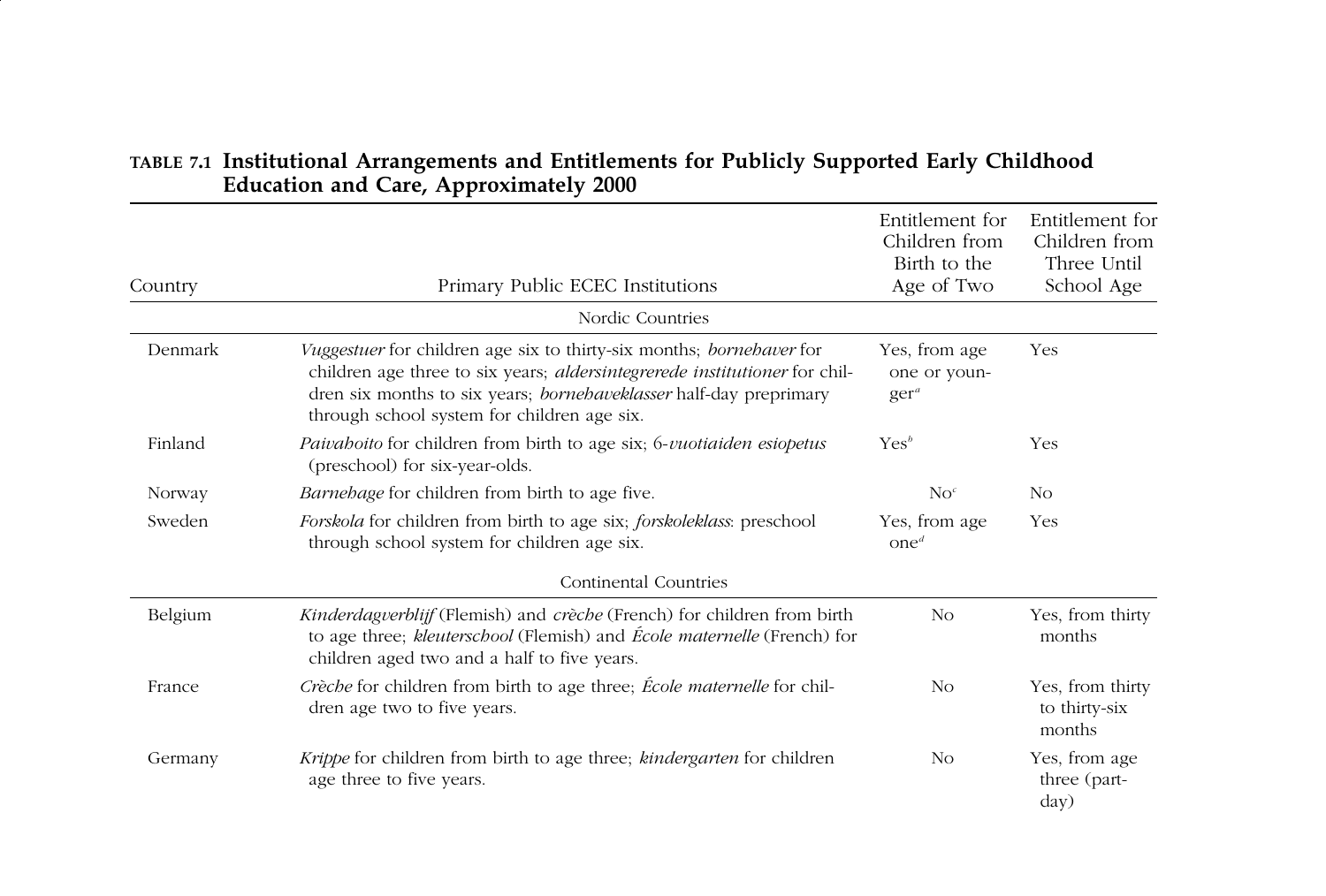| Luxembourg           | Foyer de Jour includes crèche (birth to three years), jardin d'enfants<br>(two to three years), and <i>groupes scolaries</i> (four to twelve years); <i>en</i> -<br>seignement prescolaire, compulsory preprimary for children age four;<br><i>education précoce</i> , optional preprimary for children age three. | N <sub>O</sub> | Yes, from age<br>four <sup><math>e</math></sup> |
|----------------------|--------------------------------------------------------------------------------------------------------------------------------------------------------------------------------------------------------------------------------------------------------------------------------------------------------------------|----------------|-------------------------------------------------|
| <b>Netherlands</b>   | Kinderopvang, gastouderopvang and peuterspeelzaal for children age<br>two months to three years, and sometimes older children as well.<br>Bassischool for children age four to five.                                                                                                                               | N <sub>O</sub> | Yes, from age<br>four                           |
|                      | English-Speaking Countries                                                                                                                                                                                                                                                                                         |                |                                                 |
| Canada               | Market-based care main option for children below age five. Public pre-<br>primary (usually part-day) available for four-year-olds in some prov-<br>inces.                                                                                                                                                          | N <sub>O</sub> | No.                                             |
| United Kingdom       | Market-based care main option for children below age four. Part-day<br>public nursery education for four- and some three-year olds.                                                                                                                                                                                | No.            | Yes, from age<br>four $(\text{part-day})$       |
| <b>United States</b> | Market-based care main option for children below age five. Public pre-<br>kindergarten and Head Start for some children age four.                                                                                                                                                                                  | N <sub>O</sub> | N <sub>O</sub>                                  |

*Sources:* Data from OECD (2001d); European Commission Network (1996); Clearinghouse on International Developments in Child, Youth, and Family Policies (2002); Ministry of Education and Science in Sweden (1999); country experts.

*<sup>a</sup>*An estimated 87 percent of Danish municipalities guarantee places for all children between one and five years; national law mandates child care slots be provided within three months of parent request (or shorter, following parental leave); few children are on waiting lists.

*<sup>b</sup>*Every Finnish child under school age has an unconditional right to day care provided by the local authority once the mother or father's period of parental allowance comes to an end, irrespective of the parents' financial status or whether or not they are in work.

*<sup>c</sup>*In Norway, universal access is a political priority and access varies by location.

*<sup>d</sup>*Swedish municipalities required to provide spaces for all children age one to twelve whose parents work or are in school. Spots must be made available "without unreasonable delay"–defined as three to four months. An estimated 95 percent of municipalities are able to meet requirement. As of 2001, children of nonemployed parents also have right to services.

*e* In Luxembourg, preprimary school, *education précoce*, for three-year olds will be available in all communes by 2005.

*<sup>f</sup>*All four-year-olds have right to part-day preschool in United Kingdom; by 2004, part-day preschool is planned for all three-year-olds. Sure Start program provides comprehensive services for children from birth to three in deprived areas; goal is to extend services to one-third of poor families by 2004.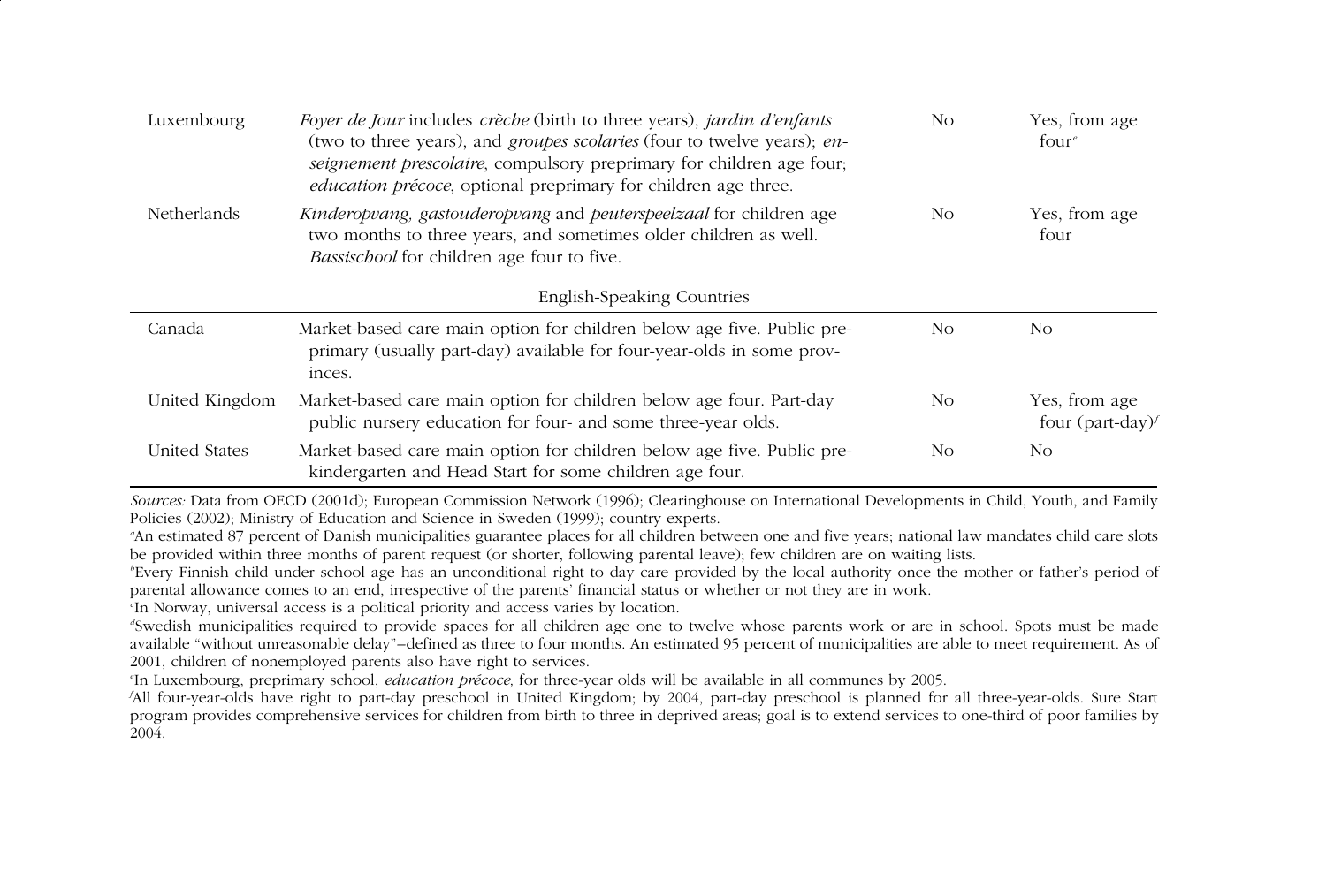# **TABLE 7.2 Enrollment in Publicly Supported Early Childhood Education and Care, Approximately 2000 (Percentage)**

|             | Share of Children<br>Served in Publicly<br>Financed Care, Under<br>the Age of One | Share of Children<br>Served in Publicly<br>Financed Care, Ages<br>One to Two years | Share of Children<br>Served in Publicly<br>Financed Care, Ages<br>Three to Five years | Age Six Where the<br>Start of Primary School<br>Is at Age Seven |
|-------------|-----------------------------------------------------------------------------------|------------------------------------------------------------------------------------|---------------------------------------------------------------------------------------|-----------------------------------------------------------------|
|             |                                                                                   | Nordic Countries                                                                   |                                                                                       |                                                                 |
| Denmark     | 15                                                                                | 74                                                                                 | 90                                                                                    | 98                                                              |
| Finland     | $few^a$                                                                           | 22                                                                                 | 66                                                                                    | 92                                                              |
| Norway      | 2                                                                                 | 37                                                                                 | 78                                                                                    | n.a.                                                            |
| Sweden      | few                                                                               | 48 <sup>b</sup>                                                                    | 82                                                                                    | 93                                                              |
|             |                                                                                   | Continental Countries                                                              |                                                                                       |                                                                 |
| Belgium     | 15 <sup>c</sup>                                                                   | 42 <sup>d</sup>                                                                    | 99                                                                                    | n.a.                                                            |
| France      | few <sup>e</sup>                                                                  | 20 <sup>e</sup>                                                                    | 99                                                                                    | n.a.                                                            |
| Germany     | few                                                                               | 5                                                                                  | 77'                                                                                   | n.a.                                                            |
| Luxembourg  | few                                                                               | 3 <sup>g</sup>                                                                     | 67                                                                                    | n.a.                                                            |
| Netherlands | 17 <sup>b</sup>                                                                   |                                                                                    | $71^{i}$                                                                              | n.a.                                                            |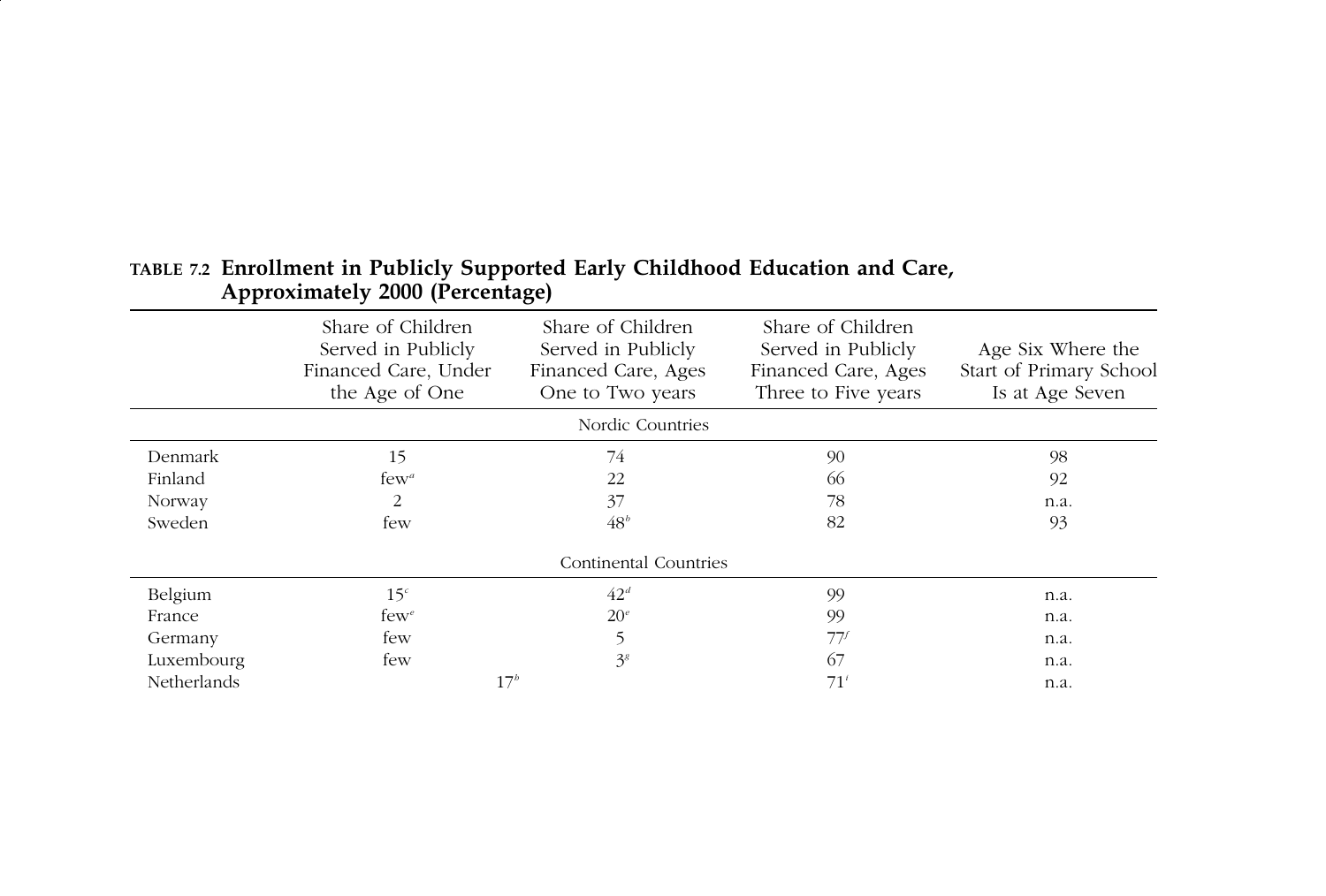| English-Speaking Countries |     |  |                 |      |  |
|----------------------------|-----|--|-----------------|------|--|
| Canada                     | few |  | 53'             | n.a. |  |
| United Kingdom             | few |  | フフm             | n.a. |  |
| United States              | few |  | 53 <sup>n</sup> | n.a. |  |

*Sources:* Data from OECD (1997, 2001d); Clearinghouse on International Developments in Child, Youth, and Family Policies (2002); National Association for the Education of Young Children (2002); Center for Urban and Community Studies (2000); DHHS (2001a, 2001b); Schumacher, Greenberg, and Duffy (2001); Doherty (2002); O'Hare (2001); Palme et al. (2002); Eurydice (1994b); Shulman, Blank, and Ewen (1999); country experts.

*Note:* Enrollments are for the year 2000 unless otherwise noted.

*<sup>a</sup>*Although few Finnish children under the age of one were in child care, as of 2000, 97 percent of children under the age of three received some form of family support, through leave, home care allowance, or child care.

*b*Does not include additional enrollments in family child care, which may be publicly subsidized and supervised for Sweden.

*<sup>c</sup>*Between ages three and thirty months, 30 percent of Belgian children are in care but only 20 percent in subsidized care; this estimate assumes no use of subsidized care from birth to three months and 20 percent between three and twelve months.

*d*Between ages three and thirty months, 30 percent of Belgian children are in care but only 20 percent in subsidized care; from age thirty months and older, 85 percent are in subsidized care.

*<sup>e</sup>*An estimated 9 percent of French children under age three are in *cr`eche* (mostly under the age of two) and 11 percent are in *´ecole*.

*<sup>f</sup>*In Germany, approximately 80 percent part-time.

*<sup>g</sup>*As of approximately 1995; does not reflect expansion of preprimary services for three-year olds in Luxembourg beginning in 1998.

*h*Does not include playgroups, in the Netherlands.

*<sup>i</sup>*For the Netherlands, reflects average of 17 percent of three-year-olds in public care and 99 percent of four- and five-year-olds in preprimary or primary school. *<sup>j</sup>*In Canada, as of approximately 1998.

*k*As of approximately 1998; based on estimates that approximately 5 percent of Canadian children are in subsidized arrangements and 48 percent of three to fiveyear-olds are in preprimary programs.

<sup>*l*</sup>As of approximately 1995. Does not reflect recent expansions of Sure Start and Neighborhood Nurseries in disadvantaged communities in the United Kingdom. *<sup>m</sup>*Preschool part-day for four-year-olds and some three-year-olds in the United Kingdom.

*<sup>n</sup>Based on estimates of approximately 6 percent of American children in subsidized arrangements and 47 percent of three- to five-year-olds in pre-k or kinder*garten.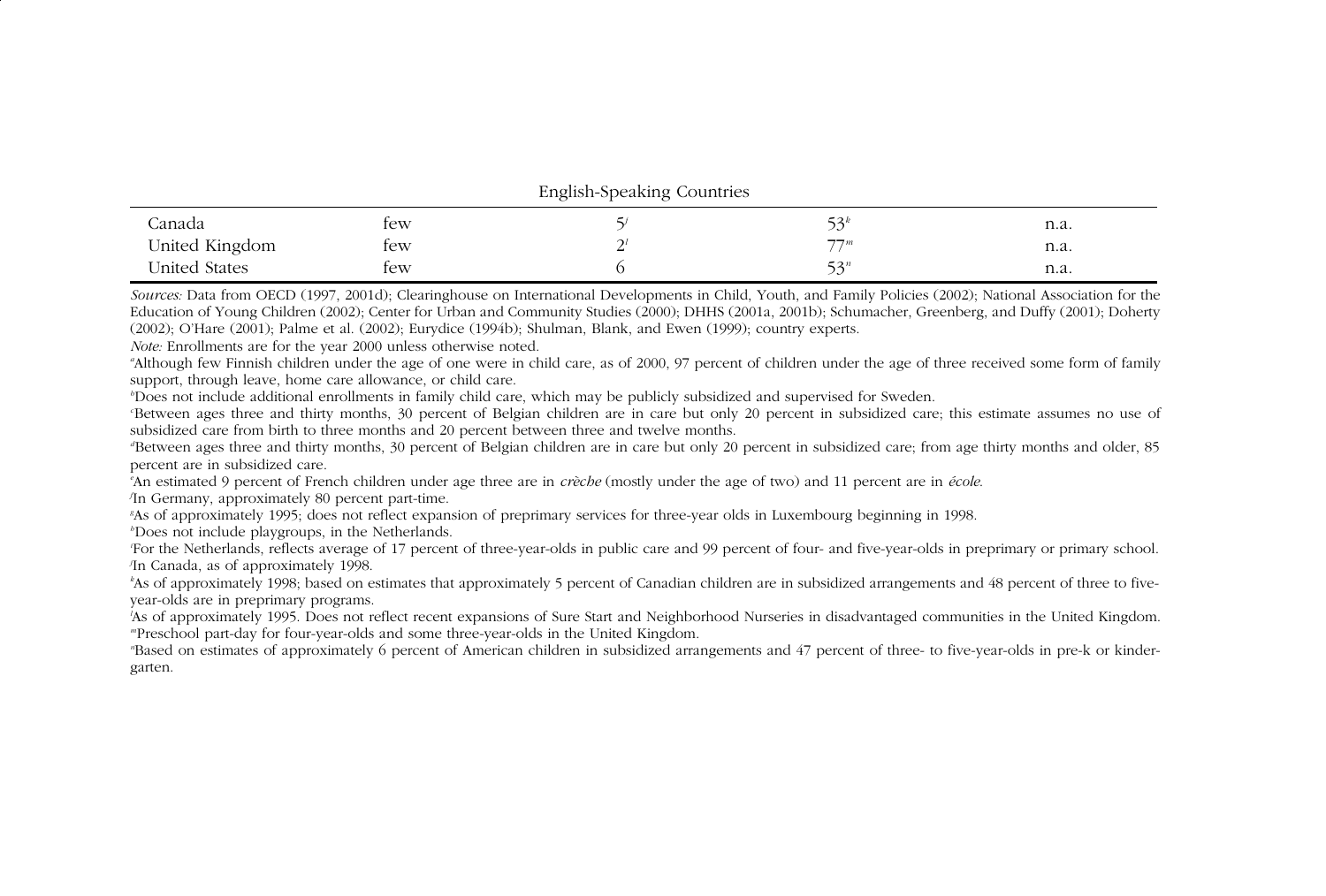| Country | <b>Financing Direct</b><br>Provision of ECEC                                                                              | Subsidies for Purchase<br>of Private Care                                                                                                                                                                                                                                                                                  | Government Incentives<br>or Support for<br><b>Employer Contributions</b> | Tax Relief for Purchase<br>of Private Care                                                       |
|---------|---------------------------------------------------------------------------------------------------------------------------|----------------------------------------------------------------------------------------------------------------------------------------------------------------------------------------------------------------------------------------------------------------------------------------------------------------------------|--------------------------------------------------------------------------|--------------------------------------------------------------------------------------------------|
|         |                                                                                                                           | Nordic Countries                                                                                                                                                                                                                                                                                                           |                                                                          |                                                                                                  |
| Denmark | Direct services financed by<br>national and municipal<br>governments and parent<br>fees.                                  | Local authorities can give a<br>cash grant to parents with<br>a child twenty-four weeks<br>to three years; up to 70<br>percent of documented ex-<br>penses, not to exceed 85<br>percent of least expensive<br>municipal child care spot;<br>average grants DKK30,800<br>to DKK36,400 annually<br>(U.S.\$3,586 to \$4,327). |                                                                          |                                                                                                  |
| Finland | Direct services financed by<br>national (27 percent) and<br>municipal (54 percent)<br>governments and parent<br>fees.     | Since 1997, Private Care Al-<br>lowance for purchase of pri-<br>vate day care; basic flat-rate<br>payment of FIM700<br>$(U.S. $120)$ per child per<br>month, with earnings sup-<br>plements, paid directly to<br>child minder or child care<br>center.                                                                     |                                                                          |                                                                                                  |
| Norway  | Direct services financed by<br>national (36 percent) and<br>municipal (28 percent)<br>governments and parent<br>fees. $a$ | Cash Benefit Scheme may be<br>used to pay for private child<br>care; approximately<br>NOK3,000 (U.S.\$278) per                                                                                                                                                                                                             |                                                                          | Documented child care ex-<br>penses may be deducted<br>from income of lowest-<br>earning spouse; |

## **TABLE 7.3 Government Mechanisms for Financing Early Childhood Education and Care, Approximately 2000**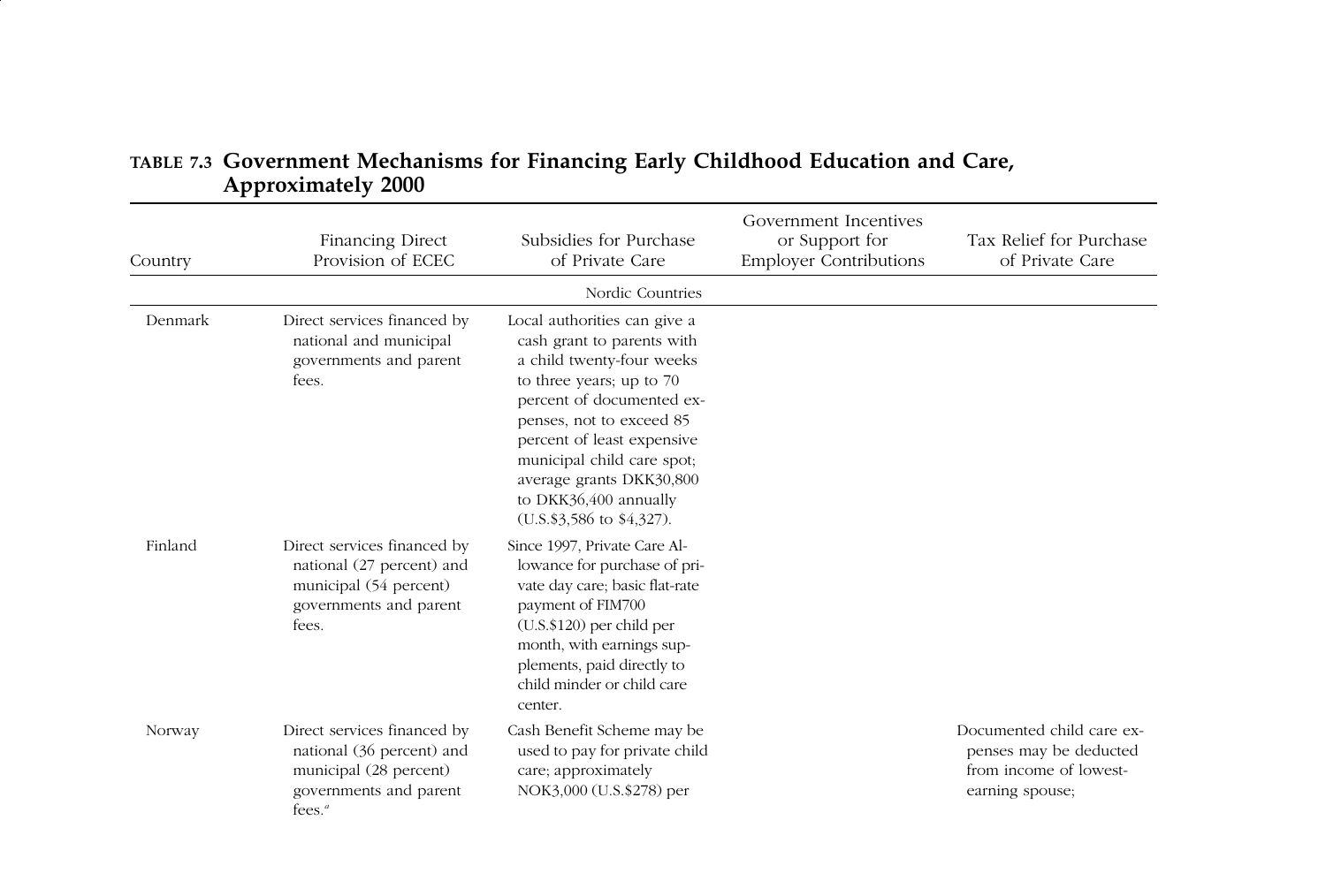|         |                                                                                                                                                                                                                                                                             | month, roughly equivalent<br>to state subsidy per child<br>for preprimary services;<br>may also be claimed by<br>parents providing care in<br>home.                                                                                                                                                   |                                                                                                                                                                                                                                            | maximum deduction (for<br>two or more children)<br>NOK23,325 (U.S.\$2,884).                                                                                                                                                                         |
|---------|-----------------------------------------------------------------------------------------------------------------------------------------------------------------------------------------------------------------------------------------------------------------------------|-------------------------------------------------------------------------------------------------------------------------------------------------------------------------------------------------------------------------------------------------------------------------------------------------------|--------------------------------------------------------------------------------------------------------------------------------------------------------------------------------------------------------------------------------------------|-----------------------------------------------------------------------------------------------------------------------------------------------------------------------------------------------------------------------------------------------------|
| Sweden  | Direct child care services fi-<br>nanced by national and<br>municipal governments (82<br>percent) and parent fees<br>(18 percent); family child<br>care financed by municipal<br>government (82 percent)<br>and parent fees (18 per-<br>cent).                              |                                                                                                                                                                                                                                                                                                       |                                                                                                                                                                                                                                            |                                                                                                                                                                                                                                                     |
|         |                                                                                                                                                                                                                                                                             | Continental Countries                                                                                                                                                                                                                                                                                 |                                                                                                                                                                                                                                            |                                                                                                                                                                                                                                                     |
| Belgium | Direct child care services fi-<br>nanced by regional, munic-<br>ipal, and federal<br>government and parent<br>fees; preprimary services fi-<br>nanced by national govern-<br>ment.                                                                                          |                                                                                                                                                                                                                                                                                                       | Employers provide .05 per-<br>cent of wage bill for devel-<br>opment of services for<br>children from birth to<br>three.                                                                                                                   | Deduction to reduce taxable<br>income by 80 percent of<br>actual costs to maximum of<br>BF450 (US\$12) per day.                                                                                                                                     |
| France  | Direct child care services fi-<br>nanced by national (24<br>percent), regional (12 per-<br>cent) and municipal (34<br>percent) government and<br>parent fees; preprimary<br>services financed by na-<br>tional (56 percent) and mu-<br>nicipal (34 percent)<br>governments. | Means-tested subsidies for<br>parents using registered<br>family day carers of up to<br>€197 (birth to three years)<br>and $\in$ 98 (for three- to six-<br>year-olds) (U.S.\$209 and<br>\$104) per month, and for<br>social-security contribution<br>for in-home providers up<br>to €508 (U.S.\$539). | Employers contribute to cost<br>of service through com-<br>pulsory contributions to the<br>Family Allowance Funds<br>(CAFs); employer contribu-<br>tions cover an estimated 25<br>percent of cost of services<br>in social welfare system. | Tax reductions for employed<br>parents of up to 25 percent<br>of child care costs to a<br>limit of $\text{ } \in$ 575 (U.S.\$610) an-<br>nually per child, and 50<br>percent of costs up to<br>€3,450 (U.S.\$3,662) annu-<br>ally for in-home care. |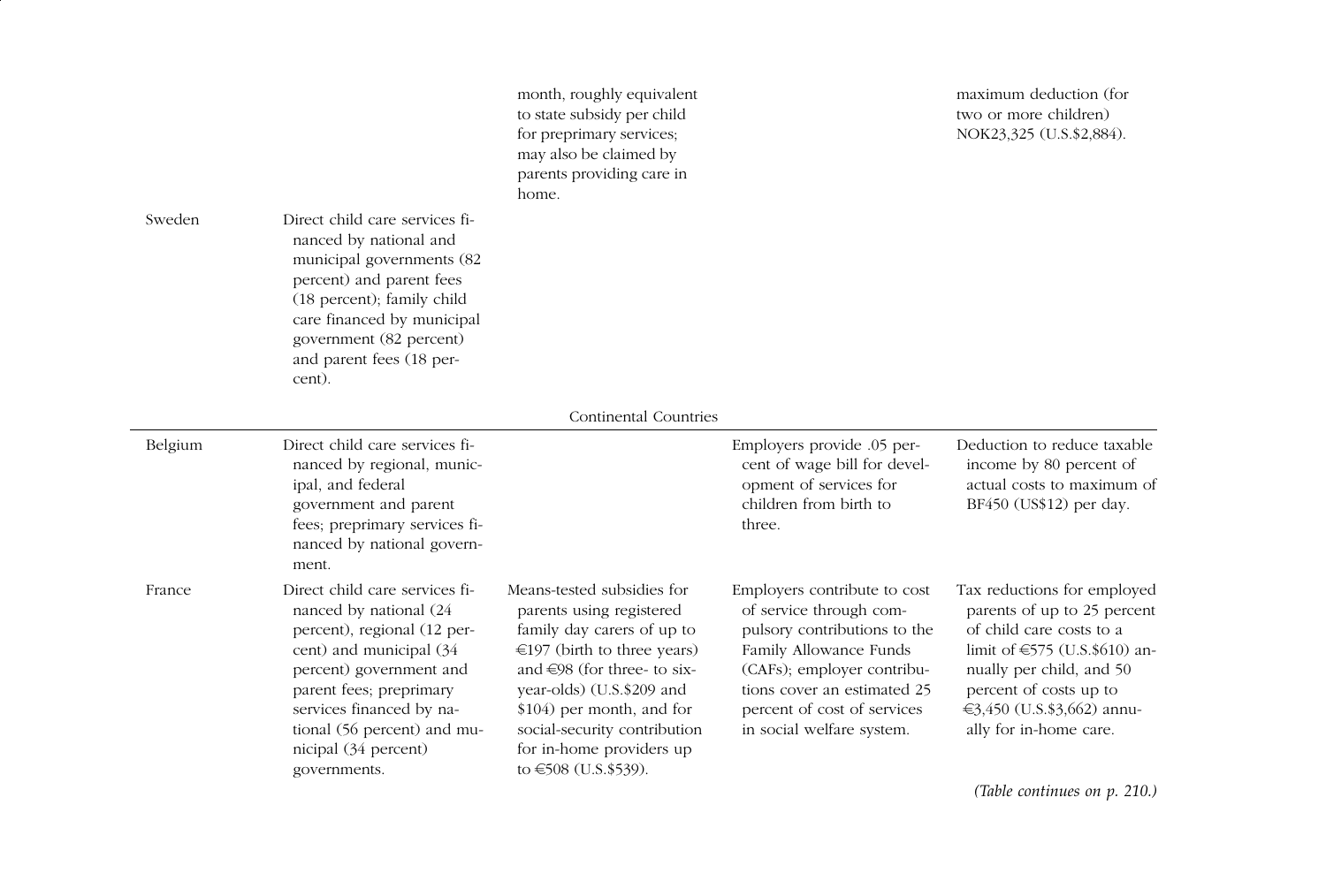| Country                | <b>Financing Direct</b><br>Provision of ECEC                                                                                                                                                                                                                                            | Subsidies for Purchase<br>of Private Care                                                                                                                                                        | Government Incentives<br>or Support for<br><b>Employer Contributions</b>                                                | Tax Relief for Purchase<br>of Private Care                                                                                                                                                                                                        |
|------------------------|-----------------------------------------------------------------------------------------------------------------------------------------------------------------------------------------------------------------------------------------------------------------------------------------|--------------------------------------------------------------------------------------------------------------------------------------------------------------------------------------------------|-------------------------------------------------------------------------------------------------------------------------|---------------------------------------------------------------------------------------------------------------------------------------------------------------------------------------------------------------------------------------------------|
| Germany $\mathfrak{b}$ | Direct child care services fi-<br>nanced by state and mu-<br>nicipal governments and<br>parent fees; preprimary fi-<br>nanced by state (41 per-<br>cent) and municipal (59)<br>percent) governments.                                                                                    | Limited number of subsidies<br>for low-income parents<br>using private family day<br>care services approved by<br>local authorities, paid di-<br>rectly to the family day<br>care or the center. |                                                                                                                         | Families can deduct for em-<br>ploying in-home help to<br>care for children under age<br>ten.                                                                                                                                                     |
| Luxembourg             | Direct child care services fi-<br>nanced by national and<br>municipal governments<br>and parent fees; preprim-<br>ary financed by national<br>government.                                                                                                                               |                                                                                                                                                                                                  |                                                                                                                         | Tax relief for the costs of<br>(public or private) services<br>for children under four-<br>teen; reduce taxable in-<br>come by documented costs<br>or maximum of LF144,000<br>(U.S.\$3,892) per child an-<br>nually (with no documen-<br>tation). |
| Netherlands            | Playgroups funded by mu-<br>nicipal government; other<br>ECEC funded by national<br>and municipal government<br>(33 percent), employers<br>(25 percent), and parental<br>fees (42 percent). Goal is<br>to divide costs evenly be-<br>tween municipalities, em-<br>ployers, and parents. |                                                                                                                                                                                                  | Stimulative Measure on<br>Child Care to encourage<br>employers to sponsor cen-<br>ters for children under age<br>seven. | Deduction of portion of ac-<br>tual amount of private ar-<br>rangement to maximum of<br>NFL20,000 (U.S.\$10,050)<br>annually; employers can<br>also deduct 30 percent of<br>employer-provided care<br>from taxable payroll.                       |

#### **TABLE 7.3** *Continued*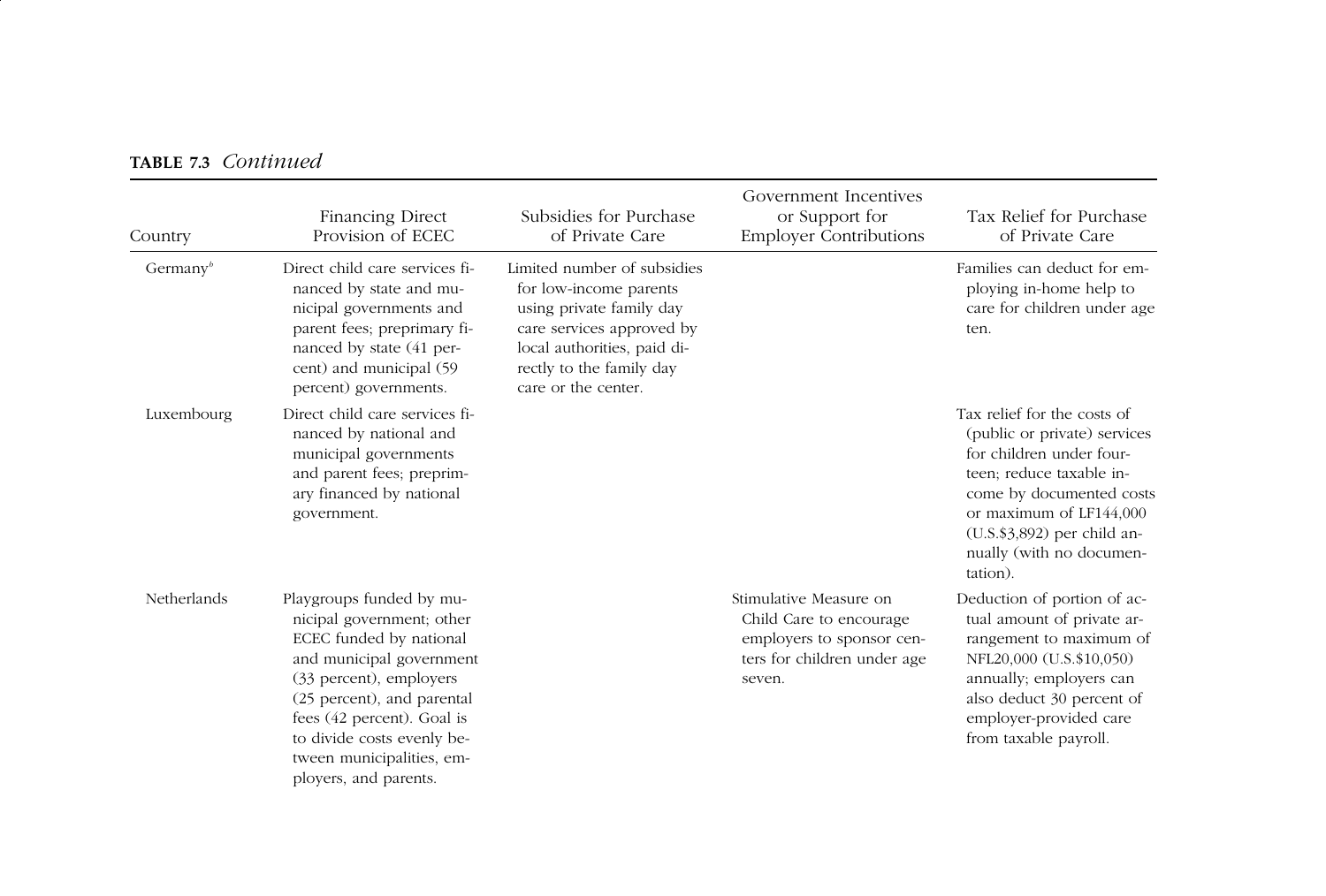|                |                                                                                                                                                                                                                                                                                                                                                                                                                           | English-Speaking Countries                                                                                                                                                                                                                                                                                      |                                                                                                                                                                                                                                                                                                                                      |
|----------------|---------------------------------------------------------------------------------------------------------------------------------------------------------------------------------------------------------------------------------------------------------------------------------------------------------------------------------------------------------------------------------------------------------------------------|-----------------------------------------------------------------------------------------------------------------------------------------------------------------------------------------------------------------------------------------------------------------------------------------------------------------|--------------------------------------------------------------------------------------------------------------------------------------------------------------------------------------------------------------------------------------------------------------------------------------------------------------------------------------|
| Canada         | Most ECEC is privately pur-<br>chased. Provinces provide<br>public kindergarten pro-<br>grams.                                                                                                                                                                                                                                                                                                                            | Limited number of means-<br>tested subsidies provided<br>with a combination of fed-<br>eral funding through Can-<br>ada Health and Social<br>Transfer block grant to<br>provinces. Provinces vary<br>in the extent to which they<br>use these funds for child<br>care and supplement with<br>provisional funds. | Deduction (nonrefundable)<br>of child care expenses for<br>working parents to a maxi-<br>mum of CN\$7,000<br>$(U.S. $5,932)$ per child un-<br>der age seven and<br>CN\$4,000 (U.S.\$3,390) per<br>child age seven to four-<br>teen.                                                                                                  |
| United Kingdom | Most ECEC for children under<br>age four is privately pur-<br>chased. Nursery school edu-<br>cation for approximately a<br>third of three-year-olds and<br>most four-year-olds funded<br>through grants to local au-<br>thorities. Additional services<br>for children from birth to<br>three funded through na-<br>tional education and service<br>programs (Sure Start) in dis-<br>advantaged communities. <sup>c</sup> |                                                                                                                                                                                                                                                                                                                 | Tax credits for child care ex-<br>penses up to 70 percent of<br>costs up to $\text{\pounds}70$ (U.S.\$110)<br>per week for one child or<br>$$105$ (U.S.\$165) for two or<br>more children, available to<br>low-income working par-<br>ents. Credit decreases as<br>family income rises. <sup>d</sup><br>(Table continues on p. 212.) |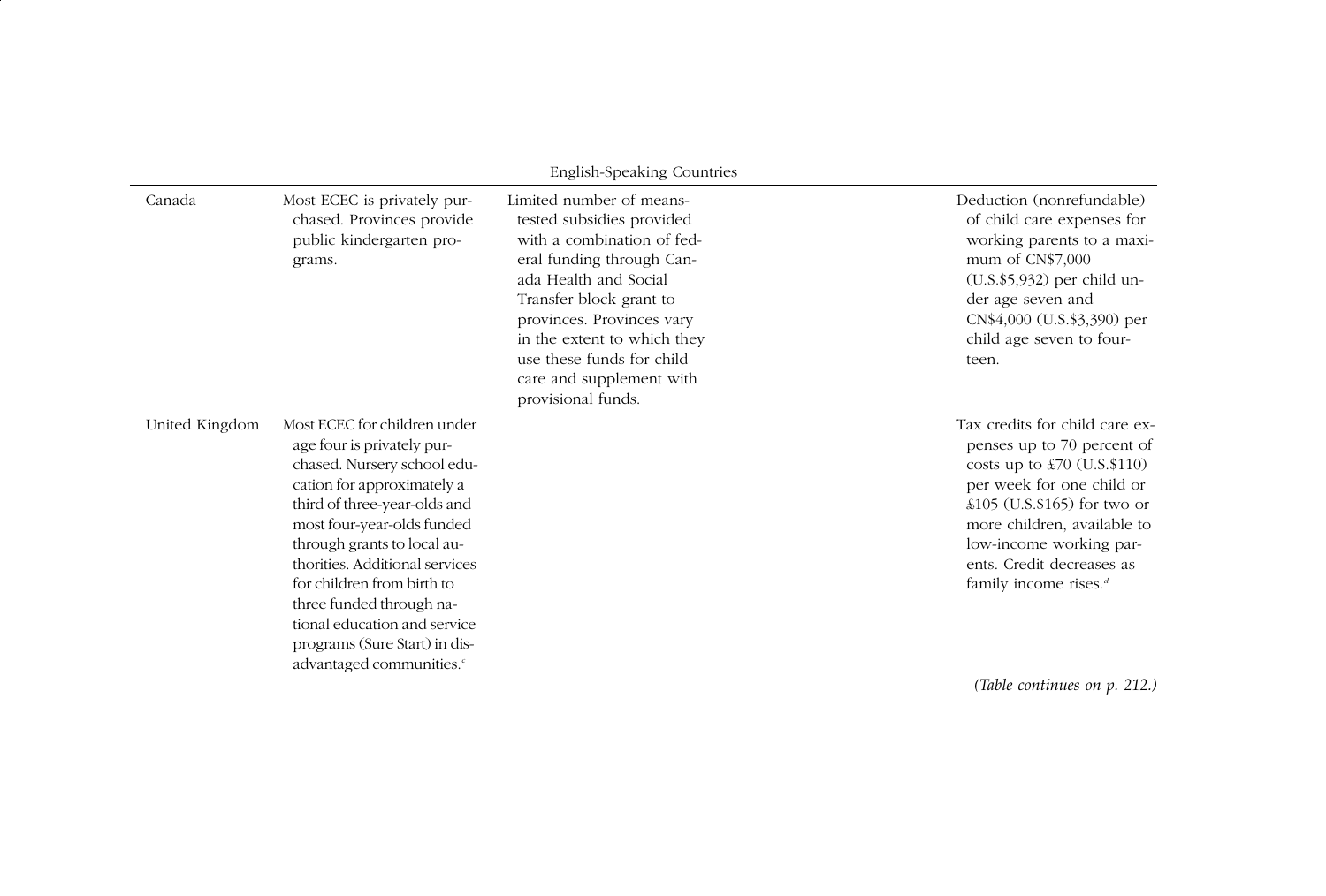### **TABLE 7.3** *Continued*

| Country              | <b>Financing Direct</b><br>Provision of ECEC                                                                                                                                                                                                                                                           | Subsidies for Purchase<br>of Private Care                                                                                                                                                                                                                                  | Government Incentives<br>or Support for<br><b>Employer Contributions</b>          | Tax Relief for Purchase<br>of Private Care                                                                                                                                                                                                                                                                                                             |
|----------------------|--------------------------------------------------------------------------------------------------------------------------------------------------------------------------------------------------------------------------------------------------------------------------------------------------------|----------------------------------------------------------------------------------------------------------------------------------------------------------------------------------------------------------------------------------------------------------------------------|-----------------------------------------------------------------------------------|--------------------------------------------------------------------------------------------------------------------------------------------------------------------------------------------------------------------------------------------------------------------------------------------------------------------------------------------------------|
| <b>United States</b> | Most ECEC is privately pur-<br>chased. Costs of public<br>child care services and<br>subsidies shared between<br>federal and state govern-<br>ments and parents. Pre-<br>primary programs financed<br>by national government<br>(Project Head Start) and<br>state governments (pre-kin-<br>dergarten). | Limited number of subsidies<br>for low-income parents in<br>welfare employment pro-<br>grams or employment<br>through Child Care and<br>Development and Tempo-<br>rary Assistance to Needy<br>Families block grants; eligi-<br>bility and maximum<br>amount vary by state. | Employers can deduct por-<br>tion of costs of child care<br>from taxable payroll. | Nonrefundable tax credit for<br>up to $$2,400$ (one child) to<br>\$4,800 (two or more chil-<br>dren) in child care ex-<br>penses for employed<br>parents; maximum credit of<br>$$720$ for one to $$1,440$ for<br>two children. Flexible<br>spending plans allow par-<br>ents to set aside up to<br>\$5,000 pre-tax earning for<br>child care expenses. |

*Sources*: Moss (1990); Baker (1995); European Commission Network (1995, 1996); OECD (2000b, 2000d, 2001d); Rostgaard and Fridberg (1998); Lewis (1997); Friendly (2001); Doherty et al. (1995); Danish Ministry of Social Affairs (2000); Ministry of Health, Welfare, and Sport and Ministry of Education, Culture & Science (2000); Centre for Research in Early Childhood (n.d.); Clearinghouse on International Developments in Child, Youth, and Family Policies (2003); Michalopoulos and Robins (2000); Sure Start (2002); Palme et al. (2002); country experts.

*Note*: Currencies are expressed in national currency units for about 2000 (unless otherwise noted), followed, in square brackets, by the equivalent amount in 2000 U.S. dollars adjusted for purchasing power parity.

*<sup>a</sup>*For Norway, goal is 50 percent national and 30 percent municipal by 2005.

<sup>*b*</sup>Data for Germany are for the former West Germany only.

*<sup>c</sup>*Goal in United Kingdom is to extend part-day public nursery schools to all three-year-olds by 2004.

*d*Child Tax Credit will be combined with Child Credit as of 2003, which may change benefit levels in the United Kingdom.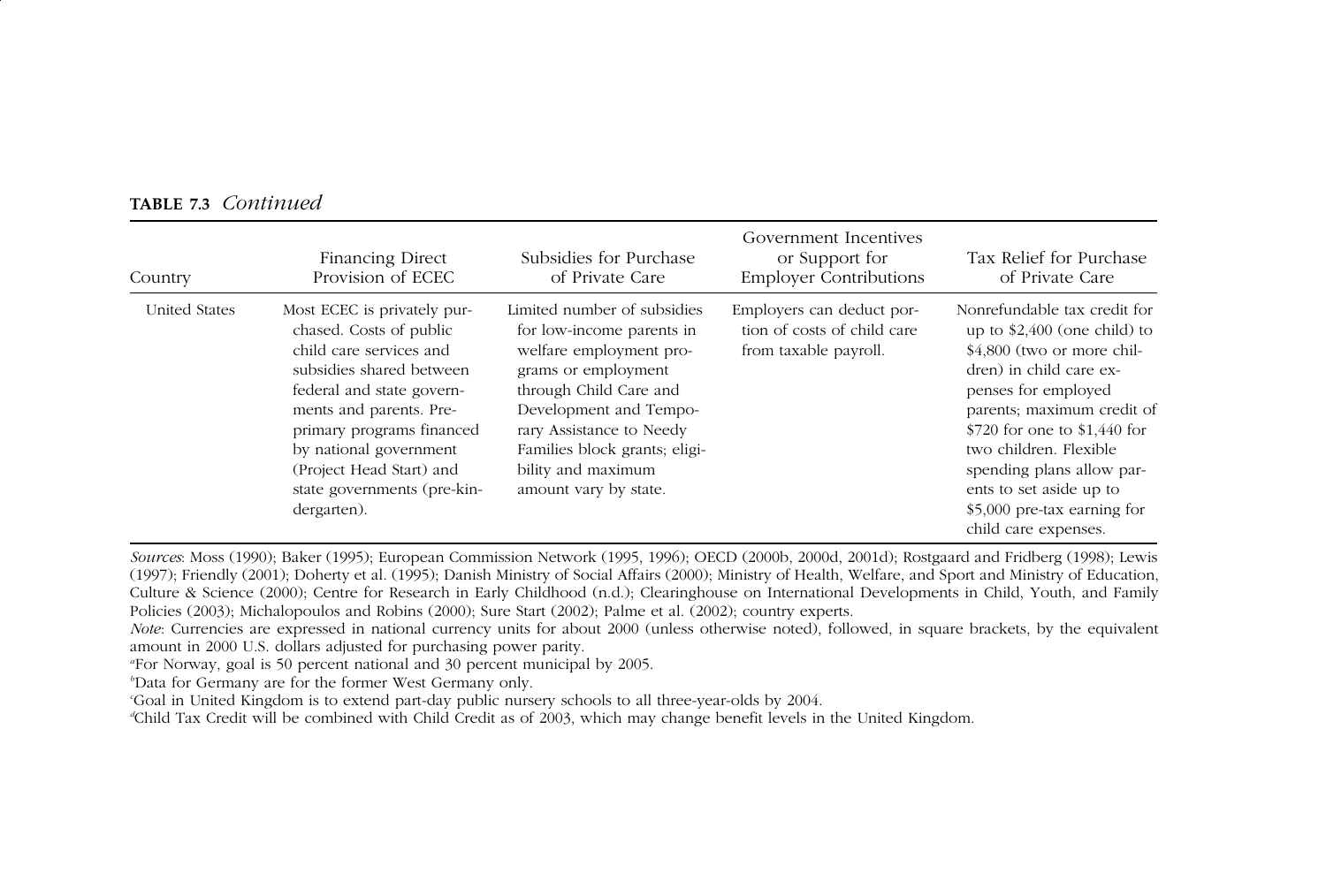# **TABLE 7.4 Co-Payment Policies and Estimated Share of ECEC Costs Assumed by Government, Approximately 2000 (Percentage)**

|                      | Co-Payment Policies                                                                                                              | Public Share of<br>$Costs^a$                                                                                                          |                   |              |  |
|----------------------|----------------------------------------------------------------------------------------------------------------------------------|---------------------------------------------------------------------------------------------------------------------------------------|-------------------|--------------|--|
| Country              | Younger Children                                                                                                                 | Younger<br>Children                                                                                                                   | Older<br>Children |              |  |
|                      |                                                                                                                                  | Nordic Countries                                                                                                                      |                   |              |  |
| Denmark              | Vary by type of provision; part-day preschools ( <i>bornebaveklasser</i> ) free.                                                 |                                                                                                                                       | 75 to 84          |              |  |
| Finland              | Vary with income and number of children; no fee for low-income families; part-day pre-<br>schools (6-vuotiaiden esiopetus) free. |                                                                                                                                       |                   | 84           |  |
| Norway               | Vary with family income.                                                                                                         |                                                                                                                                       |                   | 55 to $72^b$ |  |
| Sweden               | Vary with family income and number of children.                                                                                  |                                                                                                                                       |                   | $82^{\circ}$ |  |
|                      |                                                                                                                                  | Continental Countries                                                                                                                 |                   |              |  |
| Belgium              | Sliding scale based on income.                                                                                                   | Free when children reach two and a half<br>or three (école maternelle).                                                               | 75 to 83          | 100          |  |
| France               | Free when children reach two and half or<br>Vary with income and type of care.<br>three <i>(école maternelle)</i> .              |                                                                                                                                       | 83 <sup>d</sup>   | 100          |  |
| Luxembourg           | Vary with income and type of care.<br>Free when children reach the age of four<br>(spielschoul, école maternelle).               |                                                                                                                                       | 75                | 100          |  |
|                      |                                                                                                                                  | English-Speaking Countries                                                                                                            |                   |              |  |
| <b>United States</b> | Vary with income; rates vary by state and<br>Vary by region and type of care; some<br>preprimary free.<br>program.               |                                                                                                                                       |                   | 41           |  |
|                      |                                                                                                                                  | Sources: Data from OECD (1999a, 1999b, 2000c, 2001d); Danish Ministry of Social Affairs (2000); Palme et al. (2002); country experts. |                   |              |  |

*<sup>a</sup>*In all countries except the United States, public share refers to cost of public arrangements minus average parental copayments; in United States, public share is estimate of total ECEC expenditures that are assumed by government.

*<sup>b</sup>*For Norway, goal is that by 2005, parental share of costs will not exceed 20 percent.

*<sup>c</sup>*Since 2000 in Sweden parental fees have been capped. Average family costs have been reduced by more than half, to an estimated SEK1,100 per month (U.S.\$112).

*d*Estimate based on parental co-payment for care in French crèche, assuming one child and average family income; co-payments are higher (and public share lower) if care is provided in parents' or provider's home.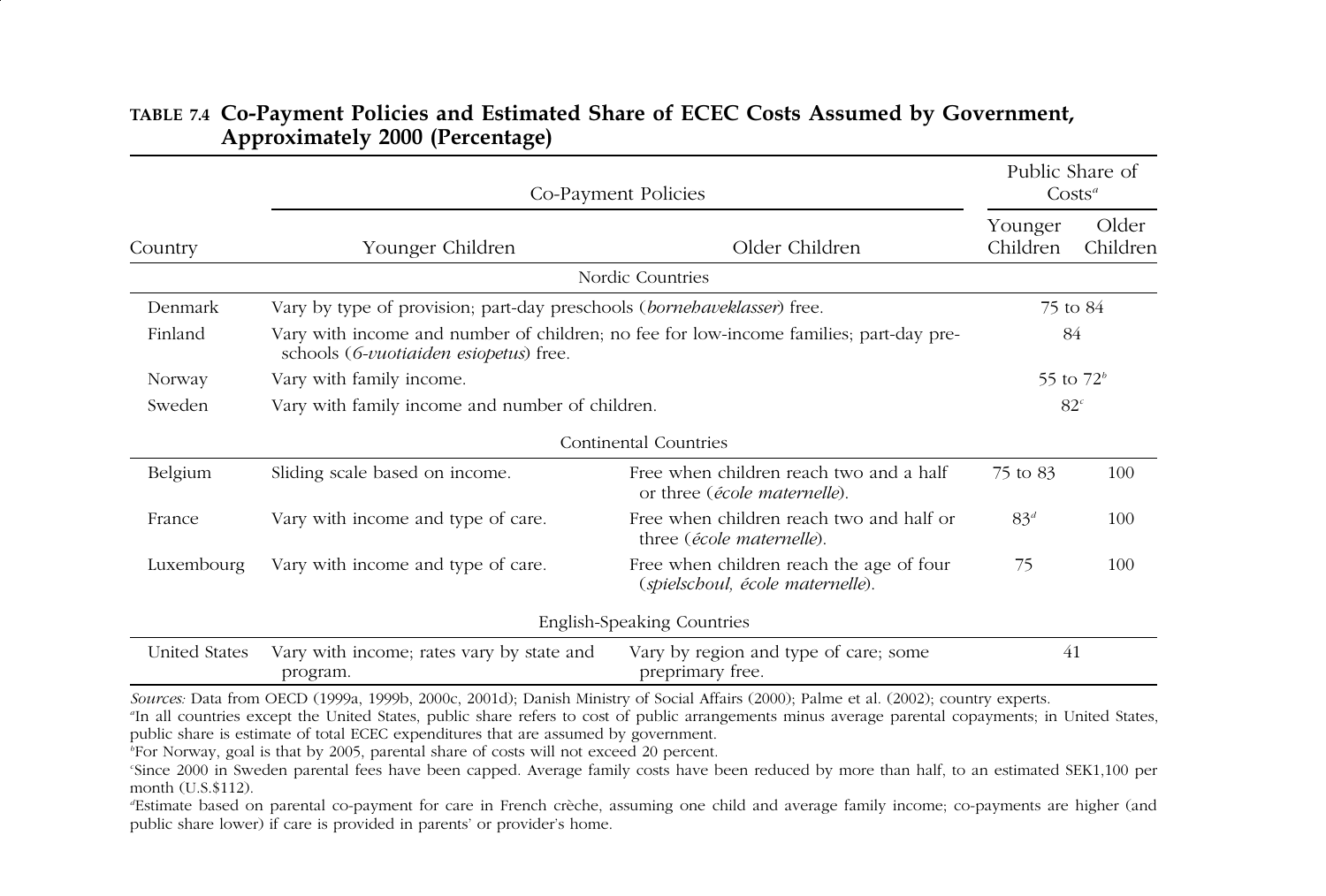|                      | Income<br>Group <sup>a</sup> | Youngest Child Under the Age of<br>Three                                            |                                                                                                                            | Youngest Child Aged Three to Five<br>Years                                          |                                                                                                                            | Youngest Child<br>Under the Age<br>of Five                                                                                               |  |
|----------------------|------------------------------|-------------------------------------------------------------------------------------|----------------------------------------------------------------------------------------------------------------------------|-------------------------------------------------------------------------------------|----------------------------------------------------------------------------------------------------------------------------|------------------------------------------------------------------------------------------------------------------------------------------|--|
| Country              |                              | Percentage of<br>Families with<br>Any Out-of-<br>Pocket Expenses<br>for ECEC<br>(1) | Average Parental<br>Payments<br>Among Those<br>with Any<br>Expenses<br>(Percentage of<br>Total Household<br>Income)<br>(2) | Percentage of<br>Families with<br>Any Out-of-<br>Pocket Expenses<br>for ECEC<br>(3) | Average Parental<br>Payments<br>Among Those<br>with Any<br>Expenses<br>(Percentage of<br>Total Household<br>Income)<br>(4) | Average Parental<br>Payments<br>Among All<br>Families with<br>Employed<br>Mothers<br>(Percentage of<br>Total Household<br>Income)<br>(5) |  |
| France               | All                          | 54                                                                                  | 8                                                                                                                          | 41                                                                                  |                                                                                                                            | 3                                                                                                                                        |  |
|                      | Low income                   | 32                                                                                  | 8                                                                                                                          | 23                                                                                  |                                                                                                                            | $\overline{c}$                                                                                                                           |  |
|                      | Middle income                | 53                                                                                  | 8                                                                                                                          | 41                                                                                  |                                                                                                                            | $\overline{3}$                                                                                                                           |  |
|                      | High income                  | 65                                                                                  |                                                                                                                            | 50                                                                                  | 3                                                                                                                          | 4                                                                                                                                        |  |
| <b>United States</b> | All                          | 52                                                                                  | 9                                                                                                                          | 66                                                                                  | 10                                                                                                                         | $\circ$                                                                                                                                  |  |
|                      | Low income                   | 59                                                                                  | 22                                                                                                                         | 65                                                                                  | 21                                                                                                                         | 12                                                                                                                                       |  |
|                      | Middle income                | 48                                                                                  | 9                                                                                                                          | 58                                                                                  | 9                                                                                                                          | 4                                                                                                                                        |  |
|                      | High income                  | 52                                                                                  | O.                                                                                                                         | 75                                                                                  | $\Omega$                                                                                                                   | 3                                                                                                                                        |  |

# **TABLE 7.5 Distribution of Parental Child Care Costs, Families with Employed Mother, Late 1990s (Percentage)**

*Sources:* Authors' calculations based on data from LIS (for France) and NSAF (Urban Institute 2002) (for the United States).

*<sup>a</sup>*Income groups are defined differently for the measures. For share of population with any parental costs (columns 1 and 3) and share of income paid by families with children under the age of six (column 5), low income is average for families in the second decile, middle income is average for fifth and sixth deciles, and high income is average for ninth decile. For estimated parental costs (columns 2 and 4), low income is average for families in the bottom quartile, middle income is average for families in the second and third quartiles, and high income is average for families in the top quartile.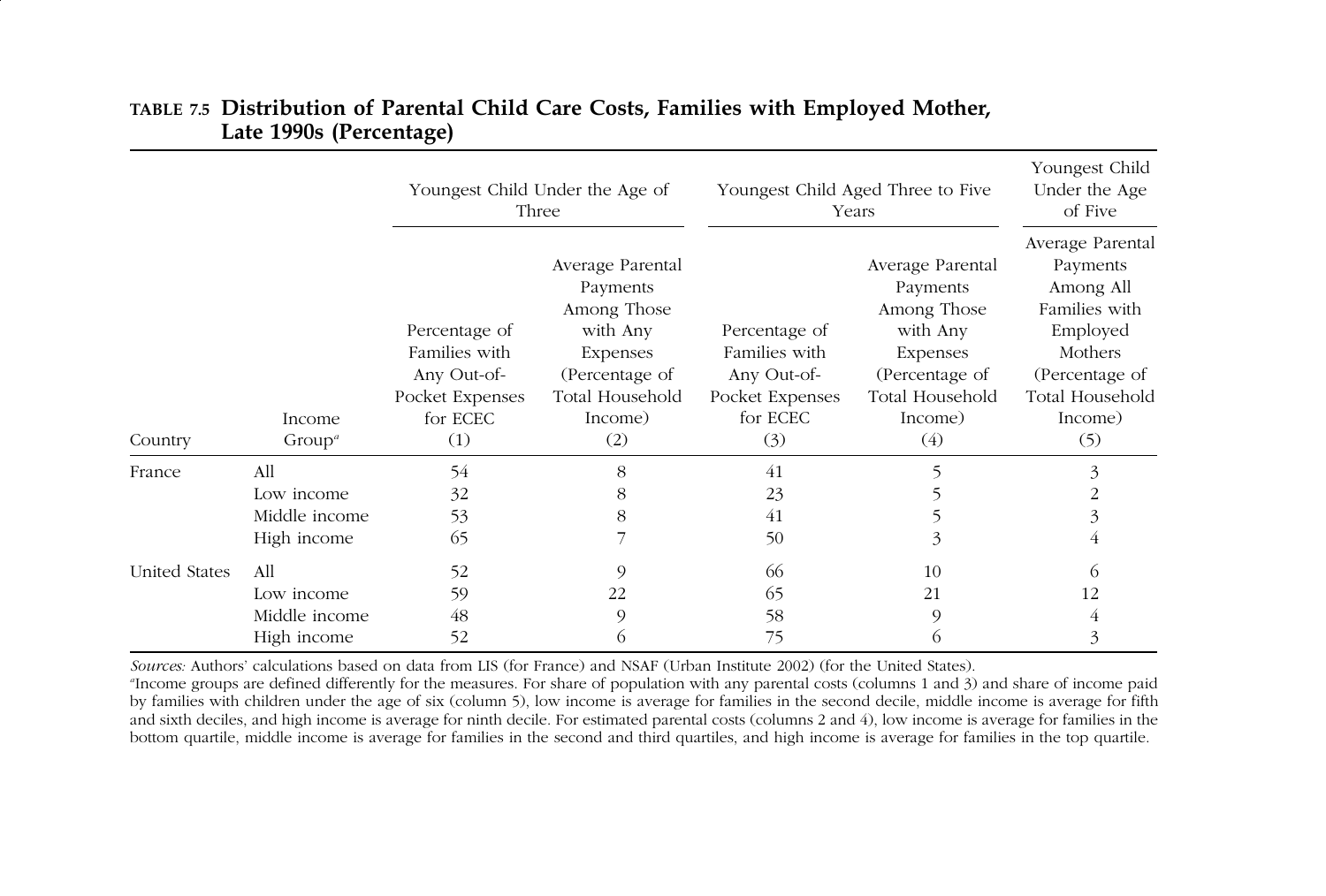| Country                                | Spending on Services and Subsidies |  |  |
|----------------------------------------|------------------------------------|--|--|
|                                        | Nordic Countries                   |  |  |
| Denmark                                | \$4,050                            |  |  |
| Finland<br>Sweden                      | $$3,189^a$<br>\$4,950              |  |  |
|                                        | Continental Countries              |  |  |
| France<br>Netherlands                  | \$3,161<br>\$1,369                 |  |  |
|                                        | English-Speaking Countries         |  |  |
| United Kingdom<br><b>United States</b> | $780^{b}$<br>\$.                   |  |  |
| 1997<br>2000                           | -548<br>\$.<br>679                 |  |  |

# **TABLE 7.6 Public Spending on Early Childhood Education and Care, per Child (2000 US\$ PPP-Adjusted), Mid-1990s**

*Sources:* Data from Adams and Sandfort (1992); Baker (1995); Child Care Resource and Research Unit (2000); Doherty et al. (1995); European Commission Network (1995); Hofferth (1998); Rostgaard and Fridberg (1998); Tietze and Cryer (1999); DHHS (1999); Shulman, Blank, and Ewen (1999); Gish (2002); Doherty (2002).

*Note:* Spending estimates are for approximately 1995 (unless otherwise noted), converted to 2000 U.S. dollars adjusted for purchasing power parity. Total spending calculated per child of relevant ages given country-specific institutions and available data: day care, nursery, and preprimary education for children from birth to four in United Kingdom; federal and state child care subsidies, Head Start, and state pre-kindergarten programs for children from birth to four in United States: *crèche* and *école maternelle* for children from birth to five in France; public child care for children from birth to four in the Netherlands; public care for children from birth to six in Sweden, Finland, Denmark.

*a* For Finland, does not include Private Care Allowance, received by an estimated 2 percent of children under the age of seven.

*b* For the United Kingdom, does not include expansions of Sure Start and public nursery schools since 1996.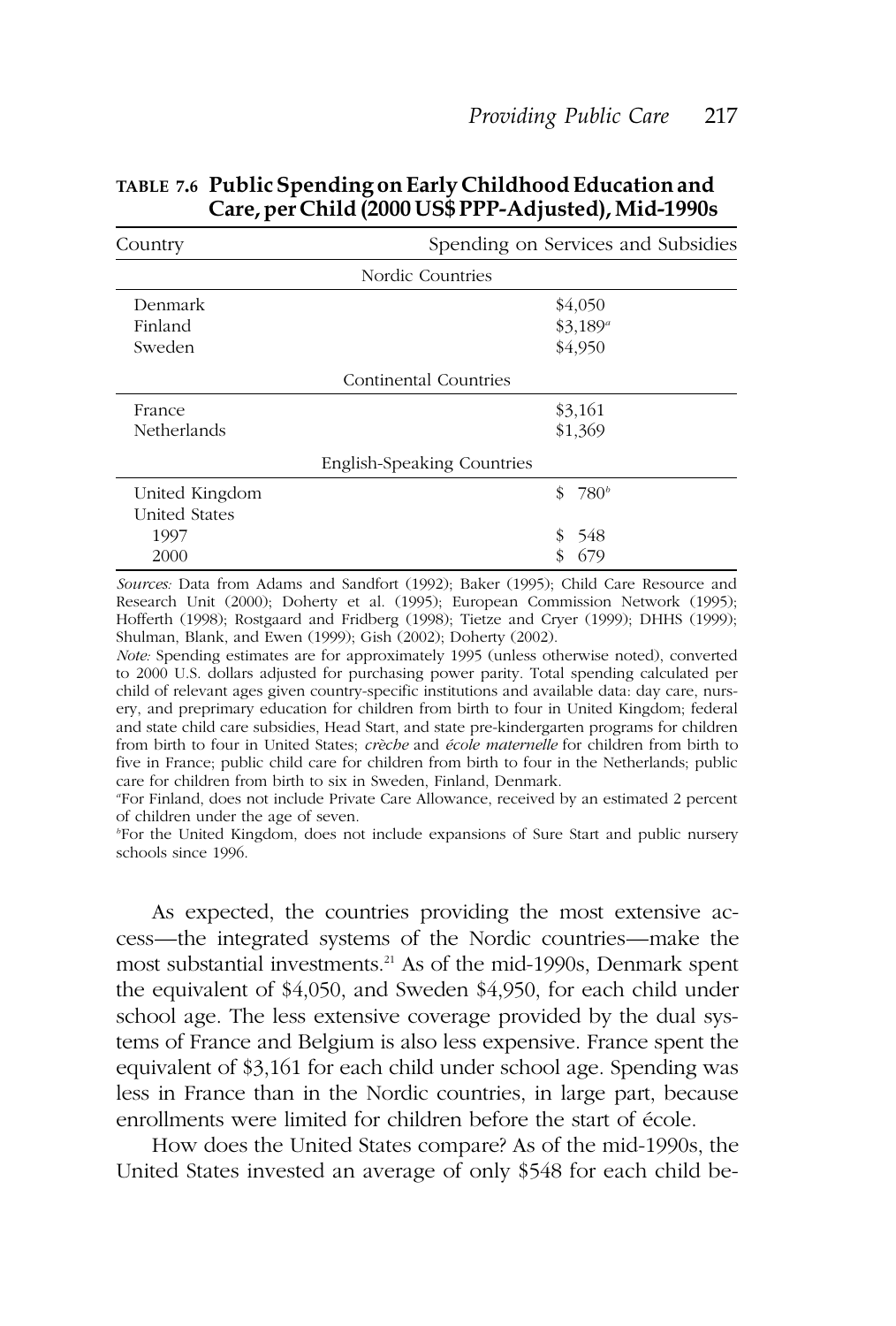| Country | Child-Staff Ratio for<br>Children Under the<br>Age of Three                                          | Child-Staff Ratio for<br>Children Aged<br>Three to Five                                                      | Family Child Care<br>Staff Qualifications                                                                                                                                     | Center-Based Staff<br>Qualifications                                                                                                       | Preprimary Staff<br>Qualifications                                     |
|---------|------------------------------------------------------------------------------------------------------|--------------------------------------------------------------------------------------------------------------|-------------------------------------------------------------------------------------------------------------------------------------------------------------------------------|--------------------------------------------------------------------------------------------------------------------------------------------|------------------------------------------------------------------------|
|         |                                                                                                      |                                                                                                              | Nordic Countries                                                                                                                                                              |                                                                                                                                            |                                                                        |
| Denmark | Ranges from 3:1 in<br>crèche to $6:1$ in age-<br>integrated centers<br>and 5:1 for child<br>minders. | Ranges from 7:1 in<br>kindergarten to 6:1 in<br>age-integrated facili-<br>ties and 5:1 for child<br>minders. | Municipal facility man-<br>agers have spe-<br>cialized training;<br>private child minders<br>generally not re-<br>quired to have spe-<br>cific training.                      | Teachers complete three-and-one-half-year uni-<br>versity program.                                                                         |                                                                        |
| Finland | Ranges from $4:1$ or $5:1$<br>in family child care<br>to 4:1 in center based<br>care.                | Ranges from $4:1$ or $5:1$<br>in family child care<br>to 7:1 in center-based<br>care.                        | Most family child care<br>supervisors are quali-<br>fied as preprimary<br>teachers; munici-<br>palities set training<br>requirements for<br>family child care pro-<br>viders. | Three-and-one-half-<br>year training as "so-<br>cial educator" or<br>three-year secondary<br>vocational training as<br>preprimary teacher. | Three to four and<br>one-half years of uni-<br>versity-level training. |

## **TABLE 7.7 ECEC Quality Regulations, Approximately 2000**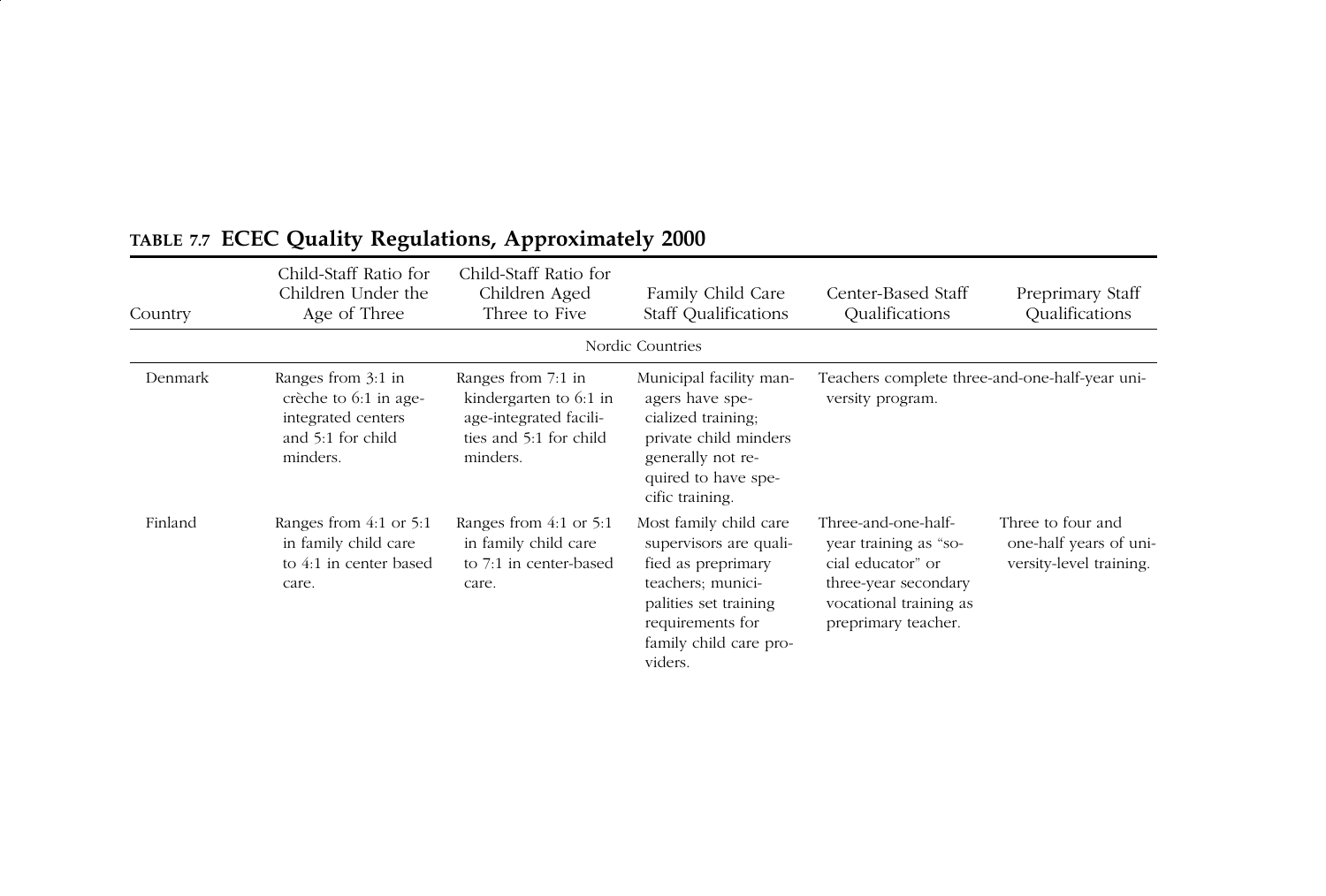| Norway  | Ranges from average<br>of 3.6:1 to 4.8:1.                                           | Ranges from average<br>of 3.6:1 to 4.8:1.                                                    | For every thirty chil-<br>dren in family day<br>care, a trained pre-<br>school teacher is<br>available to support<br>care workers; private<br>child minders gener-<br>ally not required to<br>have specific train-<br>ing. | Three years of higher education for teachers;<br>two-year apprenticeship for assistants.                                                                                                                                           |
|---------|-------------------------------------------------------------------------------------|----------------------------------------------------------------------------------------------|----------------------------------------------------------------------------------------------------------------------------------------------------------------------------------------------------------------------------|------------------------------------------------------------------------------------------------------------------------------------------------------------------------------------------------------------------------------------|
| Sweden  | Varies locally; in prac-<br>tice, average 6:1.                                      | Varies locally; in prac-<br>tice, average 5.4:1.                                             | 72 percent of family<br>child minders com-<br>pleted certificate or<br>municipal training<br>program.                                                                                                                      | Three years of university training required; an<br>estimated 60 percent of preschool teachers<br>have completed university-level training.                                                                                         |
|         |                                                                                     |                                                                                              | Continental Countries                                                                                                                                                                                                      |                                                                                                                                                                                                                                    |
| Belgium | 7:1.                                                                                | 18:1 (Flemish) and<br>19:1 (French) pre-<br>primary.                                         | Voluntary in-service<br>training.                                                                                                                                                                                          | Flemish: one year<br>Three-year postsec-<br>training in addition<br>ondary degree.<br>to professional sec-<br>ondary education;<br>French: three years<br>beyond diploma (at<br>age sixteen).                                      |
| France  | Ranges from 3:1 in<br>family day care to 8:1<br>for center-based tod-<br>dler care. | Class size is 25:1, but<br>in practice teachers<br>have assistants, so ra-<br>tio is 12.5:1. | Sixty hours of training,<br>with ongoing super-<br>vision and in-service<br>training.                                                                                                                                      | Teachers have three-year college degree plus<br>additional graduate professional degree in<br>ECEC; assistants have secondary diploma plus<br>additional year of vocational training in early<br>care and education.<br>$\sqrt{2}$ |

*(Table continues on p. 222.)*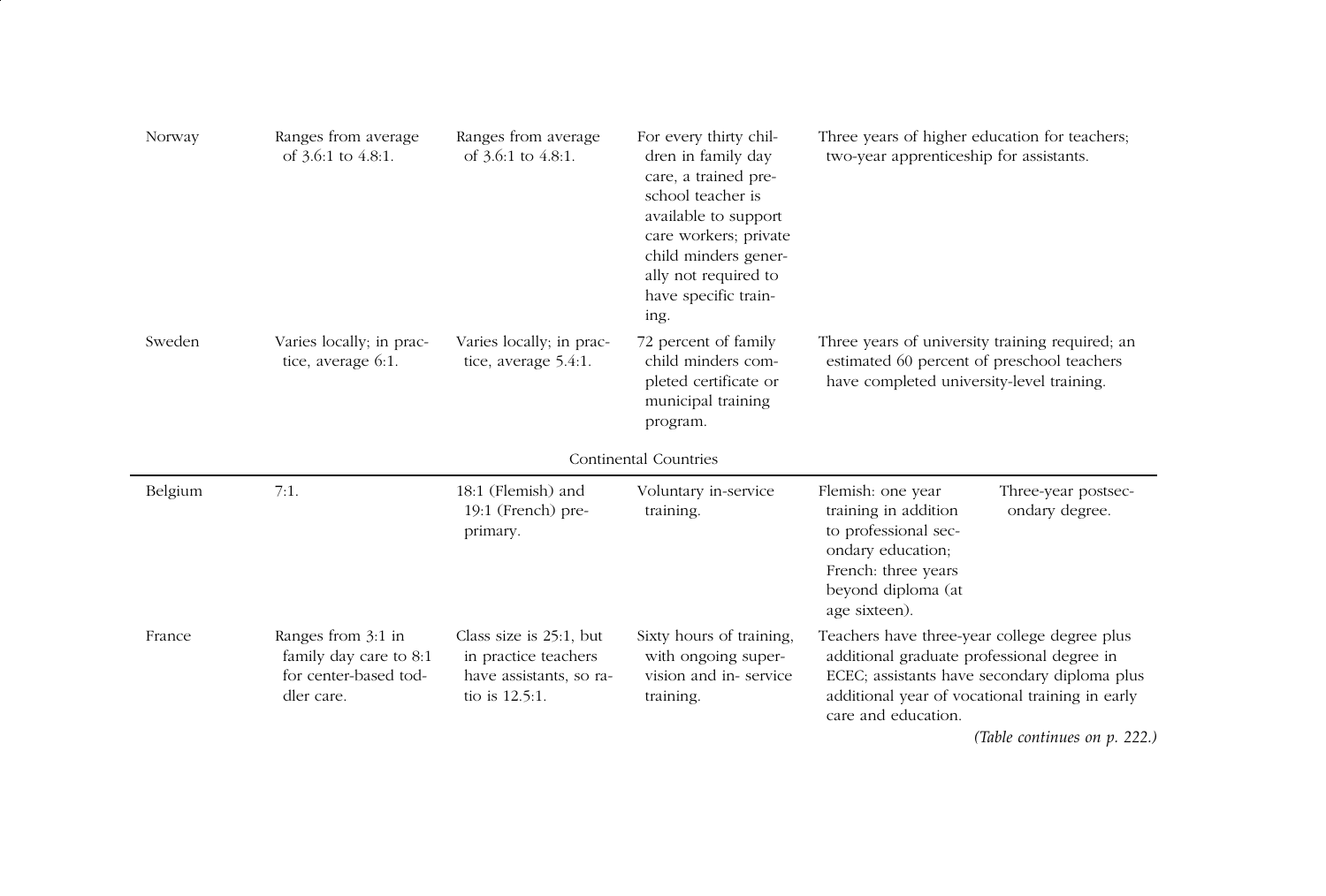| Country     | Child-Staff Ratio for<br>Children Under the<br>Age of Three                           | Child-Staff Ratio for<br>Children Aged<br>Three to Five                                                                                                 | Family Child Care<br>Staff Qualifications                                                                                                             | Center-Based Staff<br>Qualifications                                                                    | Preprimary Staff<br>Qualifications                                                                                                                  |
|-------------|---------------------------------------------------------------------------------------|---------------------------------------------------------------------------------------------------------------------------------------------------------|-------------------------------------------------------------------------------------------------------------------------------------------------------|---------------------------------------------------------------------------------------------------------|-----------------------------------------------------------------------------------------------------------------------------------------------------|
| Germany     | Generally, 3:1.                                                                       | Varies by Lander;<br>range from twelve to<br>twenty-five children<br>with one teacher<br>plus one assistant.                                            | No requirements.                                                                                                                                      | **                                                                                                      | Three-year "upper-<br>secondary" educa-<br>tion, including two<br>years of education<br>and one-year ap-<br>prenticeship in pre-<br>school setting. |
| Luxembourg  | 6:1.                                                                                  | $9:1$ for two- to four-<br>year-olds 10:1 for<br>four- and twelve-<br>year-olds.                                                                        | **                                                                                                                                                    | Equivalent to second-<br>ary school diploma.                                                            | Three years of post-<br>secondary training.                                                                                                         |
| Netherlands | Varies by age from<br>4:1 for the youngest<br>to $6:1$ for two-to<br>three-year-olds. | Varies by age from<br>8:1 for three- to four-<br>year-olds to 10:1 for<br>ages four and above<br>in child care. Ratios<br>are $20:1$ in<br>bassischool. | No national standards;<br>family day care pro-<br>viders generally su-<br>pervised by<br>municipal-agency<br>staff with postsecon-<br>dary education. | Group leaders re-<br>quired to have three-<br>or four-years tertiary<br>(nonuniversity) edu-<br>cation. | Group leaders re-<br>quired to have three-<br>or four-year profes-<br>sional education.                                                             |

**TABLE 7.7** *Continued*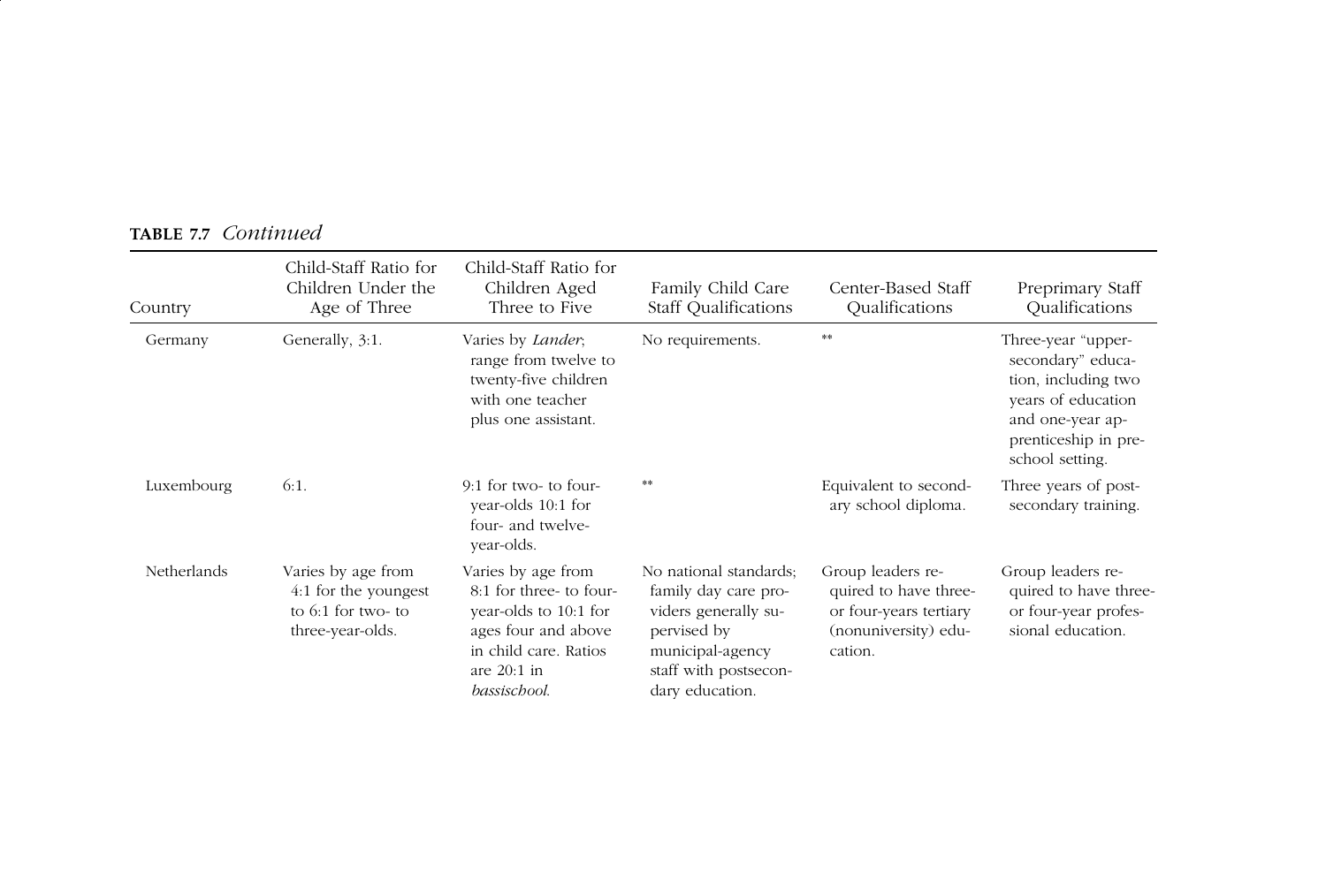|                      |                                                                                                          |                                                                                                                                                                            | English-Speaking Countries                                                                                                            |                                                                                                                                                                                                       |                                                                                                               |
|----------------------|----------------------------------------------------------------------------------------------------------|----------------------------------------------------------------------------------------------------------------------------------------------------------------------------|---------------------------------------------------------------------------------------------------------------------------------------|-------------------------------------------------------------------------------------------------------------------------------------------------------------------------------------------------------|---------------------------------------------------------------------------------------------------------------|
| Canada               | Varies by province<br>and territory. For<br>two-year-olds, range<br>is $4:1$ to $8:1$ .                  | Varies by province<br>and territory. For<br>four-year-olds, range<br>is $7:1$ to $10:1$ .                                                                                  | Varies by province<br>and territory, from<br>no provider require-<br>ments to sixty hours<br>of training.                             | Provincial and terri-<br>torial requirements<br>vary from no training<br>or experience to<br>two-year degree; of-<br>ten, only a percent-<br>age of staff in a<br>center must hold<br>qualifications. | Generally, university<br>degree.                                                                              |
| United Kingdom       | Varies by age from<br>3:1 for youngest to<br>4:1 for two- to three-<br>year-olds.                        | Varies by type of care,<br>from 3:1 for child<br>minders to 10:1 for<br>nursery school to<br>15:1 to $30:1$ for re-<br>ception classes for<br>four- to five-year-<br>olds. | No requirements.                                                                                                                      | Vary; more than half<br>have no formal train-<br>ing.                                                                                                                                                 | Four-year university<br>degree for teachers;<br>two-year postsec-<br>ondary degree for<br>assistants.         |
| <b>United States</b> | Varies by state, usu-<br>ally $4:1$ to $6:1$ for<br>youngest, higher for<br>two- to three-year-<br>olds. | Varies by state and<br>type of care, from<br>20:2 in Head Start to<br>$8:1$ to $15:1$ for three-<br>year-olds in child<br>care centers.                                    | Varies from none<br>(eighteen states) to<br>preservice plus at<br>least six hours of in-<br>service training a<br>year (four states). | Vary from none (thirty<br>states) to some spe-<br>cific ECEC training<br>(nineteen states) to<br>university degree<br>(one state).                                                                    | Varies from some spe-<br>cific ECEC training<br>(eighteen states) to<br>university degree<br>(twenty states). |

*Sources:* Data from Helburn and Bergmann (2002); OECD (1999a, 1999b, 2000a, 2000c, 2000d, 2001a); Ministry of Health, Welfare, and Sport and Ministry of Education, Culture and Science (2000); Centre for Research in Early Childhood (n.d.); Eurydice (1994a); Danish Ministry of Social Affairs (2000); Doherty (2002); Peer (2001); Palme et al. (2002); country experts. \*\*data unavailable.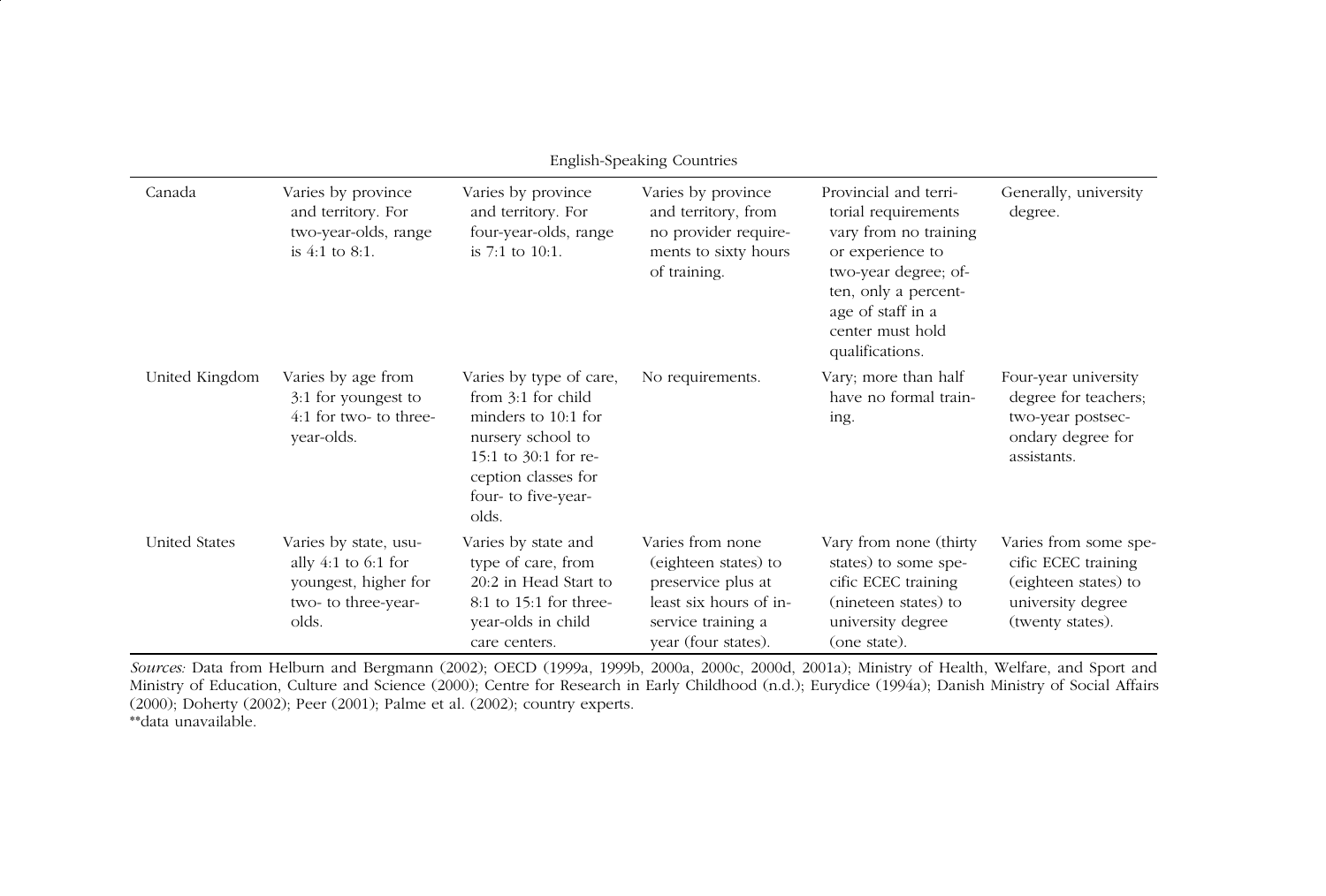|         |                                                                                                                      | Usual Wage                                                                      |                                                            |                                      | Equivalent Full-Year Full-Time<br>Wage <sup>a</sup> |                                      | As Share of All Employed<br>Women's Annual Wages <sup>b</sup> |
|---------|----------------------------------------------------------------------------------------------------------------------|---------------------------------------------------------------------------------|------------------------------------------------------------|--------------------------------------|-----------------------------------------------------|--------------------------------------|---------------------------------------------------------------|
| Country | Family Child<br>Care Provider<br>or Child Minder                                                                     | Center-Based<br>Child Care<br>Worker (Wage<br>of Highest-<br>Trained<br>Worker) | Preprimary<br>Teacher                                      | Center-Based<br>Child Care<br>Worker | Preprimary<br>Teacher                               | Center-Based<br>Child Care<br>Worker | Preprimary<br>Teacher                                         |
|         |                                                                                                                      |                                                                                 | Nordic Countries                                           |                                      |                                                     |                                      |                                                               |
| Denmark | DKK17,200 per<br>month                                                                                               | DKK20,700 to<br>25,900 per<br>month                                             | DKK22,300 to<br>25,900 per<br>month                        | \$28,917 to<br>\$36,182              | $$31,153$ to<br>\$36,182                            | 1.35 to 1.69                         | 1.35 to 1.69                                                  |
| Finland | FIM7,740 per<br>month                                                                                                | FIM8,857 per<br>month                                                           | FIM9,385 per<br>month                                      | \$17,424                             | \$18,462                                            | 0.90                                 | 0.95                                                          |
| Norway  | NOK190,000 per<br>year                                                                                               |                                                                                 | NOK160,700 to NOK227,300 per year                          | $$17,485$ to<br>\$24,730             | $$17,485$ to<br>\$24,730                            | .88 to 1.20                          | .88 to 1.20                                                   |
| Sweden  | SEK13,500 to<br>$14,000$ per<br>month                                                                                | SEK15,500 per<br>month                                                          | SEK15,500 per<br>month                                     | \$19,658                             | \$19,658                                            | 1.02                                 | 1.02                                                          |
|         |                                                                                                                      |                                                                                 | Continental Countries                                      |                                      |                                                     |                                      |                                                               |
| Belgium | BF475 per child<br>per day                                                                                           | BF50,694 per<br>month                                                           | BF66,071 per<br>month                                      | \$16,441                             | \$21,428                                            | 1.12                                 | 1.45                                                          |
| France  | Parents pay mini-<br>mum of U.S.\$20<br>per day and<br>minders re-<br>stricted to caring<br>for three chil-<br>dren. | **                                                                              | FF113,970 to<br>203,050 per<br>year; average:<br>FF176,850 | $***$                                | $$17,400$ to<br>\$31,000; average<br>\$27,000       | **                                   | 1.21 to 2.15; aver-<br>age 1.87                               |

#### **TABLE 7.8 ECEC Staff Compensation, Approximately 2000**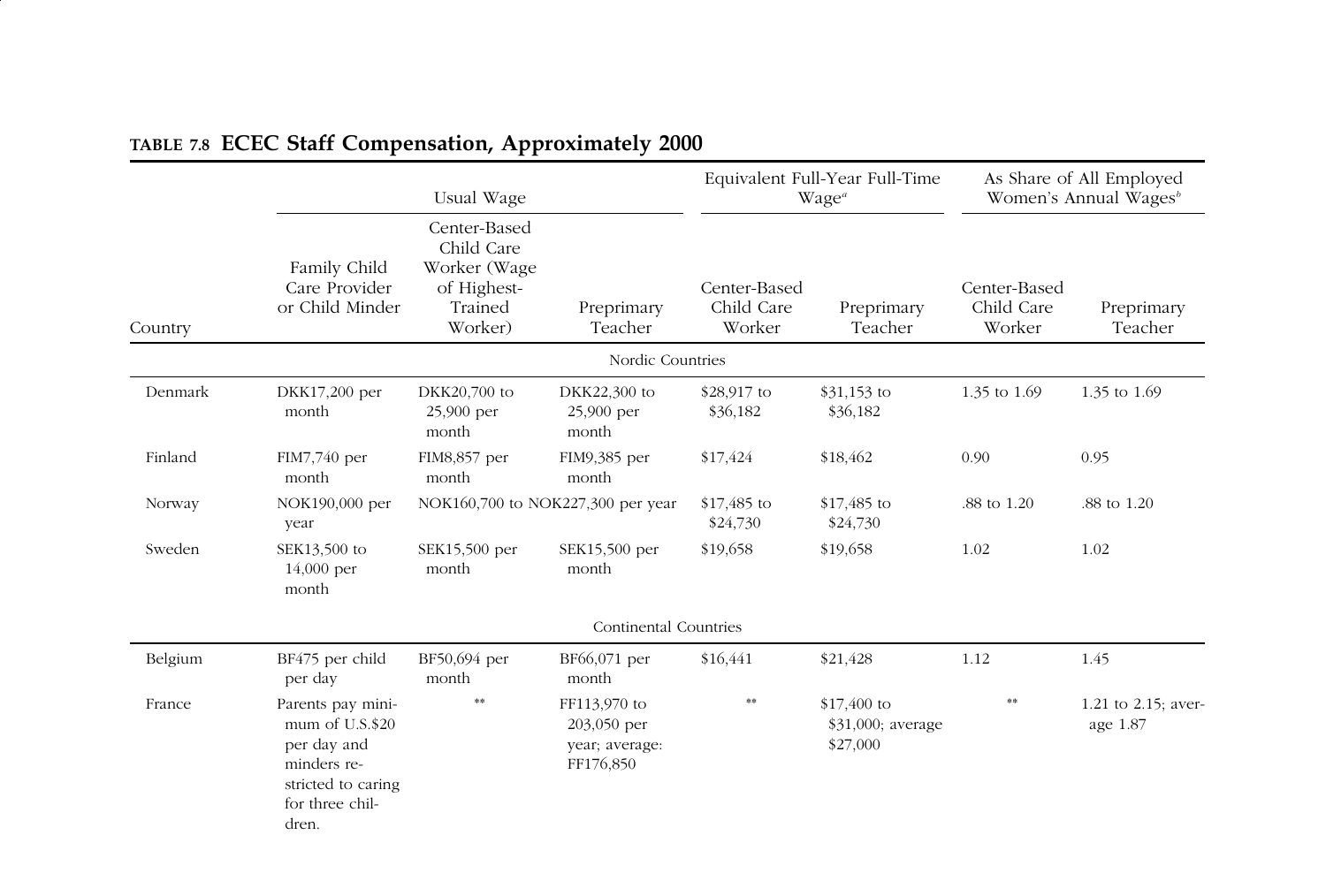| Germany        | **                                                          | **                                                                                     | **                                     | **                       | $***$                    | **              | **           |
|----------------|-------------------------------------------------------------|----------------------------------------------------------------------------------------|----------------------------------------|--------------------------|--------------------------|-----------------|--------------|
| Luxembourg     | **                                                          | Educateur<br>gradué:<br>$\epsilon$ 3,091 per<br>month <sup><math>\epsilon</math></sup> | €2,956 per month \$37,695              |                          | \$36,049                 | 1.84            | 1.76         |
| Netherlands    | **                                                          | 2,488 to 2,847<br>guilder per<br>month                                                 | 2,488 to 3,803<br>guilder per<br>month | $$15,507$ to<br>\$17,745 | $$17,745$ to<br>\$22,704 | .89 to 1.01     | 1.01 to 1.30 |
|                |                                                             |                                                                                        | English-Speaking Countries             |                          |                          |                 |              |
| Canada         | CN\$15,600 per<br>vear                                      | CN\$11.85 per<br>hour                                                                  |                                        | \$18,907                 | **                       | 0.85            | $***$        |
| United Kingdom | $\pounds1$ to $\pounds3$ per hour<br>per child <sup>d</sup> | $$10,000$ to<br>$\text{\pounds}13,000$ per year                                        | $£17,000$ to<br>£18,000 per year       | $$15,361$ to<br>\$19,969 | $$26,114$ to<br>\$27,650 | $.83$ to $1.03$ | 1.42 to 1.50 |
| United States  | \$4.04 per houre                                            | \$6.98 per houre                                                                       | \$8.79 per houre                       | \$13,401                 | \$16,876                 | 0.53            | 0.66         |

*Sources:* Data from OECD (1999a, 1999b, 2000c, 2001d); Danish Ministry of Social Affairs (2000); Centre for Research in Early Childhood (n.d.); Doherty (2002); Peer (2001); U.S. Center for the Child Care Workforce (2000); Beach, Bertrand, and Cleveland (1998); country experts.

*<sup>a</sup>*Annualized hours assume 1,920 paid hours annually (eight hours per day, five days per week, forty-eight weeks per year). Compensation expressed in \$U.S. 2000, ppp-adjusted.

*<sup>b</sup>*Average wage for all women workers, full-time and part-time, calculated from Luxembourg Income Study (LIS).

*<sup>c</sup>*For civil servants in Luxembourg as of 2002.

*<sup>d</sup>*As of approximately 1997; by 2000, minimum wage in the United Kingdom raised to £3.70, which should set minimum per hour.

*<sup>e</sup>*As of 1996, in \$U.S. 2000.

\*\*data unavailable.

 $\overline{\phantom{0}}$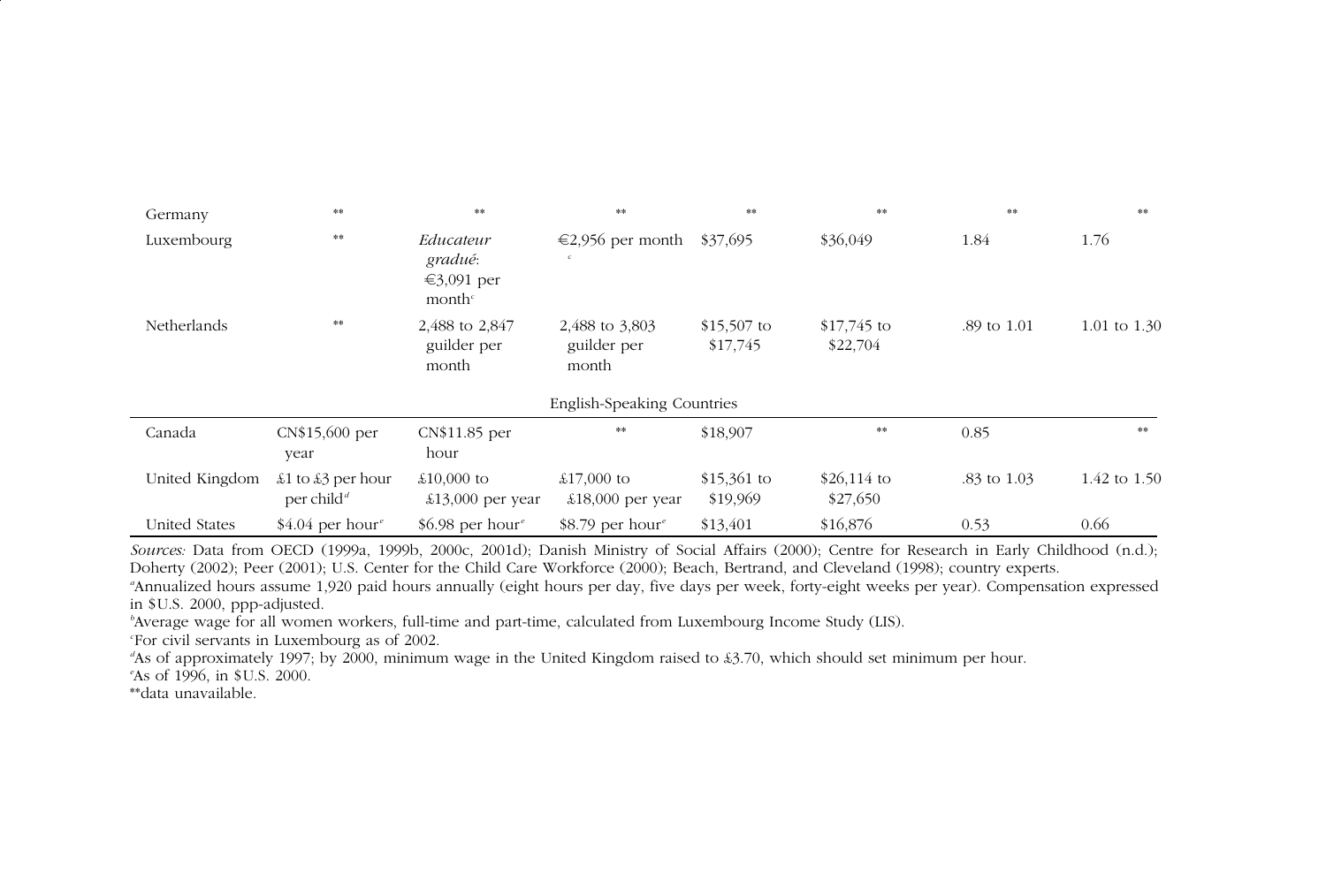| Country    | Usual Hours of Operation,<br>Preprimary Programs <sup>a</sup>                                                      | Start of<br>Compulsory<br>Primary<br>School | Hours of<br>Primary-<br>School<br>Opening | Days of<br>Primary-<br>School<br>Opening | Continuous School Day<br>and Week                                        |
|------------|--------------------------------------------------------------------------------------------------------------------|---------------------------------------------|-------------------------------------------|------------------------------------------|--------------------------------------------------------------------------|
|            |                                                                                                                    | Nordic Countries                            |                                           |                                          |                                                                          |
| Denmark    | 7:00 a.m. to $6:00$ p.m. all year                                                                                  | 7                                           | 53                                        | 200                                      | Yes                                                                      |
| Finland    | 7:00 a.m. to 5:00 p.m. all year. <sup>b</sup>                                                                      | 7                                           | 25                                        | 190                                      | Yes                                                                      |
| Norway     | Full day (forty-one or more<br>hours per week).                                                                    | 6                                           | 21                                        | 190                                      | Yes                                                                      |
| Sweden     | 6:30 a.m. to 6:00 p.m. all year <sup>c</sup>                                                                       | 7                                           | 60                                        | 178                                      | Yes                                                                      |
|            |                                                                                                                    | Continental Countries                       |                                           |                                          |                                                                          |
| Belgium    | 8:30 a.m. to 3:30 p.m. with after-<br>school care available. Wednes-<br>day afternoon closed.                      | 6                                           | 44                                        | 182                                      | No; Wednesday afternoon<br>closed.                                       |
| France     | 8:40 a.m. to 4:30 p.m. during<br>term time. Wednesday after-<br>noon closed.                                       | 6                                           | 35                                        | 180                                      | No; Wednesday afternoon<br>closed.                                       |
| Germany    | Generally, morning or afternoon<br>sessions during school year,<br>without lunchtime.                              | 6                                           | 28                                        | 198                                      | Yes, although primary school is<br>generally dismissed at lunch<br>time. |
| Luxembourg | $8:00$ to $4:00$ p.m. but usually<br>closed for two-hour lunch each<br>day and Tuesday and Thursday<br>afternoons. | 4                                           | 37                                        | 212                                      | No; Tuesday and Thursday after-<br>noon closed.                          |

#### **TABLE 7.9 Hours and Days of Supervised Care, Approximately 2000**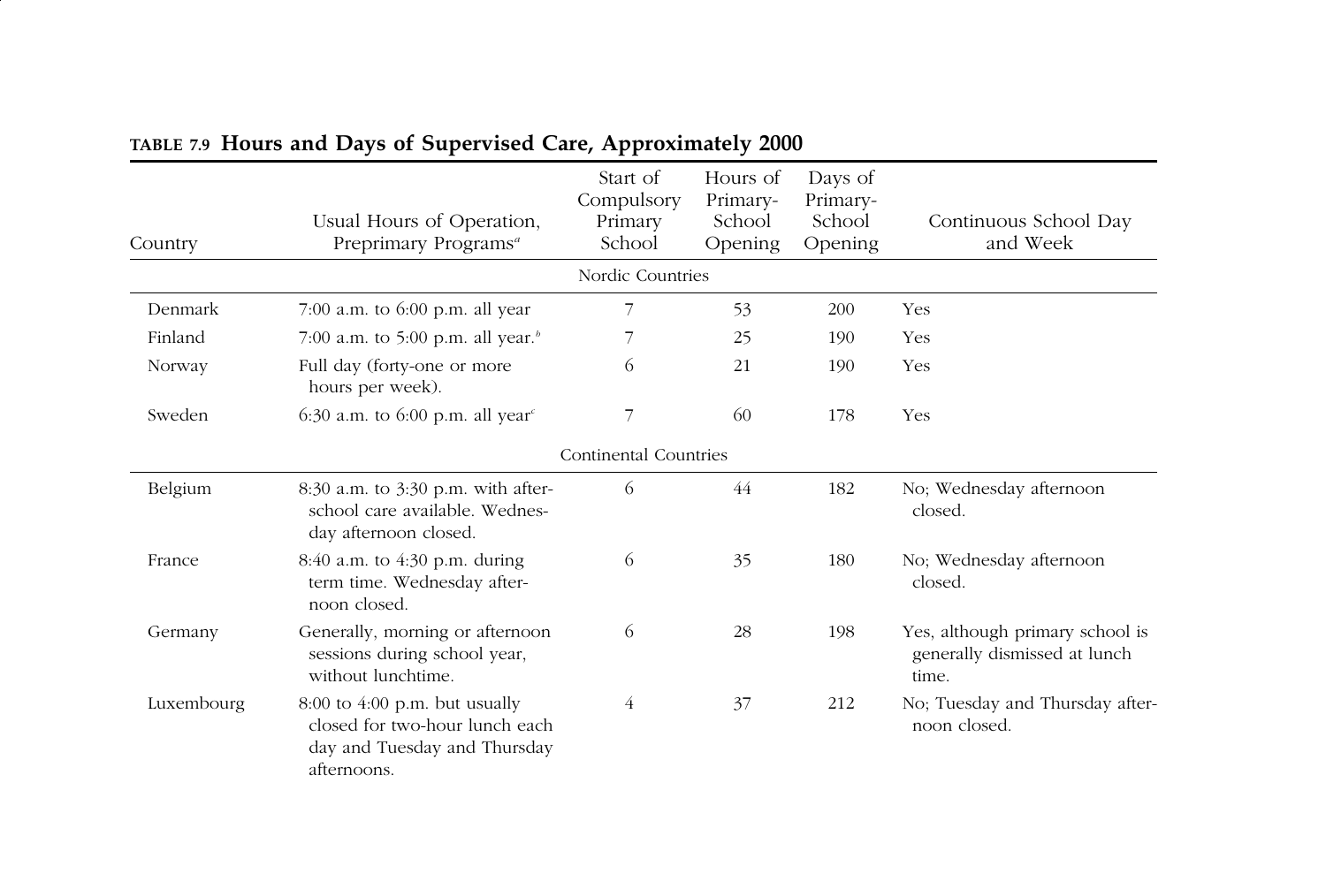| Netherlands          | Child care full-day; preschool<br>(for children four years and<br>older during term time) 8:30<br>a.m. to $2:00$ p.m. | 5 <sup>d</sup>             | 30                                         | 200 | No; Wednesday afternoon<br>closed. |
|----------------------|-----------------------------------------------------------------------------------------------------------------------|----------------------------|--------------------------------------------|-----|------------------------------------|
|                      |                                                                                                                       | English-Speaking Countries |                                            |     |                                    |
| Canada               | Part-day, part-year.                                                                                                  | 5 to $6^e$                 | varies.<br>but 30<br>to $33$ is<br>typical | 190 | Yes                                |
| United Kingdom       | Varies by type of program, from<br>$2.5$ to 6.5 hours per day.                                                        | 5                          | 33                                         | 190 | Yes                                |
| <b>United States</b> | Usually part-day, part-year.                                                                                          | 5 to $6f$                  | 33                                         | 179 | Yes                                |

*Sources:* Data from Eurydice (1994a, 1995a, 1995b, 2000); Clearinghouse on International Developments in Child, Youth, and Family Policies (2003); European Commission Network (1996); OECD (2001d); Tietze and Cryer (1999); country experts.

*<sup>a</sup>*In most countries child care centers and day care homes (child minders) available full time.

*<sup>b</sup>*In Finland, center-based and family day care available full-time. School-based *6-vuotiaiden esiopetus* is part-time.

*<sup>c</sup>*In Sweden, center-based *Forskola* and FDC (*Familiedaghem*) available full-time. *Forskoleklass* (preschool) is part-time.

<sup>*d*</sup>In the Netherlands, compulsory school begins at five but most children enrolled by age four.

*e* In Canada, compulsory at age six but most attend at age five; Junior Kindergarten available in Ontario at age four.

*In* U.S., start of compulsory school set by state policy and begins as late as age eight in two states; in most states, school begins at five or six.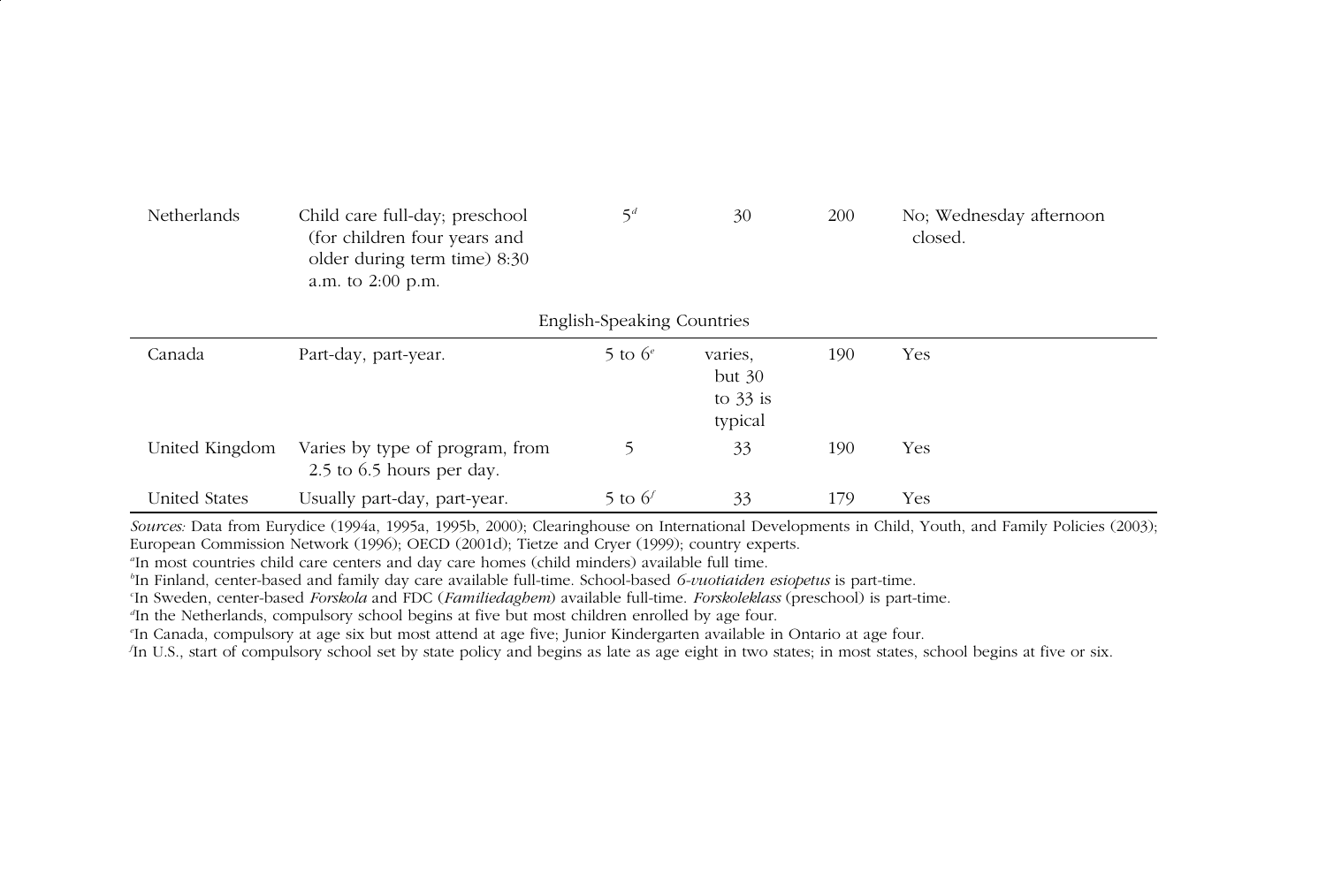|         | Index A<br>Policies That Affect<br>Families with Children<br>Under the Age of Six |         | Index B<br>Policies That Affect<br>Families with Children<br>Aged Six and Older |         | Index C<br>Policies That Affect<br>Families with Children<br>of all Ages |
|---------|-----------------------------------------------------------------------------------|---------|---------------------------------------------------------------------------------|---------|--------------------------------------------------------------------------|
| $1.0\,$ |                                                                                   | $1.0\,$ | DK                                                                              | $1.0\,$ |                                                                          |
|         | ${\rm DK}$                                                                        |         | $\mathrm{SW}$                                                                   |         | ${\rm DK}$<br>$\text{SW}$                                                |
|         | $\mathrm{SW}$                                                                     |         | $\ensuremath{\text{NW}}$                                                        |         |                                                                          |
| $0.8\,$ | $\ensuremath{\text{NW}}$                                                          | 0.8     | $_{\rm GE}^{\rm FI}$                                                            | $0.8\,$ | $\ensuremath{\text{NW}}$<br>${\rm FI}$                                   |
|         | $_{\rm BE}^{\rm FI}$                                                              |         | $\rm NL$<br>FR LX                                                               |         | BE                                                                       |
|         | $_{\rm NL}^{\rm FR}$ $_{\rm LX}$                                                  |         | $\rm BE$<br>$\ensuremath{\mathrm{UK}}\xspace$                                   |         | FR NL LX                                                                 |
| 0.6     |                                                                                   | 0.6     |                                                                                 | 0.6     | <b>GE</b>                                                                |
|         | $\operatorname{GE}$                                                               |         |                                                                                 |         |                                                                          |
|         | $\ensuremath{\text{UK}}\xspace$                                                   |         | <b>CN</b>                                                                       |         | UK                                                                       |
| 0.4     |                                                                                   | 0.4     | <b>US</b>                                                                       | $0.4\,$ | CN                                                                       |
|         | $\overline{\text{CN}}$                                                            |         |                                                                                 |         |                                                                          |
|         | <b>US</b>                                                                         |         |                                                                                 |         | US                                                                       |
| 0.2     |                                                                                   | 0.2     |                                                                                 | 0.2     |                                                                          |
|         |                                                                                   |         |                                                                                 |         |                                                                          |
|         |                                                                                   |         |                                                                                 |         |                                                                          |
| 0.0     |                                                                                   | $0.0\,$ |                                                                                 | $0.0\,$ |                                                                          |

#### **FIGURE 8.1 Index of Performance of Policies Regulating Family Leave, Working Time, Early Childhood Education and Care, and School Scheduling**

*Source:* Authors' compilation.

*Note:* For index values, see appendix table C.3.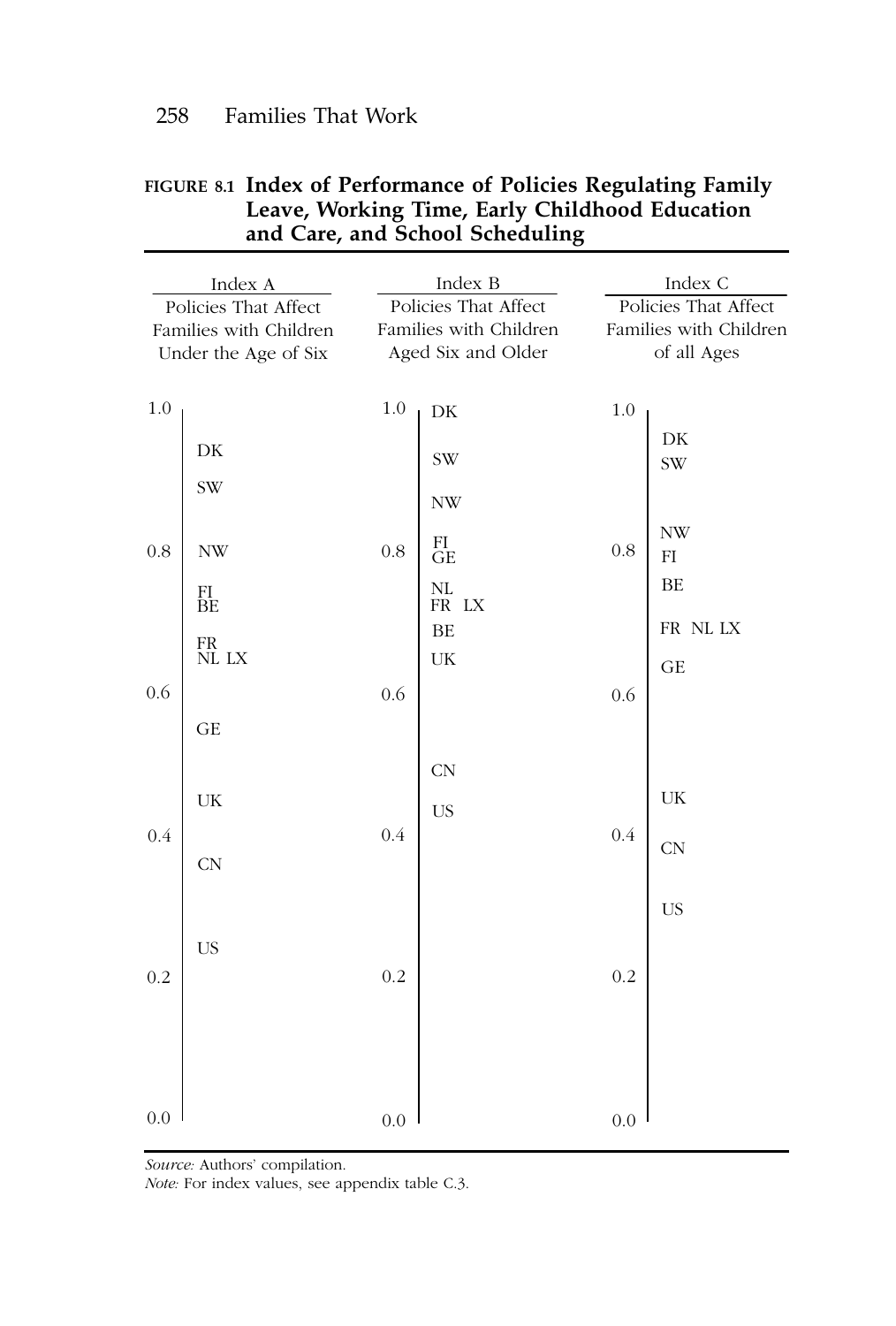**FIGURE 8.2 Association Between ECEC Policies and the Preschooler Effect on Mothers' Employment, Mid-1990s**



*Source:* Outcome data from LIS.

*Note:* Variable on vertical axis compares mothers with three- to five-year-olds to mothers with thirteen- to seventeen-year-olds, controlling for mother's age and education, total number of children, and other household income. Policy index refers to ECEC for children aged three-tofive.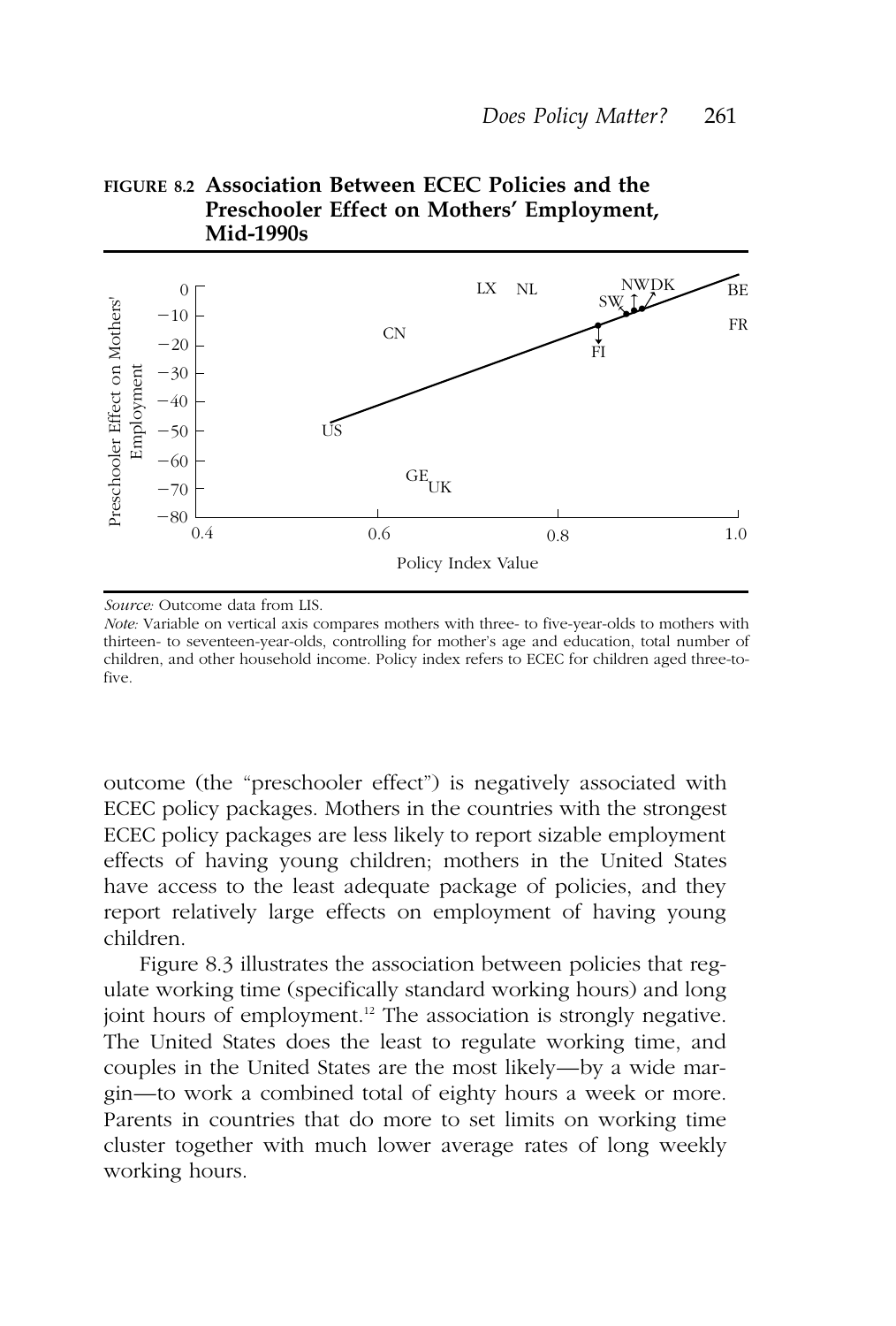**FIGURE 8.3 Association Between Working-Time Regulation and the Prevalence of Long Joint Weekly Work Hours Among Dual-Earner Couples with Children, Mid-1990s**



*Source:* Outcome data from LIS.

*Note:* Policy index captures regulation of normal weekly hours.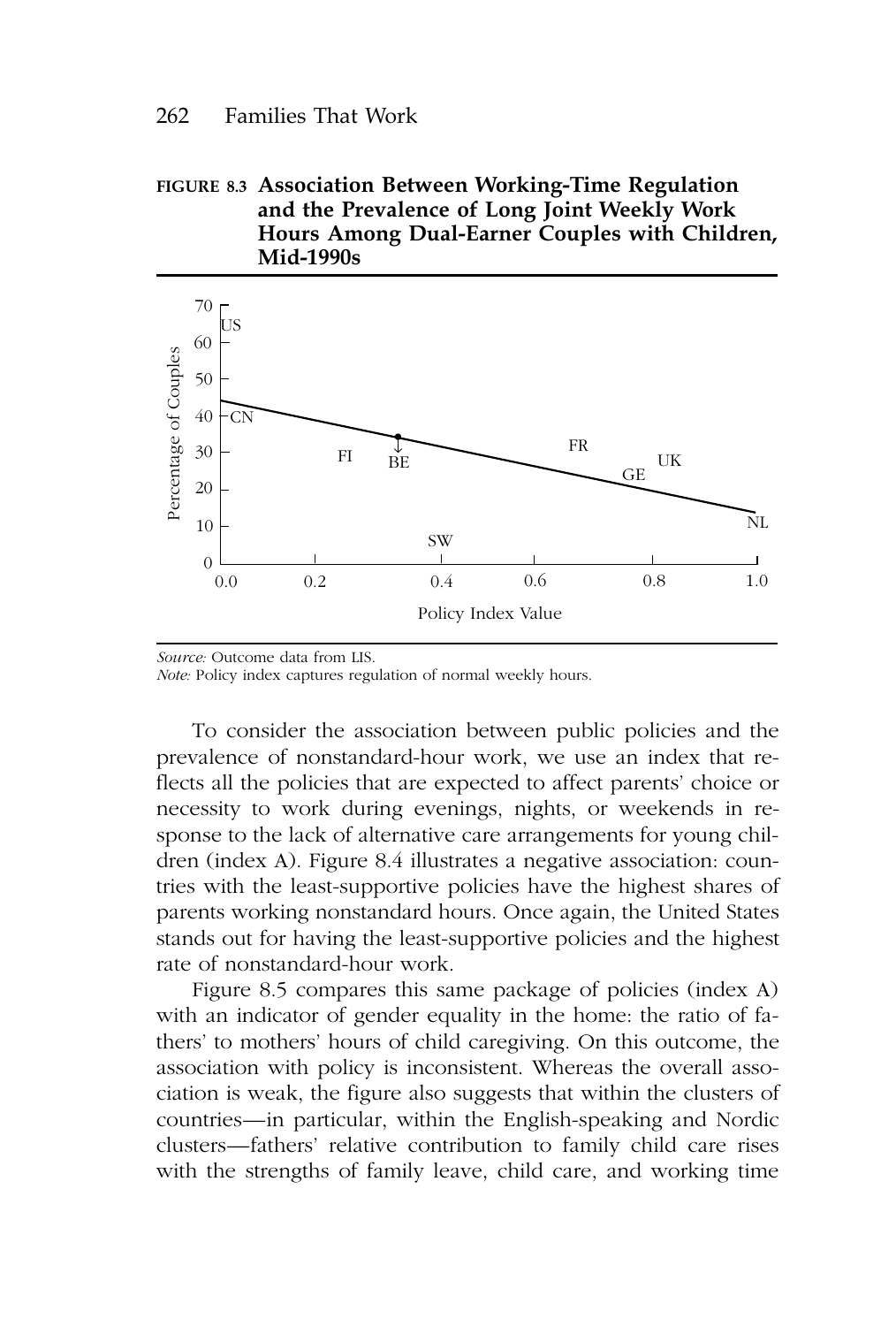



*Source:* Outcome data from European LFS and U.S. CPS.

**FIGURE 8.5 Association Between Index A Policies and Gender Equality in Mean Daily Hours Spent in Child Care at Home, 1985 to 1992.**



*Source:* Outcome data from MTUS.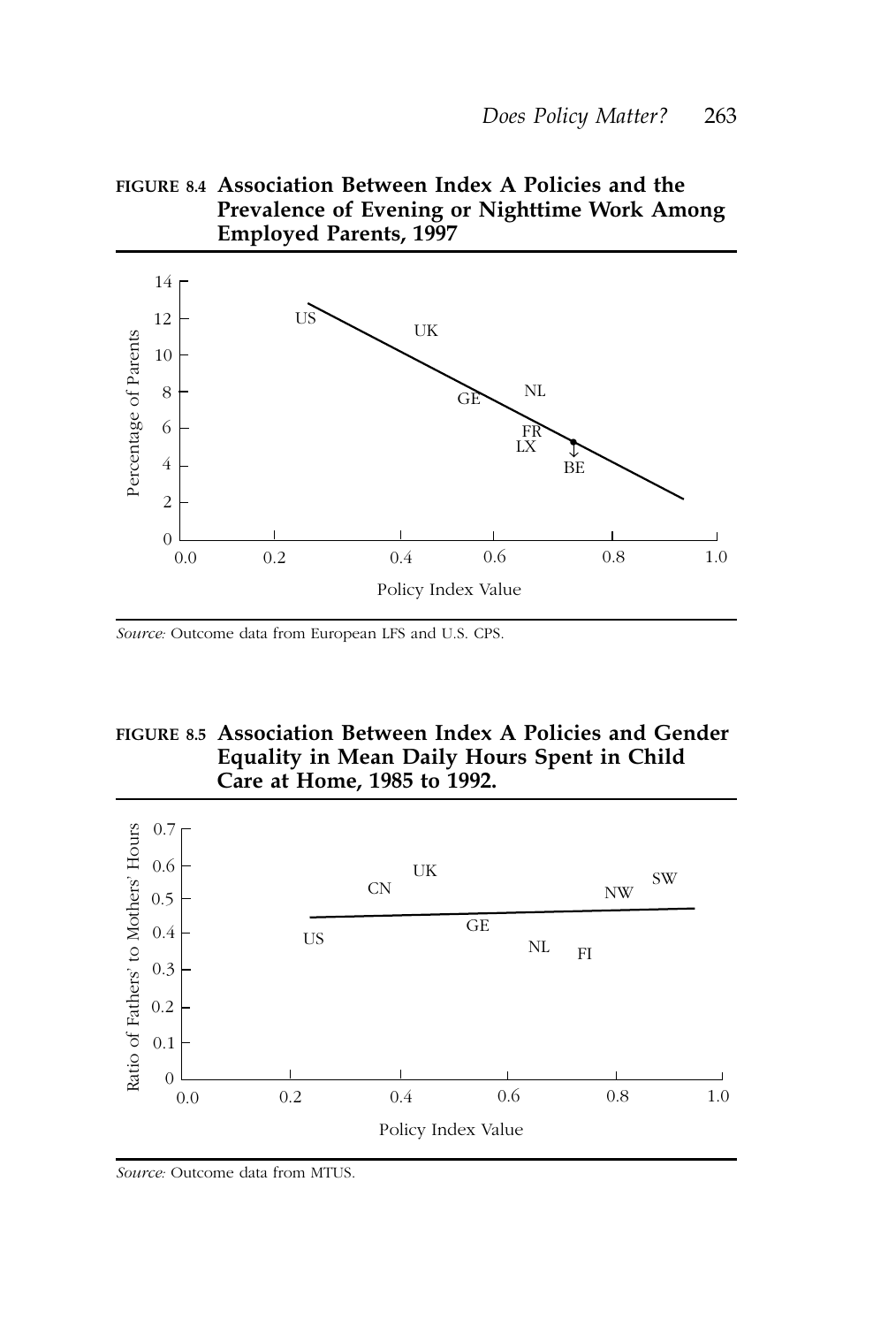**FIGURE 8.6 Association Between Index A Policies and Child Mortality Rates, 1999**



*Source:* Outcome data from UNICEF (2001).

#### **FIGURE 8.7 Association Between Index B Policies and the Prevalence of Television Watching Among Eleven-Year-Olds, 1997 to 1998**



*Source:* Outcome data from Currie et al. (2000). *Note:* Outcome is television watching for four or more hours per day.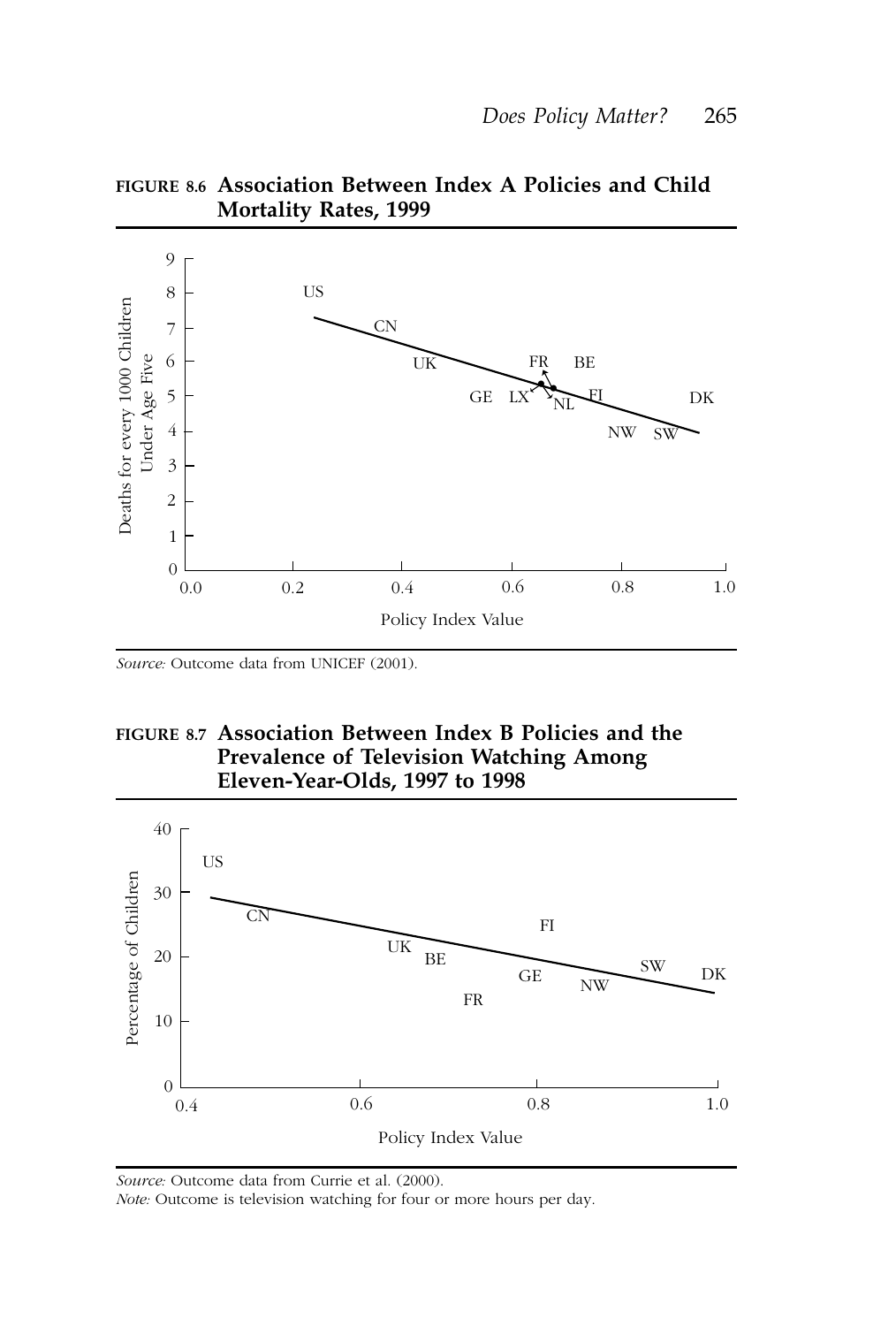### **FIGURE 8.8 Association Between Index C Policies Combined with Index of Cash Benefits and the Poverty Rate Among Families with Children, Mid-1990s**



*Source:* Outcome data from LIS.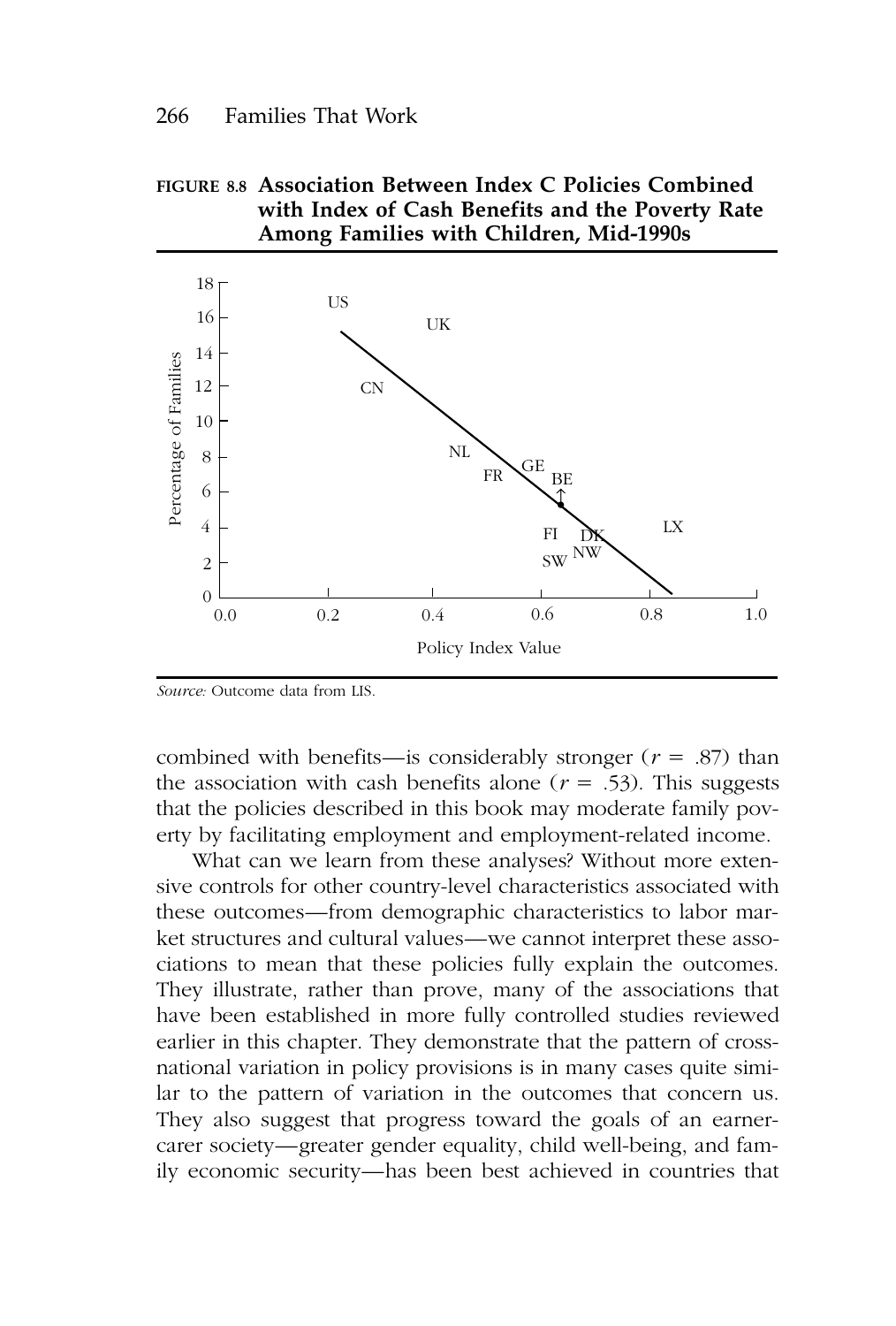|                         |                                                           |                                          |                                     |                                                            | <b>ECEC</b> Indicators                |                                                              |                            |                      |             |               |
|-------------------------|-----------------------------------------------------------|------------------------------------------|-------------------------------------|------------------------------------------------------------|---------------------------------------|--------------------------------------------------------------|----------------------------|----------------------|-------------|---------------|
| Country                 | Guaranteed<br>Slot for<br>Some<br>Children<br>$0 - 1 - 2$ | Enrollment<br>in Public<br>Care $\leq 1$ | Enrollment<br>in Public<br>Care 1-2 | Cost to<br>Parents if<br>Children<br>in Public<br>Care 1-2 | Enrollment<br>in Public<br>Care 3-4-5 | Cost to<br>Parents if<br>Children<br>in Public<br>Care 3-4-5 | Hours<br>$3-4-5$           | Enrollment<br>at $6$ | Quality     | Tax<br>Relief |
| Belgium<br>Canada       | no<br>no                                                  | 0.15<br>few                              | 0.42<br>0.05                        | 0.21<br>0.10                                               | 0.99<br>0.53                          | $\Omega$<br>.10 subsidy<br>care; 0<br>prek or k              | full<br>part               | 100<br>100           | high<br>med | yes<br>yes    |
| Denmark                 | yes                                                       | 0.15                                     | 0.74                                | 0.205                                                      | 0.90                                  | 0.205                                                        | full                       | 98                   | high        | no            |
| Finland                 | yes                                                       | few                                      | 0.22                                | 0.16                                                       | 0.66                                  | 0.16                                                         | full                       | 92                   | high        | no            |
| France                  | no                                                        | few                                      | 0.20                                | 0.17                                                       | 0.99                                  | $\overline{0}$                                               | full                       | 100                  | high        | yes           |
| Germany                 | no                                                        | few                                      | 0.05                                | $0.15*$                                                    | 0.77                                  | $\overline{0}$                                               | part                       | 100                  | med         | some          |
| Luxembourg              | no                                                        | few                                      | 0.03                                | 0.25                                                       | 0.67                                  | $\overline{0}$                                               | part                       | 100                  | med         | yes           |
| Netherlands             | no                                                        | 0.17                                     | 0.17                                | $0.15*$                                                    | 0.71                                  | $\theta$                                                     | mix of<br>part<br>and full | 100                  | med         | yes           |
| Norway                  | no                                                        | 0.02                                     | 0.37                                | 0.37                                                       | 0.78                                  | 0.37                                                         | full                       | 100                  | high        | yes           |
| Sweden                  | yes                                                       | few                                      | 0.48                                | 0.18                                                       | 0.82                                  | 0.18                                                         | full                       | 93                   | high        | no            |
| United<br>Kingdom       | no                                                        | few                                      | 0.02                                | $0.15*$                                                    | 0.77                                  | .10 subsidy<br>care; 0<br>prek or k                          | part                       | 100                  | med         | yes           |
| United<br><b>States</b> | no                                                        | few                                      | 0.06                                | 0.10                                                       | 0.53                                  | .10 subsidy<br>care; 0<br>prek or k                          | part                       | 100                  | low         | yes           |

## **TABLE C.1 Raw Data for Indexes Presented in Figure 8.1**

*Source:* Authors' compilation. *Note:* Values marked with asterisks are estimates.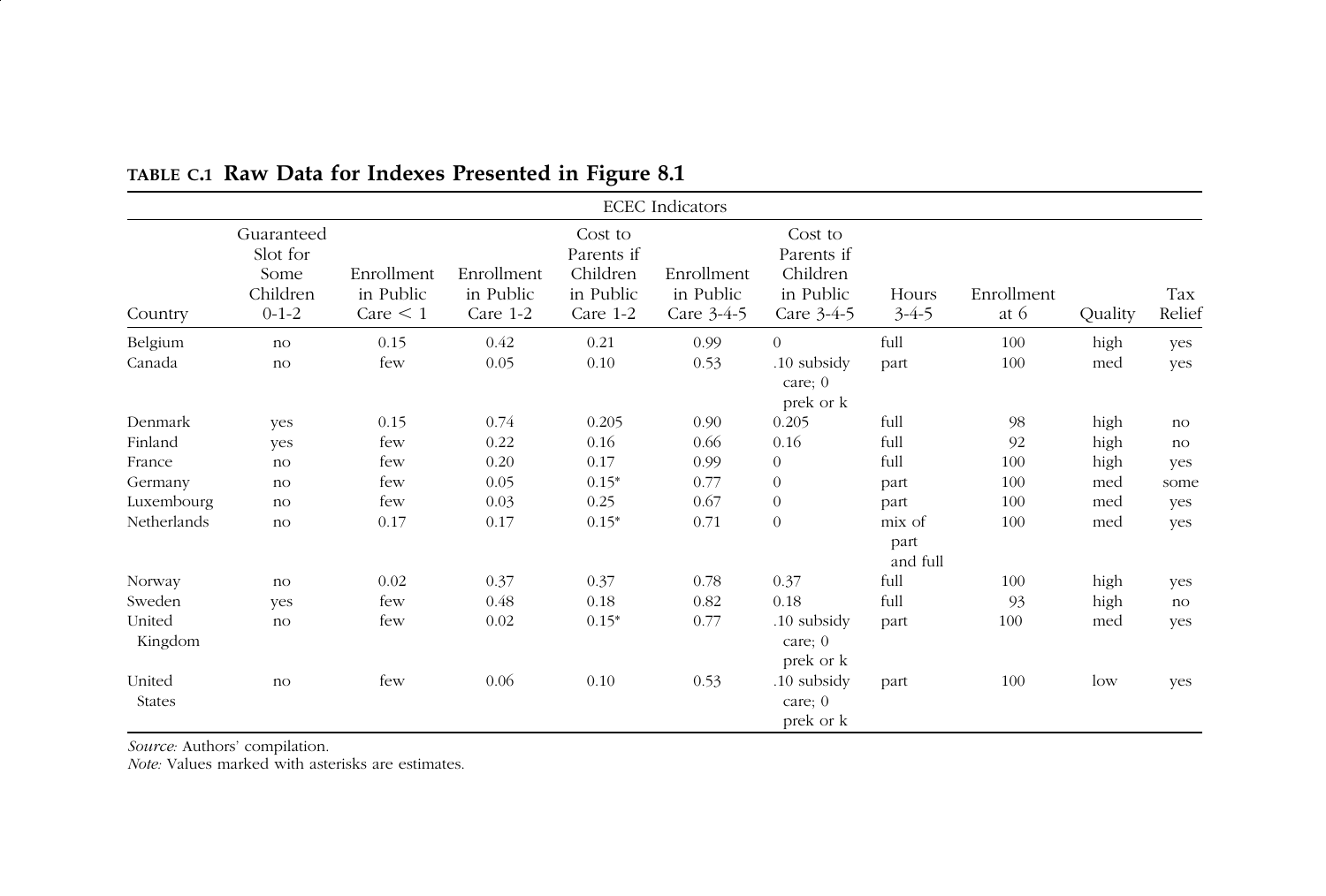|                      |                                   |                   | School Schedule Indicators                 |                           |                     |                                          |
|----------------------|-----------------------------------|-------------------|--------------------------------------------|---------------------------|---------------------|------------------------------------------|
| Country              |                                   | Starting Age      | Hours                                      |                           | Days                | Continuity                               |
| Belgium              |                                   | 6                 | 44                                         |                           | 182                 | no                                       |
| Canada               |                                   | 5.5               | $33*$                                      |                           | 190                 | yes                                      |
| Denmark              |                                   | 7                 | 53                                         |                           | 200                 | yes                                      |
| Finland              |                                   | 7                 | 25                                         |                           | 190                 | yes                                      |
| France               |                                   | 6                 | 35                                         |                           | 180                 | no                                       |
| Germany              |                                   | 6                 | 28                                         |                           | 198                 | sometimes                                |
| Luxembourg           |                                   | 4                 | 37                                         |                           | 212                 | no                                       |
| Netherlands          |                                   | 5                 | 30                                         |                           | 200                 | no                                       |
| Norway               |                                   | 6                 | 21                                         |                           | 190                 | yes                                      |
| Sweden               |                                   | 7                 | 60                                         |                           | 178                 | yes                                      |
| United Kingdom       |                                   | 5                 | 33                                         |                           | 190                 | yes                                      |
| <b>United States</b> |                                   | 5.5               | 33                                         |                           | 179                 | yes                                      |
|                      |                                   |                   | Family Leave Indicators                    |                           |                     |                                          |
|                      | Weeks of<br>Full-Pay<br>Available | Paid<br>Paternity | Gender<br>Equality<br>Scale/<br>Incentives | Paid Leave<br>After Third | Paid Sick-<br>Child | Expendi-<br>tures on<br>Maternity<br>and |
| Country              | to Mothers                        | Leave             | for Fathers                                | Birthday                  | Leave               | Parental                                 |
| Belgium              | 12                                | yes               | 4                                          | some                      | yes                 | 234                                      |
| Canada<br>Denmark    | 28                                | no                | 3<br>5                                     | no                        | no                  | 152                                      |
| Finland              | 37<br>29                          | yes<br>yes        | $\overline{4}$                             | yes<br>no                 | yes<br>yes          | 594<br>673                               |
| France               | 16                                | no                | $\mathbf{1}$                               | no                        | yes                 | 431                                      |
| Germany              | 14                                | no                | $\mathbf{1}$                               | no                        | yes                 | 465                                      |
| Luxembourg           | 16                                | yes               | 4                                          | some                      | yes                 | 414                                      |
| Netherlands          | 16                                | yes               | $\overline{c}$                             | no                        | yes                 | 67                                       |
| Norway               | 42                                | yes               | 6                                          | no                        | yes                 | 808                                      |
| Sweden               | 42                                | yes               | 6                                          | yes                       | yes                 | 608                                      |
| United               |                                   |                   |                                            |                           |                     |                                          |
| Kingdom              | 5                                 | no                | $\overline{2}$                             | no                        | no                  | 75                                       |
| United<br>States     | $\overline{0}$                    | no                | 2                                          | no                        | no                  | $\overline{0}$                           |

# **TABLE C.2 Raw Data for Indexes Presented in Figure 8.1**